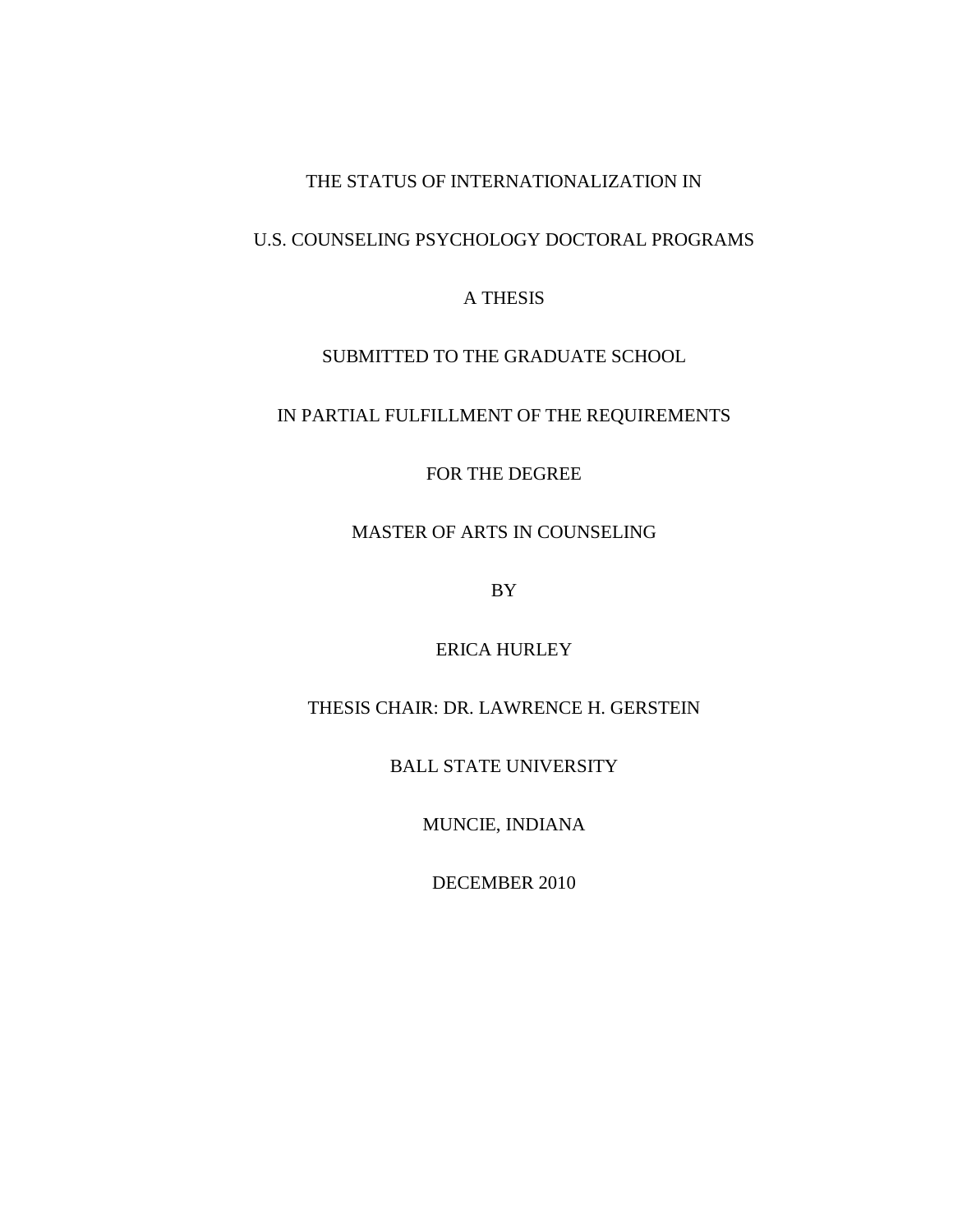#### Acknowledgments

I would like to take this opportunity to express my sincere gratitude to the members of my thesis committee – Dr. Gerstein (Chairperson), Dr. Ægisdóttir, and Dr. Holland. Dr. Gerstein, I would especially like to thank you for reading through countless drafts and taking the time to carefully edit each one. You have been extraordinarily attentive and helpful these past two years. I would like to thank Dr. Ægisdóttir for her excellent feedback. Dr. Stef, you have undoubtedly challenged me to become a better researcher and writer. I would also like to thank Dr. Holland for encouraging me to make my work applicable to the world outside of academia. Dr. Holland, I admire your passion for international work and I look forward to having more opportunities to work with you in the future.

I would also like to thank my friends and family for being so supportive throughout this process. I specifically want to thank Kathleen Niegocki, Michael Mobley, Nick Wegman, Cesar Rodriguez, and Phillip Keck. I have spent a significant amount of time working on my thesis, and you all have spent almost as much time listening to me talk about it. Thank you for your patience and encouraging words. I am extremely lucky to have you all in my life.

ii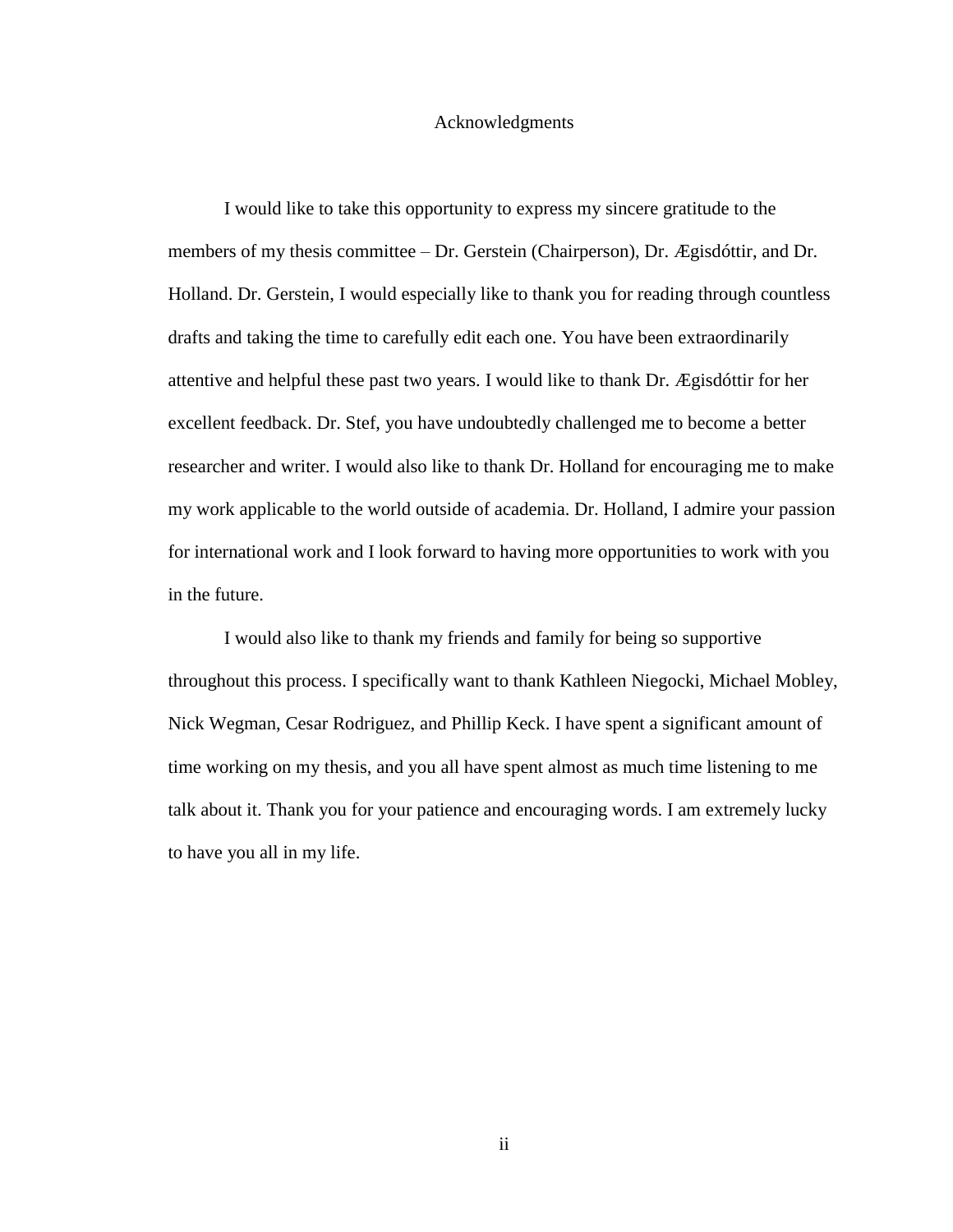| Recommendations for International Training Opportunities27  |  |
|-------------------------------------------------------------|--|
|                                                             |  |
|                                                             |  |
|                                                             |  |
|                                                             |  |
|                                                             |  |
|                                                             |  |
|                                                             |  |
|                                                             |  |
|                                                             |  |
|                                                             |  |
| Perceptions of International Learning Opportunities Scale54 |  |
|                                                             |  |
|                                                             |  |
|                                                             |  |
|                                                             |  |
|                                                             |  |
|                                                             |  |
|                                                             |  |
|                                                             |  |
|                                                             |  |
|                                                             |  |
|                                                             |  |
|                                                             |  |
|                                                             |  |
|                                                             |  |

### Table of Contents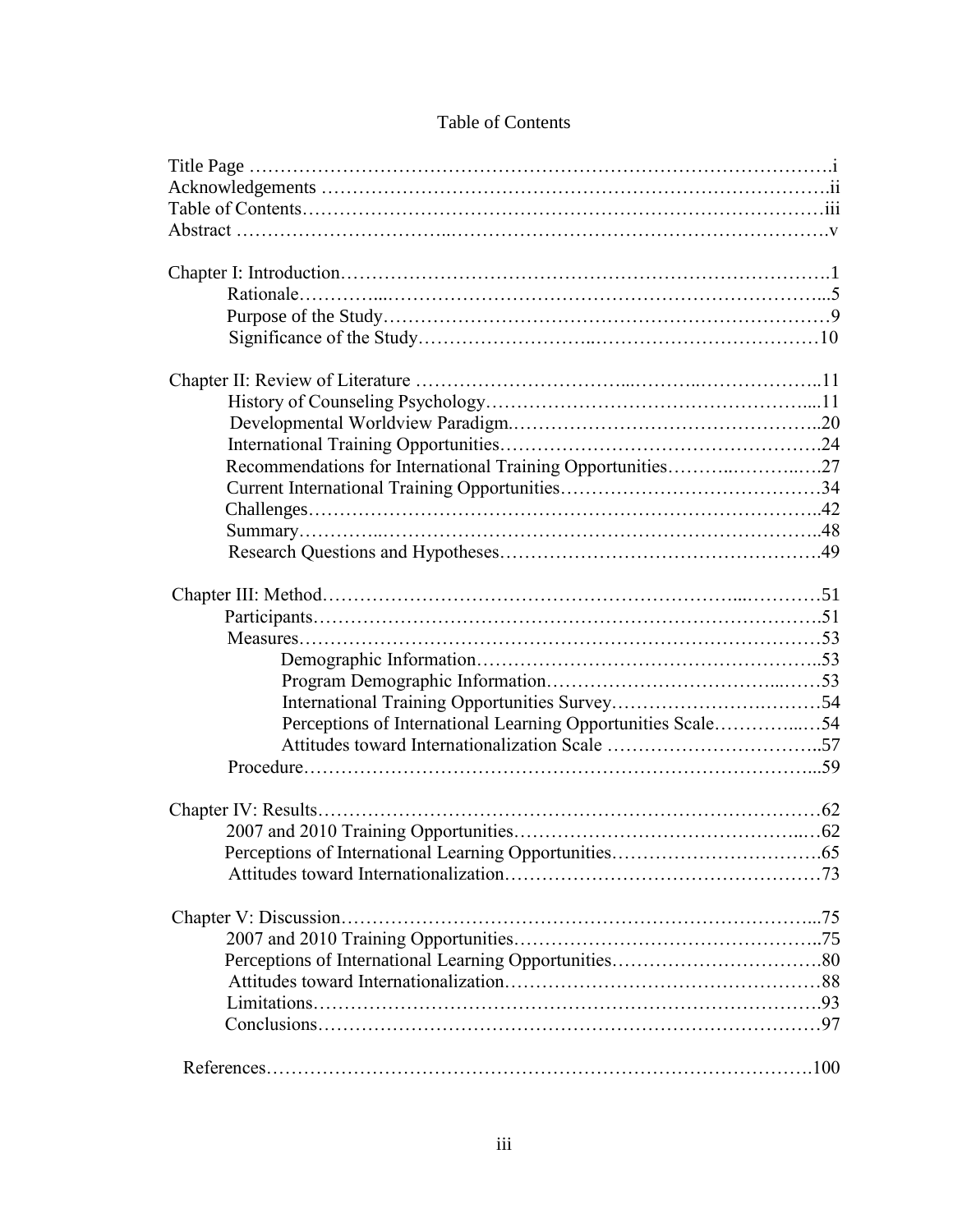| Table 1: Demographic Information of Training Directors, Doctoral Students, and    |  |
|-----------------------------------------------------------------------------------|--|
|                                                                                   |  |
| Table 2: Number of International Students and Faculty in Counseling Psychology    |  |
|                                                                                   |  |
| Table 3: Cronbach's Alphas for Perceptions of International Learning              |  |
|                                                                                   |  |
| Table 4: Item and Item-Total Statistics for Attitudes toward Internationalization |  |
|                                                                                   |  |
| Table 5: Pearson's Correlations among Responses to Perceptions of International   |  |
| Learning Opportunities Subscales and Attitudes toward                             |  |
|                                                                                   |  |
| Table 6: 2007 and 2010 International Training Opportunities115                    |  |
| Table 7: Relative Frequencies of Training Directors and Students Responses to     |  |
|                                                                                   |  |
| Table 8: Means, Standard Deviations, and Range of Scores for Perceptions of       |  |
| International Learning Opportunities Subscales117                                 |  |
| Table 9: Distribution of Program Responses to Perceptions of International        |  |
| Learning Opportunities Scale in Increments of the Range of Likert                 |  |
|                                                                                   |  |
| Table 10: Differences in Perceptions of International Learning Opportunities      |  |
| Between Training Directors and Doctoral Students119                               |  |
|                                                                                   |  |
|                                                                                   |  |
| Figure 1: Developmental Worldview Paradigm Model for Counseling                   |  |
|                                                                                   |  |
| Figure 2: Relative Frequencies of Training Directors' and Doctoral Students'      |  |
| Responses to Perceptions of International Learning Opportunities                  |  |
|                                                                                   |  |
|                                                                                   |  |
|                                                                                   |  |
|                                                                                   |  |
|                                                                                   |  |
| Appendix C: International Training Opportunities Survey126                        |  |
| Appendix D: Perceptions of International Learning Opportunities Scale127          |  |
| Appendix E: Attitudes toward Internationalization Scale131                        |  |
|                                                                                   |  |
|                                                                                   |  |
|                                                                                   |  |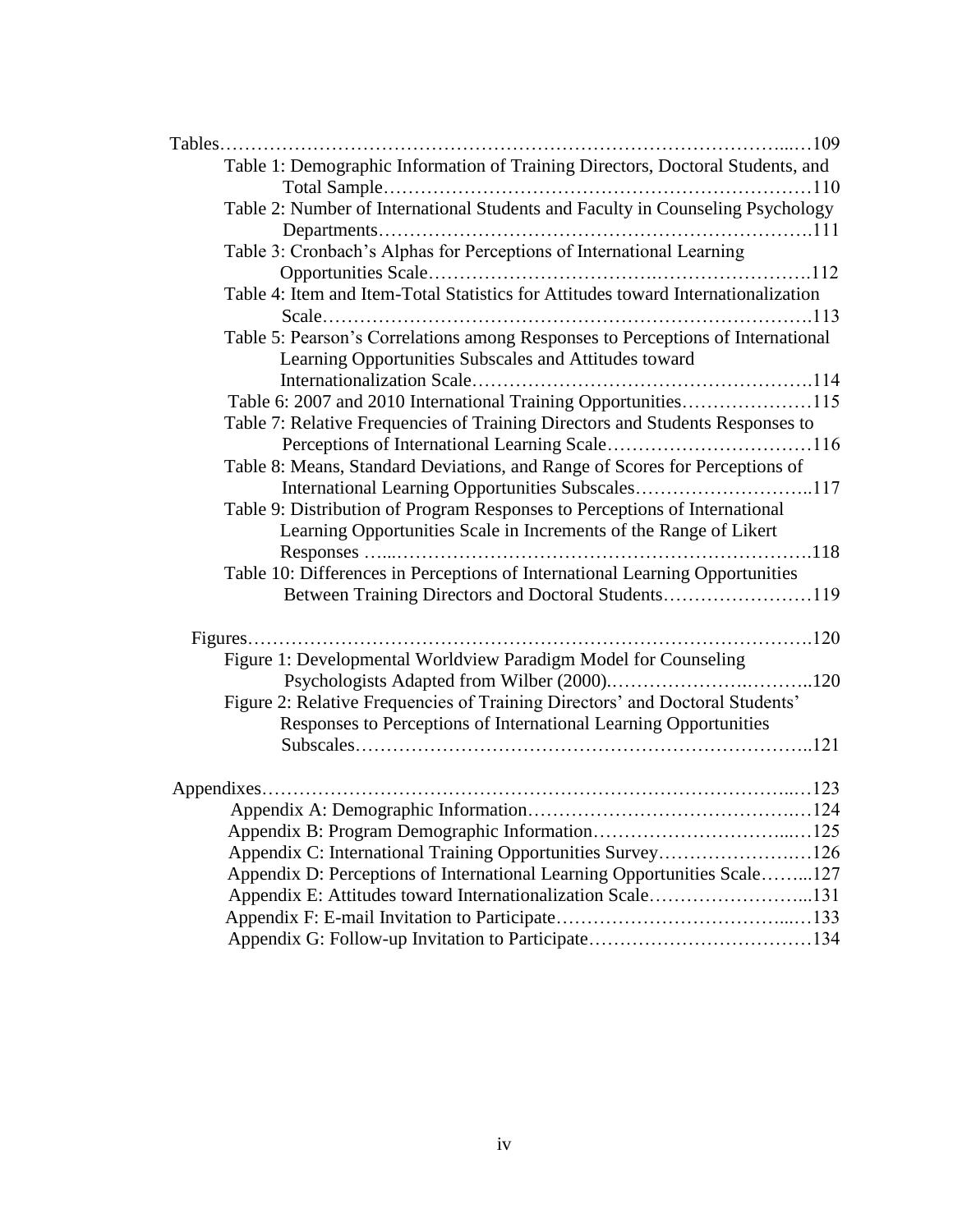#### Abstract

The purpose of this study was to gather more information about the process of internationalization in U.S. counseling psychology programs. Participants included 26 training directors and 83 doctoral students, representing 32 of the 63 APA-accredited, active counseling psychology doctoral programs. Results suggested that the presence of international learning opportunities did not increase from 2007 to 2010, with the exception that internationalism was increasingly being incorporated into the definition of multiculturalism. Results also suggested that training directors perceived opportunities to gain international experience in their programs integrated to a greater extent compared to their doctoral students. Doctoral students, however, perceived greater institutional commitment to international learning opportunities compared to their training directors. Finally, results suggested that both sets of respondents' attitudes were generally favorable toward internationalization. Implications for counseling psychology training programs, as well as recommendations for improving internationalization efforts are discussed.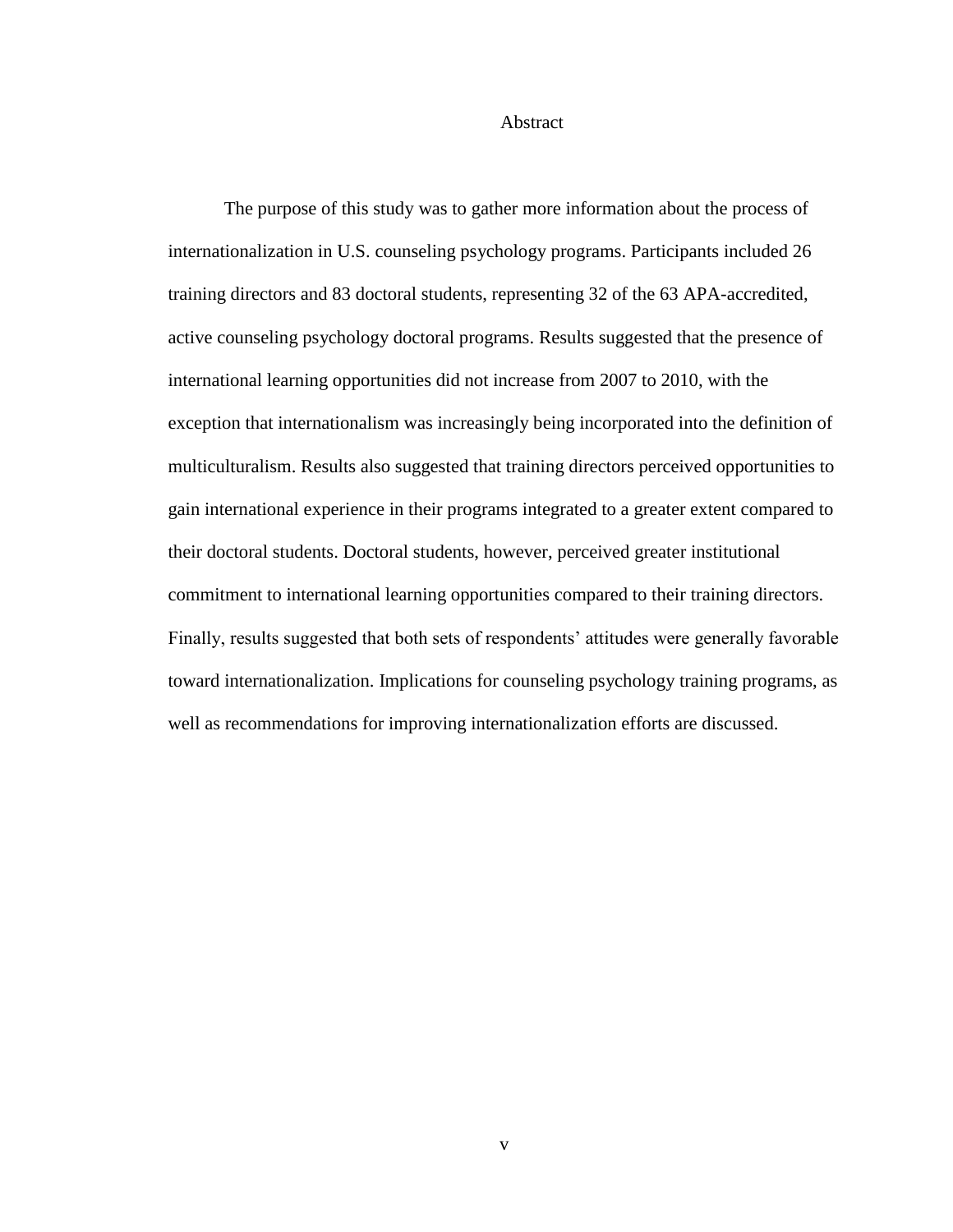#### Chapter I: Introduction

Globalization is rapidly changing the world in which we live. Local and national phenomena are no longer confined to geographical borders, but rather have become integrated on a global scale. Such integration has been beneficial to people around the world, but also harmful. Whereas globalization has contributed to increased life expectancy of persons in developing countries, increased literacy rates around the world, and advances in women's rights, globalization has also contributed to the depletion of natural resources, exploitation of foreign impoverished workers, and increasing inequalities between the richest and poorest countries (World Bank, 2001). Leung (2003) aptly stated that in a globalized society, for better or worse, "what happens to a small number of people in one tiny corner might affect the well-being of others elsewhere" (p. 418).

The fact that such circumstances exist underscores the truth that we are living in a world characterized by economic, social, and cultural interconnectedness (Heppner, 2006). As our interconnectedness becomes more pervasive, we are faced with an increased responsibility to acknowledge the far-reaching consequences of our actions. In order to ensure that we are impacting the world for the better, globalization necessitates that we develop a heightened sense of awareness regarding our inevitable involvement in world systems, and that we act accordingly.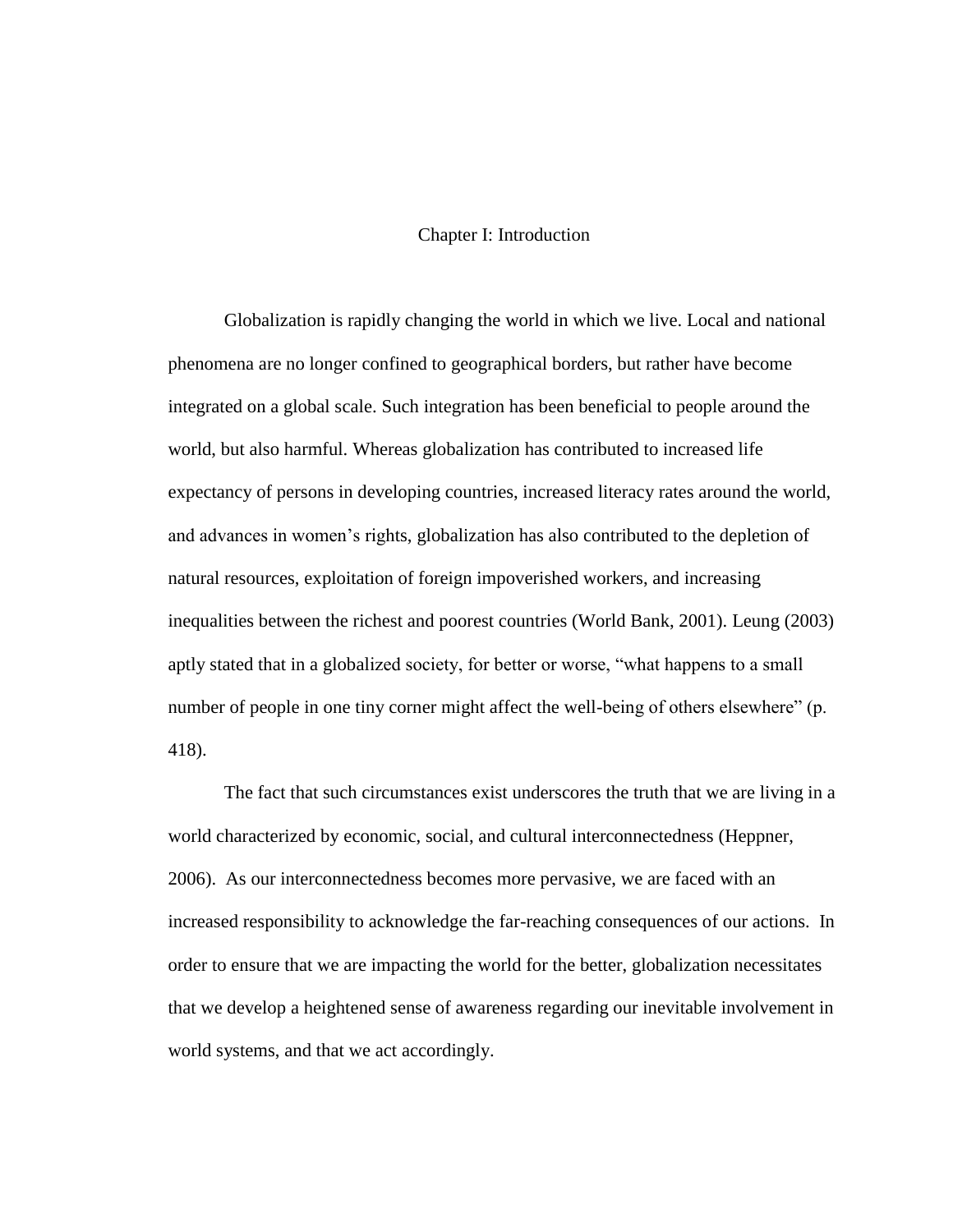Counseling psychologists are not exempt from the responsibilities of living in a globalized world. They, too, have the obligation to embrace an international perspective, especially within their profession. Leung et al. (2009) described internationalization as the "nurturance of a global perspective in counseling scholarship, through our teaching, research, and service" (p. 112). Because the profession of counseling and counseling psychology currently exists in diverse regions of the world including South America, Africa, Europe, Asia, and the Middle East, one might conclude that internationalization is an already integral process in the field.

Whereas the international presence of counseling psychology does indeed place the profession in an ideal position for U.S. counseling psychologists to develop an international perspective, it has been suggested that they remain relatively isolated from their international colleagues (Heppner, Leong, & Chiao, 2008a; Gerstein & Ægisdóttir, 2007). Such information is alarming when one takes into account the increasingly interconnectedness of macrosystems resulting from globalization. Thus, it is imperative that U.S. counseling psychologists develop an international perspective if the profession is to meet the demands of contemporary society, yet little is known regarding the extent to which training programs are actively preparing students to do so.

Only one study thus far has examined the extent to which counseling psychology programs provide students with opportunities to learn about the counseling profession beyond U.S. borders (Turner-Essel & Waehler, 2009). Turner-Essel and Waehler (2009) surveyed training directors of APA-accredited counseling psychology doctoral programs in the U.S. to determine the availability of international training opportunities.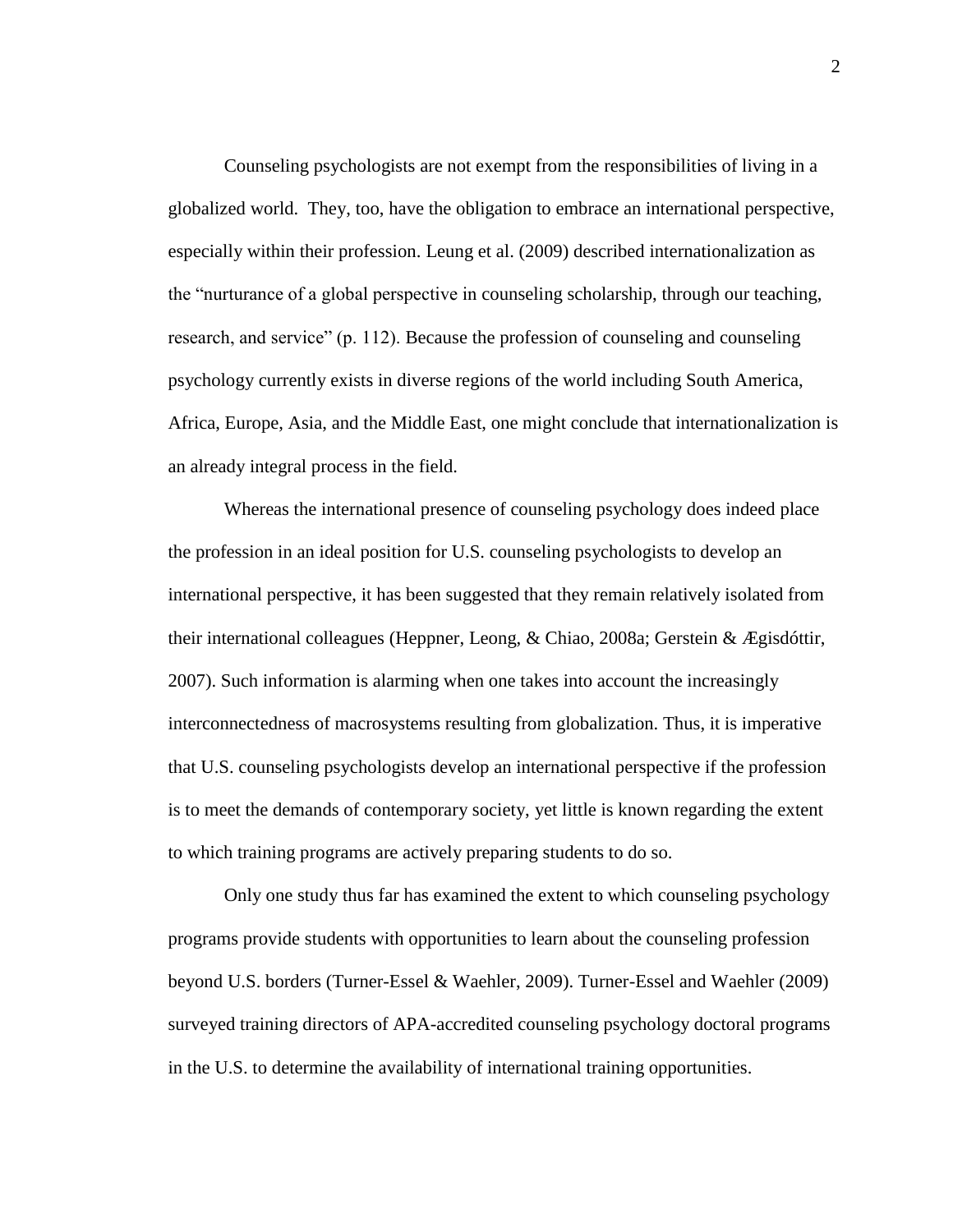International training opportunities referred to initiatives within a program that enhance one's ability to understand the international context of counseling psychology. They reported that a number of counseling psychology departments have demonstrated a commitment to internationalizing the curriculum by promoting travel to international conferences, including international issues as part of multicultural issues, valuing international experience in the admissions process, incorporating readings from non-U.S. psychologists into the curriculum, and other methods to a lesser degree (e.g., offering international exchanges, inviting international guests). One major limitation of this study, however, was that few items were used in their survey to assess the extent to which programs provided students with international training opportunities. Because leaders of the international movement in counseling psychology have provided numerous suggestions for internationalizing counseling psychology training programs (e.g., Heppner, 2006; Leung, 2003; Ægisdóttir and Gerstein, 2010) future research needs to utilize more of these recommendations in order to provide a richer assessment. Furthermore, Turner-Essel and Waehler (2009) relied solely on training directors for examining current international training efforts. Because past research suggests that faculty and students may not perceive the availability of multicultural training opportunities similarly (Constantine, Ladany, Arpana, & Ponterotto, 1996), it is possible that faculty and students may also differ in their perceptions regarding the availability of international training opportunities. Thus, future research in this area should compare data across multiple sources.

Finally, the current research is limited in the way that attitudes toward internationalizing U.S. counseling psychology training programs have not been assessed.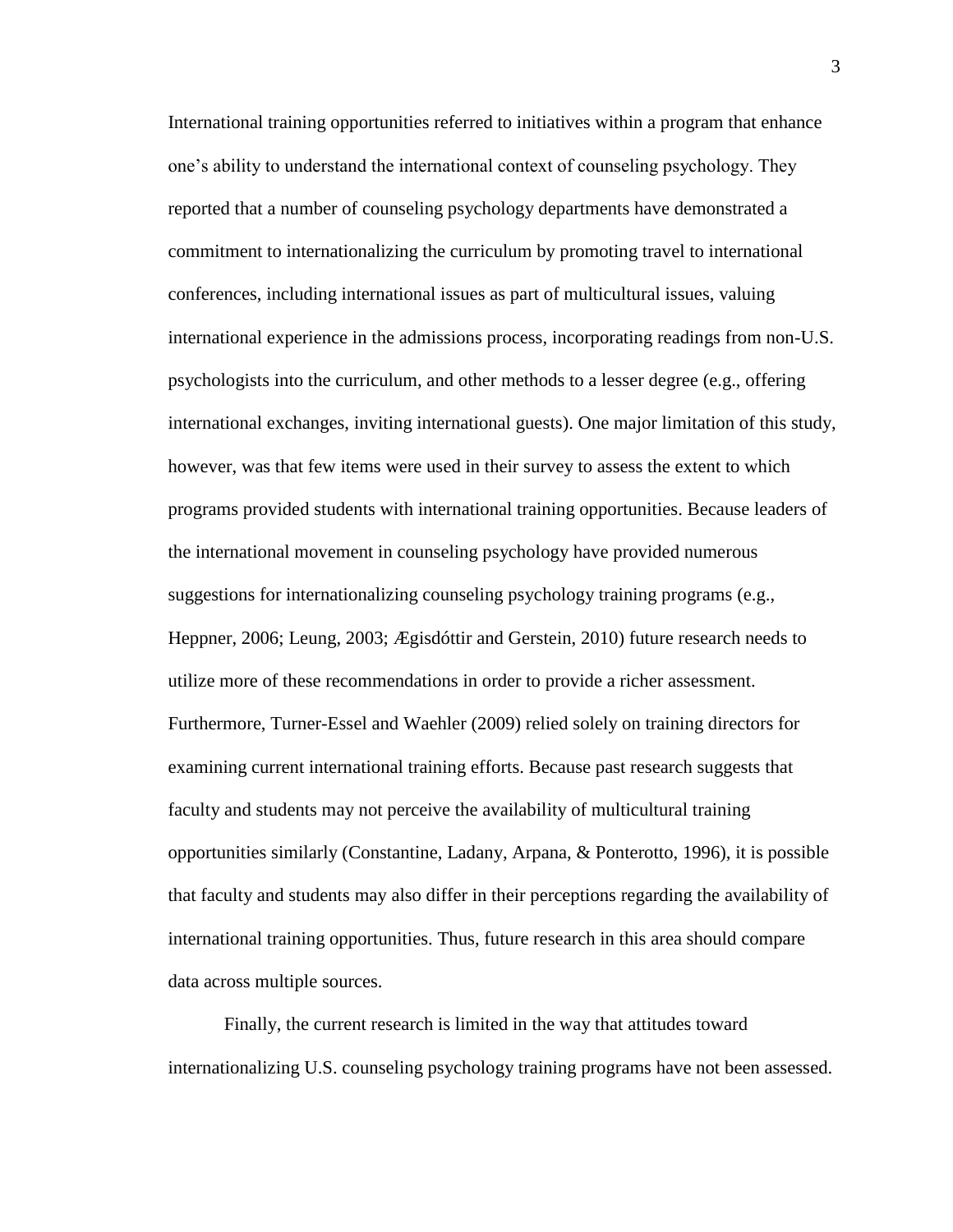Whereas there has been given increased attention to the importance of internationalizing U.S. counseling psychology programs, it has been suggested that some are still opposed to internationalization efforts (Marsella & Pedersen, 2004)*.* Thus, one important factor that may contribute to the availability of international training opportunities, or the lack thereof, may be attitudes toward internationalizing counseling psychology programs. Namely, unless faculty and students are supportive of internationalization efforts, then such opportunities will not exist. For this reason, future research needs to examine attitudes toward internationalization.

While Turner-Essel and Waehler's (2009) study offers important preliminary data about the current status of internationalization in U.S. counseling psychology programs, a more comprehensive assessment is needed. The present study contributes to this body of knowledge by further assessing the ways in which counseling psychology programs provide students with international training opportunities. Additionally, this study examines attitudes toward internationalizing U.S. counseling psychology programs. To address the aims of the study, training directors and graduate students of APA-accredited counseling psychology doctoral programs were surveyed.

The remainder of this chapter will elaborate upon the rationale for encouraging internationalization within the counseling psychology profession and the importance of integrating international training opportunities specifically in the training program. Then, the purpose of the current study will be outlined in detail. Finally, the significance of the current study will be discussed.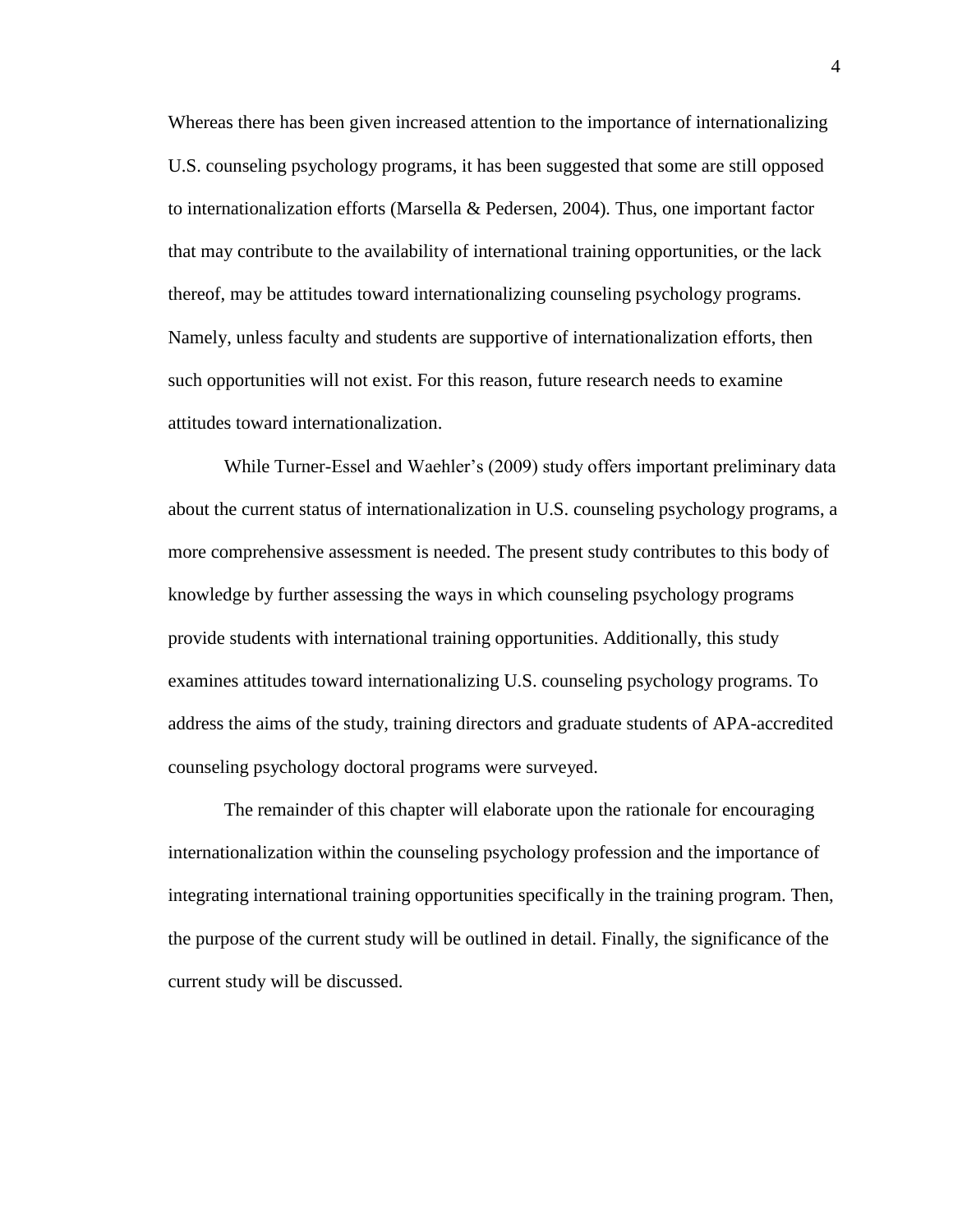#### *Rationale*

The previous section briefly alluded to the importance of preparing counseling psychologists to develop an international perspective. In an interconnected world, the actions of U.S. counseling psychologists will inevitably have consequences elsewhere and such actions may positively or adversely impact others around the world. The following section will describe the implications of U.S. psychologists' inevitable involvement in the international arena and describe the ways in which counseling psychologists can be of greatest service in a globalized world.

Gerstein and Ægisdóttir (2007) stated that counseling psychologists must develop an international perspective to ensure that they are engaging in competent practices for diverse clientele. They argued that counseling psychologists need to address demographic shifts that are occurring both within the U.S. and specifically within counseling psychology training programs. The U.S. Census Bureau (2008) recently identified immigration as the leading cause of population growth within the U.S. Approximately 12.6% of the current total U.S. population is foreign-born and this number is projected to increase dramatically over the next 40 years. In light of such information, it is evident that international-mindedness within the profession is essential, even within the U.S., if counseling psychologists are to meet the demands of working with an increasingly diverse population.

Similarly, as demographic shifts occur specifically within counseling psychology education settings, counseling psychology training programs must address the international utility of U.S. counseling theories and practices (Gerstein  $\&$  Ægisdóttir, 2007; Leong & Ponterotto, 2003). One reason is because many of the international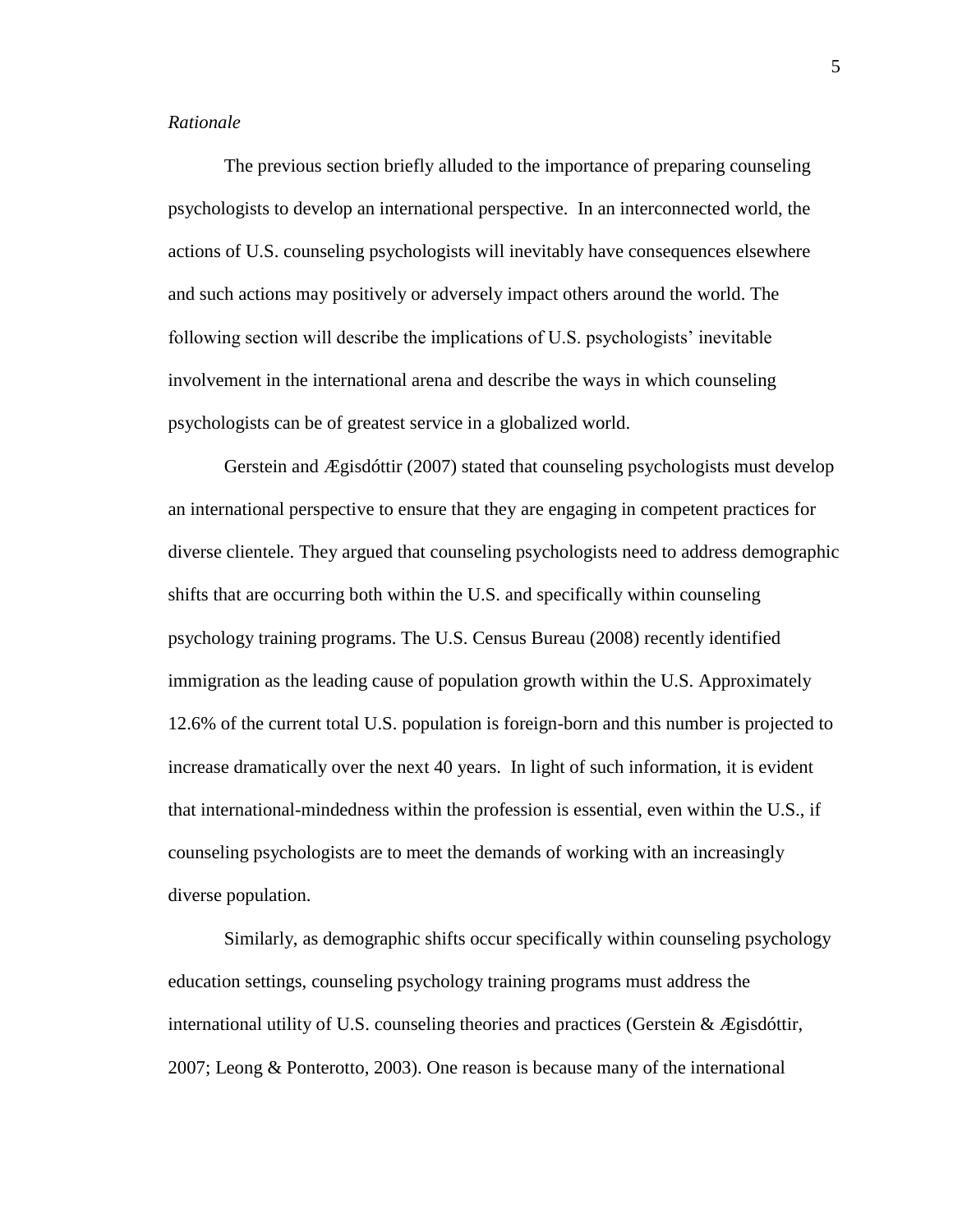students that come to the U.S. for training in counseling psychology often return to their home countries to practice (Gerstein & Ægisdóttir, 2005). Thus, counseling psychologists need to be aware of the applicability and limitations of U.S. counseling theories and practices when they are applied internationally. This is becoming increasingly important, as Kwan and Gerstein (2008) noted that the enrollment of international students in U.S. counseling psychology programs is increasing, although they reported no data to support this claim. Nevertheless, because of these apparent demographic changes, incorporating an international perspective into the profession is not simply optional, but critical to ensure that counseling psychologists are addressing contemporary societal needs that are relevant within U.S. borders.

U.S. counseling psychologists can do more than meet the minimum criteria for providing competent practice within the U.S. borders, but they can also increase international initiatives to be of the greatest benefit in an interconnected world. Several scholars have envisioned the positive impact that counseling psychologists can have in alleviating mental distress around the world. Leong and Blustein (2000) stated that encouraging international-mindedness within the profession would provide a way for counseling psychologists to be of maximum benefit to citizens of a global world. Similarly, Douce (2004) asserted that rather than confining counseling psychology to national borders, counseling psychologists could "advocate for the betterment of all lives around the globe" (p. 143). Moreover, Leung (2003) specifically challenged U.S. counseling psychologists to "be in the forefront to initiate international contacts and communication, to facilitate goodwill among citizens of the world, to form equal alliances with mental health professionals worldwide, and to use global perspectives and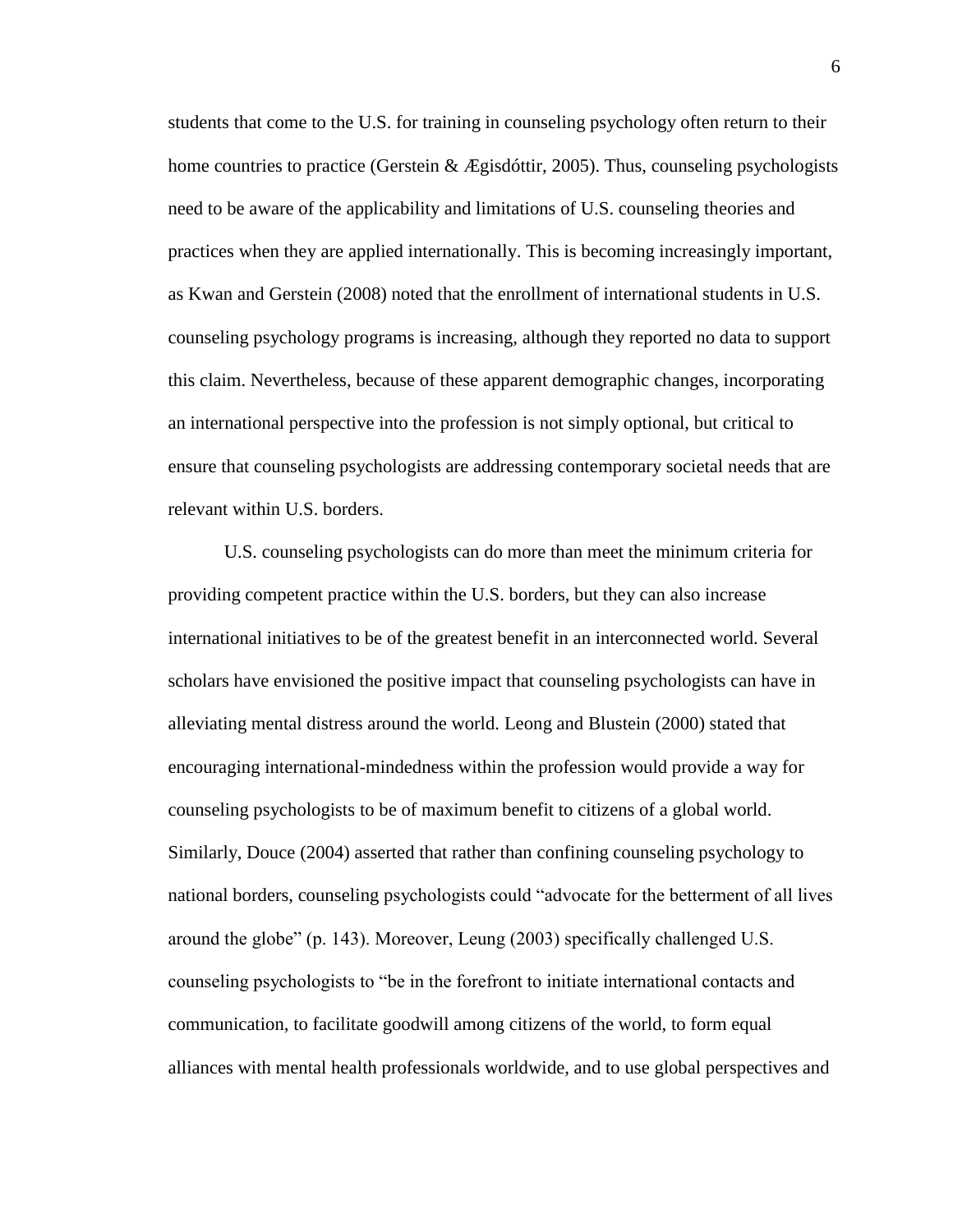knowledge to meet local needs in diverse cultural contexts" (p. 418). Indeed, U.S. counseling psychologists have the potential to positively impact the world at large.

Similarly, incorporating an international perspective within counseling psychology will also serve to benefit people around the world by strengthening the field. U.S. psychology as a human science has often been criticized because of its narrow focus on U.S. populations, which represents only 5% of the world's population (Arnett, 2008). Arnett (2008) provided the following illustration:

"It is difficult to imagine that biologists, for example, would study a highly unusual 5% of the world's crocodile population and assume the features of that 5% to be universal. It is even more difficult to imagine that such biologists would be aware that the other 95% of the world's crocodile population was vastly different from the 5% under study, and highly diverse in habitat, eating habits, mating practices, and everyday behavior, yet show little or no interest in studying that 95% and continue to study the 5% exhaustively while making universal claims" (p. 608).

Undoubtedly, the U.S. field of counseling psychology should strive for a more accurate perception of humanity. Embracing an international perspective is one way in which to accomplish this goal. An international perspective of counseling psychology can bring intellectual renewal to the field by providing insight as to what psychological constructs are universal and by encouraging counseling psychologists to develop a deeper appreciation for the ways in which culture impacts behavior (Leong  $\&$  Blustein, 2000). A more accurate understanding of human behavior has the potential to advance the profession as a science both domestically and internationally (Heppner, 2006). This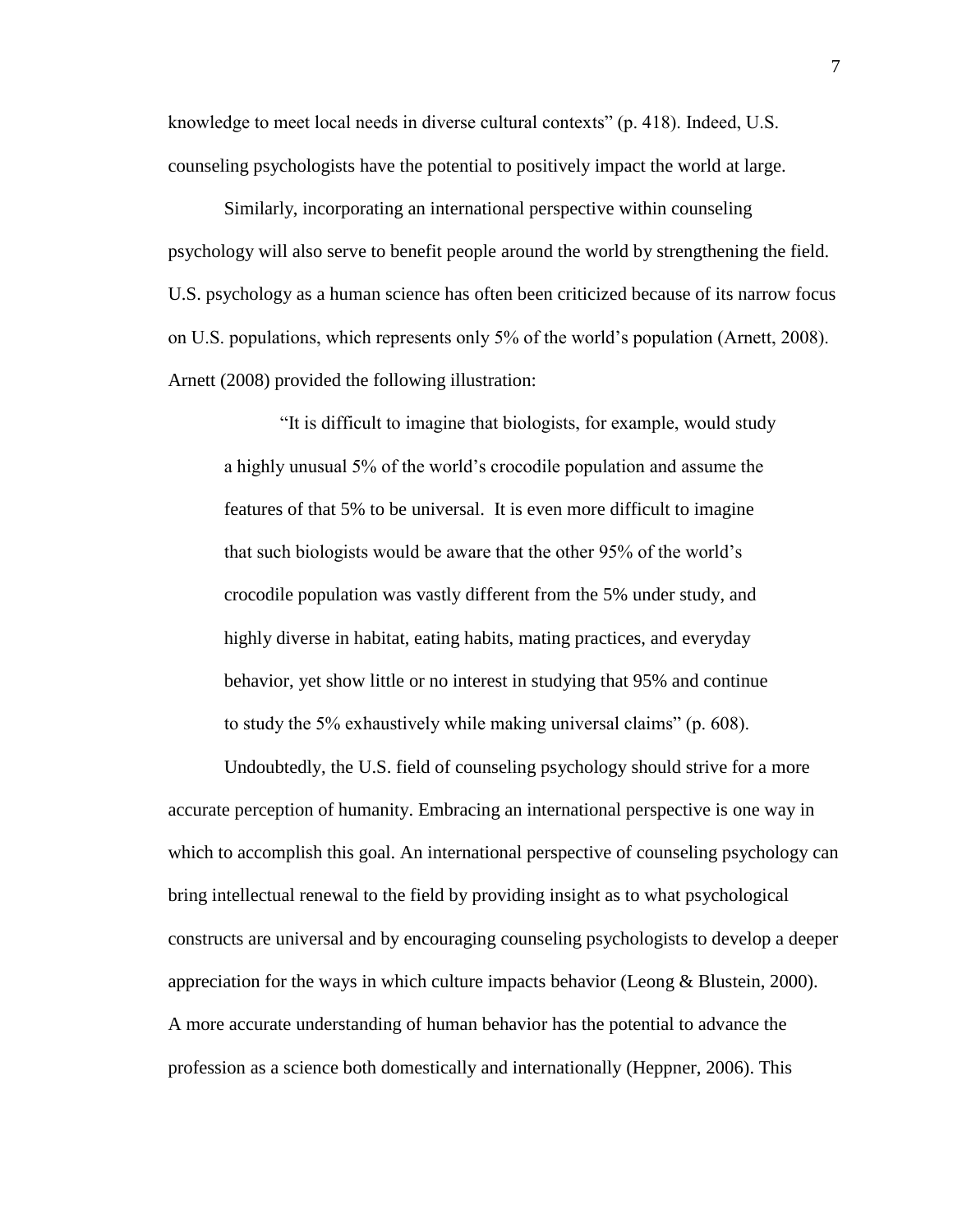advancement would not simply be the exportation of U.S. counseling psychology abroad, but rather an acknowledgement and appreciation of the role that international colleagues play in expanding the knowledge base within the field. Thus, by incorporating an international perspective, counseling psychologists will be in a better position to benefit more people around the globe.

Although the U.S. field of counseling psychology has thus far managed to myopically focus on U.S. populations, the profession's future may be dismal if it continues to do so. Heppner, Leong, and Gerstein (2008b) warned, "A profession cannot survive if it cannot demonstrate its utility to address important societal needs, not only in a specific country, but also across the world" (p. 244). Similarly, Giorgis and Helms (1978) stated that without adopting a global perspective and increasing contact with international colleagues, there are few safeguards to keep psychology from becoming an outdated study of "Western human behavior." Clearly, there is a need for the profession to embrace a more internationally relevant counseling psychology.

In order to embrace a more internationally relevant counseling psychology, it is vital that U.S. counseling psychology training programs promote international training opportunities. Many scholars have stressed that it is the responsibility of training programs to prepare counseling psychologists to become competent workers in the global village (Gerstein & Ægisdóttir, 2007; Leung, 2003; Marsella & Pedersen, 2004). Leung (2003) asserted that counseling psychology training programs have the obligation to instill an awareness of our interconnectedness and encourage students to think globally. Indeed, by providing opportunities for counseling psychologists to learn about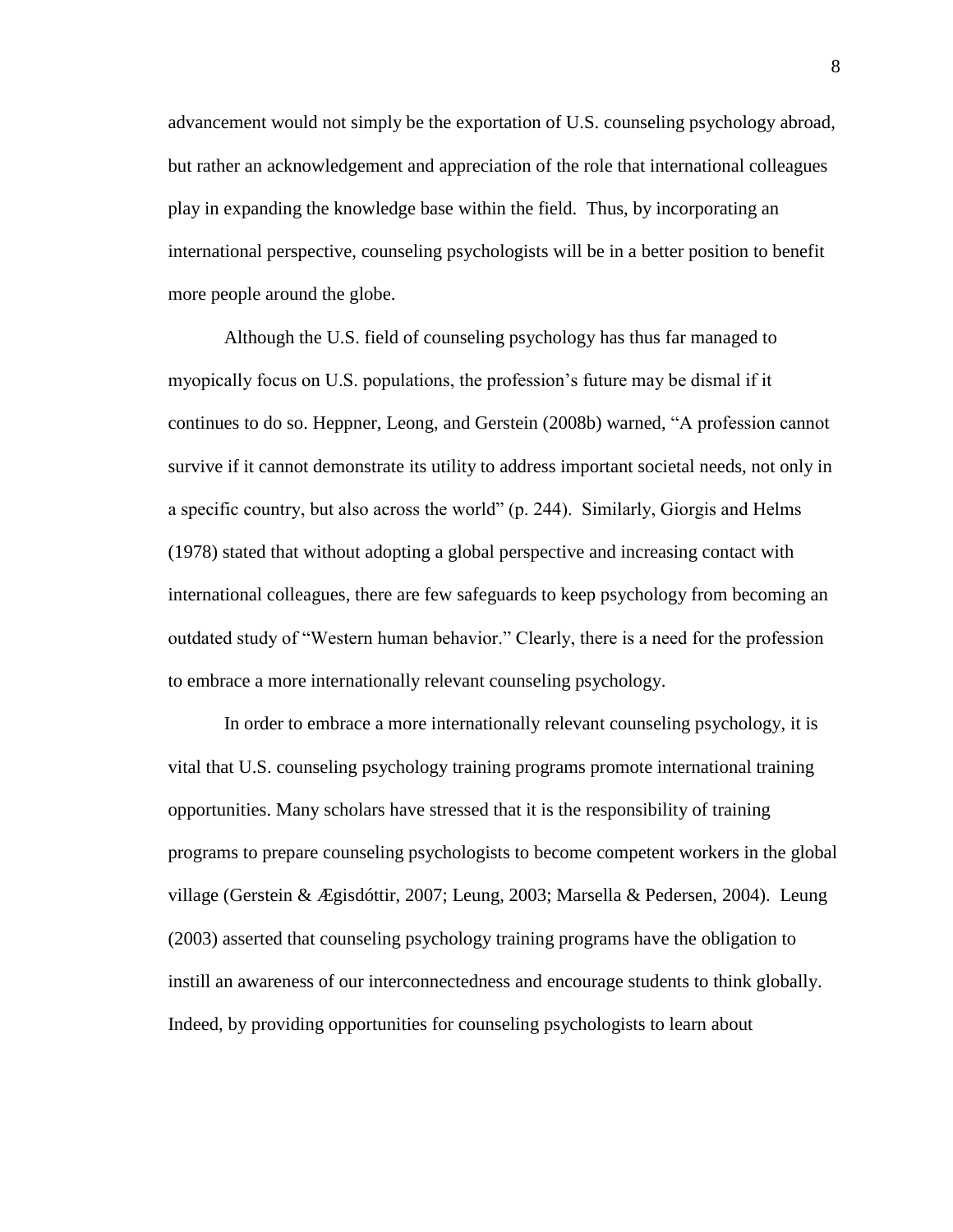international issues as they relate to counseling psychology, they will be better prepared to embrace their professional roles as citizens of a global world.

### *Purpose of the study*

Therefore, the purpose of this study was three-fold. First, this project compared previous findings regarding the availability of international training opportunities to current findings in 2010. Second, this study examined perceptions regarding the availability of international training opportunities from both training directors of U.S. counseling psychology doctoral programs and their doctoral students. Finally, this study explored both training directors' and counseling psychology students' attitudes towards internationalizing counseling psychology training programs. Specifically, this study addressed the following research questions:

- *1. Is there a difference in the number of international learning opportunities being provided in U.S. counseling psychology doctoral programs in 2010 compared to those being provided in 2007 as reported by training directors of U.S. counseling psychology doctoral programs?*
- *2. Is there a difference between doctoral students in U.S. counseling psychology doctoral programs and training directors of U.S. counseling psychology doctoral programs in their perceptions of the extent to which international training opportunities are being provided in their training programs?*
- *3. Is there a difference between doctoral students in U.S. counseling psychology doctoral programs and training directors of U.S. counseling psychology doctoral programs in their attitudes toward internationalizing U.S. counseling psychology doctoral programs?*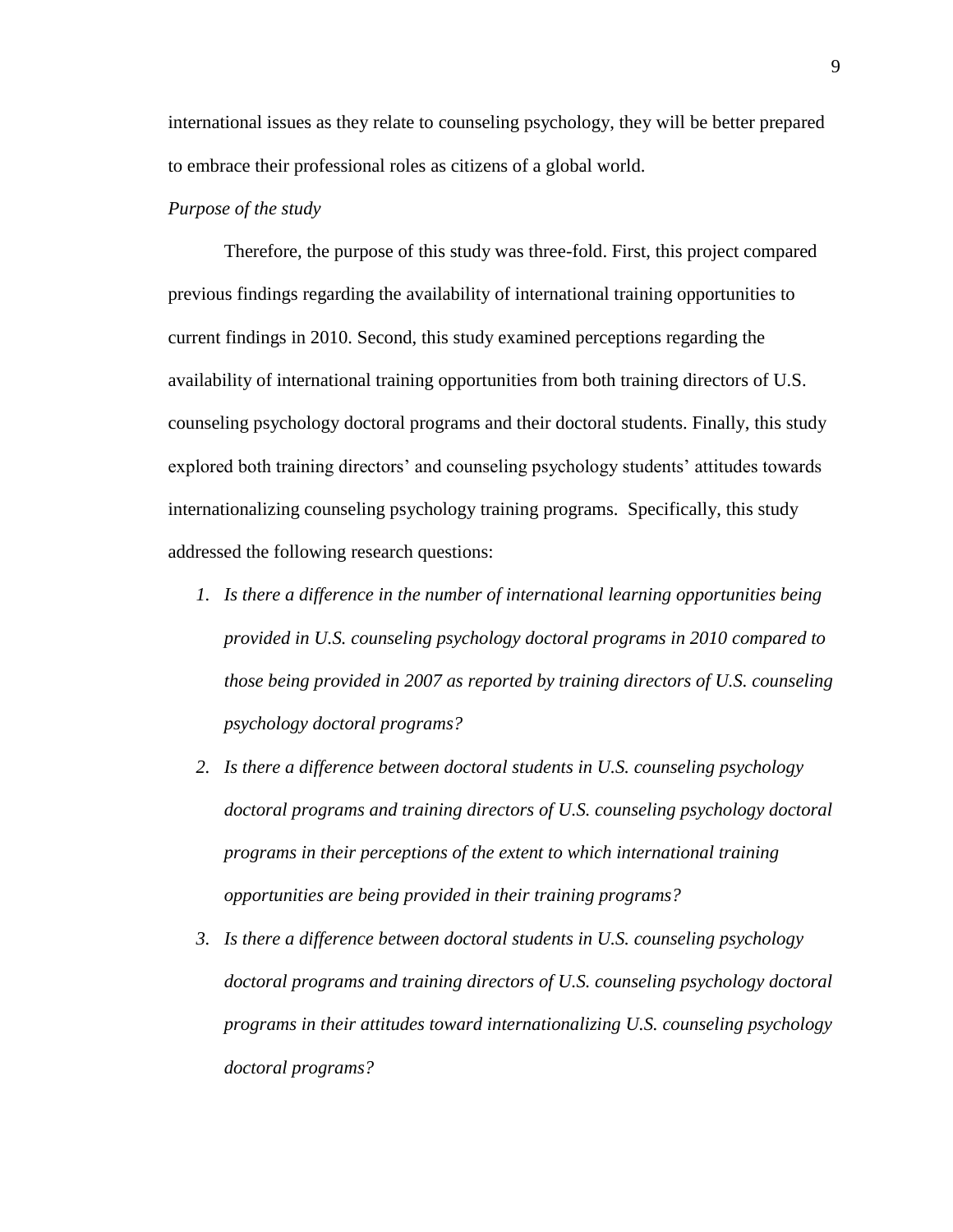#### *Significance of study*

It was expected that results of this study would contribute to international learning initiatives within U.S. counseling psychology programs. First, it was expected that a follow-up study to Turner-Essel and Waehler's (2009) study would provide a way to examine whether the presence of international learning opportunities have increased over time. With the results from this study, those who are responsible for training U.S. counseling psychologists may have a chance to critically evaluate whether the current rate of internationalization is sufficient. It was expected that the development of a comprehensive scale to measure perceptions of international learning opportunities could further aid in this evaluation process. Namely, results from this study could be used to assess areas of strengths and weaknesses within programs regarding international learning opportunities.

In addition, this project measured attitudes towards internationalization. It was expected that results from this study could clarify the current climate regarding the internationalization of counseling psychology programs. The clarification of attitudes would be an integral piece of information, as attitudes may impact the motivation to implement international training opportunities. Finally, it was expected that by gathering data from both training directors and doctoral students, one could better address any gaps that may exist between those responsible for implementing international training opportunities and those that are the recipients of such opportunities. Thus, it was expected that overall, this study would provide a way to better evaluate the success of their international training opportunities and to implement changes, if desired.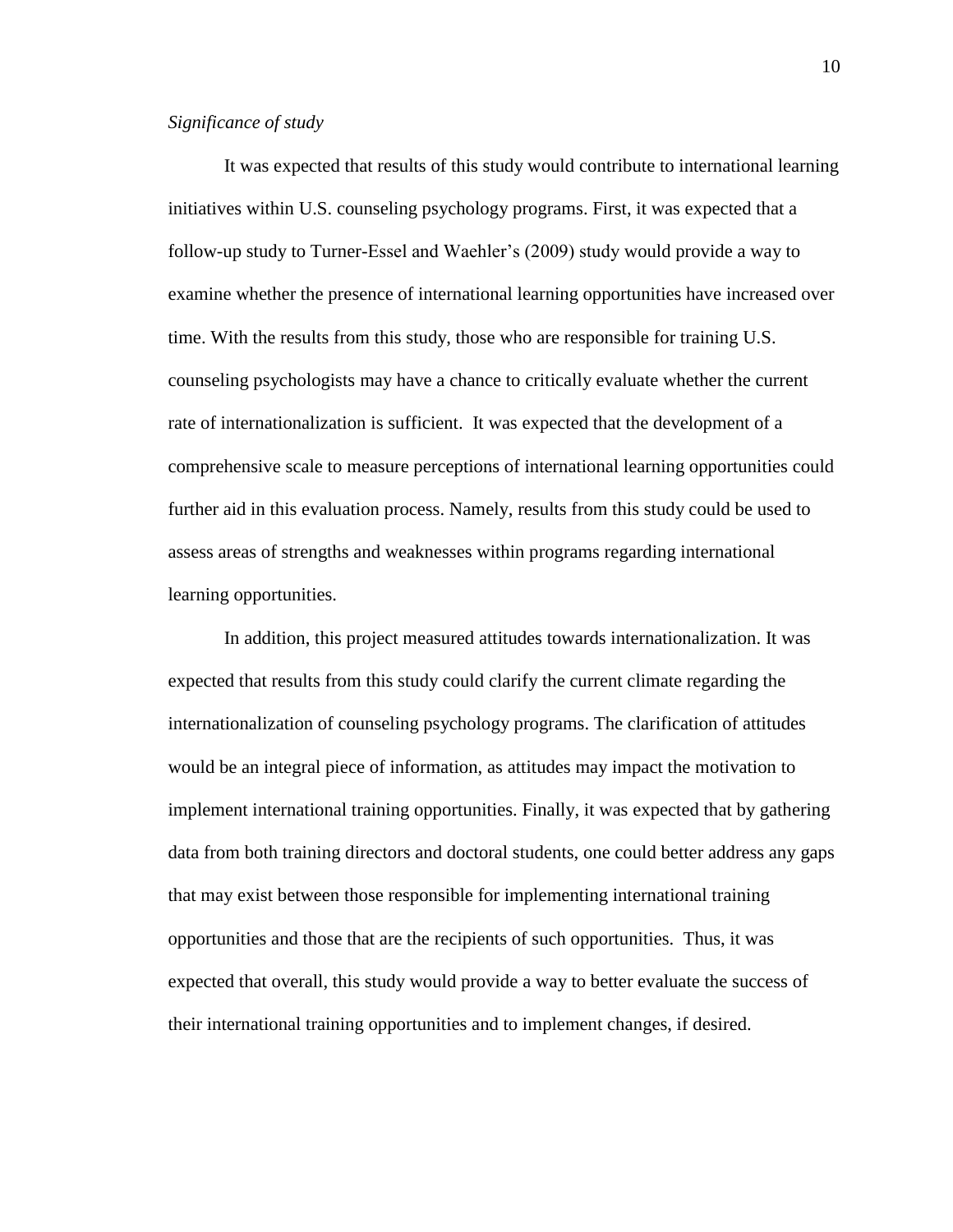### Chapter II: Review of Literature

In the previous chapter, the rationale for integrating an international perspective within U.S. counseling psychology programs was discussed. Given the purpose of the current study, a review of past efforts to work internationally will be discussed in order to gain a better understanding of the ways that U.S. counseling psychologists have historically contributed to both positive and adverse outcomes around the world. Second, the history of counseling psychology will be conceptualized within a developmental worldview paradigm. This developmental paradigm provides a conceptual model to explain the field's past failures and successes in addressing international issues. Third, recommendations for incorporating international training opportunities into counseling psychology training programs will be discussed, as well as the current literature regarding the presence of international training opportunities. Fourth, the rationale for including counseling psychology doctoral students in the assessment of international learning opportunities will be given. Finally, the role that attitudes toward internationalization may play in the availability of international learning opportunities will be discussed. *History of Counseling Psychology*

Counseling psychology originated as a vocational movement in the early 1900s in response to societal needs created by industrialization (Wright & Heppner, 1990). Pioneers of the vocational guidance movement revolutionized the role that an occupation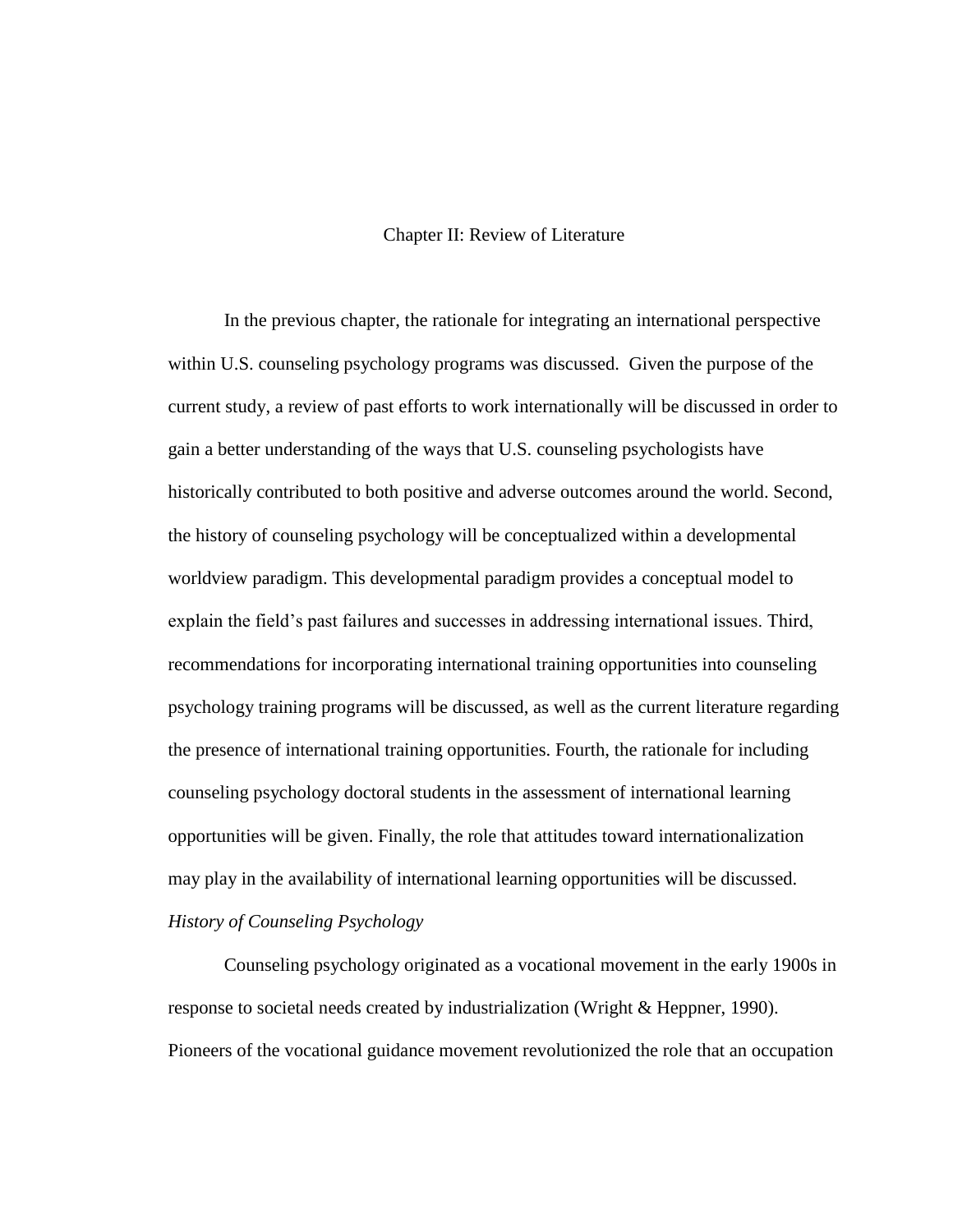plays in one's life by empowering individuals to increase their professional choices. Eventually, this vocational movement expanded its role to also promote personal, educational, and group adjustment. By the 1950s, the Division of Personnel Psychologists was established as Division 17 of the American Psychological Association (APA) and the field of counseling psychology as it is practiced today became a recognized subspecialty of psychology within the U.S. (Heppner et al., 2008a).

During these formative years of the field, efforts were also made to establish the counseling psychology profession worldwide (Heppner et al., 2008a). In the aftermath of World War II, the U.S. government aided efforts to export U.S. counseling practices to Japan. As a result, several U.S. counseling psychologists served as consultants to the Japanese government. Similarly, during the 1960s, U.S. counseling psychologists traveled abroad to help establish the profession in England. Such attempts, however, were limited to U.S. counseling psychologists promoting the adoption of U.S. counseling theory and practice abroad without regard to their applicability for the host culture (Heppner et al., 2008a, Norsworthy, Heppner, Ægisdóttir, Gerstein, & Pedersen, 2009). Internationalization efforts at this time were heavily influenced by the cultural values of early U.S. counseling psychologists, who were predominately white males of European descent.

Gergen, Gulerce, Lock, and Misra (1996) noted that the exportation of U.S. theory and practice abroad occurred within the broader psychology profession during this time as well. Gergen et al. (1996) described many psychologists' early attempts to work internationally as "thinking locally, acting globally" (p. 500). In some instances, U.S. psychologists went so far as to prevent local cultures from "contaminating" Western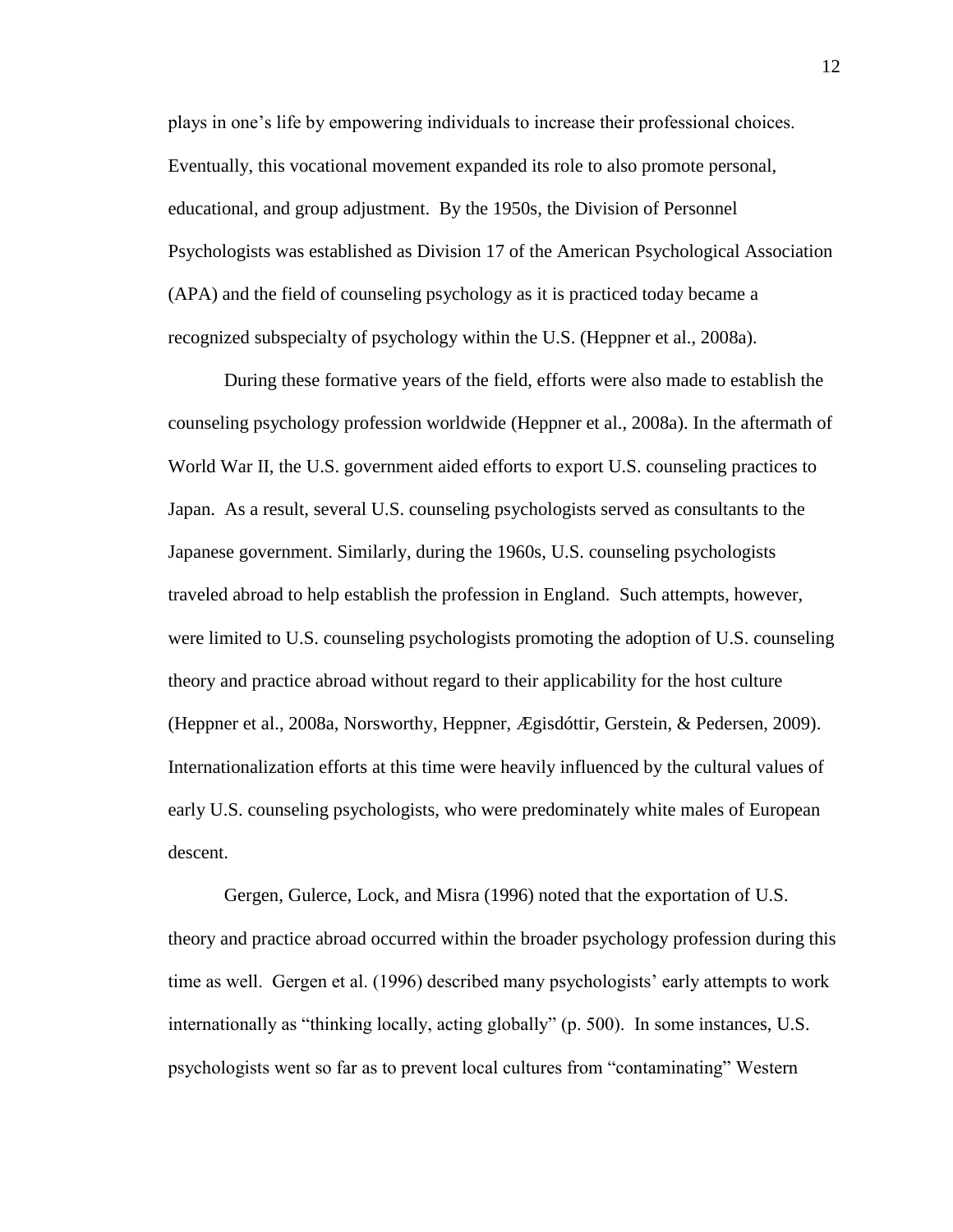theories when practicing abroad (Gergen et al., 1996). In India, for example, U.S. and British researchers of psychology took a strong universalistic stance, viewing culture as an extraneous intrusion when applying Western psychological theories to Indian people. Similarly, only pure Western psychology was taught in Indian universities while indigenous psychologies were not permitted in the academic discourse. This neglect of Indian cultural traditions resulted in an incomplete understanding of Indian people that lasted for several decades.

Gergen et al. (1996) cited the experience of the Maori people of New Zealand as another example of the harmful exportation of Western psychology. Psychological constructs that were developed to meet the challenges faced by Western societies were used with the Maori people, even though many of these constructs were irrelevant to Maori culture. For example, although the Maori did not have a Western educational system, they were subjected to Western-based intelligence assessments. This resulted in psychologists labeling the Maori people as having below average intelligence. Similarly, the Maori were subjected to measurements of sanity developed in the West even though the Maori people did not conceptualize sanity in the same way. Within this Western psychological framework, many of the Maori people were deemed insane. In these ways, the use of Western values in conceptualization of the Maori people resulted in the mass abnormalization of a culture.

Clearly, early attempts of many U.S. psychologists to work internationally were executed in a culturally inappropriate way. Rather than collaborating with colleagues from around the world to gain a better understanding of humanity, U.S. psychologists acted as "experts" towards their international counterparts who were inaccurately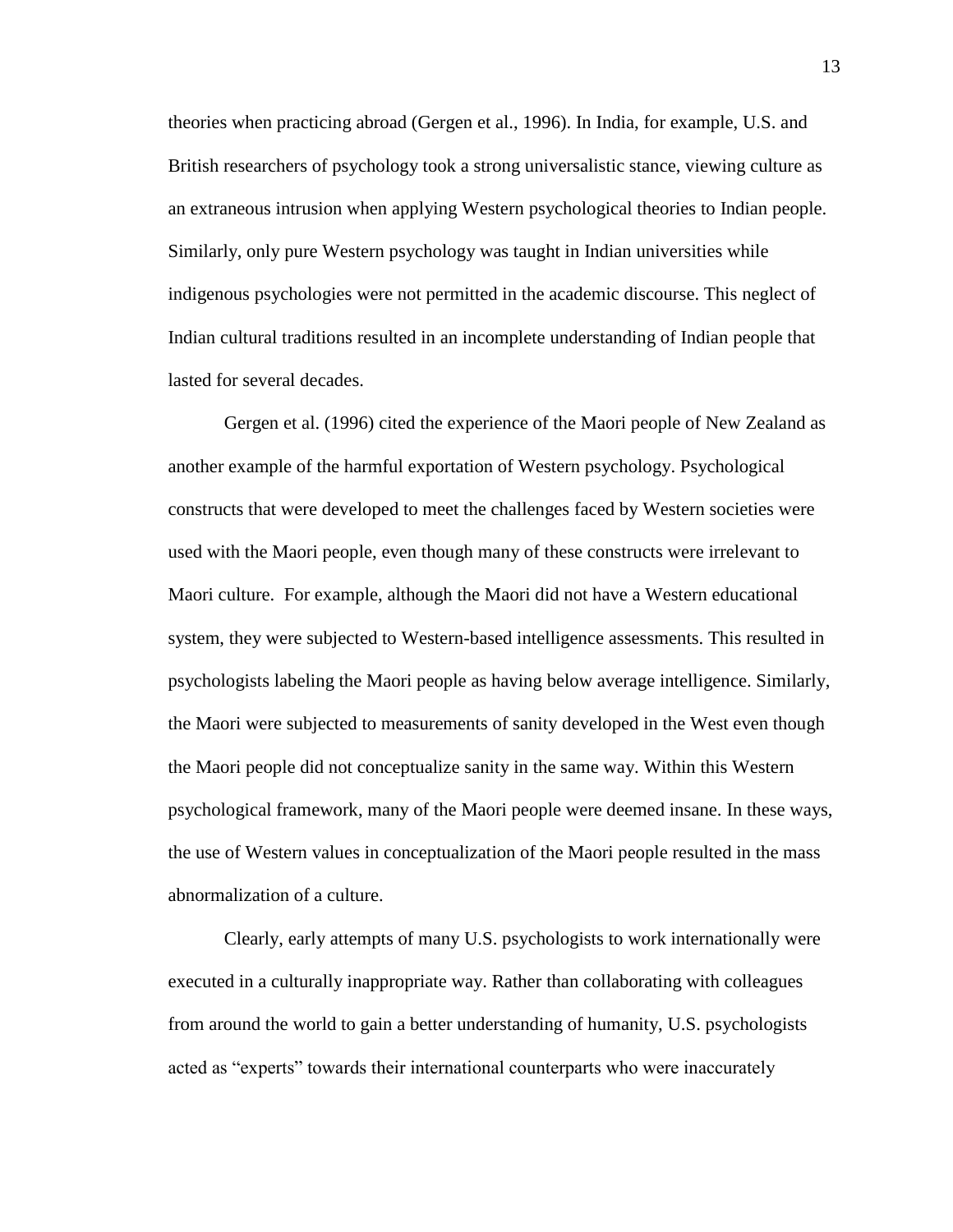perceived as being less knowledgeable about the counseling profession (Pedersen, 2003). Thus, although early attempts were made to advance the profession internationally, they were ethnocentric in nature.

Not all efforts to promote the field internationally, however, focused on imposing Western psychology worldwide. Efforts also were made in the early years to educate U.S. counseling psychologists about international issues. *The International Journal for the Advancement of Counseling (IJAC)* was created during the 1960s to educate U.S. counseling psychologists about the counseling profession abroad. Further, in 1962, Gilbert Wrenn published his seminal work *Counseling in a Changing World.* Wrenn (1962) described counselors as "culturally encapsulated," which referred to counseling professionals' tendency to submerse themselves within a subculture that did not adequately address the concerns of the world at large. Although Wrenn stressed the importance of culture as an important variable in counseling, initially his message was not widely accepted (Heppner et al., 2008a). Whereas efforts were made during the 1960s to encourage an international perspective, they were unpopular with the majority of counseling psychologists.

In the 1980s, a small subset of counseling psychologists continued working towards advancing the field internationally. Several counseling psychologists during this time were awarded Fulbright scholarships to conduct international cross-cultural research (Hedlund, 1988; Heppner, 1988; McWhirter, 1988; Nugent, 1988; Rogers, 1987; Skovholt, 1988). Shortly after his time abroad, Fulbright Scholar Thomas Skovholt and others founded the Minnesota International Counseling Institute (MICI). MICI, which still presently operates, hosts biennial gatherings of counseling psychologists around the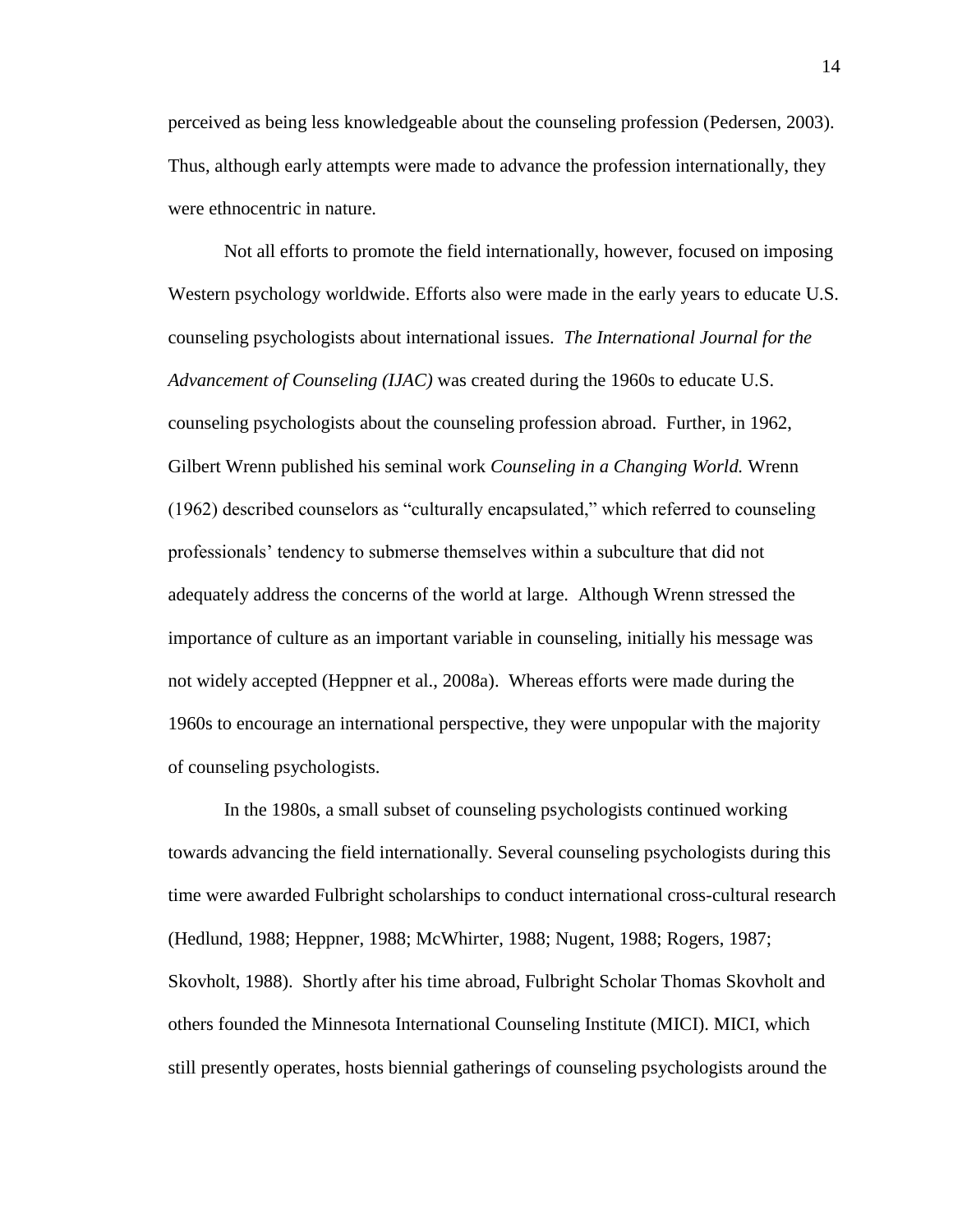world to advance the science and practice of international counseling (Skovholt, Hansen, Goh, Romano, & Thomas, 2005).

Further, in 1988, Bruce Fetz created the International Forum (IF) in *The Counseling Psychologist (TCP)* to advance cross-cultural counseling and enhance awareness of international issues (Kwan & Gerstein, 2008). Although the IF was intended to serve as a forum for non-U.S. counseling psychologists to voice their professional opinions, the IF initially served as a forum for U.S. counseling psychologists to talk about their experiences abroad. A thematic analysis of IF publications from 1988-2001 revealed that 34% of articles focused on U.S. psychologists' experiences abroad, 17% examined the status of counseling international students in the U.S., 14% examined the status of counseling in the U.S., 14% were general commentaries on international perspectives on counseling, and only 10% examined counseling practices in countries outside of the U.S. (Leong & Ponterotto, 2003). Like many efforts to work internationally, these attempts fell short of true international collaboration, as the focus was mostly related to counseling psychology in the U.S.

Although not all early attempts to work globally were successful, it is evident that a limited number of counseling psychologists have worked to advance the profession internationally for quite some time. It has only been since the late 1990s, however, that these efforts have gained increased attention. Before describing the recent progress in promoting counseling psychology internationally, it is important to address possible reasons for the lack of attention that international efforts have historically received.

One explanation for the early lack of interest in advancing the field internationally is that efforts to promote an international perspective of counseling psychology were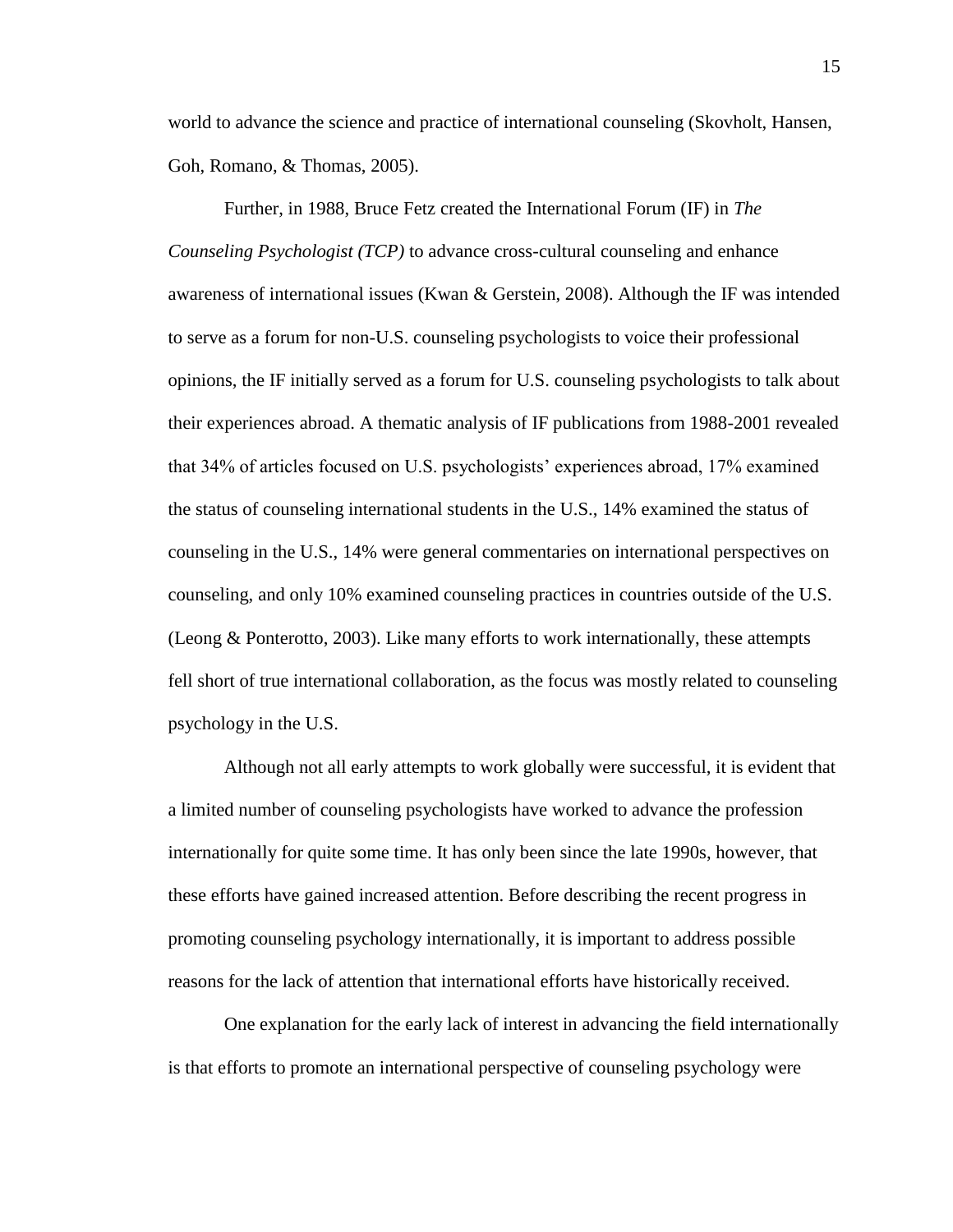largely overshadowed by efforts to promote a multicultural perspective of counseling psychology in the U.S. While the scope of an international perspective extends to all people worldwide, the scope of a multicultural perspective has been traditionally limited to recognizing the diversity that exists within a nation (Arredondo et al*.*, 1992). Thus, *multicultural* counseling psychology is narrower in scope compared to *international* counseling psychology, but broader in scope compared to an *ethnocentric* counseling psychology. Because an ethnocentric form of U.S. counseling psychology dominated early attempts to work internationally, it is not surprising that U.S. counseling psychologists first needed to embrace multicultural values before embracing international ones.

Beginning in the 1960s, efforts to shift from an ethnocentric U.S. counseling psychology to a multicultural counseling psychology gained increasing attention and popularity. During the 1950s and 1960s, the Civil Rights movement began to take shape within the U.S., which in turn sparked the multicultural movement within the field of U.S. counseling psychology. Passage of Civil Rights legislation, such as the Civil Rights Act of 1964 that outlawed segregation, empowered psychologists to take a stronger stance in addressing the importance of culture in counseling (Arredondo & Perez, 2006). Rather than accepting that the values of white, European-descendant males could be universally applied, proponents of the multicultural movement argued that understanding and appreciating the role of culture would enrich counseling practice and theory. By the 1970s, various publications such as *Psychological Testing of American Minorities: Issues and Consequences* (Samuda, 1975) and *Even the Rat Was White: A Historical View of Psychology* (Guthrie, 1976) criticized psychologists' past efforts to work with diverse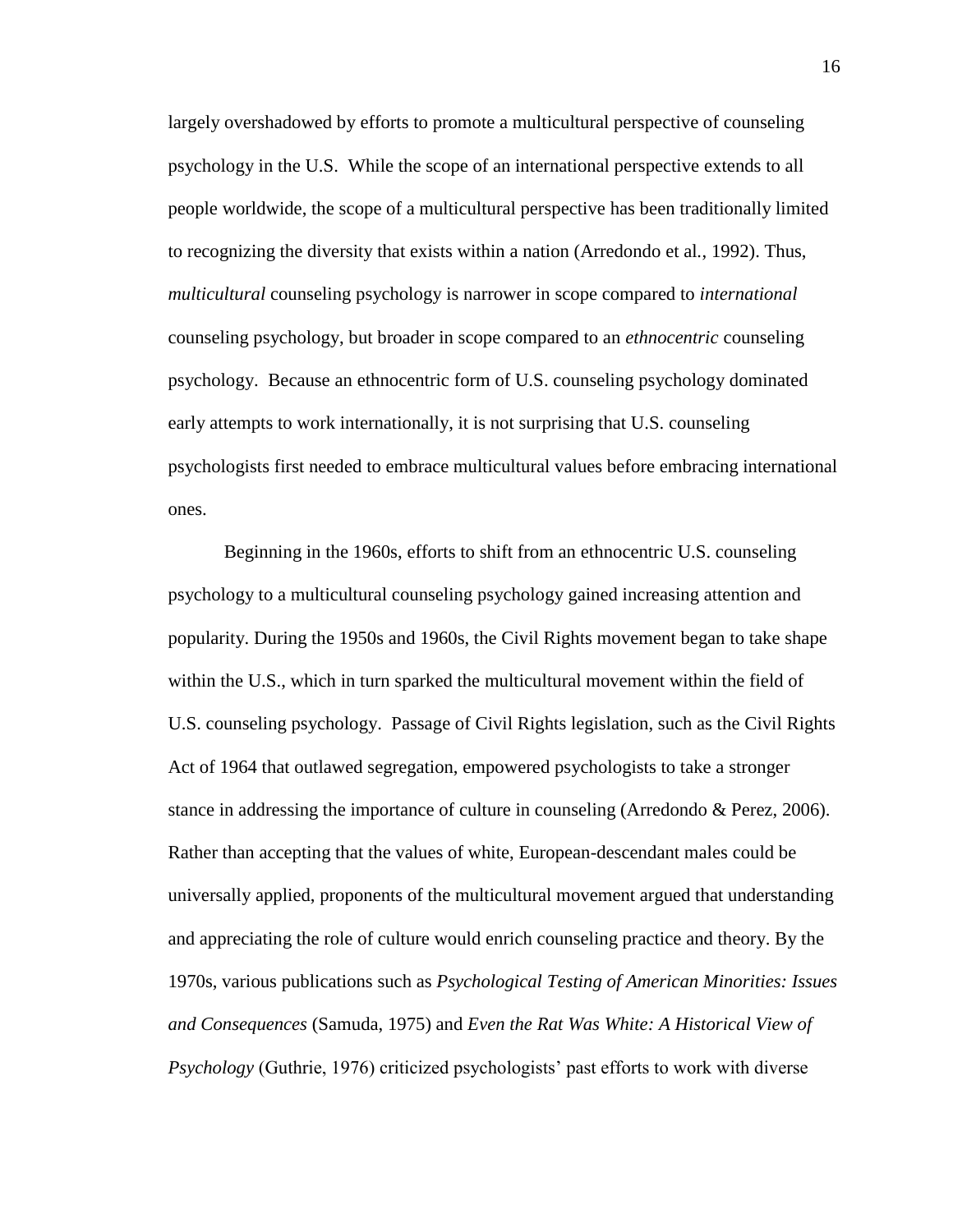populations because of the ethnocentrism within their approaches (Arredondo & Perez, 2006).

In 1982, at the request of Former Division 17 President Allen Ivey, a committee headed by Derald Wing Sue proposed a set of multicultural guidelines to enhance cultural counseling competencies (Sue et al., 1982). The Executive Committee of Division 17, however, initially rejected them. The multicultural movement of counseling psychology was met with reluctance as some counseling psychologists argued that (a) the current counseling practices were already relevant to the culturally different and (b) cultural issues were irrelevant to mainstream counseling because minority populations constituted only a small segment of the population (Clark, 1990). Thus, although the efforts to promote multicultural values were increasing, multicultural values were not immediately accepted within the counseling psychology field. Leaders of the U.S. multicultural movement had to fight for several years before the field officially acknowledged the importance of multiculturalism in counseling psychology.

Approximately 20 years after Sue et al.'s (1982) multicultural guidelines were first proposed, they were finally endorsed by the APA as the *Multicultural Guidelines on Education and Training, Research, Practice and Organizational Development for Psychologists* (Arredondo et al., 1996; Sue, Arredondo, & McDavis, 1992). Consistent with the scope of the definition of *multicultural*, the guidelines were only meant to address diverse populations within the U.S. The Multicultural Guidelines explicitly stated that they were relevant to counseling the five major cultural groups in the United States and its territories: African/Black, Asian, Caucasian/European, Hispanic/Latino, and Native American (Arredondo et al., 1996).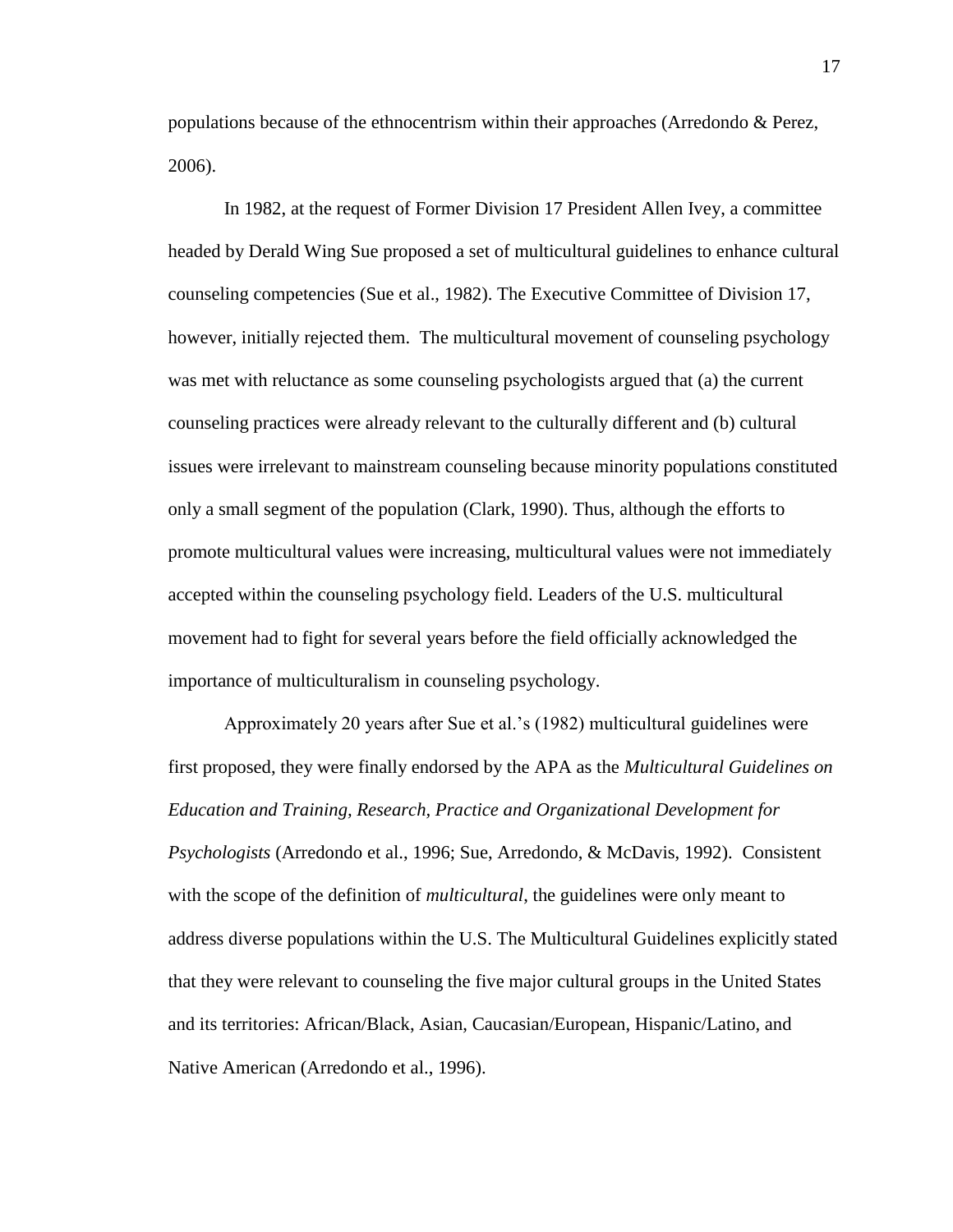Since its inception, however, the U.S. multicultural counseling movement has made significant progress in multicultural research, theory, and practice (Leung, 2003). Although initially slow to acknowledge the role that culture plays in counseling, most counseling psychologists now recognize that all counseling is cultural (Leung, 2003). In fact, multiculturalism is now considered the "fourth force" of counseling (Pedersen, 1999). In many ways, the multicultural movement has successfully shifted the field from an ethnocentric one to a multicultural one that appreciates the diversity that exists within the U.S.

As counseling psychologists have become more accepting of multicultural counseling psychology, several counseling psychologists have advocated for the international movement as the next step in the multicultural movement (Douce, 2004; Leong & Blustein, 2000). Leong and Blustein (2000) stated that the multicultural movement must occur at two levels: exploring diversity within the U.S. and exploring diversity outside of the U.S. Similarly, Former Division 17 President Paul Heppner expressed his hopes for the counseling profession to work to improve mental health on a global scale (Heppner, 1997). Former Division 17 President Louise Douce (2004) also expressed a similar sentiment in her Presidential Address, stating that the next challenge in the multicultural movement would be to address international issues.

Indeed, U.S. counseling psychologists have demonstrated increased interest in developing an international perspective. Heppner renewed internationalization efforts within *The Counseling Psychologist (TCP)* by assigning scholars who were leaders of the international movement as Series Co-Editors, by changing the review process to be more culturally sensitive for international authors, and by appointing an international scholar to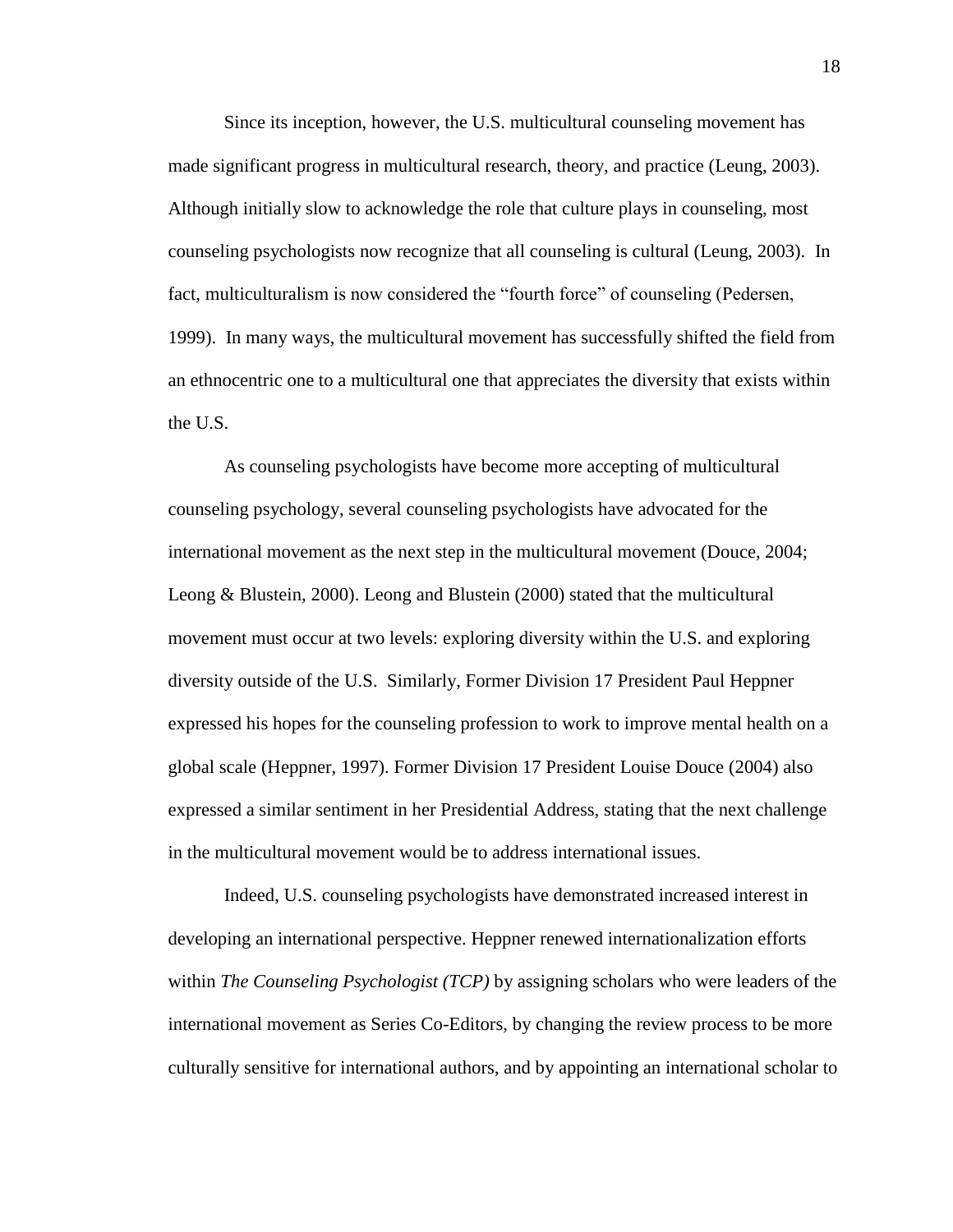serve as Associate Editor (Heppner & Gerstein, 2008). Between 1997 and 2003, counseling psychology witnessed more publications highlighting the urgency of internationalizing the field (Heppner & Gerstein, 2008). Further, in March of 2008, Division 17 hosted the first International Counseling Psychology Conference. This conference offered a platform for dialogue regarding national and global issues facing the field of counseling psychology. Over 1,500 counseling psychologists and students representing 50 countries attended this conference (APA, 2008). In 2009, the *International Handbook of Cross-Cultural Counseling: Cultural Assumptions and Practices Worldwide* was published. This handbook served to provide a theoretical, research, and practical focus regarding the developments of counseling in several countries (Gerstein, Heppner, Ægisdóttir, Leung, & Norsworthy, 2009).

The movement to enhance internationalization efforts has been occurring in the broader field of psychology as well. The APA's Committee on International Relations in Psychology (CIRP) has increased efforts to establish stronger ties with APA divisions in order to broaden the interest in international psychology (APA, 2009a). The APA also created an international division (Division 52) that facilitates international visits, workshops, and lectures for psychologists (APA, 2009b). Additionally, the APA now invites psychologists to collaborate with the United Nations to address a variety of global issues including gender equality and human rights (APA, 2009c). Furthermore, in 2004 the APA passed the "Resolution on Culture and Gender Awareness in International Psychology" to offer guidance in the internationalization process (Norsworthy et al., 2009). Taken together, the developments just mentioned suggest that there is an increased interest in promoting international initiatives among psychologists.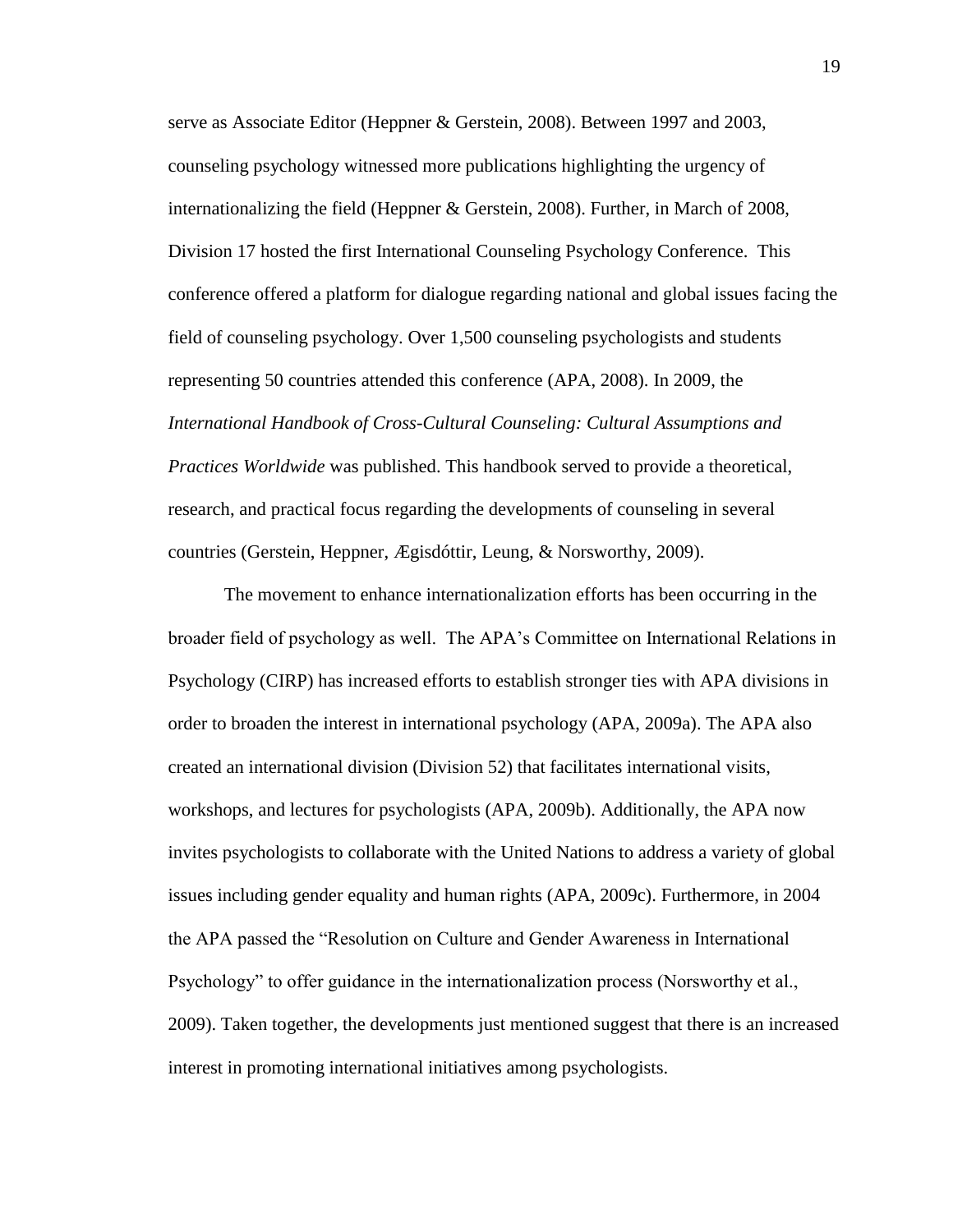In summary, efforts to promote counseling psychology internationally are not a recent phenomenon, but rather have been present throughout the history of the field. Nonetheless, although such efforts persisted, they were the result of a few counseling psychologists and even well-intentioned efforts to work internationally were sometimes conducted in an ethnocentric manner. The progress of international initiatives within counseling psychology remained slow for several decades. Furthermore, whereas international initiatives failed to capture the attention of many counseling psychologists, the multicultural movement gained considerable momentum during this time. The shift from an ethnocentric to a multicultural counseling psychology was a gradual one, yet a multicultural perspective now dominates the field. Since embracing multiculturalism in counseling psychology, increased attention has been given to international concerns. To understand this progression from an ethnocentric to a multicultural framework, and finally to an international perspective, these foci will now be conceptualized through a developmental worldview paradigm as proposed by Wilber (2000).

#### *Developmental Worldview Paradigm*

Wilber (2000) created a model that integrated the theories of several psychologists and philosophers to explain the way in which an individual's worldview develops over time. This model included the works of Lawrence Kohlberg, Carol Gilligan, Cheryl Armon, and John Rawls, among others. All of these theorists shared the commonality of proposing that individuals develop an increasingly complex view of the world over time. More specifically, individuals begin with an egocentric worldview (i.e., focusing primarily on one's self-interests), next they increase awareness to develop a sociocentric worldview (i.e., focusing on what is good for one's society), then expand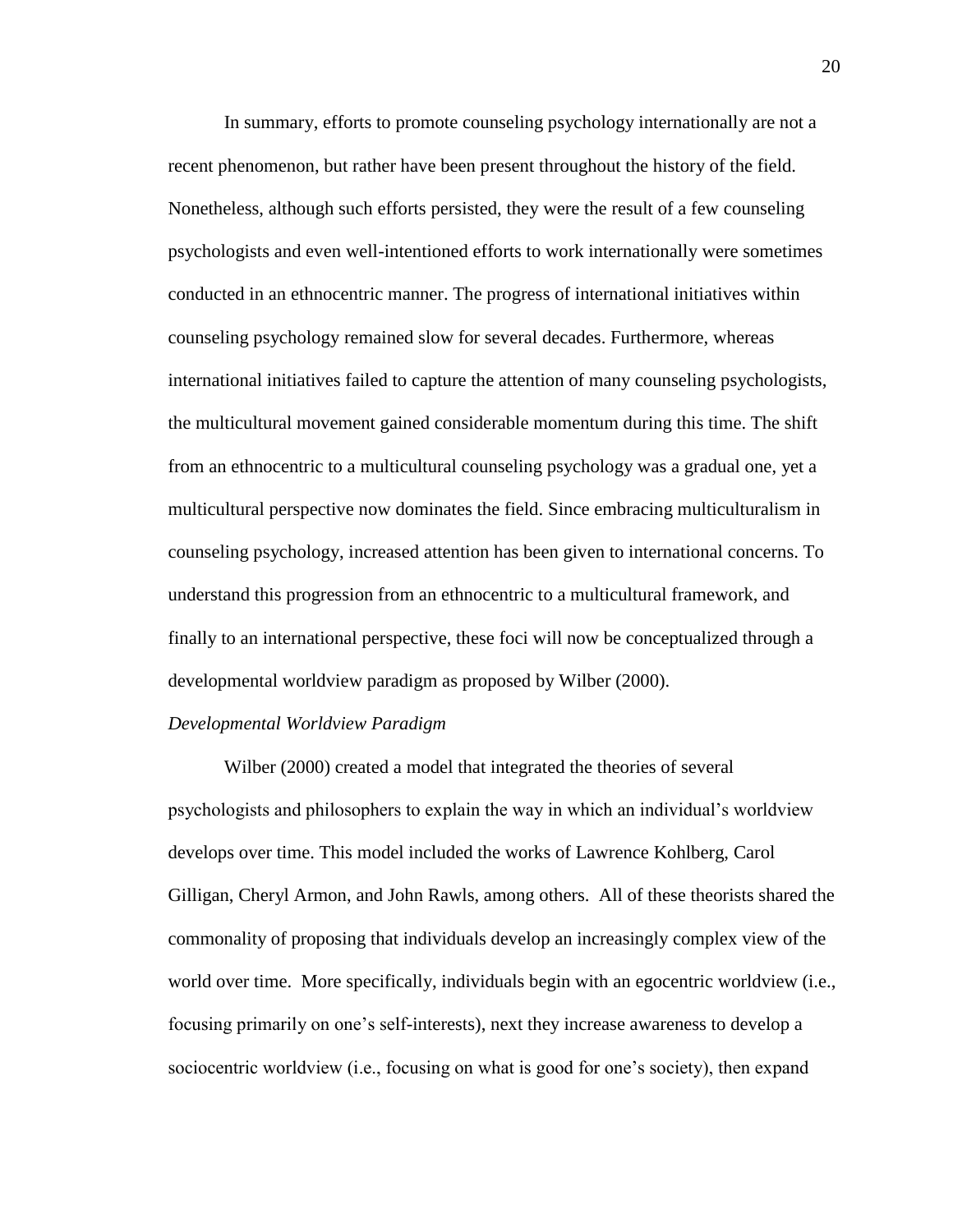their awareness even more so to develop a global worldview (i.e., focusing on what is fair for all people around the world), and finally, some individuals go on to develop a theocentric worldview (i.e., focusing on the interconnectedness of all sentient and nonsentient beings). The theocentric worldview will not be further discussed in this document because it is outside the scope of the current study.

Wilber (2000) stated there are not clearly delineated boundaries to these worldviews. Rather, the shift from a less mature worldview to a more advance one is a gradual change. Moreover, he argued that individuals will not progress beyond the earlier worldviews of egocentrism and sociocentrism unless provided with learning opportunities to expand one's awareness. Additionally, Wilber (2000) stated that if an individual is to develop a more expansive worldview, no earlier stage can be skipped (e.g., an egocentric worldview will always precede a sociocentric worldview, and a sociocentric worldview will always precede a globalcentric worldview).

Wilber's (2000) developmental worldview model is depicted in Figure 1. The spiral image suggests that worldviews are not separate entities, but will inevitably overlap one another when an individual is progressing through the stages. The egocentric part of the spiral is in the middle and is also the smallest because it is the most limited worldview. Similarly, this figure depicts the sociocentric dimension as being the next worldview, and finally the globalcentric.

Wilber (2000) stated that not only individuals, but also collective groups of people progress through these stages. Thus, the field of counseling psychology can be similarly conceptualized through this developmental lens. Wilber's (2000) developmental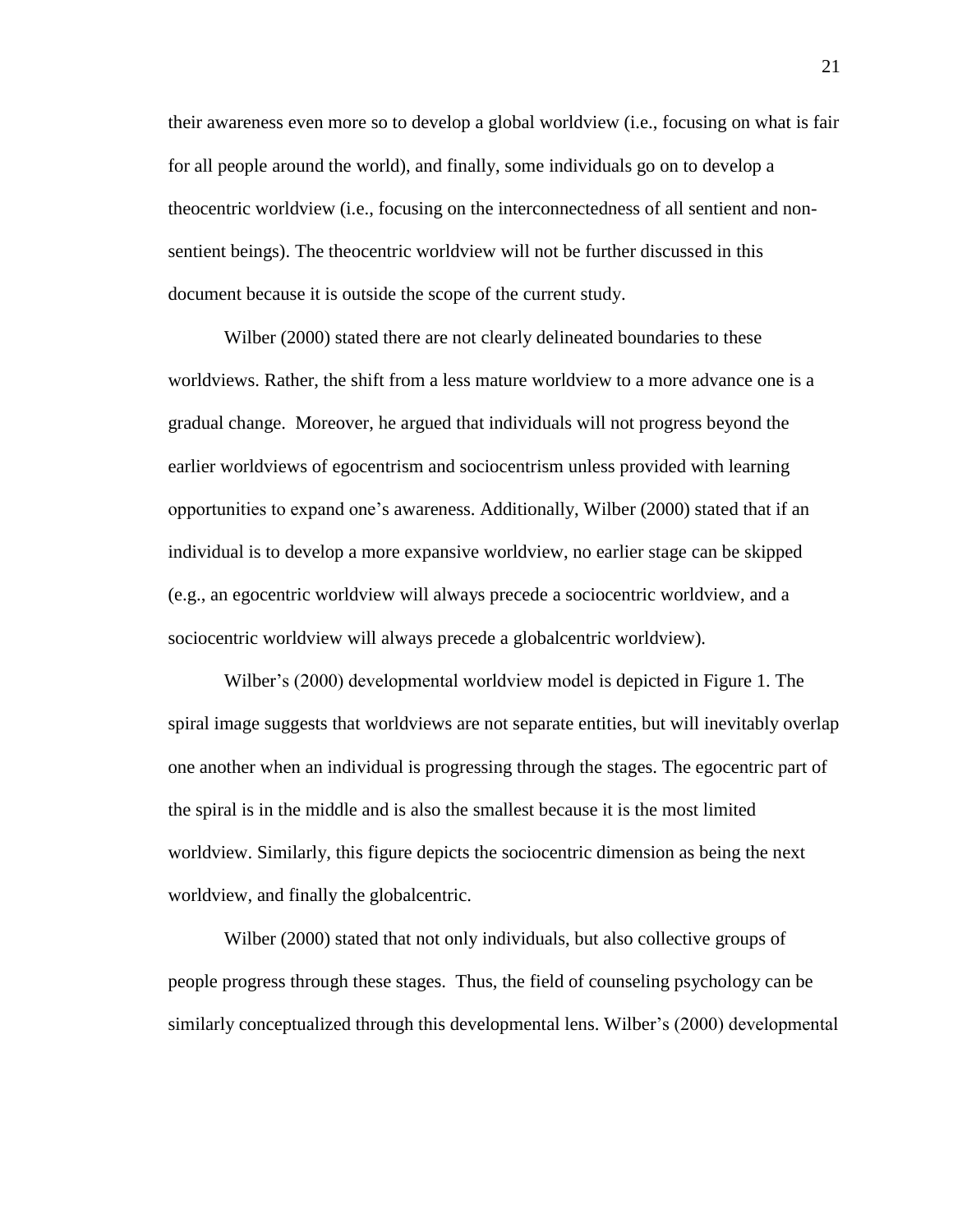paradigm can provide a model for understanding the U.S. counseling profession's past successes and failures in working with culturally diverse populations.

Beginning in the 1940s and throughout the 1960s, an ethnocentric worldview dominated the U.S. counseling psychology field. This ethnocentric worldview is similar to Wilber's (2000) egocentric worldview. Individuals with an ethnocentric or egocentric worldview view other people from the perspective of one's own culture and thus impose their cultural values onto others. For U.S. counseling psychologists during this time, what was best for white, European-descendant males was thought to be best for everyone. At this early stage of development, it is not surprising that counseling professionals' early attempts to work globally faltered.

Beginning in the 1960s and throughout the 1990s, albeit a slow process, U.S. counseling psychologists sought to move beyond an ethnocentric worldview to embrace a multicultural worldview. This multicultural worldview parallels Wilber's (2000) sociocentric worldview in which an individual moves beyond oneself to focus on what is good for one's society. During this time, U.S. counseling psychologists began acknowledging the diversity within the U.S. and adapted accordingly. This sociocentric worldview is further evident in the Multicultural Guidelines (Sue et al., 1996) that explicitly refer to counseling different cultural groups within only the U.S.

Since the late 1990s, an increasing number of U.S. counseling psychologists have sought to incorporate a globalcentric worldview into the profession. That is, these counseling psychologists have advocated transcending national borders to work for the good of humanity on an international scale. This movement is evident in the increased number of international initiatives within U.S. counseling psychology (e.g., Forrest,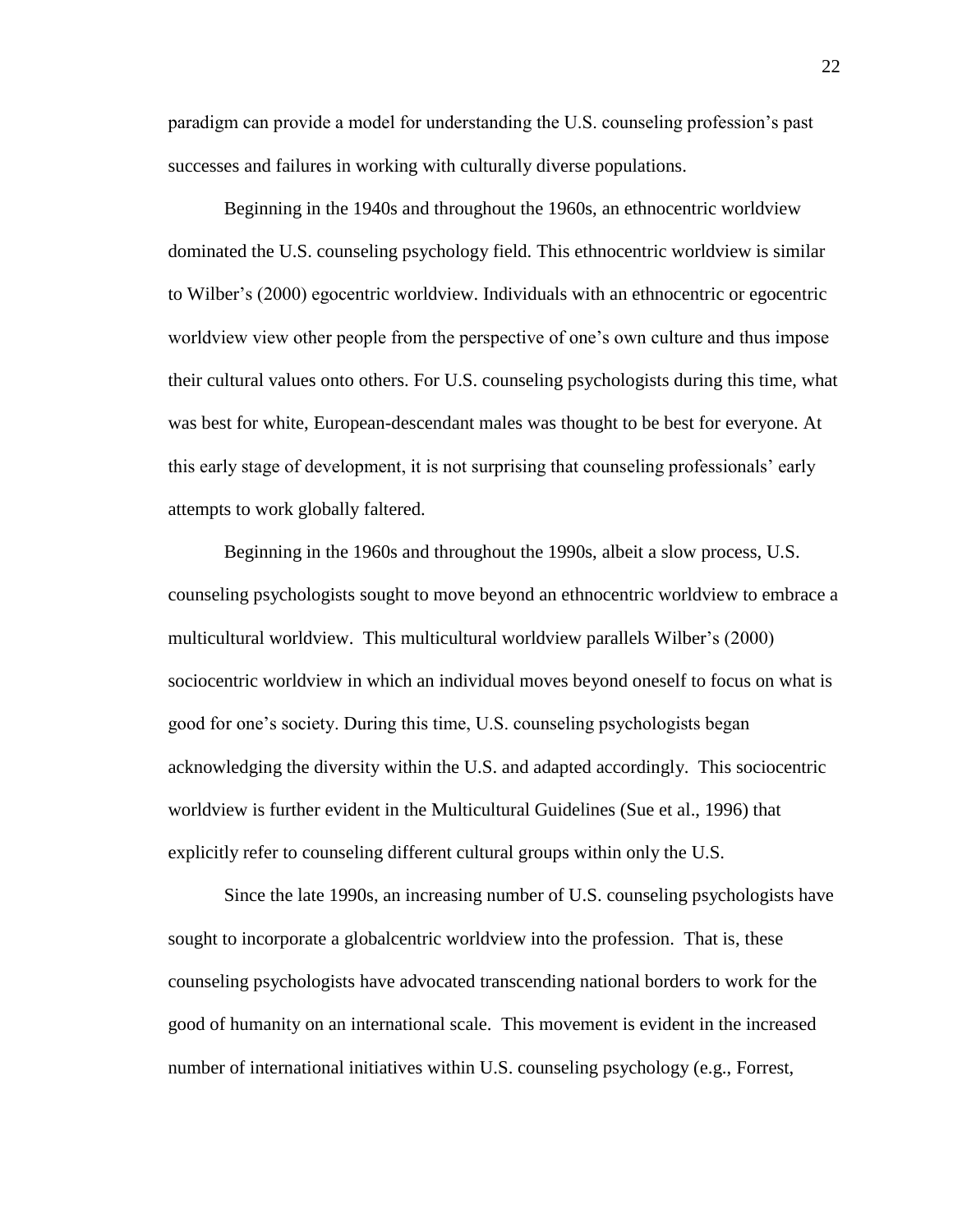2008; Heppner & Gerstein, 2008), and the increased number of U.S. articles published about the importance of an international perspective (Heppner & Gerstein, 2008). Yet, the relative isolation from international colleagues and the limited participation in international initiatives as evidenced by results from Turner-Essel and Waehler's (2009) study suggest that the globalcentric worldview does not dominate the counseling field in the U.S.

Based on Wilber's (2000) developmental worldview paradigm, one can better conceptualize the U.S. counseling psychology field's past and current efforts to work with culturally diverse populations. This conceptualization is beneficial for several reasons. First, some counseling psychologists might be wary to embrace internationalization because of past failures. Within this paradigm, however, it becomes apparent that early attempts to work internationally failed because the field was predominately characterized by an ethnocentric worldview. Because this ethnocentric worldview no longer dominates the profession, counseling psychologists can be more confident in the success of internationalization efforts.

Further, this developmental paradigm can explain why efforts to promote a multicultural perspective succeeded, whereas efforts to promote an international perspective did not. Before the field could address international issues, U.S. counseling psychologists first had to embrace a sociocentric, or multicultural worldview. Again, this conceptualization highlights the understanding that the problem is not that counseling psychology is a field that is fundamentally unable to internationalize, but that internationalization is a developmental process. Rather, a multicultural worldview for U.S. counseling psychologists was a prerequisite for a global worldview.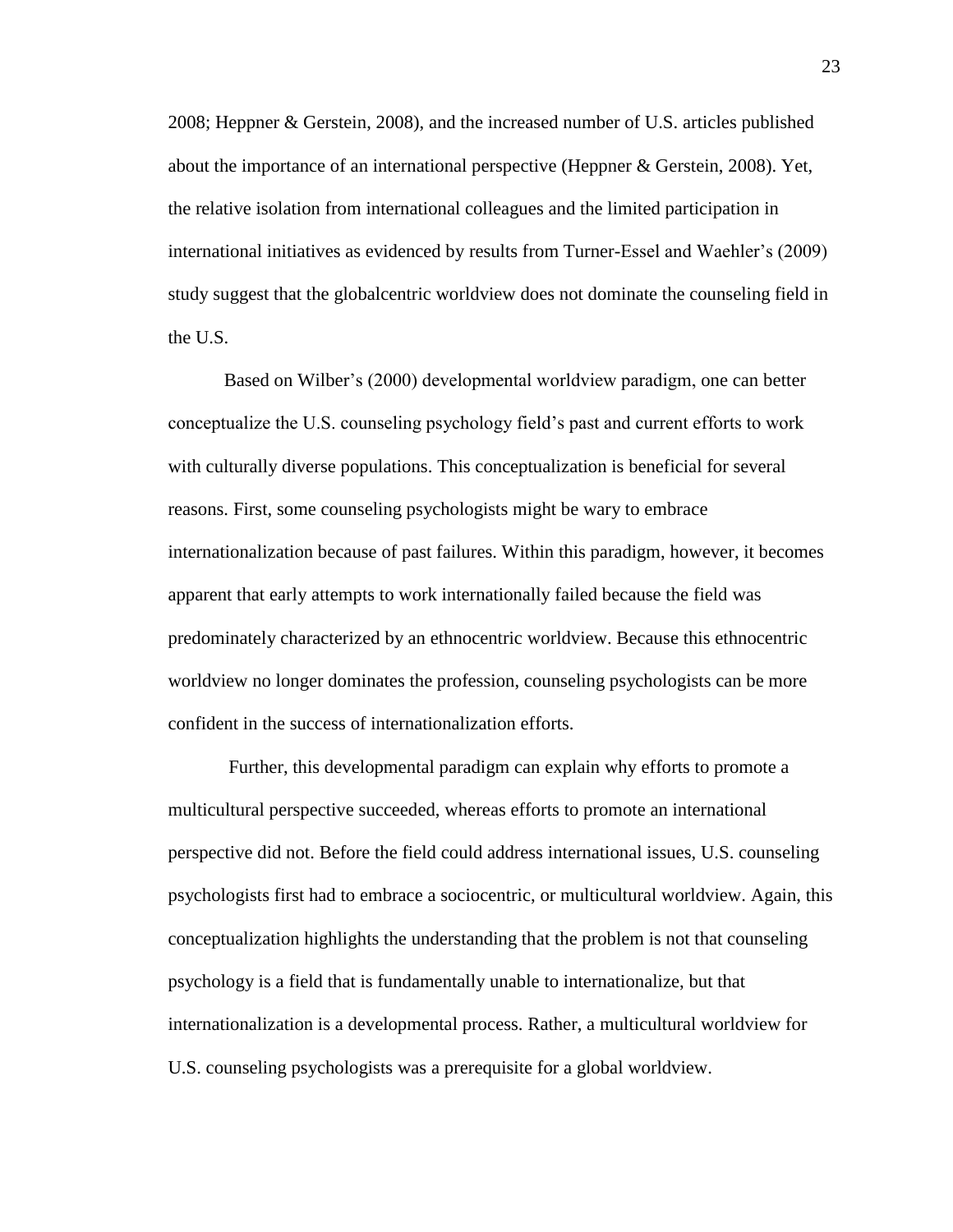Finally, this conceptual framework promotes an understanding that internationalization is not a radical shift in the identity of counseling psychology. Rather, internationalization is the next step in the evolution of a field that increasingly stresses the importance of the cultural context. Now that the prerequisites for a global worldview appear to have been met, it is necessary to learn how to encourage U.S. counseling psychologists to embrace this shift in perspective.

### *International Training Opportunities*

A review of U.S. counseling psychologists' past efforts to work internationally has shown that action abroad is not enough to provide the field with an international perspective. Although some counseling psychologists worked to promote the field internationally, their work often did not reflect an egalitarian, collaborative relationship with their international colleagues (Heppner et al., 2008a). If counseling psychologists are to develop a global worldview, then an international perspective must precede U.S. international action. One way to cultivate an international perspective is through providing international training opportunities. The following section will further clarify the concept of international learning opportunities for counseling psychologists.

Efforts to promote international training opportunities within U.S. counseling psychology training programs have been described in several ways. This process has been called internationalization (Leong & Ponterotto, 2003; Turner-Essel & Waehler, 2009), promoting international counseling competencies (Ægisdóttir & Gerstein, 2010), and cross-cultural training (Skovholt et al., 2005). Such terms have been used inconsistently throughout the discourse, but inconsistencies in terminology are to be expected when defining a new field (Kirkwood, 2001). In this document, the term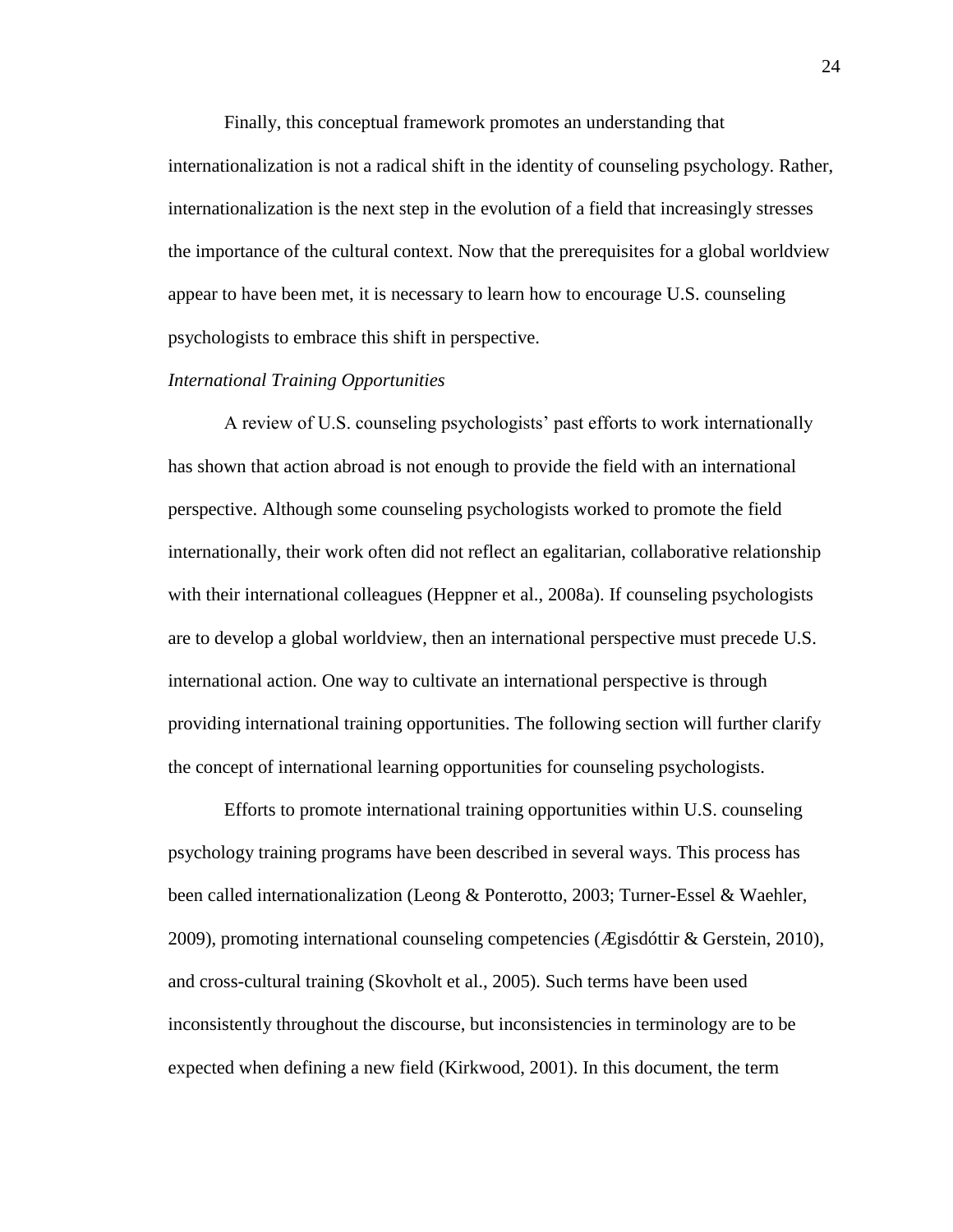international training opportunities will be used, as international has been commonly used in the literature (e.g., Leong & Ponterotto, 2003; Turner-Essel & Waehler, 2009;  $E$ gisdóttir & Gerstein, 2010). Additionally, the term "training opportunities" will be used to include both formal learning opportunities (e.g., curriculum-based initiative) and informal learning opportunities (e.g., interaction with international students) within counseling psychology training programs.

The purpose of international training opportunities is to prepare students to develop international competencies related to their profession. Thus, it is necessary to operationally define the dimensions of international competency. To better understand how to best define international competency for the field of counseling psychology, this section will review the current training paradigm used for the operational definition of multicultural counseling competencies. The multicultural training paradigm provides a foundation from which to operationally define international competencies. Finally, the training paradigm proposed by Ægisdóttir and Gerstein (2010) for international counseling competencies will be discussed, as will the cross-cultural competencies outlined by Heppner et al. (2008b).

Sue et al. (1996) proposed the current model that is used to identify multicultural competencies. This model is composed of three main dimensions: Awareness, Knowledge, and Skills. Within each of these dimensions, counselors are to develop competencies related to understanding their own cultural context as well as their client's cultural context. Sue et al. (1996) stated that (a) by enhancing awareness, counselors can better understand how their own personal values and biases affect the way in which they conceptualize their clients (b) by increasing knowledge, counselors can more accurately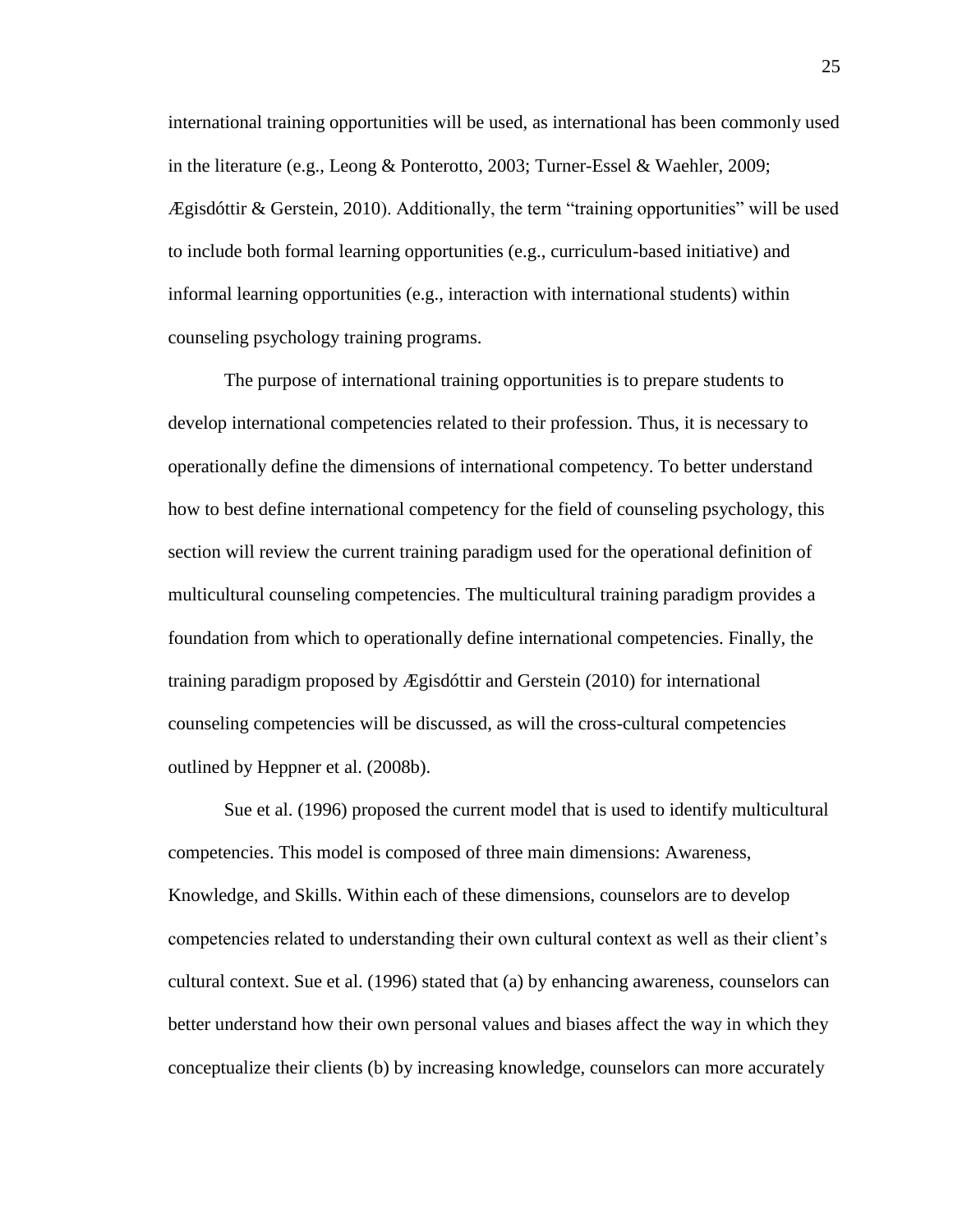understand the cultural context of the client and (c) by developing multicultural counseling skills, counselors can promote culturally appropriate interventions.

Ægisdóttir and Gerstein (2010) modified the existing AKS training paradigm to reflect international counseling competencies. Their model is composed of four dimensions: Motivation, Awareness, Knowledge, and Skills related to working internationally (MAKS). Specifically, Ægisdóttir and Gerstein (2010) suggested that (a) counselor trainees should be motivated to seek out opportunities to develop cross-cultural competencies, (b) counselors should be aware that microsystems and macrosystems may vary significantly by culture and country, (c) counselors should be knowledgeable about their own cultural heritage and customs, other cultural groups, and international topics, and (d) counselors should increase their cross-cultural competency skills. Ægisdóttir and Gerstein (2010) stated that the development of these cross-cultural competencies would assist counseling professionals in successfully addressing international issues. Compared to the traditional AKS training paradigm, the MAKS training paradigm places a stronger emphasis on the obligation that training programs have in fostering interest in developing these competencies.

Similarly, Heppner et al. (2008b) devised a list of six propositions that described the internationally competent counselor. They stated that internationally competent counselors (1) use an ecological model to understand the cultural context, (2) acquire knowledge about the microsystem, mesosystem, exosystem, macrosystem, and chronosystem (Bronfenbrenner, 1977, 1979) and recognizes this knowledge as culturespecific, (3) understand how the aforementioned systems impact ethnic minorities in their home country, (4) acquire knowledge about aforementioned systems in other parts of the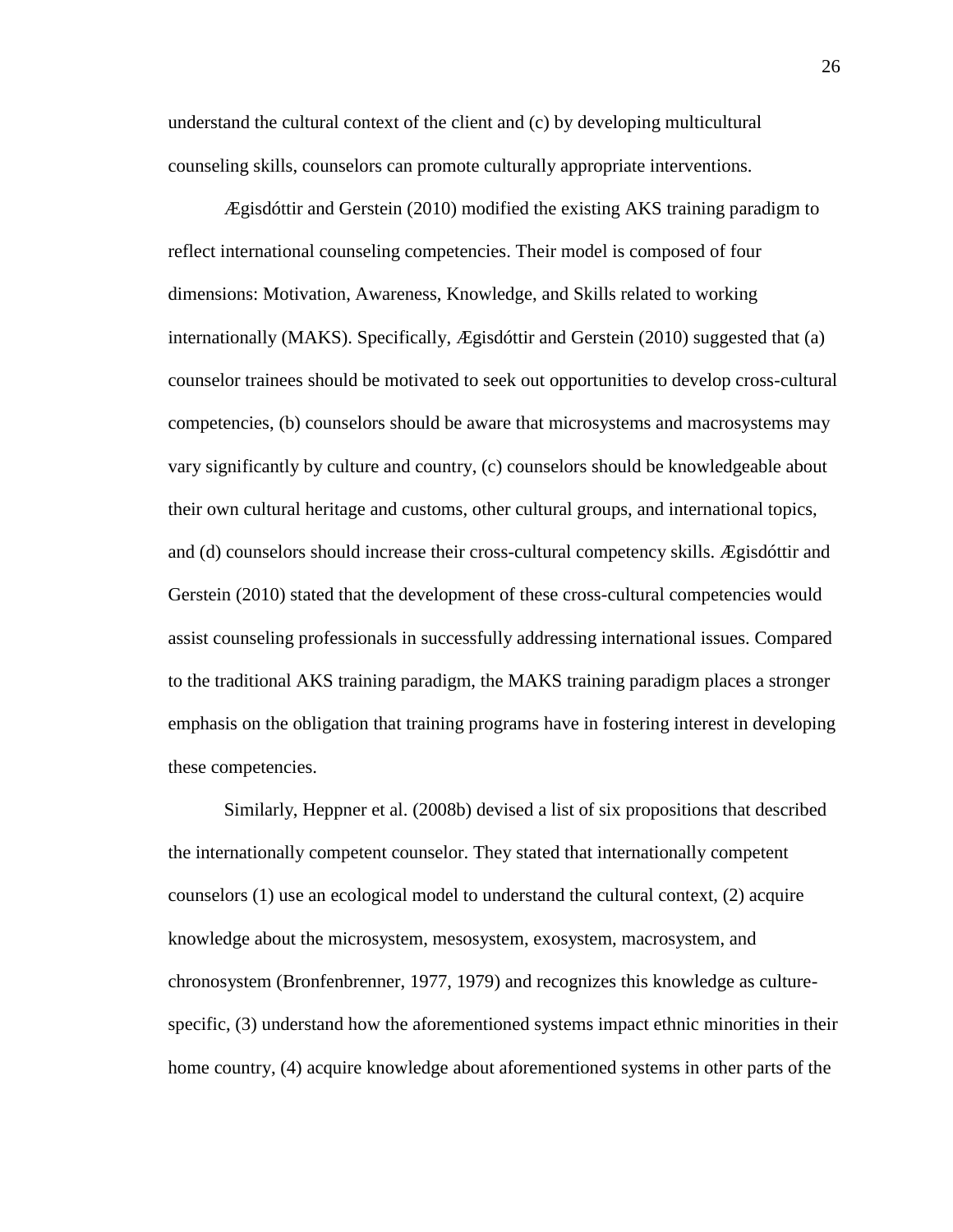world, (5) apply such knowledge when engaged in international activities, and (6) use their knowledge and skills to accommodate for cross-cultural differences that would otherwise hinder their ability to work effectively. Heppner et al. (2008b) specifically stated that these competencies were relevant for those who plan to engage in international activities, but it is not only international workers that could benefit from developing these competencies. Encouraging all counseling psychologists to embrace the competencies would enrich ones understanding and appreciation for the contextual factors that are inherent in the counseling process.

#### *Recommendations for International Training Opportunities*

An international education for U.S. counseling psychologists is one that provides opportunities for counseling psychologists to develop motivation, awareness, knowledge, and skills related to the profession on an international scale. Next, it is important to identify specific ways that programs can achieve this aim. Indeed, such concrete recommendations are essential. One of the early criticisms to incorporating a multicultural education within U.S. counseling psychology programs was that faculty members were unsure how to provide multicultural learning opportunities (Ponterotto, Alexander, & Grieger, 1995). In order to circumvent a similar obstacle for incorporating international training opportunities, it is important to identify specific recommendations.

Ægisdóttir and Gerstein (2010) described specific examples of ways that programs could encourage international competencies within the dimensions of motivation, awareness, knowledge, and skills. For example, they stated that students can be encouraged to gain field internship experiences as local international-focused sites and abroad. One limitation of the way that the recommendations are organized, however, is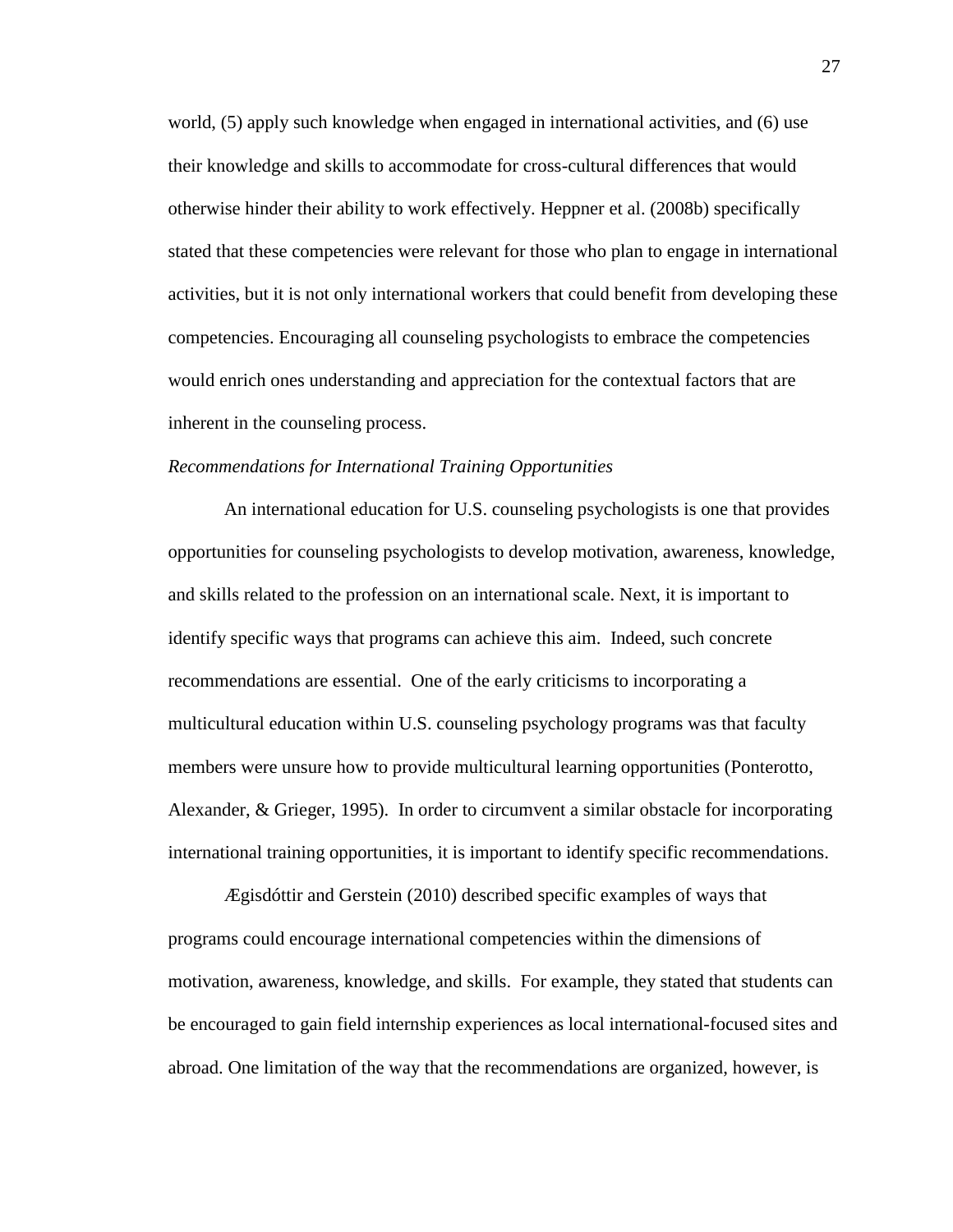that it does not provide a way of determining to what extent an international perspective is infused throughout U.S. counseling psychology training programs. For example, if a counseling program provides students with an opportunity to participate in an international immersion experience, then this experience will most likely increase motivation, awareness, knowledge, and skills related to international counseling. Nonetheless, the existence of a single opportunity for counseling psychologists to counsel abroad does not necessarily imply that international training is being infused throughout the program.

To understand how international training could be infused throughout counseling psychology training programs, it is helpful to review the way that multicultural learning is infused throughout training programs. The APA specifically addressed six main areas in which counseling psychology programs can better prepare students to work with diverse populations (APA, 1997). These six areas included (1) the recruitment and training of culturally competent faculty, (2) the recruitment and training of culturally competent students, (3) promoting multicultural research, (4) demonstrating an institutional commitment to multicultural values, (5) incorporating specific multicultural learning opportunities in the curriculum, and (6) providing direct multicultural learning experiences through practica and internships. When preparing for accreditation visits, programs can specifically address the ways in which multicultural competencies are promoted within these areas. By defining these six areas, one can also better assess the extent to which international training opportunities are infused throughout the curriculum.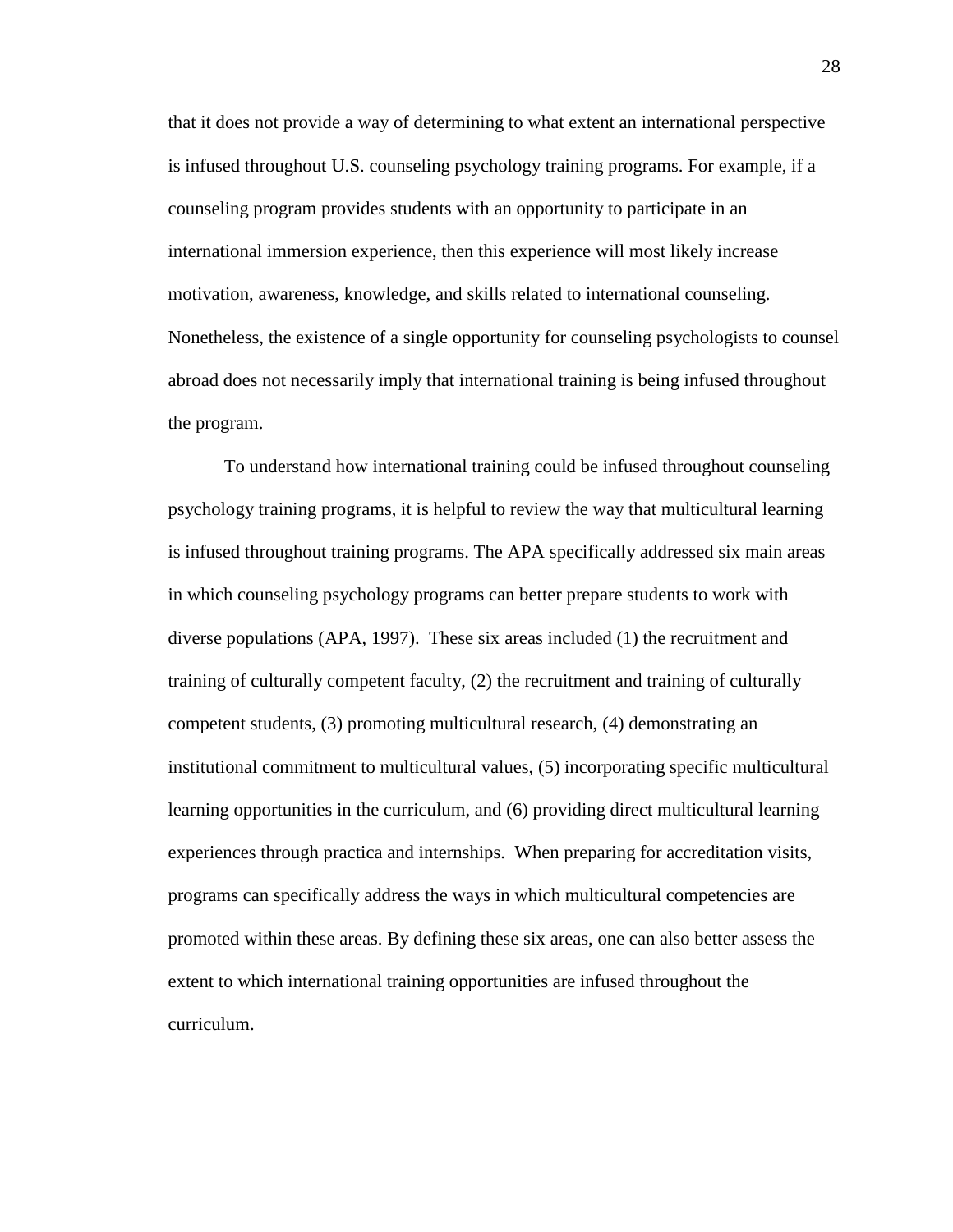Recommendations for international training can thus be organized in a similar fashion. Whereas the goal is to promote motivation, awareness, knowledge, and skills related to international competencies, programs can organize such learning opportunities into the six aforementioned categories to ensure that this global perspective is being promoted throughout the training program. The following sections will outline recommendations for international training proposed by Ægisdóttir and Gerstein (2010), Leong and Ponterotto (2003), Marsella and Pedersen (2004), as well as others, within the six categories.

*Faculty.* Programs may increase contact with faculty and mental health professionals who have international experience as a way to provide international training opportunities. This may be accomplished by hiring international faculty (Marsella  $\&$ Pedersen, 2004), by establishing a visiting international scholar program so that in any given year there is an international scholar participating as a program faculty member (Heppner, 2006; Pedersen, 1999), and by inviting international guest speakers to classrooms (Marsella & Pedersen, 2004). Additionally, students may be encouraged to interview international mental health professionals to learn more about course-related topics (Ægisdóttir & Gerstein, 2010). Programs may also develop regular communication opportunities with international faculty through distance education (Heppner, 2006; Leong, 2003; Marsella & Pedersen, 2004). Providing the aforementioned opportunities will provide trainees with international training opportunities by increasing their contact with professionals that have already demonstrated a commitment to international issues.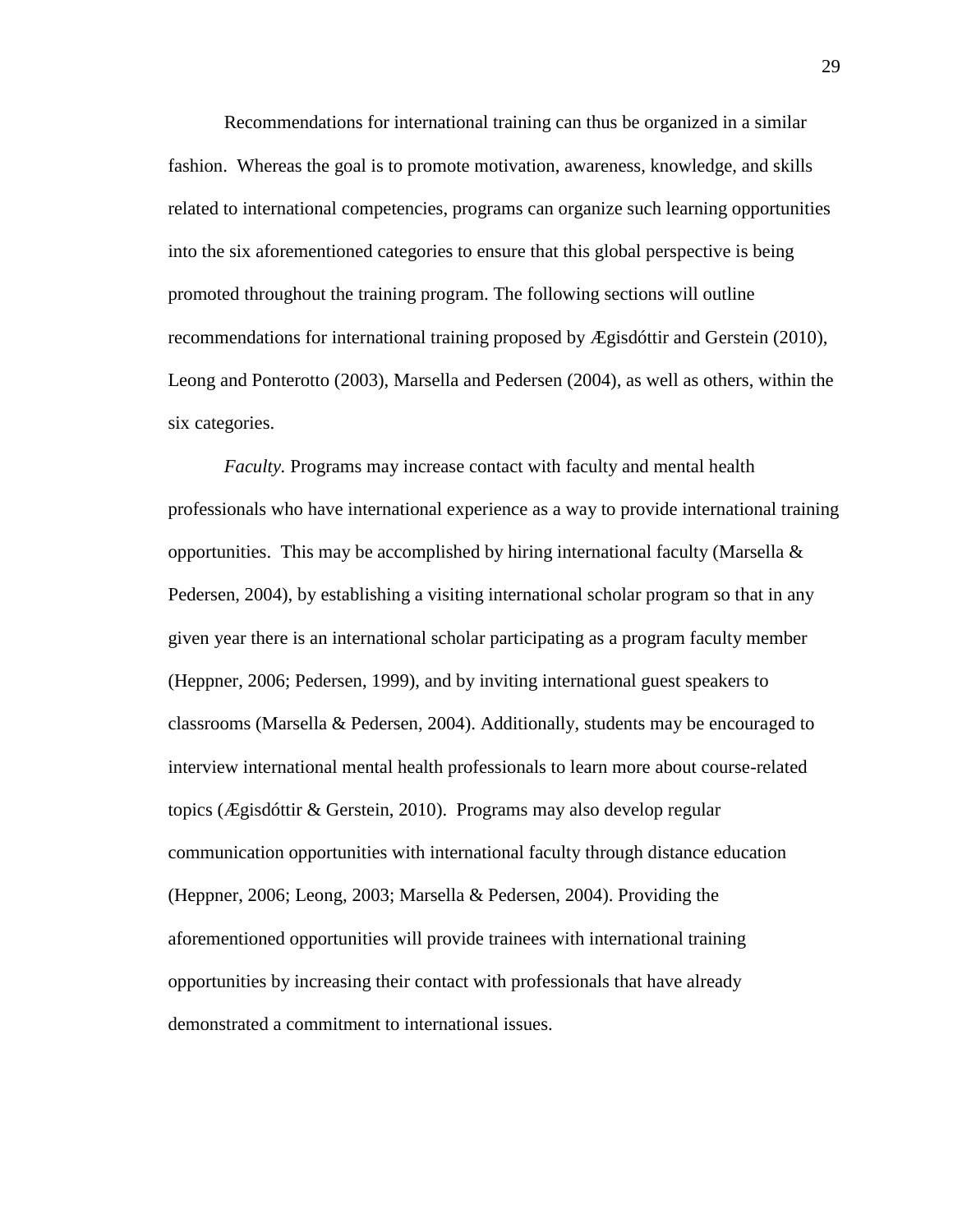Faculty may also provide international training opportunities by encouraging students to engage in informal activities related to international topics. Specifically, faculty may encourage students to read literature, surf websites, watch movies, and see plays with an international theme (Gerstein  $\&$  Ægisdóttir, 2007). Furthermore, faculty may encourage students to listen to international music, learn international dances, eat in ethnic restaurants, visit museums displaying artwork from around the world, visit local international neighborhoods, interact with international organizations on campus, and serve as a host family for international students and visitors (Gerstein  $\&$  Ægisdóttir, 2007). Finally, instructors may also encourage students who have not traveled abroad to do so and to spend time specifically with local people (Gerstein & Ægisdóttir, 2007; Heppner, 2006). In these ways, U.S. counseling psychology trainees may be encouraged to increase motivation, awareness, knowledge, and skills related to international competencies.

*Students.* U.S. counseling psychology programs may promote international training opportunities by increasing contact with students who have international experiences and interests. Programs may achieve this aim by recruiting more international students (Gerstein  $\&$  Ægisdóttir, 2007) and by recruiting students that have already traveled abroad (Pedersen, 1999). Programs may also reconsider requiring a foreign language competency (Heppner, 2006; Marsella & Pedersen, 2004; Pedersen, 1999). Furthermore, programs may develop regular communication opportunities with international students through distance education (Heppner, 2006; Leong, 2003; Marsella & Pedersen, 2004).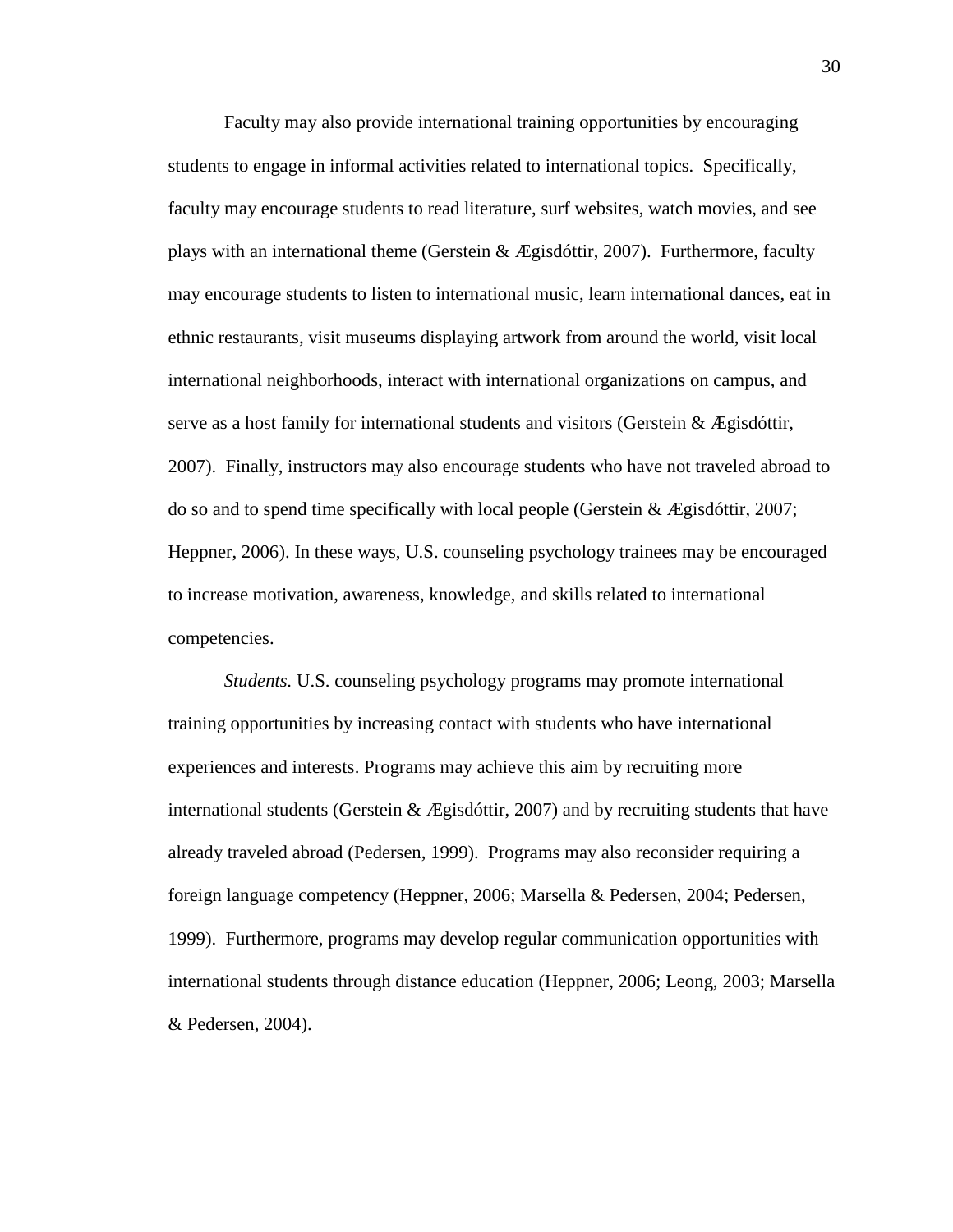Students with international experiences and interests may serve as resources within the classroom setting. They may be encouraged to critically evaluate the usefulness of certain theories abroad and serve as resources within the classroom setting (Ægisdóttir & Gerstein, 2010). By increasing contact with students who have international backgrounds and interests, students who have not had international experiences are provided with opportunities to learn about international issues.

*Research.* International training opportunities may be promoted through research methodology and topics. Programs may challenge students to think about the appropriateness of certain research methodology when conducting research abroad, as well stress the dangers of instrumental biases in international research (Ægisdóttir, Gerstein, & Çinarbas, 2008). Furthermore, programs may encourage the use of crosscultural research methods and qualitative methods that may be more culturally appropriate (Marsella & Pedersen, 2004). Programs may also encourage students to conduct research on immigrant U.S. populations (Heppner, 2006). Additionally, universities may form collaborative training and research programs with foreign universities. Faculty may encourage international collaboration through web-based conferencing, chat rooms, and message boards (Gerstein  $\&$  Ægisdóttir, 2007; Ægisdóttir & Gerstein, 2010). Thus, encouraging internationally competent researchers is another way to provide international training opportunities.

*Institutional Commitment.* U.S. counseling psychology programs may also provide international training opportunities by demonstrating a commitment to training internationally competent counseling psychologists. Departments of psychology may adapt their mission statements to explicitly reflect a commitment to international learning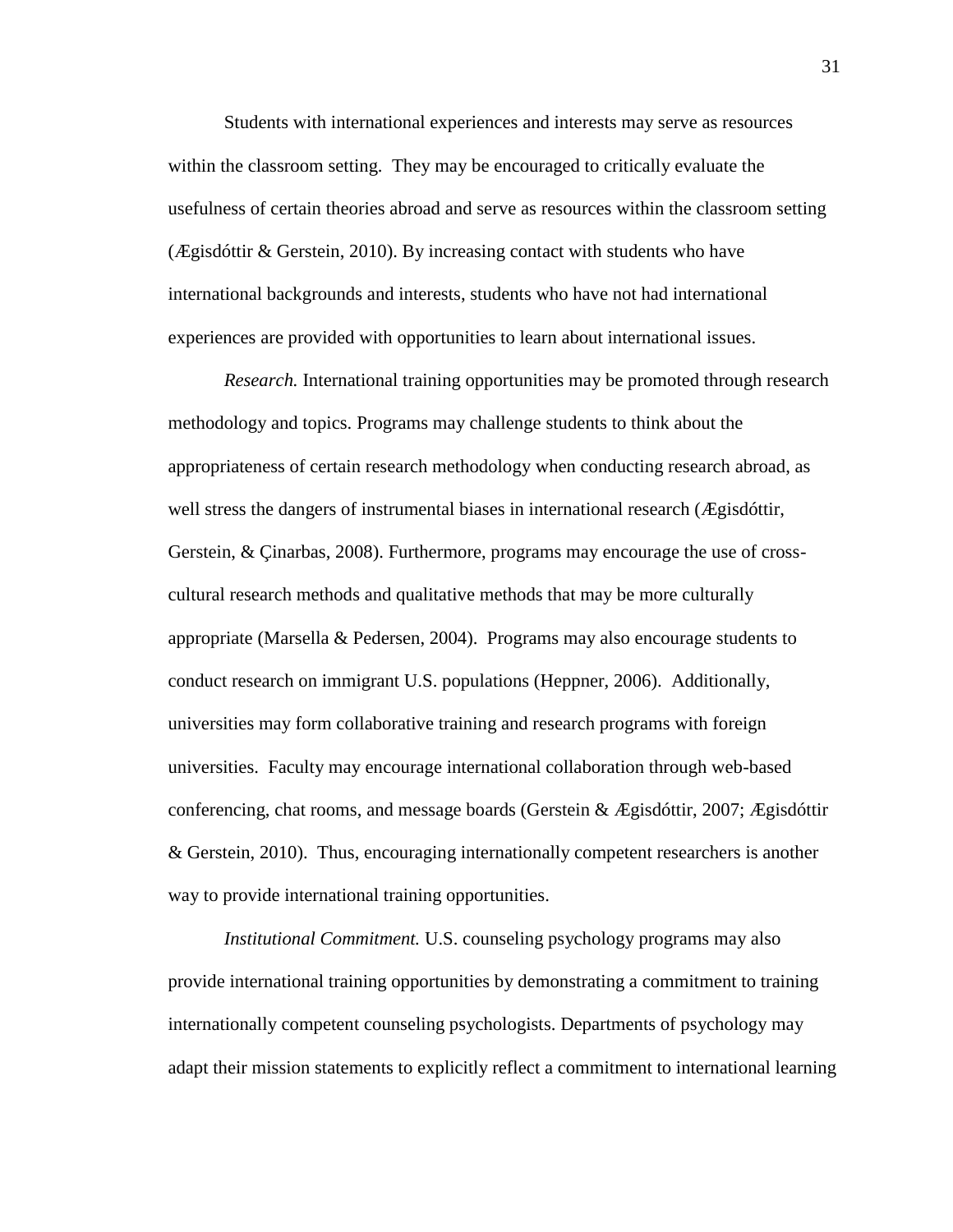(Marsella & Pedersen, 2004). Programs may also engage in practices that encourage students' motivation to learn about global citizenship, such as through providing certificates in cross-cultural training and understanding (Marsella & Pedersen, 2004) and providing awards to recognize outstanding international accomplishments (Gerstein  $\&$ Ægisdóttir, 2007). Departments may also demonstrate their commitment to international learning by celebrating the missions and contributions of international organizations through displays (Marsella & Pedersen, 2004). Additionally, departments may encourage interest in international training by providing financial support for those students participating in international exchanges (Leong & Ponterotto, 2003).

Programs may also express a commitment to international training by providing semi-structured learning opportunities. Programs may host international days on campus and within departments (Gerstein & Ægisdóttir, 2007), and promote learning opportunities with international students on campus (Heppner, 2006). Other semistructured activities that departments may host on-campus include roundtable discussions, conversation hours, brown-bag lunches, potluck meals, poster and paper presentations, and symposiums (Gerstein  $\&$  Ægisdóttir, 2007). Additionally, students and faculty may be encouraged to form multidisciplinary learning communities on global problems. Finally, departments may encourage off-campus learning opportunities as well, including workshops, seminars, and international travel to conferences (Gerstein  $\&$ Ægisdóttir, 2007; Pedersen, 1999).

*Curriculum.* International training opportunities may be provided in U.S. counseling psychology training programs by integrating global topics into the curriculum. Programs may include an international section in course syllabus (Ægisdóttir & Gerstein,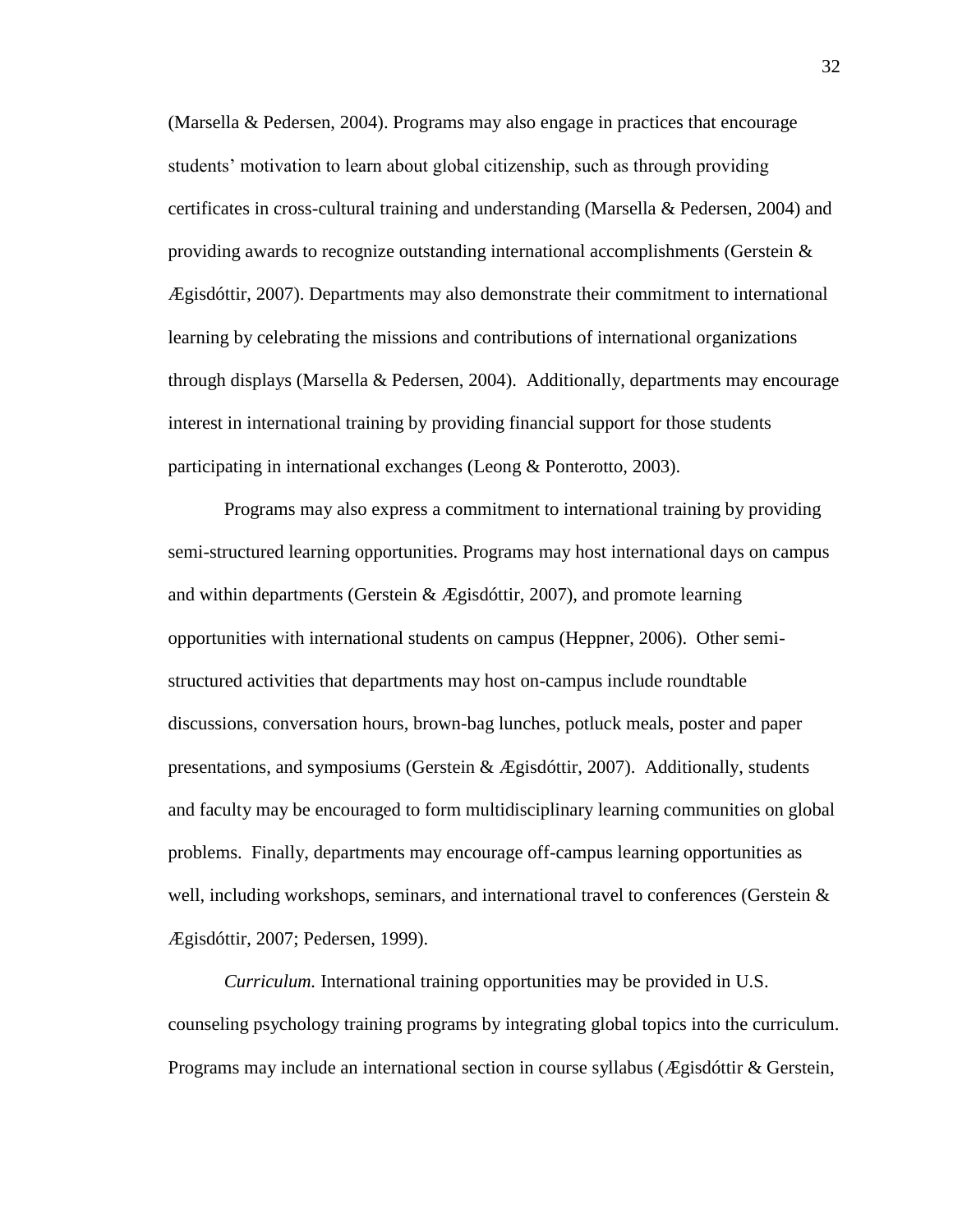2009). For example, coursework may address international topics through term papers and collaborative class projects (Ægisdóttir & Gerstein, 2010). Additionally, programs may offer a course in global and international topics (Heppner, 2006). An international perspective may also be infused throughout the curriculum. For example, when discussing psychopathology, instructors may promote an understanding of ethnic, cultural and international variations in psychopathology, especially the culture-bound disorders (Marsella & Pedersen, 2003; Ægisdóttir & Gerstein, 2010).

Promoting a multidisciplinary approach is another way in which U.S. counseling psychology programs can provide international training opportunities. Courses may incorporate publications in cultural anthropology, political science, linguistics, and other fields that historically have embraced a more global perspective (Ægisdóttir & Gerstein, 2010). Courses may also include social justice, equity, and universal human rights issues and concerns. Additionally, students may be encouraged to study alternative intellectual perspectives, such as post-modernism, social constructivism, feminist theory and cultural stress theories (Ægisdóttir & Gerstein, 2010).

Programs may also integrate international training opportunities by incorporating international readings such as journals, literature, and books authored by non-Americans into the curriculum at all levels (Pedersen, 1999). Specifically, students may be encouraged to read journals such as *The Journal of Cross-Cultural Psychology, The European Psychologist, The European Journal of Psychological Assessment,* and *International Journal of Psychology* (Gerstein & Ægisdóttir, 2007; Ægisdóttir & Gerstein, 2010). By integrating international issues into the curriculum, students may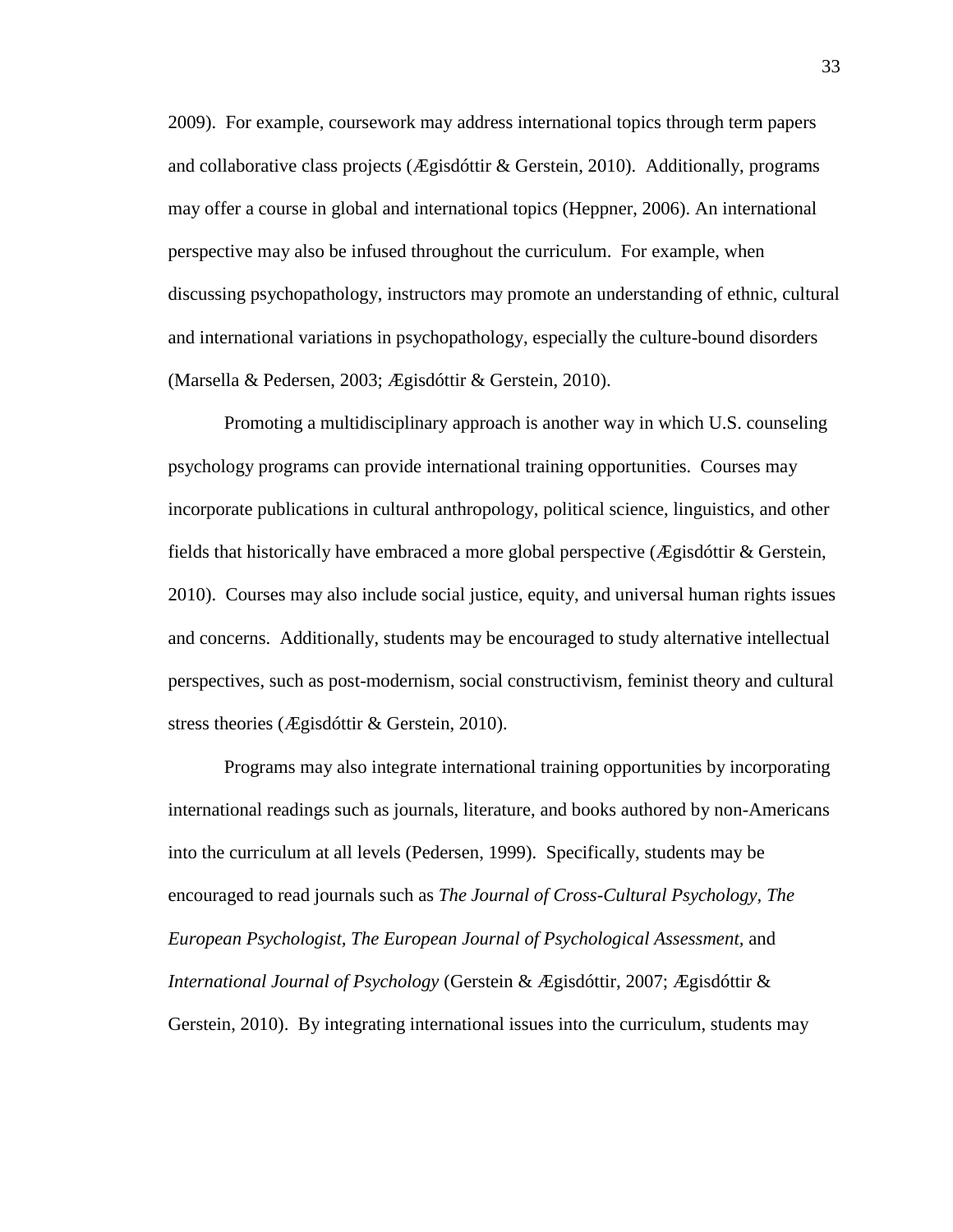better understand the psychological consequences of world citizenship (Heppner, 2006; Marsella & Pedersen, 2004).

*Practica and Internships.* International training may be promoted through U.S. counseling psychology practica and internships. U.S. counseling psychology programs may promote internship experiences at local international-focused sites within the U.S. (Pedersen, 1999; Ægisdóttir & Gerstein, 2010) and also abroad (Douce, 2004; Marsella & Pedersen, 2004; Pedersen, 1999). Additionally, programs may promote internship applications to non-conventional training settings such as refugee camps, disaster settings, homeless shelters, street gangs, slums, and impoverished villages (Marsella  $\&$ Pedersen, 2004). Programs may offer course credit for brief immersion programs (e.g., two weeks), and also for more extensive immersion programs (e.g., one semester) (Gerstein & Ægisdóttir, 2007). By providing trainees with opportunities to work with international populations, programs are thereby promoting an international perspective. *Current International Training Opportunities*

Several recommendations have been proposed for providing U.S. counseling psychology trainees with opportunities to develop international competencies. Limited evidence suggests that some U.S. programs are, in fact, promoting international competencies specifically through international immersion programs. The following section provides a brief description of these international immersion programs and their reported outcomes. Additionally, the findings from Turner-Essel and Waehler's (2009) study examining international training opportunities will be discussed.

International collaboration between faculty at the University of Missouri-Columbia (MU) and National Taiwan Normal University (NTNU) has resulted in a two-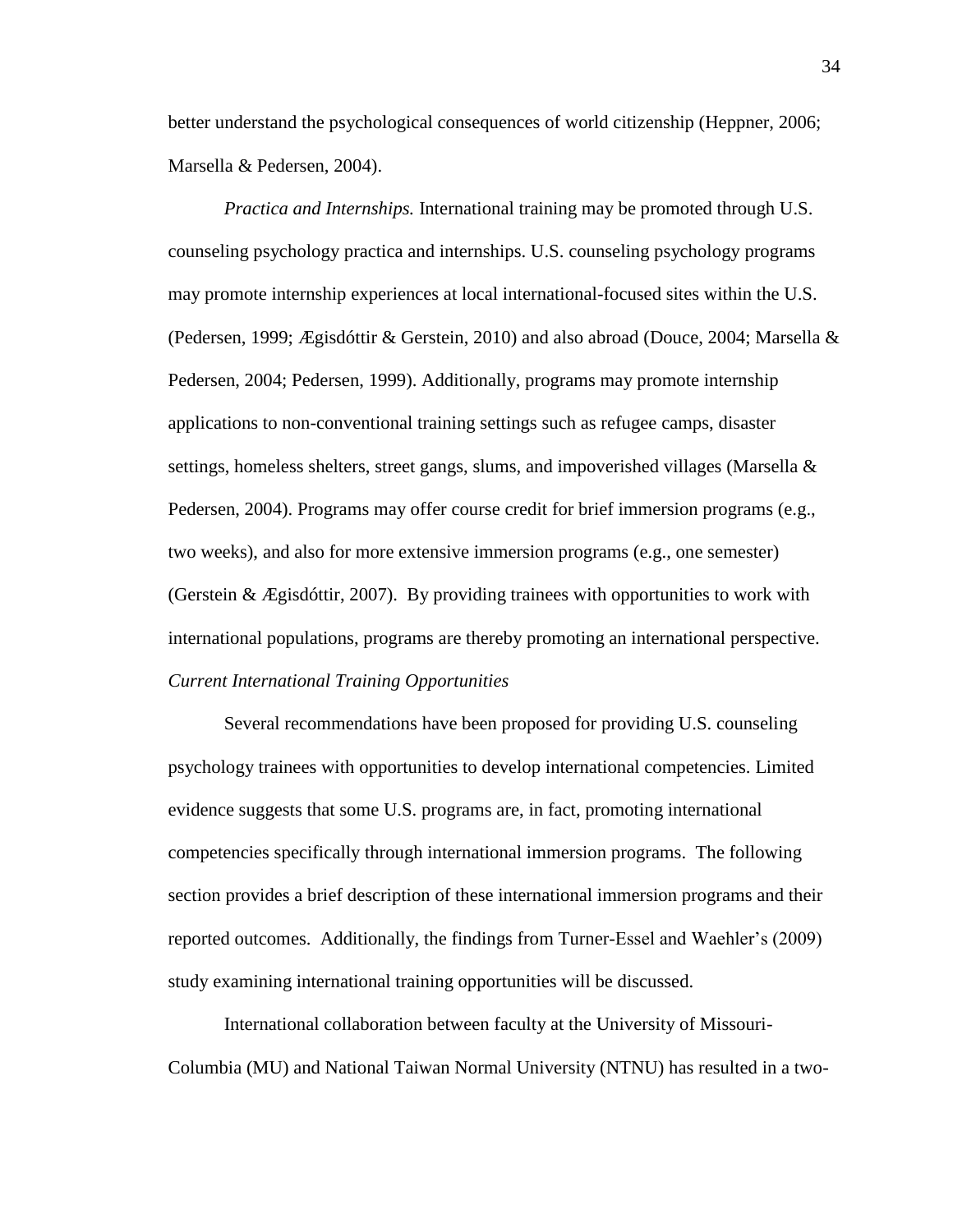week Bi-directional Cross-Cultural Immersion Program (BCCIP) for counseling students and faculty (Wang & Heppner, 2009). The authors stated that the purpose of the BCCIP is to (a) promote cross-cultural awareness, knowledge, and skills by providing an opportunity to live and study in another culture, (b) promote personal and professional cross-cultural relationships among students and faculty, and (c) establish a long-term professional collaboration between MU and NTNU. Reported outcomes of past BCCIPs included increased cross-cultural sensitivity, enhanced self-awareness in relation to cultural contexts, increased knowledge and appreciation for one another's cultures, and increased cross-cultural skills for participants (University of Missouri Center for Multicultural Research, Training and Consultation, 2009). Additionally, many students reported that the experience was a powerful one that significantly impacted their worldview and career goals. MU and NTNU also offer a dual Master's degree in which students spend two years studying at their home university and one year studying at the host university (Wang & Heppner, 2009). Clearly, such initiatives promote international competencies.

The counseling psychology doctoral program at the University of Albany-State University of New York (SUNY) and the Post-Graduate Program in Family Interventions at the Universidad de La Coruña, Spain have also developed a bilateral exchange program for students (Friedlander, Carranza, & Guzman, 2002). This partnership was created to foster international ties between the two universities and to enhance crosscultural and bilingual therapy skills through both short-term and long-term exchanges. U.S. students attend workshops and seminars, observe and conduct family therapy under supervision, and assist with research while abroad. In Albany, Spanish students attend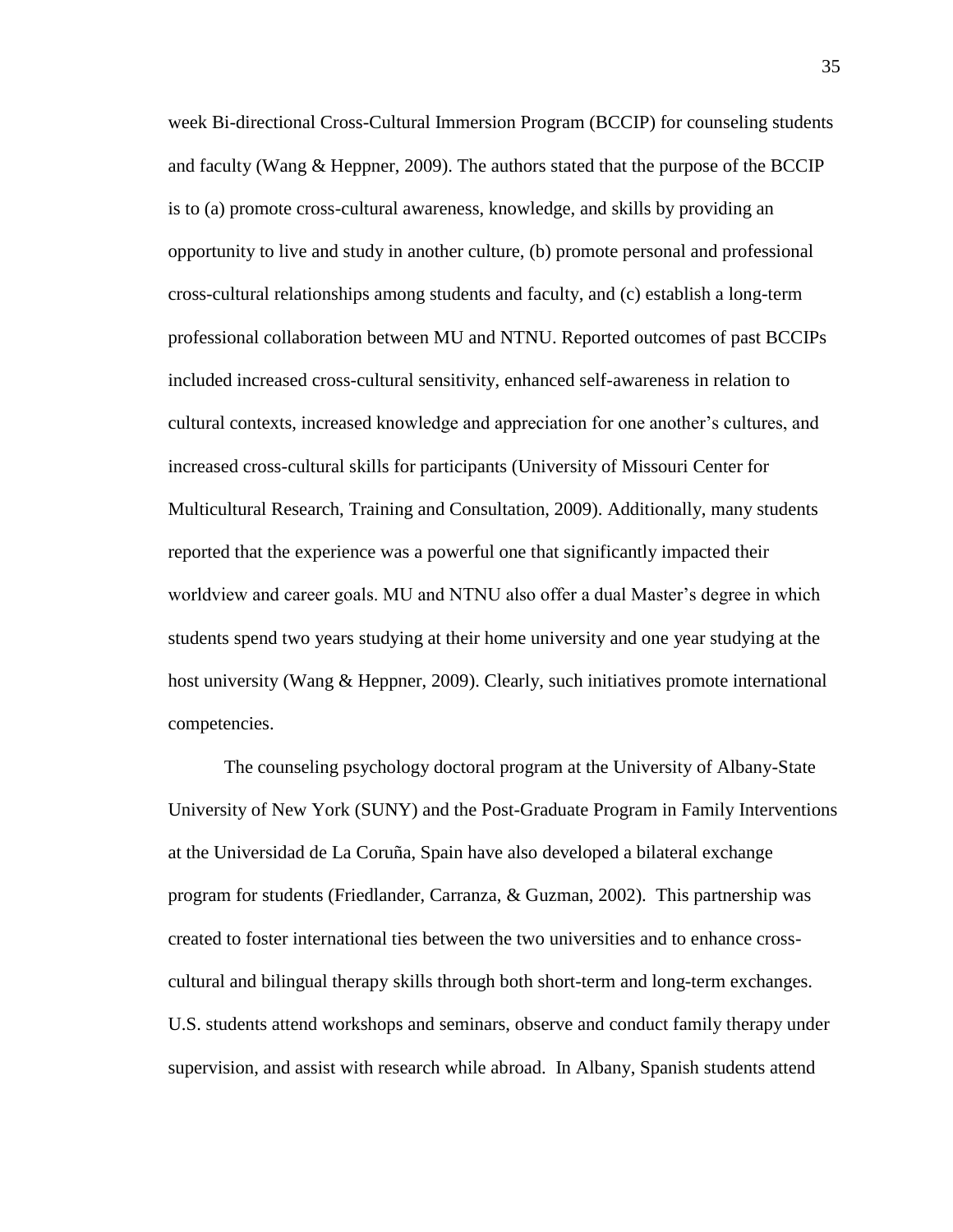courses in counseling psychology, clinical psychology, school psychology, or social work, and may also complete a counseling practicum. Friedlander et al. (2002) observed that the students gain a new perspective on cultural diversity through the Albany-Spain exchange, enhance their sensitivity to bias and oppression through the minority experience, and learn to integrate the strengths from practices in both countries to develop a consolidated counseling theory. Friedlander et al. (2002) further observed that the exchange program has not only benefitted the students participating, but that the program has also renewed enthusiasm for cross-cultural competence within the entire program. Additionally, the counseling psychology doctoral program at University at Albany-SUNY provides students with the opportunity to collaborate with colleagues in Portugal, and Trinidad and Tobago (University at Albany Division of Counseling Psychology, 2009a; 2009b). Such evidence suggests that the counseling psychology doctoral program at University at Albany-SUNY is promoting international competencies.

Ball State University also offers immersion experiences for graduate credit in counseling psychology to South Africa, Trinidad, and St. Lucia (C. Alexander, personal communication, March 15, 2009). Alexander, Kruczek, and Ponterotto (2005) described an international immersion experience to Trinidad for a group of U.S. counseling students. Over the course of three weeks, participants gained direct experience working in an international school setting and received feedback from both the host guidance counselor and the U.S. instructor for the course.

Specific goals for this exchange were to (a) develop multicultural awareness, knowledge, and cross-counseling skills in counseling students, (b) develop a school counseling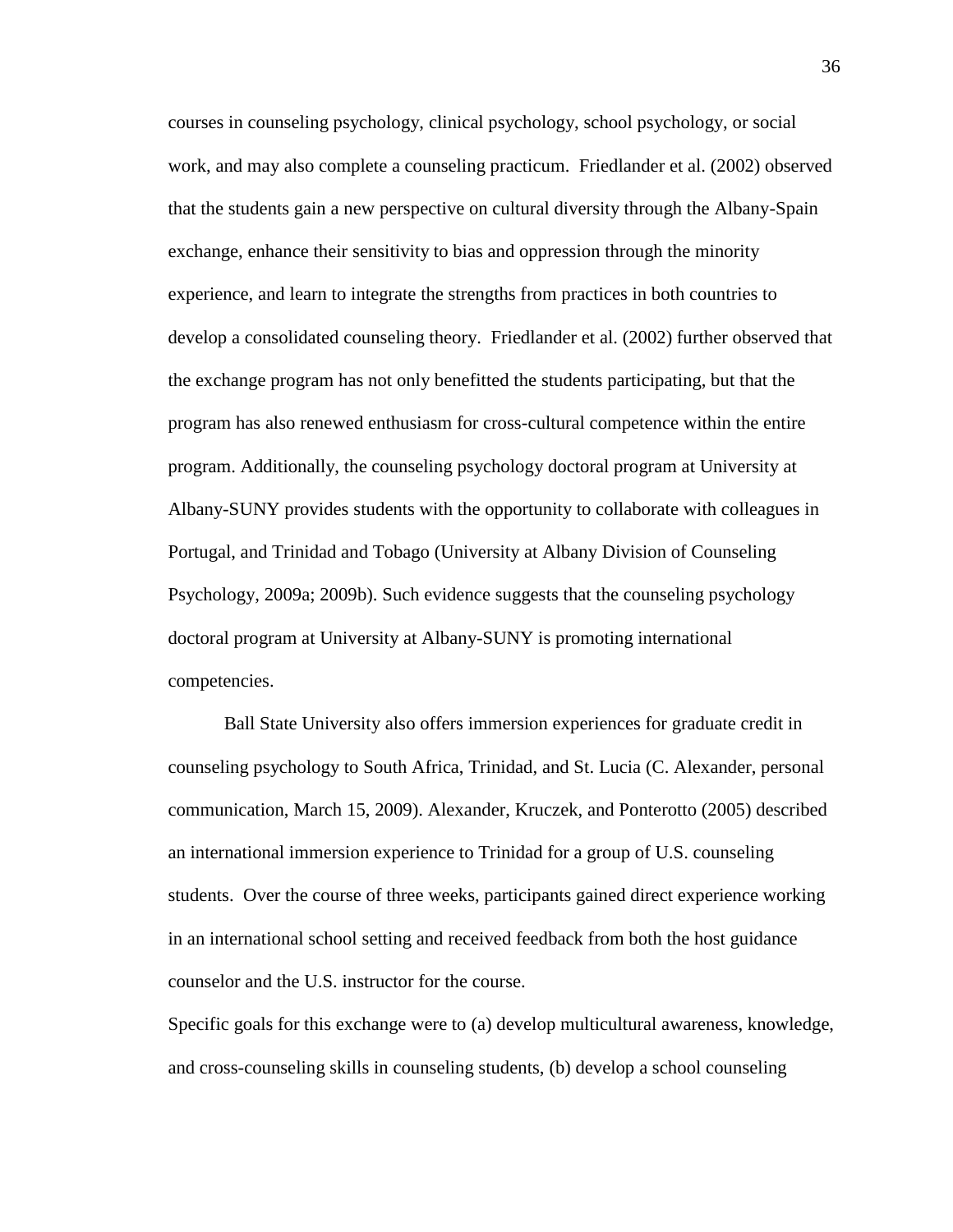curriculum that was internationally relevant, and (c) promote an international exchange of ideas on mental health. The authors suggested that this approach enhanced counselor trainees' awareness of cross-cultural issues and encouraged them to examine the assumptions that guided their behavior, attitudes, and insights in counseling. Such opportunities to develop international competencies suggest that Ball State University is also providing international training opportunities.

The Fordham University counseling psychology program offers a multicultural counseling course in Orvieto, Italy every summer as well. Students engage in experiential activities, small group exercises, and analysis of multicultural counseling cases (J. Fueres, personal communication, March 5, 2007, as cited in Heppner et al., 2008a). No additional information regarding the outcome of this exchange program, however, is available.

Observations from leaders and participants of the immersion experiences described above suggest that these programs do indeed promote international training by providing students with the opportunity to increase their motivation, awareness, knowledge, and skills related to international competencies. Nonetheless, one major limitation of this literature is that the aforementioned outcomes rely on anecdotal evidence rather than empirical research. None of these publications systematically examined these gains through pre-test/post-test measures.

Their observations, however, are consistent with the research that has examined the impact of international immersion experiences for social workers. Several social work programs have integrated study abroad experiences into the curriculum as a way to promote cultural competency. For example, Boyle, Nackerud, and Kilpatrick (1999)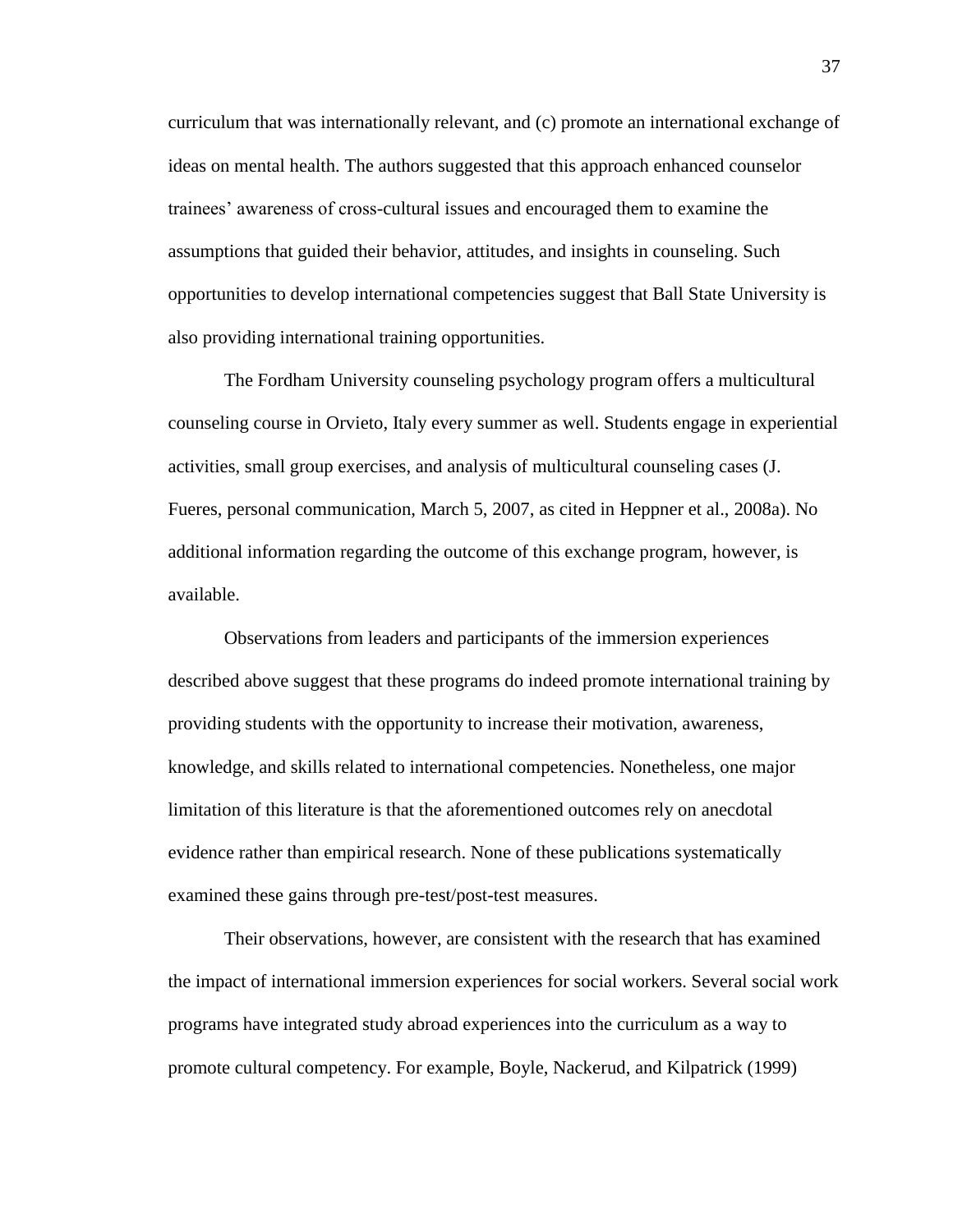examined the impact of an international social work exchange program on multicultural learning for a group of 18 participants. Participants were given pre-post tests of the Multiculutural Counseling Awareness Scale form B (MCAS:B). Results suggested that participants' cultural competence increased as a result of this experience. Similarly, Krajewski-Jaime, Brown, Ziefert, and Kaufman (1996) examined the impact of a sixweek international immersion program on intercultural sensitivity for a group of undergraduate social work students. Participants were asked to set goals related to cultural learning before the immersion experience and to chart their progress along the dimensions of denial, defense, minimization, acceptance, adaptation, and integration. Results suggested that most students attained their respective goals. Such results are unsurprising when one considers that counselors most frequently describe field experiences as being highly influential in their professional development (Furr & Carroll, 2003).

Although the social work research suggests that immersion programs do provide students the opportunity to develop international competencies, U.S. counseling psychology training programs should be reluctant to rely solely on immersion programs for providing international training opportunities. Logistical and financial barriers often limit the number of students who can participate in such programs, and those that do commit the time and resources to an international experience may already have an interest in working internationally (Turner-Essel & Waehler, 2009). Whereas international immersion experiences do appear to be an excellent way to enhance crosscultural motivation, awareness, knowledge, and skills for those that participate, U.S.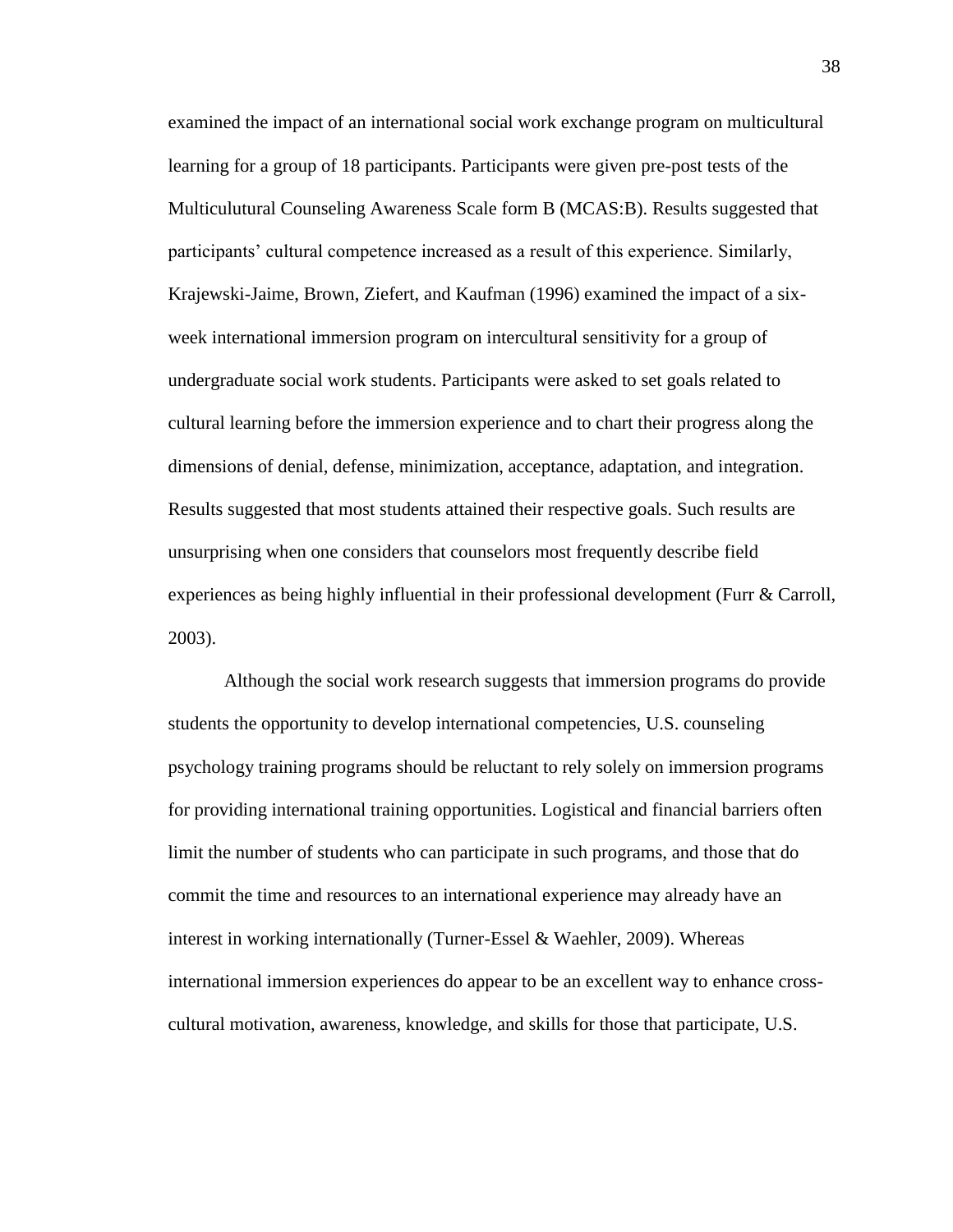counseling psychology training programs should strive to incorporate other opportunities so that all students have the opportunity to develop international competencies.

Several recommendations have been made for incorporating international training opportunities within U.S. counseling psychology programs, and yet little is known about the actual opportunities that are being provided. Heppner et al. (2008a) stated that few major U.S. institutions currently support the internationalizing of the profession. Furthermore, Heppner et al. (2008b) asserted that counseling students are not being trained to practice and promote mental health on an international level. Similarly, Leung (2003) claimed that U.S. graduate students can receive a Ph.D. in counseling psychology without ever reading an article about counseling published outside of the U.S, and Gerstein and Ægisdóttir (2007) stated that counselors from the U.S. remain at a disadvantage for learning about psychology beyond U.S. borders. This information suggests that international training opportunities within counseling psychology training programs may be few and far between.

Turner-Essel and Waehler (2009) conducted the only study that examines the ways in which U.S. counseling psychology training programs provide students with international training opportunities. They surveyed training directors of APA-accredited counseling psychology doctoral programs  $(N = 47)$  and reported that more than one-half of the respondents indicated that international issues were incorporated into their respective programs by including international issues as part of multiculturalism (70.2%), promoting travel to international conferences (71.1%), incorporating non-American reading into the curriculum (59.5%), and by considering international experience as somewhat important or extremely important in the admissions process (89.2%). Less than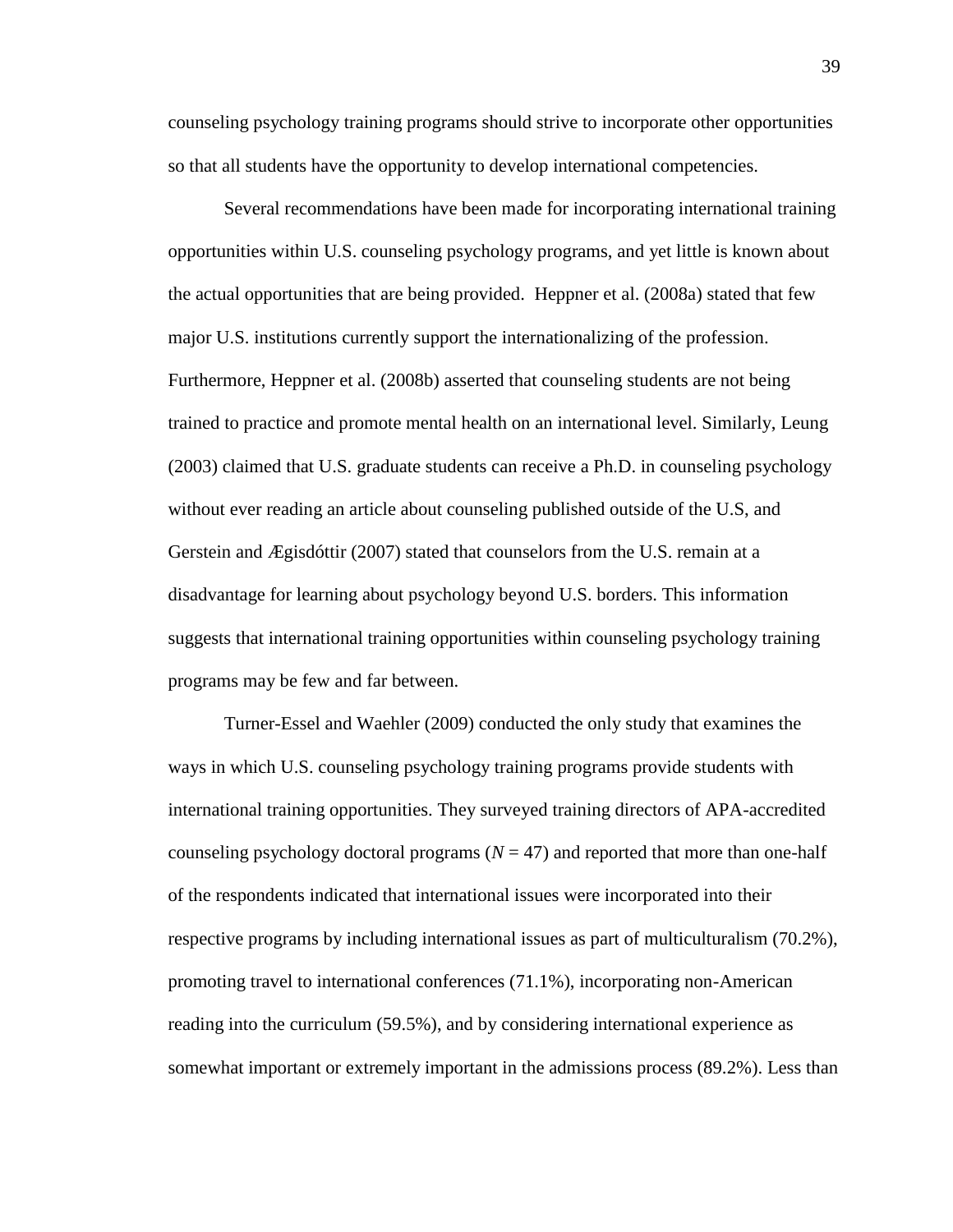one-half of the respondents indicated that international learning was incorporated through training experiences with an international focus (45.5%), inviting international guests (41.6%), offering international exchanges (4.4%), and requiring foreign language competency (0%). This study was an important preliminary step in examining available international training opportunities, but a few notable limitations of their study need to be addressed. One limitation was that their study only utilized Leong and Ponterotto's (2003) eight recommendations for internationalizing counseling psychology programs. To gain a more accurate assessment of the ways in which programs are promoting international competencies, more of the recommendations that have been proposed for internationalizing the curriculum need to be utilized (e.g., Marsella & Pedersen, 2004; Ægisdóttir & Gerstein, 2010).

Furthemore, Turner-Essel and Waehler (2009) utilized a yes/no response format in their survey. This response format is problematic because it does not allow one to distinguish between the varying degrees for the endorsement of items. For example, sending an e-mail about an international conference and providing financial support to an international conference may both qualify as "promoting international conferences," but clearly to a different extent. Thus, future studies should provide a finer way of discriminating the data, such as through a Likert-type response format.

Another limitation of Turner-Essel and Waehler's (2009) study was that they relied only on training directors to assess the availability of international training opportunities within programs. While training directors would ideally be familiar with the international training opportunities being provided within their programs, past research on multicultural training opportunities suggest that faculty and students may perceive the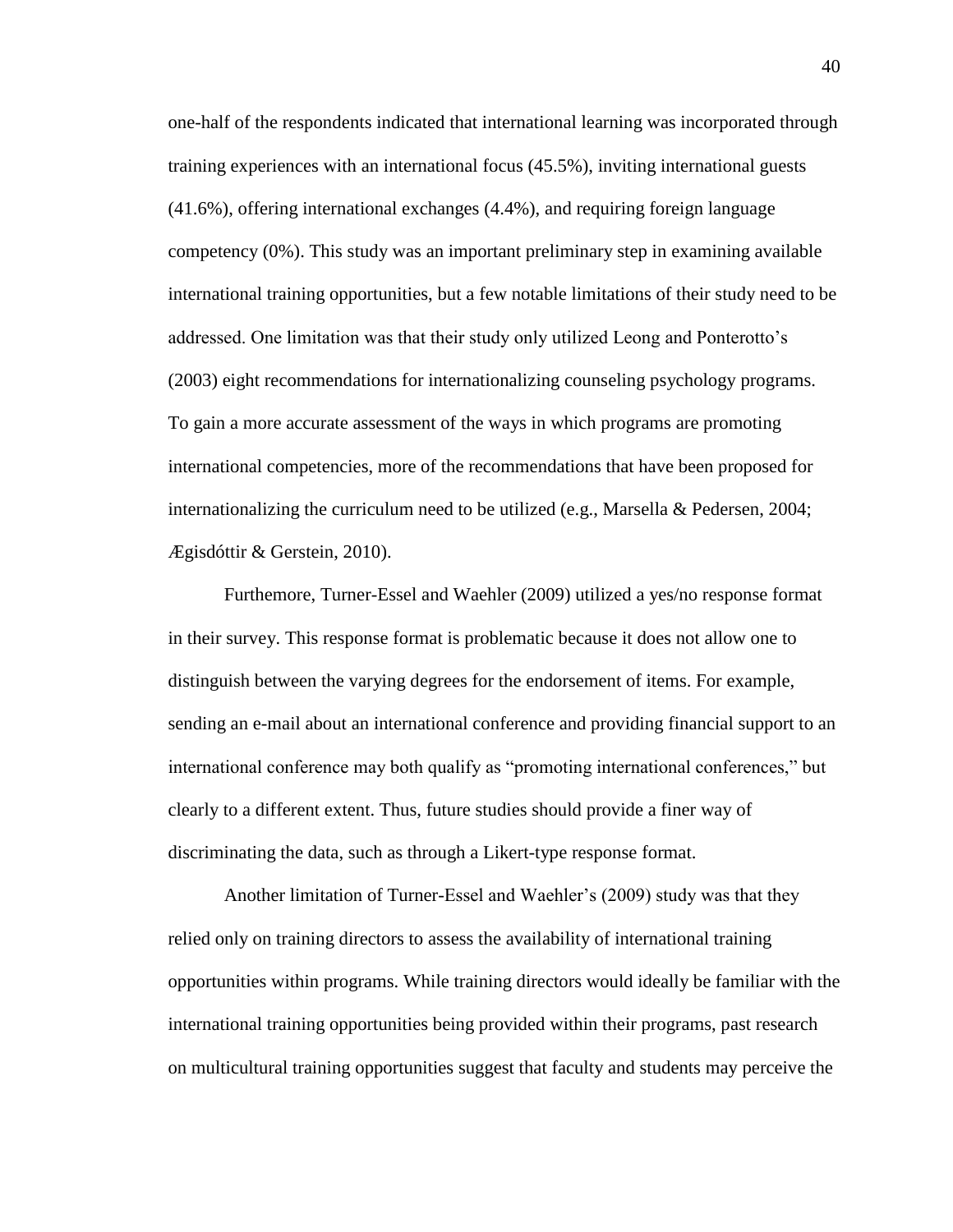availability of training opportunities differently. Constantine et al. (1996) examined students' perceptions of multicultural training in counseling psychology programs using the Multicultural Competency Checklist (Ponterotto, Alexander, & Grieger, 1995; MCC). Prior to this study, only faculty had been asked to respond to the MCC (Quintana  $\&$ Bernal, 1995). Constantine et al. (1996) then reported student responses on the MCC and compared them to faculty responses on the MCC from a concurrent study (Ponterotto, 1996). Results from Constantine et al.'s (1996) study suggested that faculty perceived more multicultural training opportunities than students in several areas. Sixty-two percent of faculty reported that their program had one or more multicultural courses that were recommended or required, but only 42% of students agreed with this statement. Similarly, 58% of faculty reported that multicultural issues were integrated into all coursework, whereas only 49% of students agreed with this statement. Faculty rated their programs higher in other areas as well. Faculty reported that multicultural issues were an important component of clinical supervision more so than students (73% vs. 63%), faculty reported that there was clear faculty research productivity in multicultural issues more so than students (83% vs. 65%), and faculty reported that students were mentored in multicultural research more so than students (80% vs. 65%). Students, however, agreed to the statement that at least 30% of the students were racial minorities more so than faculty (54% vs. 33%). Overall, it is evident that a discrepancy clearly exists between faculty and student responses.

There are several potential explanations for this discrepancy. One potential reason for this difference is that faculty may simply be over-reporting multicultural training opportunities. Another possibility is that the multicultural opportunities do exist, but there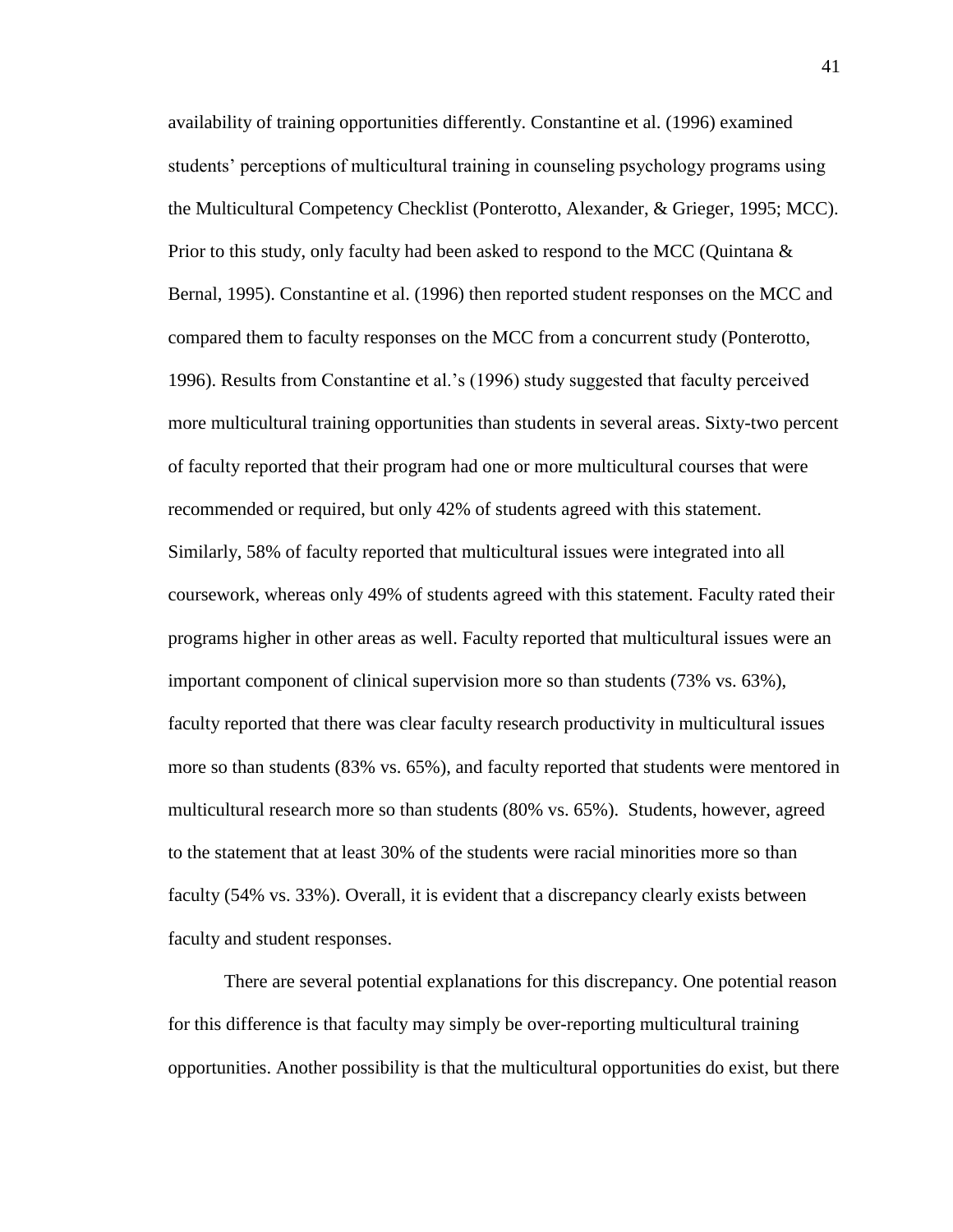is a gap in communication and students are not properly informed of them. Yet another possibility for the results is related to the sampling of students and faculty. Namely, because the responses from students and faculty were not matched within programs, it is possible that more faculty from programs that incorporated multicultural training opportunities responded to the survey whereas more students from programs that incorporated fewer multicultural training opportunities responded to the survey. Future research should thus match students and faculty within programs to clarify this matter.

In summary, the literature suggests that some U.S. counseling psychology programs are offering international training opportunities, specifically through immersion programs. Additionally, Turner-Essel and Waehler's (2009) study suggested that other international training opportunities were present within programs (e.g., incorporating international issues as part of multiculturalism). Nonetheless, as Constantine et al.'s (1996) study has shown, there is a possibility that faculty and students may perceive training opportunities differently. Furthermore, whereas it appears that at least some U.S. faculty members and students of counseling psychology are interested in international training opportunities, the overall level of support for internationalizing U.S. counseling psychology programs remains unknown. Thus, it is also important to address reasons why counseling psychologists may be reluctant to promote international training opportunities in counseling psychology programs.

#### *Challenges*

Incorporating international training opportunities into counseling psychology programs is not without its challenges. Many possible explanations exist as to why the U.S. counseling profession might remain culturally encapsulated (Wrenn, 1962).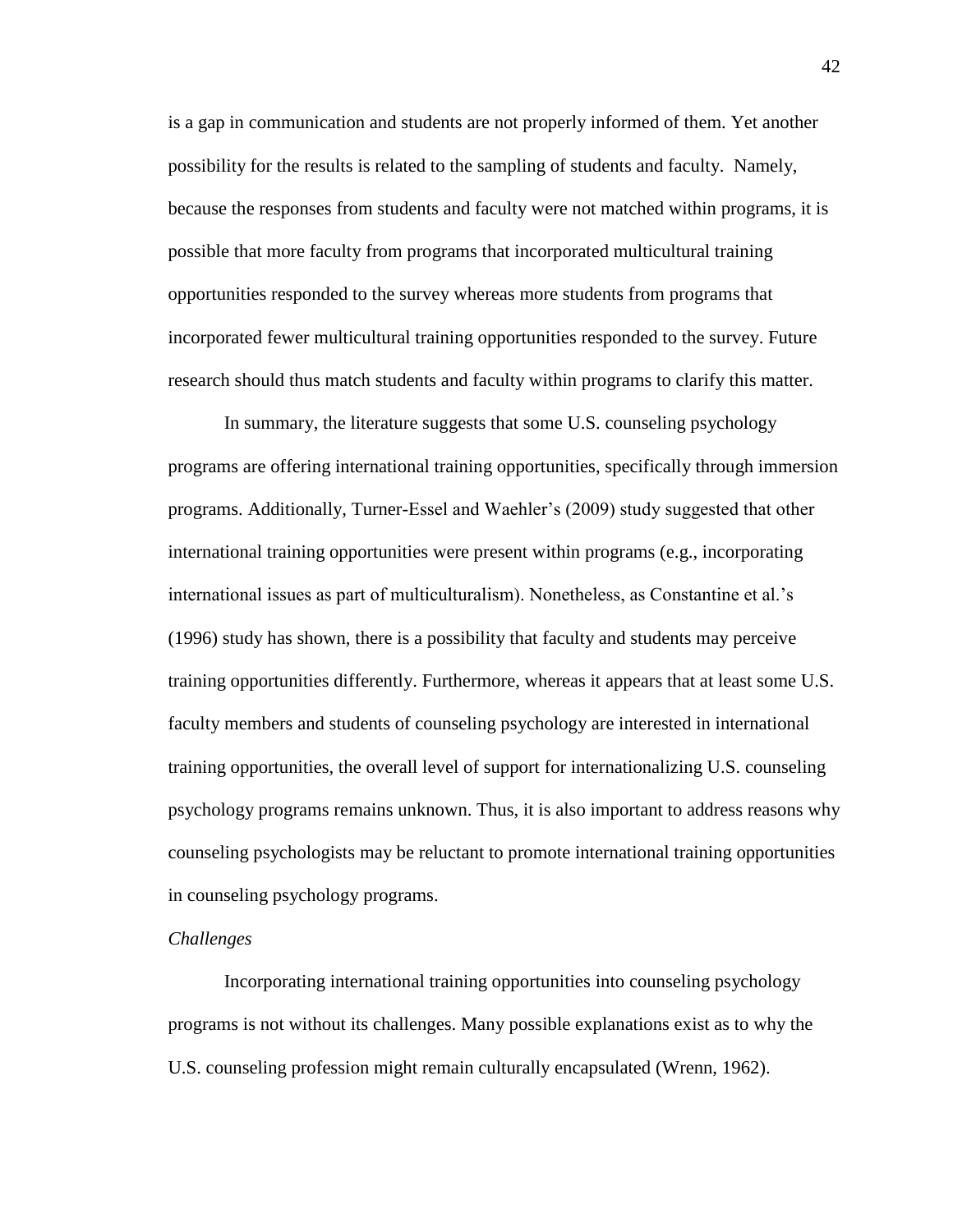Logistical, personal, professional, and political factors have been identified as challenges to transcending national borders of the counseling profession (Gerstein & Ægisdóttir, 2007; Heppner et al., 2008a; Marsella & Pedersen, 2004). Many U.S. counseling psychologists have pointed to the inherent difficulty in initiating international contacts because of geographical barriers, the cost of international travel, and language barriers that hinder international collaboration (Gerstein  $\&$  Ægisdóttir, 2007). Gerstein et al. (2009) stated that the relative geographic isolation of the U.S. has put U.S. counseling professionals at a disadvantage for internationalization. In other areas of the world, such as Europe, internationalization is commonplace because of the fluid borders. Namely, mental health professionals frequently travel from country to country, as well as speak multiple languages. Nonetheless, it has been proposed that there are more barriers to internationalizing U.S. counseling psychology than those that are associated with logistical concerns.

Some U.S. counseling psychologists have suggested that ethnocentrism, xenophobia, and difficulty accepting others' worldviews also may contribute to a lack of international collaboration (Heppner, 2006). Others have speculated that counseling psychologists may be fearful that studying non-U.S. populations might "weaken" the profession by making it appear as if counseling psychology is "invalid, biased, and possibly destructive" (Marsella & Pedersen, 2004, p. 415). Similarly, some counseling psychologists have hypothesized that U.S. counseling psychologists may be reluctant to give up their status as experts by learning from international colleagues (Pedersen, 2003). The tension between the multicultural movement and the international movement has been cited as yet another challenge to internationalization. More specifically, one concern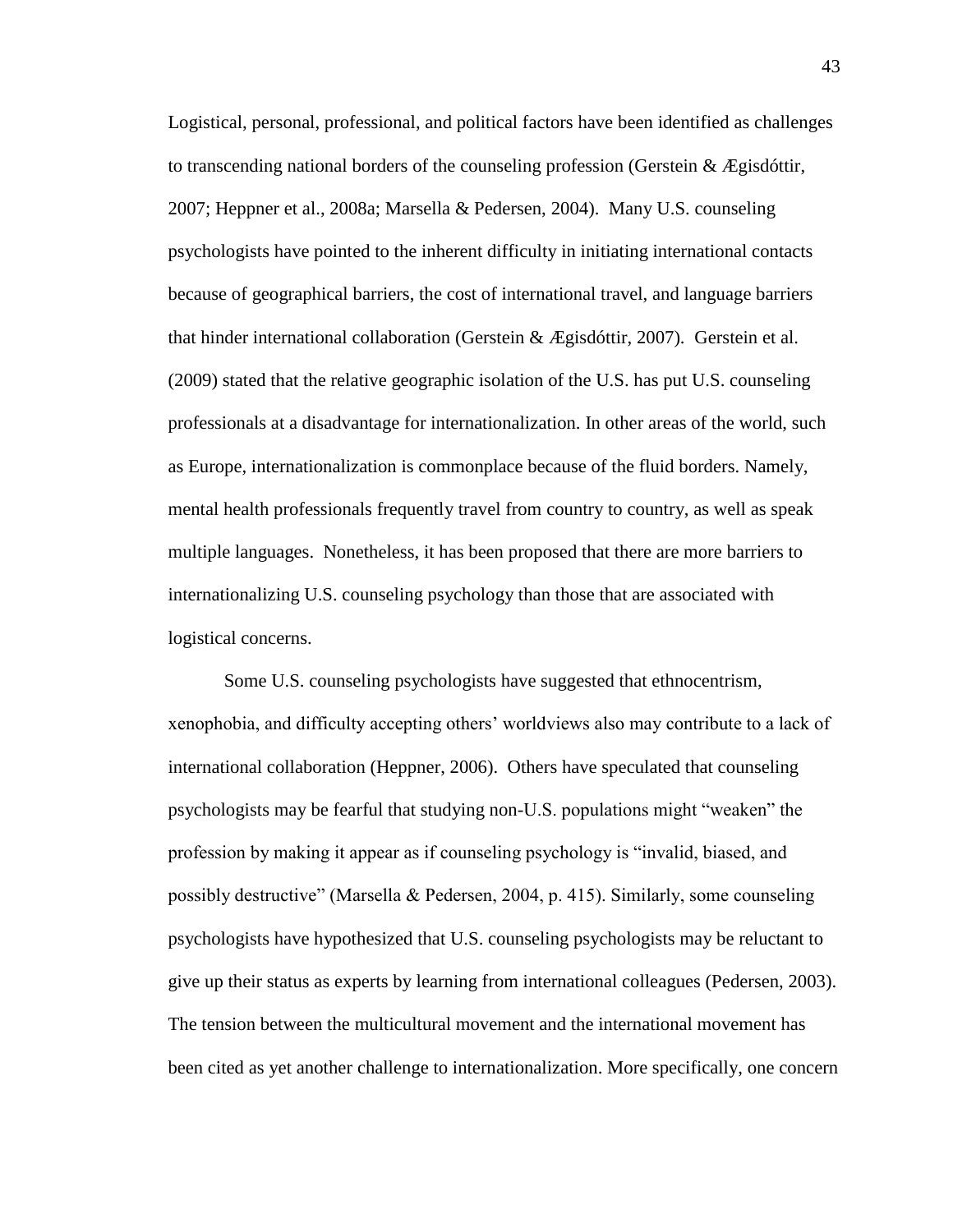has been that an international focus will take resources away from a multicultural focus (Heppner et al., 2009). For example, some fear that working abroad with people in Mexico would be highly regarded whereas working with Mexican-Americans would be shunned (Gerstein et al., 2009). Finally, it has been argued that counseling psychologists may be apprehensive because U.S. international efforts could be perceived as a form of neocolonialism in which the U.S. exerts influence for political gain (Varenne, 2003).

Turner-Essel and Waehler (2009) surveyed directors ( $N = 47$ ) of counseling psychology training programs and identified four major obstacles to providing international training opportunities. They found that financial difficulties for students (81.0%), financial difficulties for faculty (73.8%), time restraints for faculty (42.9%) and the logistics of traveling abroad (35.7%) were the main obstacles to incorporating an international opportunities. Other obstacles included time restraints for students (19.1%), lack of faculty interest (11.9%), difficulty in finding international readings (9.5%), lack of student interest (7.1%), no perceived need to incorporate an international perspective (2.4%), and other obstacles not previously mentioned (11.9%). It is important to note, however, that although many of these obstacles are linked to traveling abroad, a number of the recommendations provided for incorporating international training opportunities do not require travel. This suggests that another current obstacle may be that U.S. counseling psychologists are unaware of how to incorporate international opportunities in the training curriculum.

A limitation of Turner-Essel and Waehler's (2009) research regarding the challenges of incorporating international training opportunities is that they did not assess attitudes toward internationalization. As previously stated, it is unclear whether the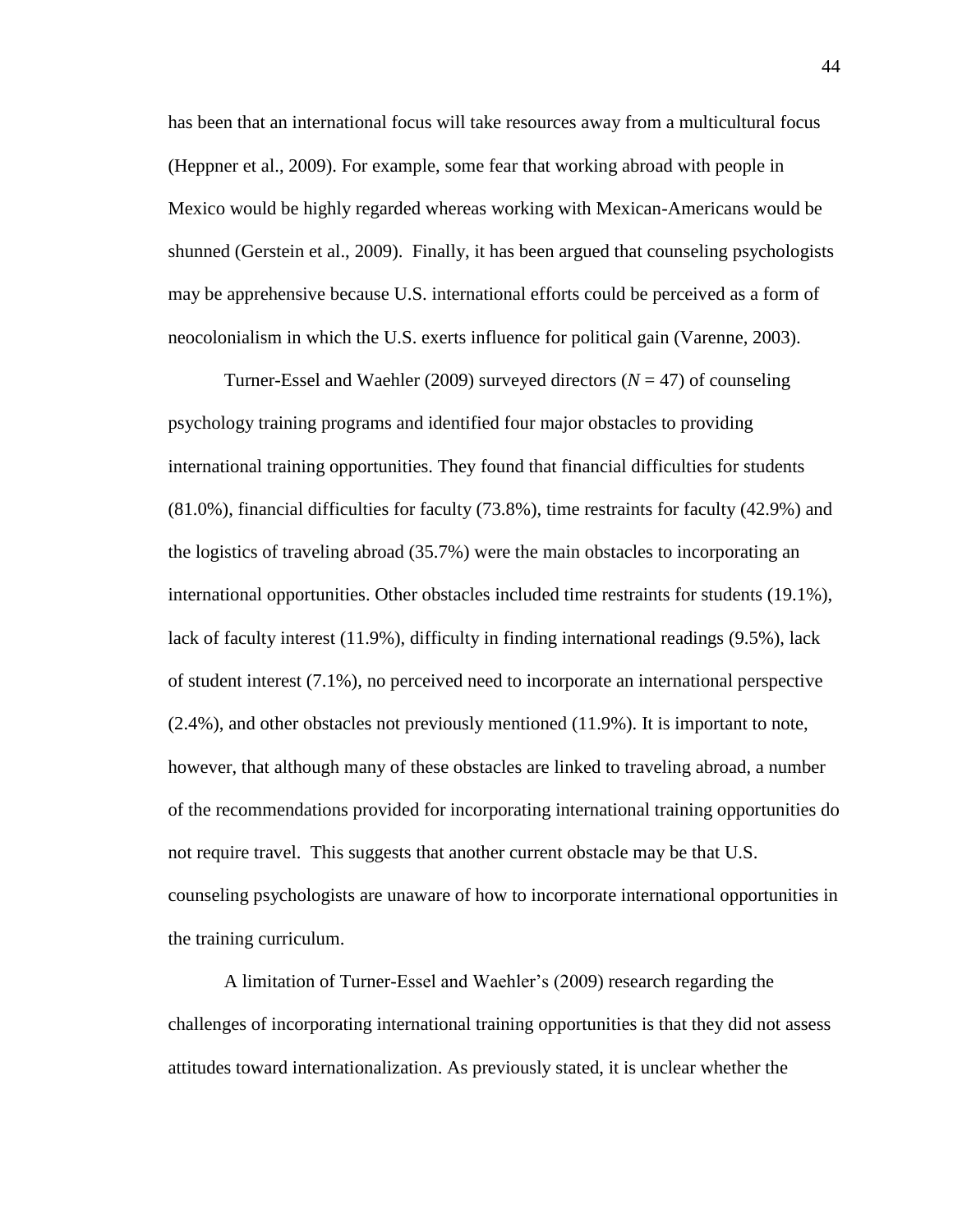majority of U.S. counseling psychologists are in support of internationalization although many observations have been made both in support of and against internationalization. Further, it is unclear whether faculty and students are equally supportive of internationalization. Gerstein and Ægisdóttir (2007) observed that students have shown interest in collaborating with international colleagues, in training and consulting experience overseas, in conducting cross-culturally valid research, and developing a better knowledge base and appreciation for international cultures and counseling. Gerstein and Ægisdóttir's (2007) observation suggests that U.S. counseling psychology trainees may strongly favor internationalization efforts.

Attitudes toward internationalization within U.S. counseling psychology programs may be important for several reasons. According to the Theory of Reasoned Action (Azjen & Fishbein, 1980), one's behavioral intention to engage in a behavior is determined by a person's attitude towards the behavior as well as subjective norms (i.e, expectations of others regarding the behavior). Furthermore, this relationship is moderated by the importance of one's personal attitude and subjective norms regarding the behavior. Thus, if a person has a positive attitude toward a behavior, and if s/he thinks that others want him/her to perform the behavior, then this results in an increased likelihood that the person will have greater intentions of performing the behavior, although the importance of personal and subjective norms will also be a factor. The relationship between attitudes and subjective norms in assessing behavioral intention, subsequently predicting behavior has been found in numerous studies (Sheppard, Hartwick, & Warshaw, 1988).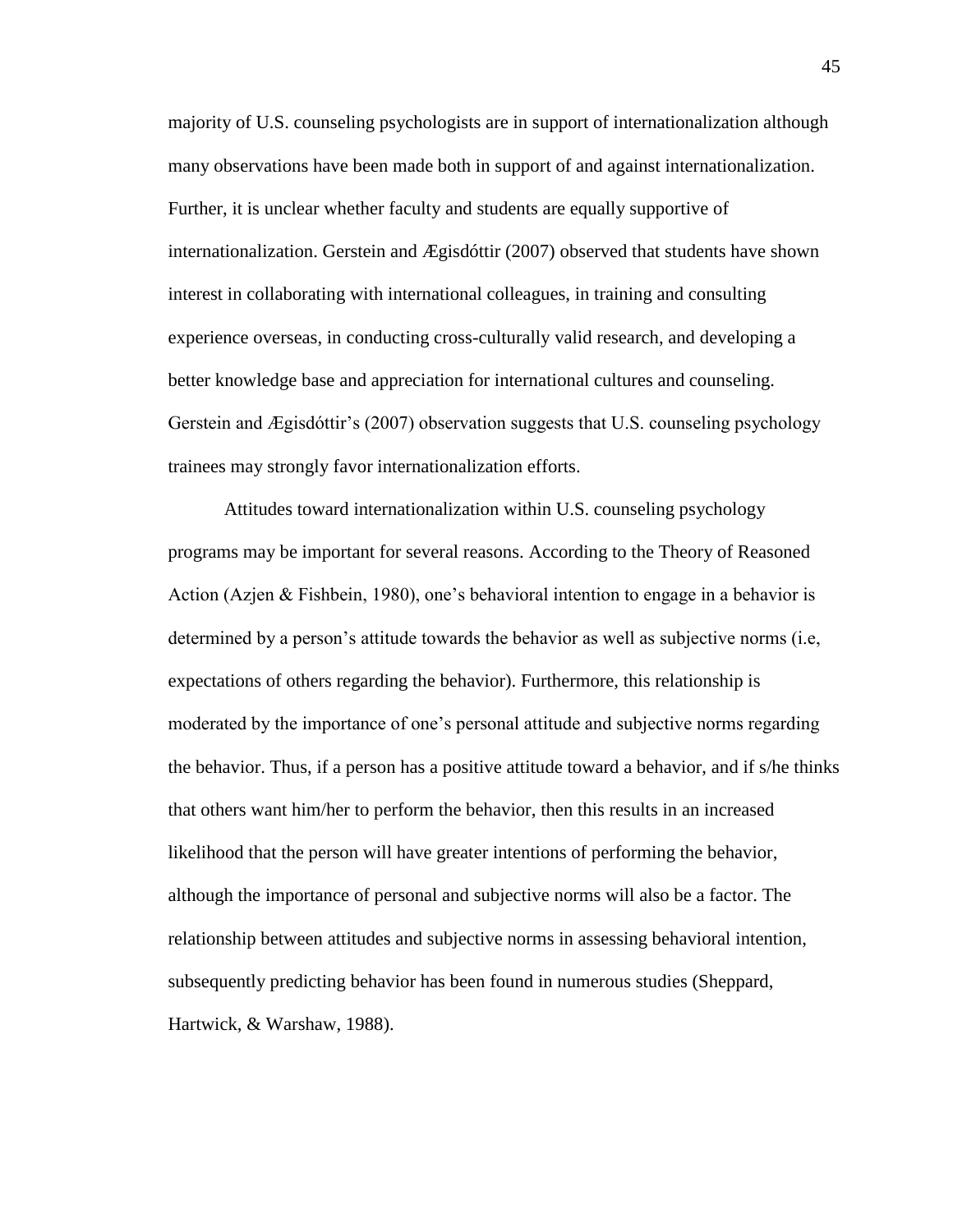The Theory of Reasoned Action can thus be applied to better understand internationalization efforts in counseling psychology programs. As previously discussed, no studies thus far have measured training directors' attitudes toward internationalizing U.S. counseling psychology programs. Because this is an important factor in determining behavioral intentions to internationalize, attitudes of training directors need to be examined.

Additionally, the current literature is unclear regarding the overall support, or subjective norms, toward internationalizing U.S. counseling psychology programs. By providing a clearer understanding of subjective norms, behavioral intentions to internationalize counseling psychology programs could potentially be impacted. For example, if the majority of counseling psychologists are in support of internationalization, it is likely that those responsible for programs will have greater behavioral intentions to provide international training opportunities. Similarly, if there are overall negative attitudes toward internationalization, then it is likely that those responsible for training programs will have less behavioral intention in providing international training opportunities. Yet another factor that may contribute to subjective norms toward internationalizing U.S. counseling psychology programs is doctoral students' attitudes. While there have been inconsistent reports hypothesizing faculty members' attitudes toward internationalization, it has been suggested that students are receptive to the idea (Gerstein and Ægisdóttir, 2007). Thus, it is possible that if a positive attitude toward internationalization is a subjective norm among counseling psychology students, then this could also increase the likelihood of behavioral intentions to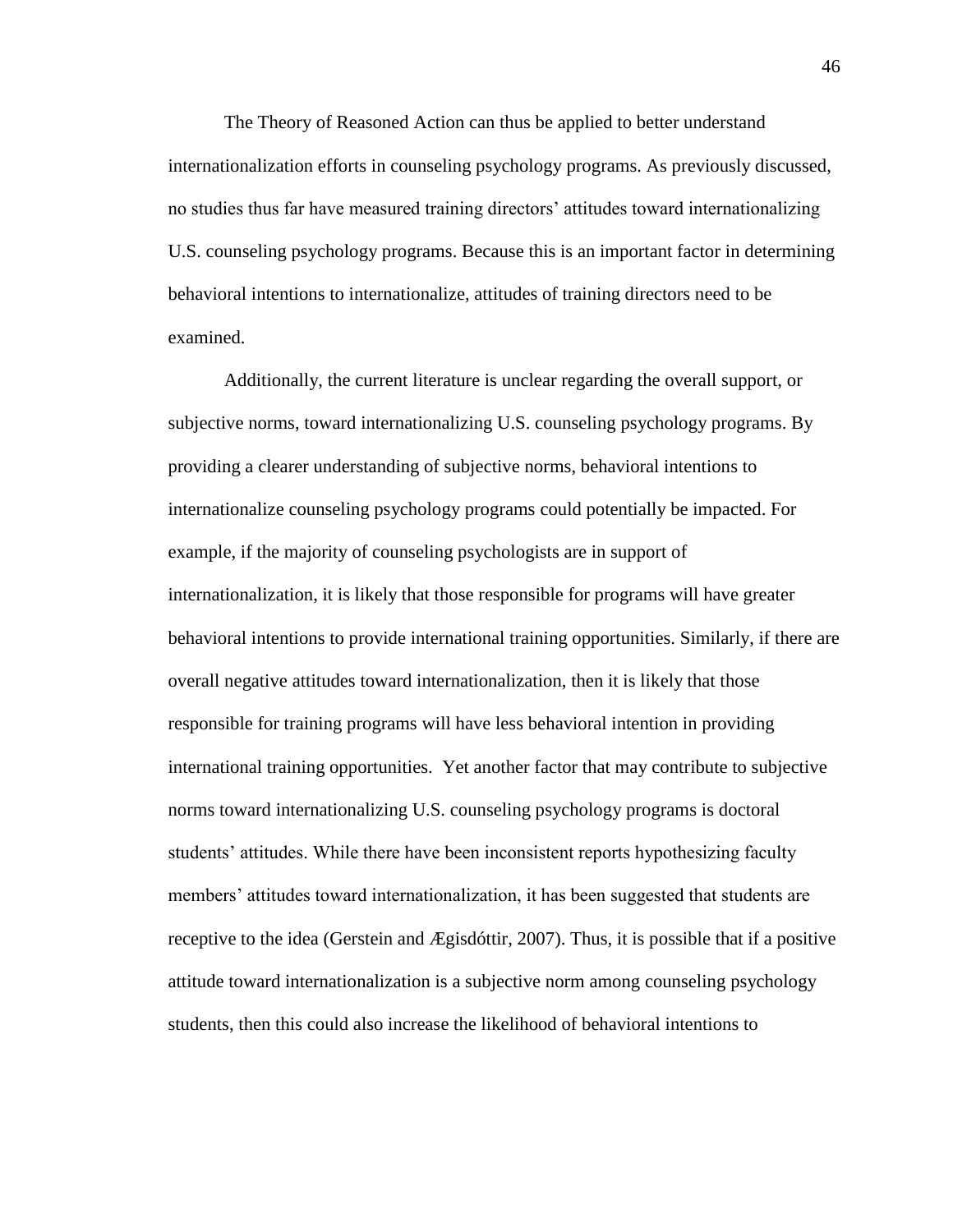internationalize programs. To this extent, it is important to know both training directors' and doctoral students' attitudes toward internationalization, and whether they differ.

It is important to note that although transcending national borders in the field of counseling psychology may be a formidable task, it is not an impossible one. Many professions are overcoming such challenges to collaborate on an international level. The National Board of Certified Counselors (NBCC), which is a national certification organization, has taken steps toward acknowledging the increasingly globalized context. The NBCC-International (NBCC-I) was established in 2003 to acknowledge counseling needs throughout the world (Gerstein et al., 2009). It has collaborated with the World Health Organization (WHO) in providing relief services, such as those needed in the wake of the Southeast Asia tsunami of 2004.

The profession of social work provides another example. The International Federation of Social Workers (IFSW) formed in 1956, currently boasts 745,000 members and 90 national chapters (IFSW, 2009). Moreover, the IFSW recently collaborated with the International Association of Schools of Social Work (IASSW) to adopt an international definition of social work in response to the current globalized context. This international definition stated,

"The social work profession promotes social change, problem solving in human relationships and the empowerment and liberation of people to enhance well-being. Utilising theories of human behaviour and social systems, social work intervenes at the points where people interact with their environments. Principles of human rights and social justice are fundamental to social work" (Sewpaul & Jones, 2004, p. 22).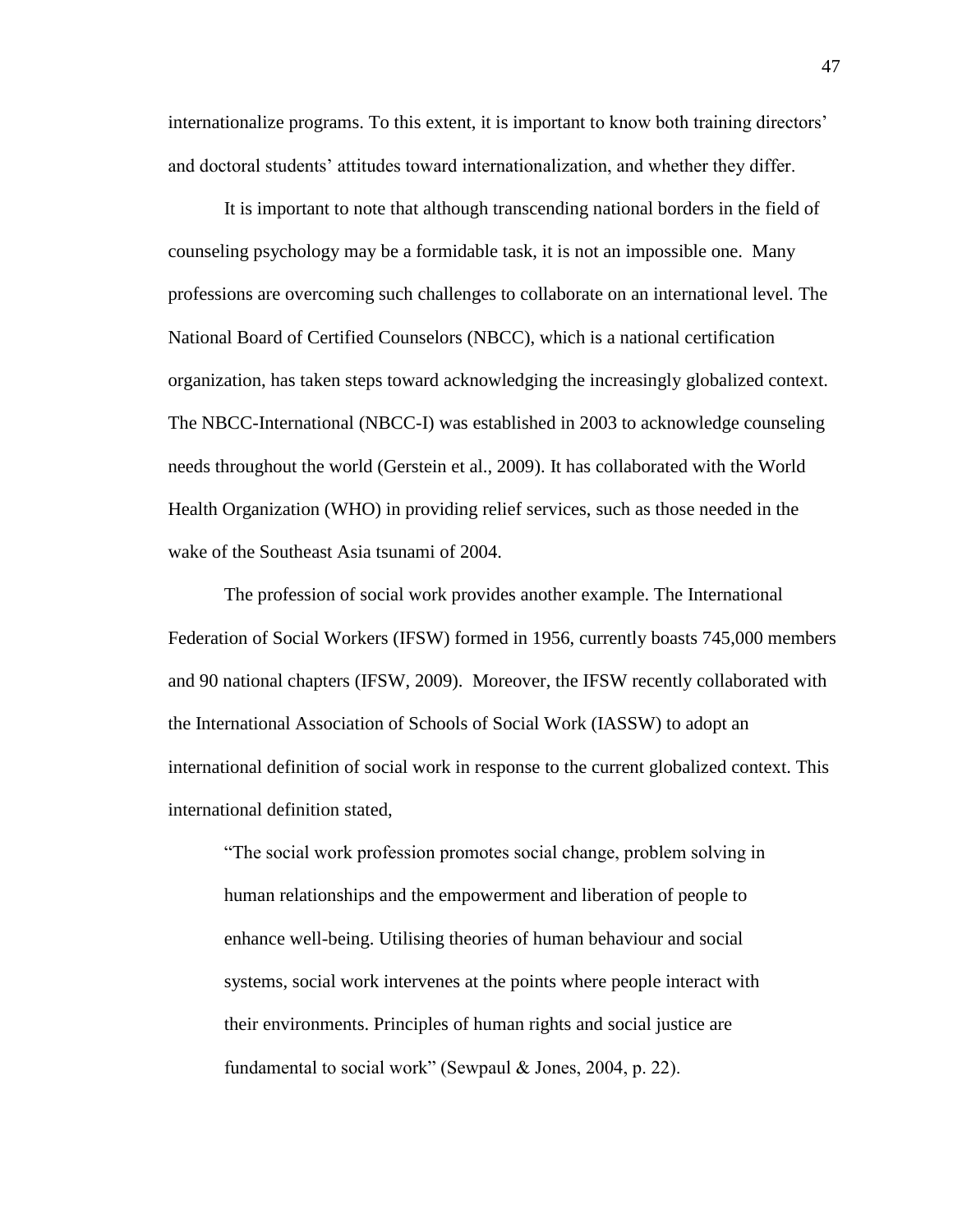The IFSW and IASSW asserted that an international definition was needed in order to adapt to an increasingly globalized society, to protect international consumers of social work services worldwide, to help social workers move internationally, and to facilitate international partnership and exchange programs (Sewpaul & Jones, 2004). Additionally, the sole accreditation body for social work, the Council on Social Work Education (CSWE), now requires that all baccalaureate and Master's level social work programs include an international learning component in the curriculum (CSWE, 2008). Such evidence suggests that it is, in fact, possible for mental health professionals to succeed internationally despite the aforementioned challenges in doing so.

# *Summary*

In summary, this chapter first presented a historical overview of U.S. counseling psychology's successes and failures in working with culturally diverse populations. This history clearly demonstrated that international training needs to be a prerequisite to international action. Furthermore, this history was conceptualized within Wilber's (2000) developmental worldview paradigm to suggest that the U.S. field of counseling psychology originated with an ethnocentric worldview, currently embraces a multicultural worldview, and has the potential to progress to a global worldview. It was also suggested that if counseling psychology in the U.S. is to progress to this higher level of awareness, then all U.S. counseling psychologists need to be provided with opportunities to develop an international perspective. Next, it was recommended in this chapter that U.S. counseling psychology programs achieve this aim by providing opportunities for students to enhance motivation, awareness, knowledge, and skills related to international competencies. Specific, concrete recommendations for enhancing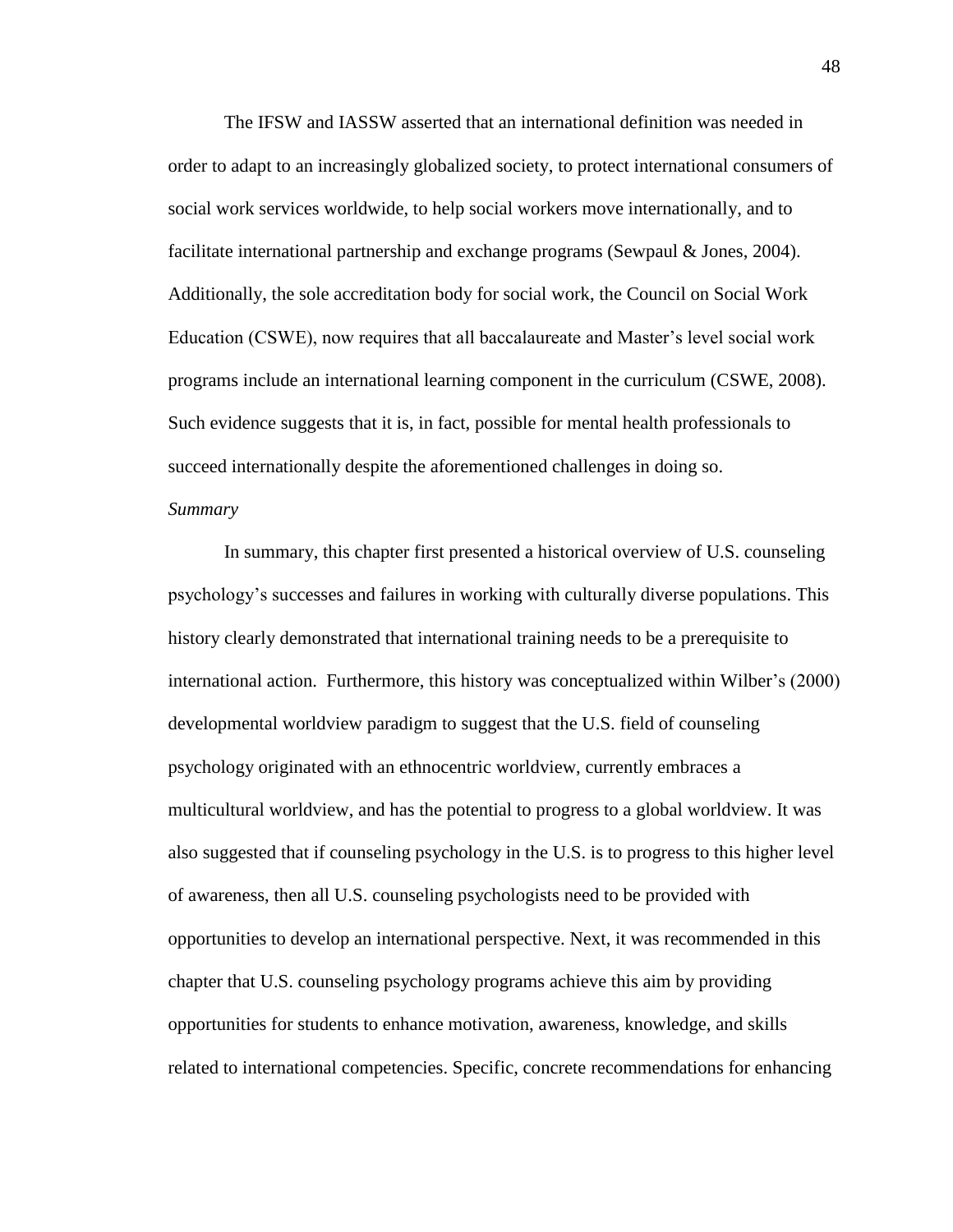these competencies throughout U.S. counseling psychology programs were provided. Finally, this chapter suggested that the ways in which U.S. counseling psychology programs offer international training opportunities needs to be further examined, as do counseling psychologists' attitudes towards internationalization.

## *Research Questions and Hypotheses*

Based on the aforementioned review, the following research questions and hypotheses were proposed.

- 1. *Is there a difference in the number of international learning opportunities being provided in U.S. counseling psychology doctoral programs in 2010 compared to those being provided in 2007 as reported by training directors of U.S. counseling psychology doctoral programs?* Based on the increased number of publications supporting internationalization in counseling psychology (e.g., Heppner et al., 2008; Ægisdóttir & Gerstein, 2010), it was expected that the number of opportunities being provided in 2010 compared to 2007 would have increased.
- *2. Is there a difference between doctoral students in U.S. counseling psychology doctoral programs and training directors of U.S. counseling psychology doctoral programs in their perceptions of the extent to which international training opportunities are being provided in their training programs?* Based on Constantine et al.'s (1996) study examining differences in perceptions of the availability of multicultural training opportunities, it was predicted that training directors of U.S. counseling psychology doctoral programs would perceive international training opportunities integrated to a greater extent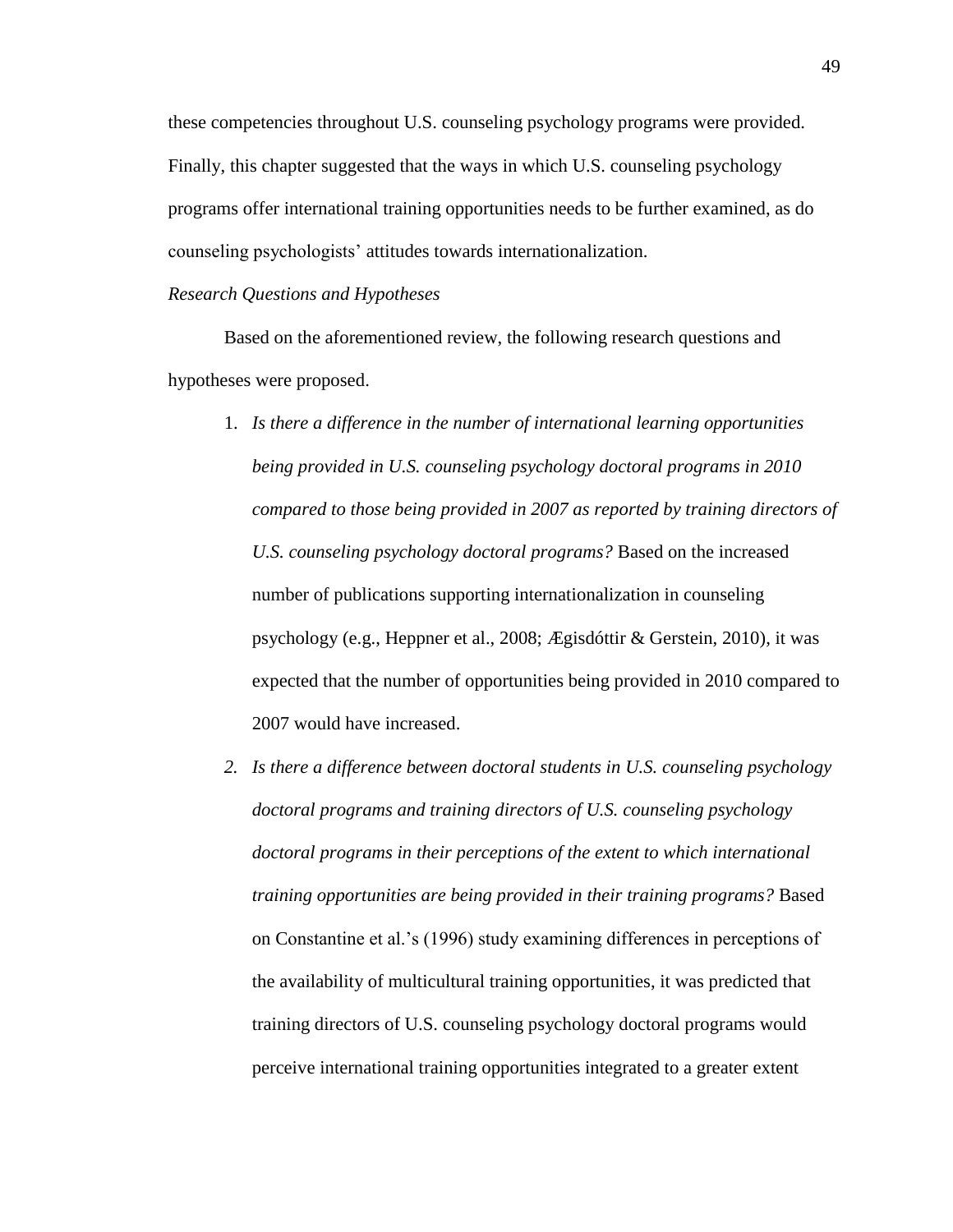compared to their doctoral students of U.S. counseling psychology doctoral programs*.*

3. *Is there a difference between doctoral students in U.S. counseling psychology doctoral programs and training directors of U.S. counseling psychology doctoral programs in their attitudes toward internationalizing U.S. counseling psychology doctoral programs?* Because this research question had not been explored before, it was predicted that no difference would exist between graduate students and training directors of U.S. counseling psychology doctoral programs in their attitudes toward internationalizing U.S. counseling psychology programs.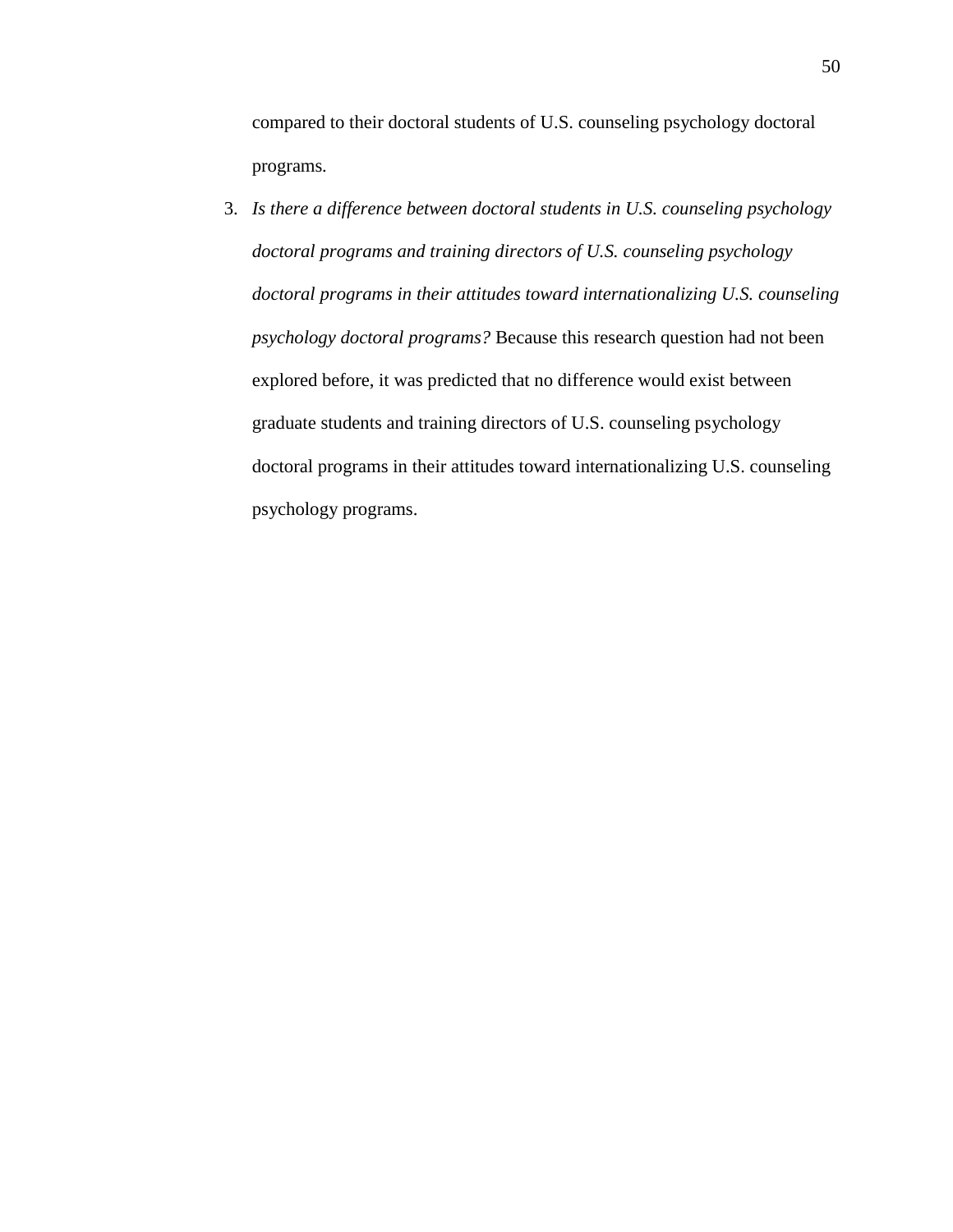# Chapter III: Method

# *Participants*

Participants included 31 training directors of APA-accredited counseling psychology doctoral programs and 111 counseling psychology doctoral students in 2010. The demographic information for training directors and doctoral students are discussed separately (See Table 1 for demographic information of participants). For the training director sample, the response sets of five training directors were excluded from analysis because the respondents failed to complete the survey. Additionally, two training directors completed the survey twice, and in this case their second response sets were deleted. The final sample consisted of 26 training directors, which yielded a response rate of 41.3% ( $N = 63$ ). It should be noted that at the time of this study, there were 63 APA-accredited counseling psychology programs within the U.S. that were currently active. Thus, it was possible to receive 63 responses. Thirteen of the training directors that responded were men (50%) and thirteen were women (50%). Their mean age was 49.9 (*SD* = 9.5), ranging from 35 to 64 years. The sample was 73.1% Caucasian (*n* = 19), 3.8 % African American/Black (*n* = 1), 7.7% Asian/Asian American/Pacific Islander (*n* = 2), 3.8% Hispanic/Latino (*n* = 1), and 11.5% Multiracial (*n* = 3). Two participants indicated that they were born in a country other than the U.S. (7.7%) (See Table 2 for country of origin information).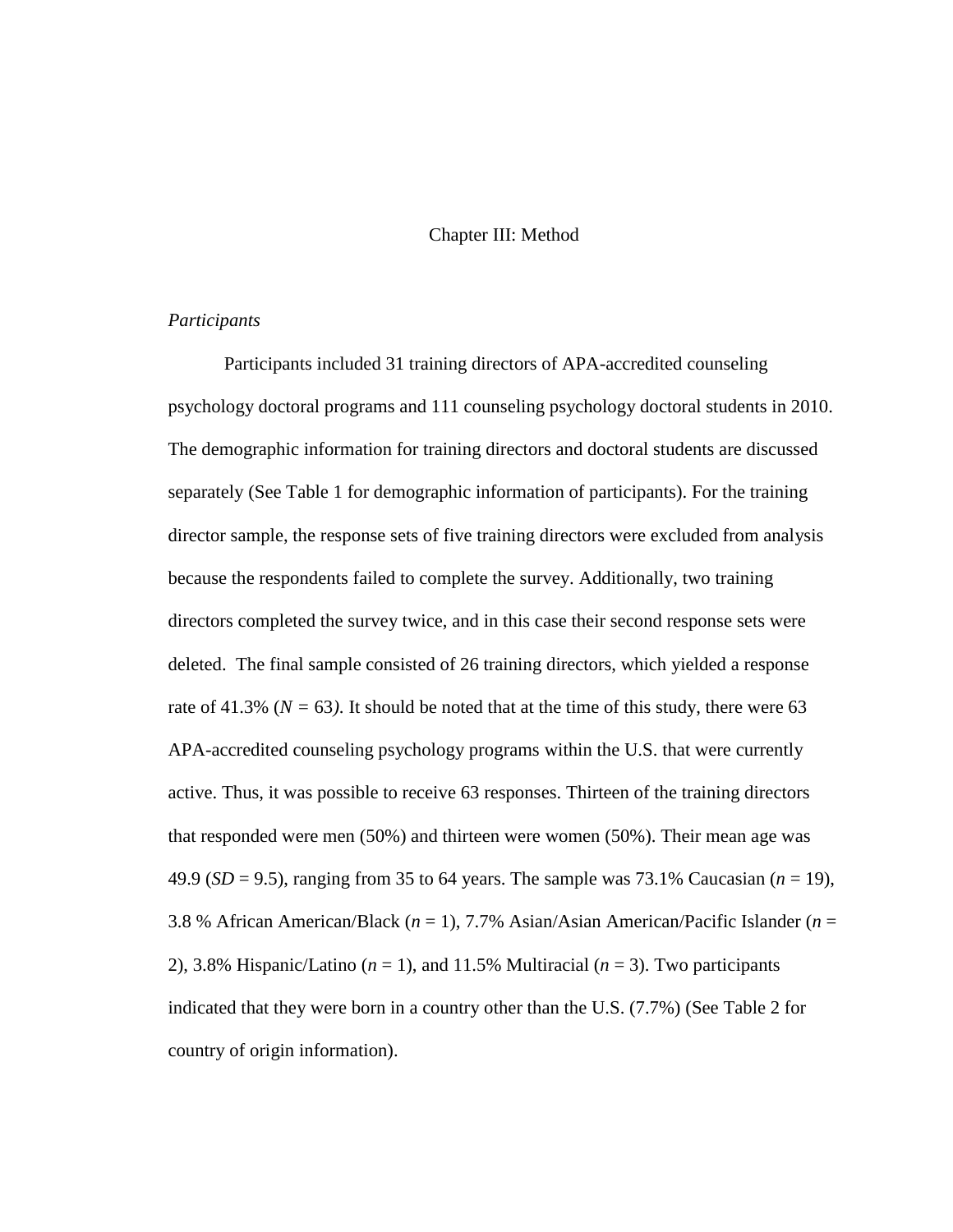Within the doctoral student sample, the response sets of 26 doctoral students were excluded from analysis because the respondents failed to complete the survey. Additionally, two response sets were deleted because the doctoral students reported that they were affiliated with a non-APA accredited counseling psychology program. The final sample consisted of 83 doctoral students representing 22. This represented 34.9% of the eligible counseling psychology doctoral programs  $(N = 63)$ . The number of doctoral students that represented a given program ranged from 1 to 7, with a mean of 3.77 doctoral students responding per program. It was estimated that 83 doctoral students represented 4.15% of the total population of counseling psychology doctoral students (*N*  = 2000). The doctoral student sample was 68.7% Caucasian (*n =* 57), 2.4% African American/Black (*n* = 1), 7.2% Asian/Asian American/Pacific Islander (*n* = 6), 10.8% Hispanic/Latino (*n* = 9), 2.4% Middle Eastern/Middle Eastern American (*n =* 2), and 8.4% Multiracial  $(n = 7)$ . Eleven participants reported that they were international students (13.3%).

Demographic information about the counseling psychology programs participating in the study was also collected. The number of counseling psychology doctoral students in departments ranged from 0 to 65 ( $M = 41.5$ ,  $SD = 11.64$ ). The number of international students in counseling psychology programs, as reported by training directors ( $n = 25$ ), ranged from 0 to 20 ( $M = 4.04$ ,  $SD = 4.06$ ). The mode was 3. Table 3 presents the frequencies of international students in programs.

The number of total faculty in counseling psychology programs, as reported by training directors ( $n = 26$ ), ranged from 4 to 11 ( $M = 6.88$ ,  $SD = 2.12$ ). The number of international faculty ranged from 0 to 4 ( $M = .69$ ,  $SD = .88$ ). The modes were 0 and 1,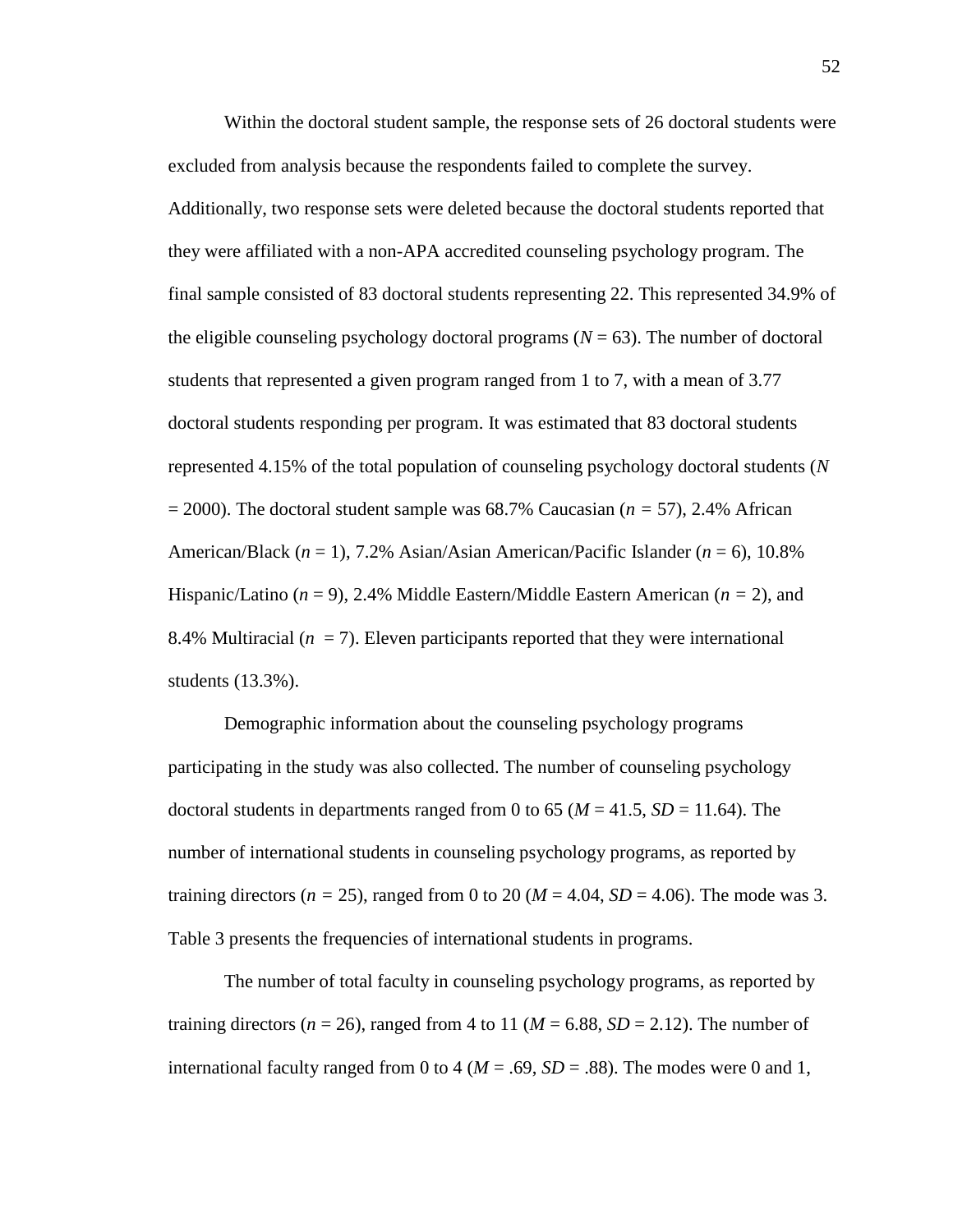respectively. Table 3 presents the frequencies of international faculty members and students in programs.

## *Measures*

This study implemented a survey research design to explore the current status of international training opportunities in U.S. counseling psychology programs. A questionnaire was developed by the primary researcher based on the specific recommendations set forth by leaders of the international counseling psychology movement for internationalizing graduate programs. The questionnaire gathered (1) demographic information, (2) program demographic information, (3) current international training opportunities information as measured by a previous survey (Turner-Essel  $\&$ Waehler, 2009), (4) current international training opportunities in the respondent's counseling psychology training program based on more of the recommendations for internationalization, and (5) attitudes towards internationalization in counseling psychology training programs. The sections of the survey are outlined below.

*Demographic information*. All participants were asked to indicate their age, sex, ethnicity, country of origin, education level, affiliation with the university (e.g., training director or doctoral student), and the name of the university in which they were currently enrolled (see Appendix A for demographic form). Additionally, doctoral students were asked to indicate their year in the program.

*Program demographic information.* Training directors were also asked to provide more specific information about their program including the size of their program, the number of U.S. and international faculty in their program, as well as the number of U.S.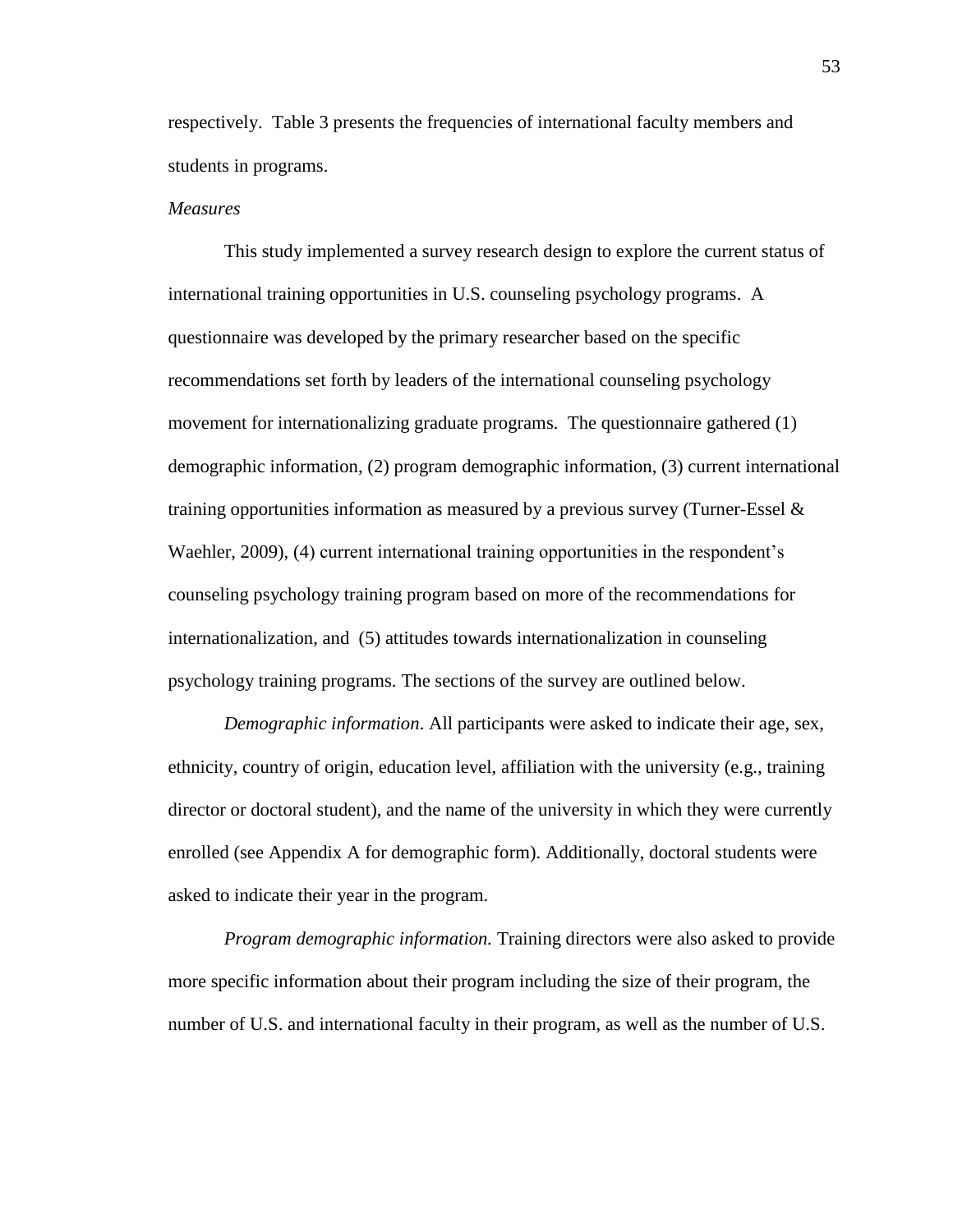and international students in their doctoral program (see Appendix B for program demographic form).

*Current International Training Opportunities Survey.* Training directors were asked to respond to a section regarding current international training opportunities being provided in their program. This section of the questionnaire consisted of the eight items in the study conducted by Turner-Essel and Waehler (2009) to measure international training opportunities, which were based on Leong and Ponterotto's (2008) recommendations (e.g., *Does your department offer a course specifically in global/international topics?*). The response format and wording of the items remained the same to ensure consistency between the previous study and the current study (see Appendix C for Current International Training Opportunities Survey).

*Perceptions of International Learning Opportunities Scale.* This section also assessed current international training opportunities, but expanded the scope to include more of the recommendations that have been made for internationalizing the curriculum. Both training directors and their doctoral students were asked to respond to this section. This section initially consisted of 35 items. Items were developed based on a literature review regarding recommendations for internationalizing U.S. counseling psychology programs. The proposed subscales, which were adapted from the APA's (1997) six main areas in which counseling psychology programs can better prepare students to work with diverse populations, included (1) training and inclusion of internationally competent faculty (e.g., *Counseling psychology faculty members with international experience serve as resources for educating U.S.A. counseling psychology students about international topics*), (2) training and inclusion of internationally competent students (e.g., *Counseling*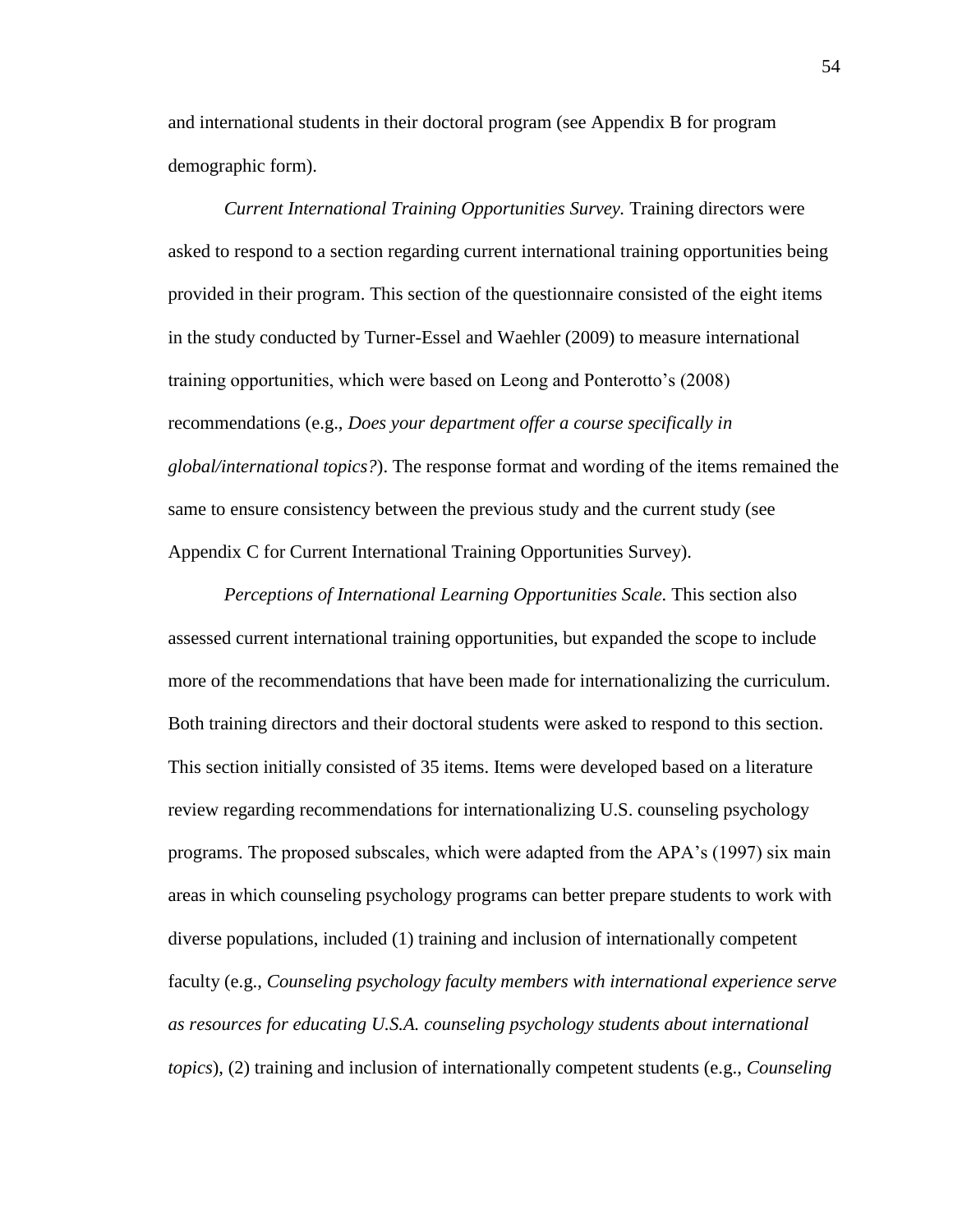*psychology students with international experience serve as resources for educating U.S.A. counseling psychology students about international topics*), (3) promoting internationally relevant research (e.g., *My counseling psychology doctoral program collaborates with a non-U.S.A. institution in conducting research*), (4) institutional commitment for international training (e.g., *My doctoral program embraces a definition of multiculturalism that includes an international perspective*), (5) international curriculum initiatives (e.g., *My department offers specialization in cross-cultural training*), and (6) direct international training experiences (e.g., *Counseling psychology faculty members or doctoral students travel to international conferences*), as well as (7) overall perceptions of international learning initiatives (e.g., *My doctoral program is successful in providing international learning opportunities*). The response format was a Likert scale in which participants were asked to rate each item from  $(1)$  Not at all to  $(6)$  A Very Great Extent.

This section of the survey was sent to a jury panel consisting of three experts in the subject of international counseling psychology. Candidates for the jury panel were considered "experts" based on their contribution of three or more research publications in the area of international counseling psychology. Candidates were selected by the primary researcher and faculty advisor. The jury panel was asked to provide feedback on the content validity and overall usefulness of the survey for measuring internationalization efforts in counseling psychology training programs. To strengthen content validity, the jury panel was asked to include additional items that were relevant to potential international learning opportunities that were not previously mentioned in the survey. The jury panel was also asked to rate each item for clarity of wording on a 5-point Likert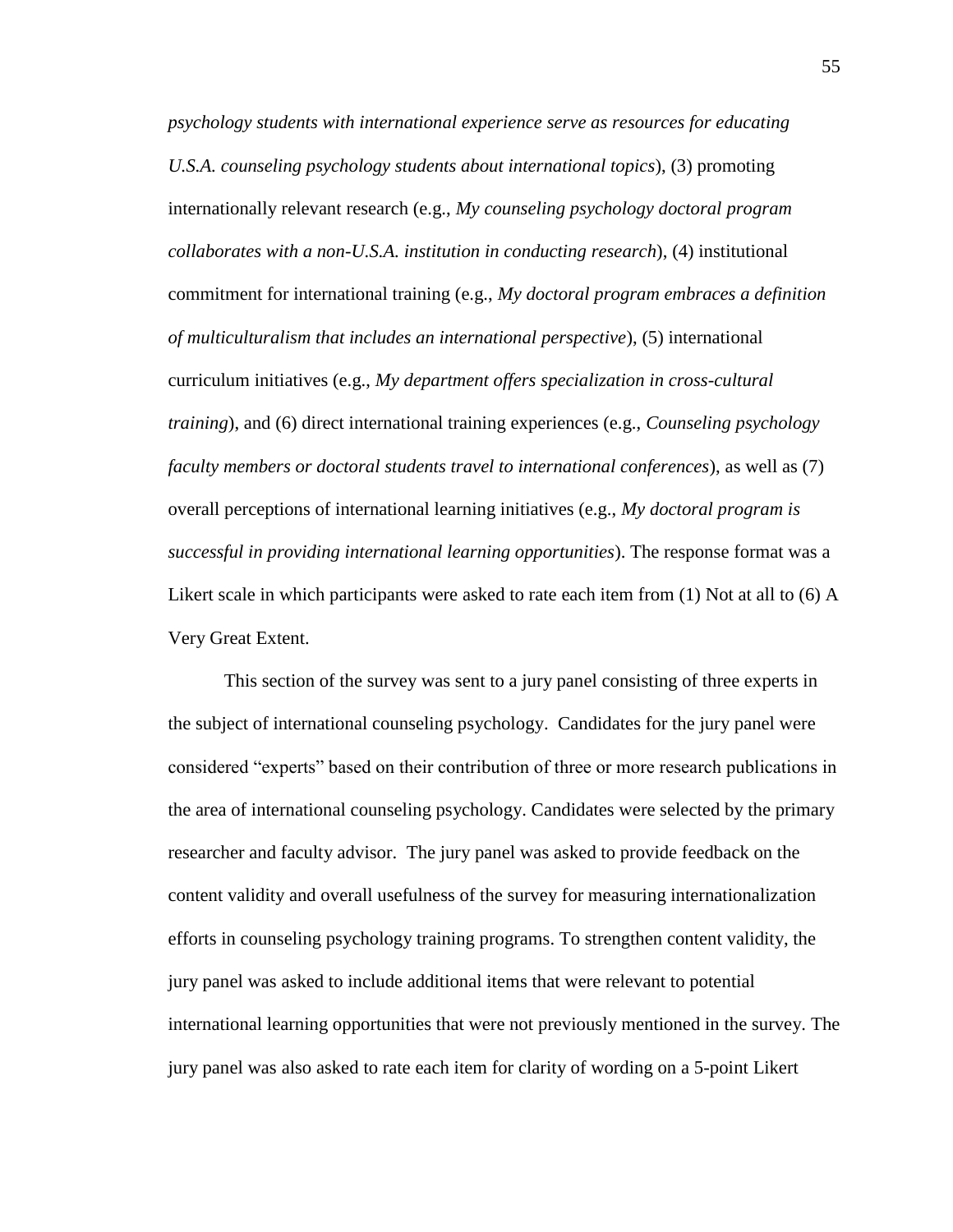scale ranging from  $(1)$  vague to  $(5)$  clear/concise. The mean rating for the items was 4.62  $(SD = 1.22)$ . This mean suggested that on average, jury panelists rated items as "somewhat clear" or "clear and concise." The seven items that received less than a four were revised based on the feedback. One jury panelist submitted an additional item to include on the survey. Additionally, it was recommended by a jury panelist to include an "I don't know" response option for participants. Thus, the final survey section consisted of 36 items and participants could respond to each item using the 6-point Likert scale described above, or they could respond "I don't know" (see Appendix D for Perceptions of International Learning Opportunities Scale).

Because potential responses to this scale included not only the traditional Likerttype format, but also an "I don't know" response option, the data was re-coded before calculating reliability statistics. More specifically, the "I don't know" response was recoded as missing data because it was a qualitatively different response than the Likert scale (i.e., measuring whether one knows the information compared to the degree to which one perceives an international opportunity to be present).

It is important to note that SPSS uses a listwise deletion procedure when calculating reliability statistics. Thus, if there is any missing data (i.e., "I don't know") in a participant's responses, the entire response set is excluded from the analysis. For this reason, the sample size varied among the subscales when conducting the analyses. Sample sizes are reported in Table 3.

Cronbach's alpha reliability coefficient for the total 36 items on the Perceptions of Internationalization Scale was .97. Cronbach's alphas for the proposed subscales were as follows: .80 for Subscale 1 (*Training and inclusion of internationally competent faculty*),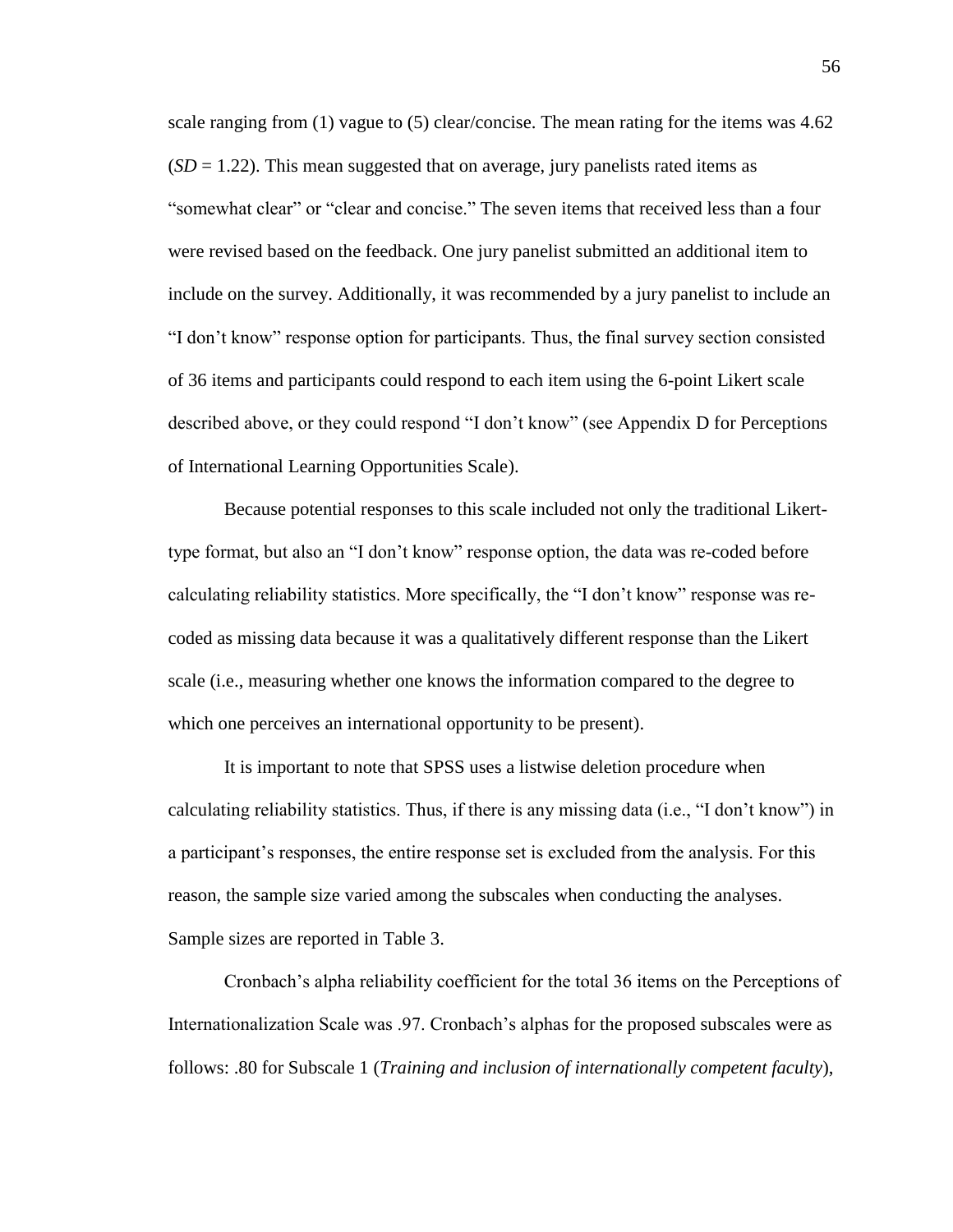.90 for Subscale 2 (*Training and inclusion of internationally competent students*), .76 for Subscale 3 (*Promoting internationally relevant research*), .91 for Subscale 4 (*Institutional commitment for international training*), .77 for Subscale 5 (*International curriculum initiatives*), .86 for Subscale 6 (*Direct international training experiences*), and .90 for Subscale 7 (*Overall perceptions of international initiatives*). Corrected itemtotal correlations ranged from .32 to .87. Because the reliability for all subscales was sufficiently high, all 36 items were retained. Potential scores for the total scale ranged from 36 to 216.

*Attitudes toward Internationalization.* Both training directors and doctoral students were asked to respond to this section. This section initially consisted of fifteen items that assessed general attitudes toward internationalizing counseling psychology doctoral programs. The following definition of internationalization was provided at the beginning of this measure: *Internationalization refers to the process of incorporating into the curriculum a range of intellectual and experiential activities designed to help individuals understand the cultural, social, and political systems of other nations and the interactions between them.* Examples of items included *U.S.A. counseling psychology programs have a responsibility to internationalize the curriculum* and *Counseling psychology students should be trained to address international issues*. Participants were asked to rate each item on a 6-point Likert scale ranging from (1) Strongly Disagree to (6) Strongly Agree. Eight items were positively-worded items and seven items were negatively-worded to minimize response bias. See Appendix E for Attitudes toward Internationalization Scale.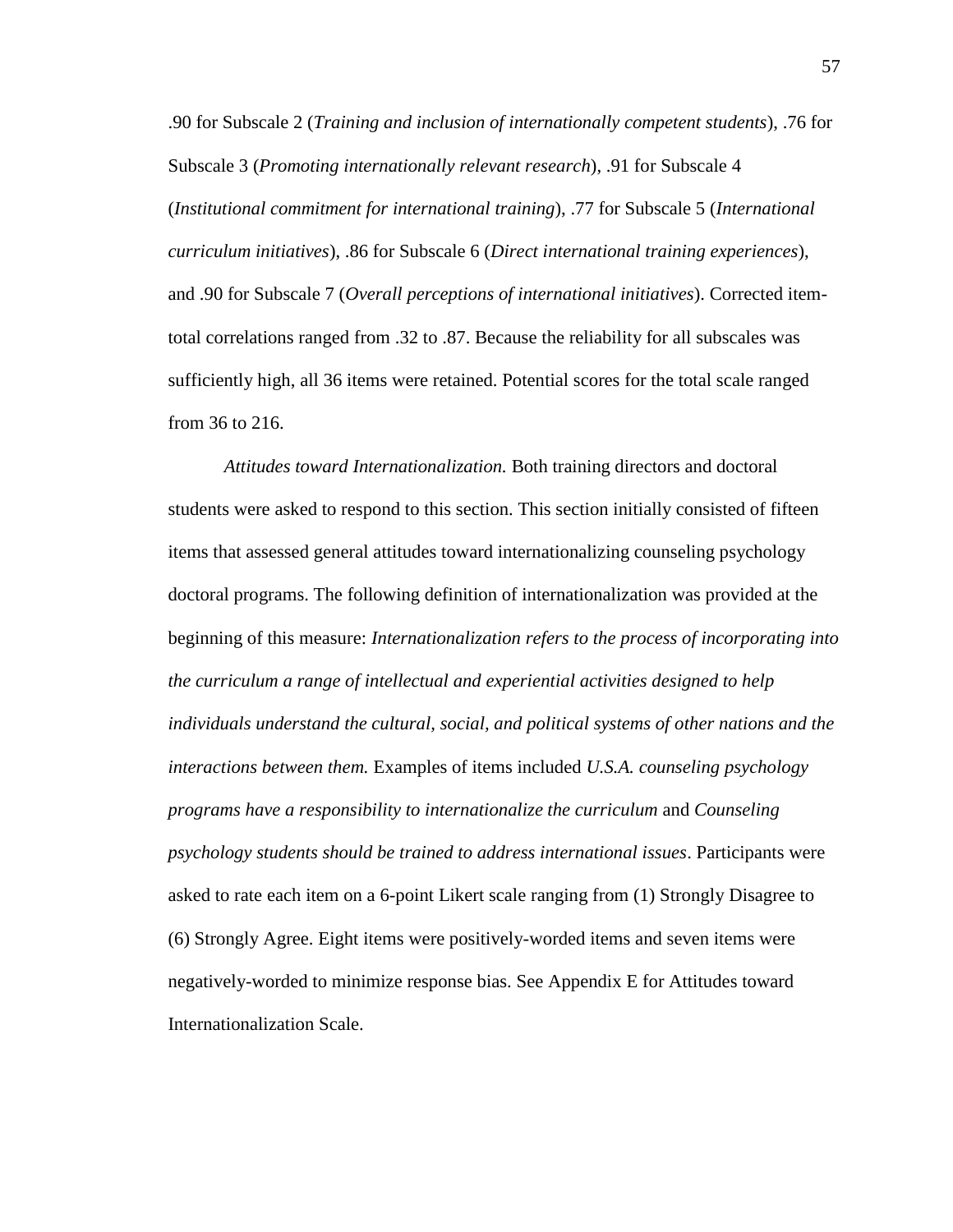This section of the survey was also sent to the jury panel for review. Again, the jury panel was asked to provide feedback on the content validity and overall usefulness of the survey usefulness for measuring internationalization efforts in counseling psychology training programs. The jury panel was asked to rate each item for clarity of wording on a 5-point Likert scale ranging from (1) vague to (5) clear/concise. The mean rating for items on this scale was  $4.98$  ( $SD = 1.13$ ). This mean suggested that on average, the items were rated by panelists as being "clear and concise." One jury panelist responded that four of the items did not adequately measure an attitude and these items were thus eliminated.

Reliability analyses were conducted to examine the internal consistency of items on the attitudes measure. Cronbach's alpha for the original 12 items was .91. Corrected item-total correlations for eleven of the items ranged from .59 to .79. The corrected itemtotal correlation for Item 66 (i.e., *International issues are irrelevant to U.S.A. counseling psychology programs*) was .25, which suggested that an individuals' response to this item was not consistent with the individuals' responses to the total scale. Because this itemtotal correlation was much lower than the others, it was eliminated. Cronbach's alpha for the remaining eleven items was .93. Item and item-total statistics are reported in Table 4. Overall, these reliability results suggested that the attitude scale with eleven items demonstrated good internal consistency.

 Additionally, a Pearson Correlation Matrix was conducted to examine the relationship between responses to the subscales and attitudes measure. This procedure was conducted separately for the training director sample and the doctoral student sample. For the training director sample, all correlations were significant  $(p < .01)$ .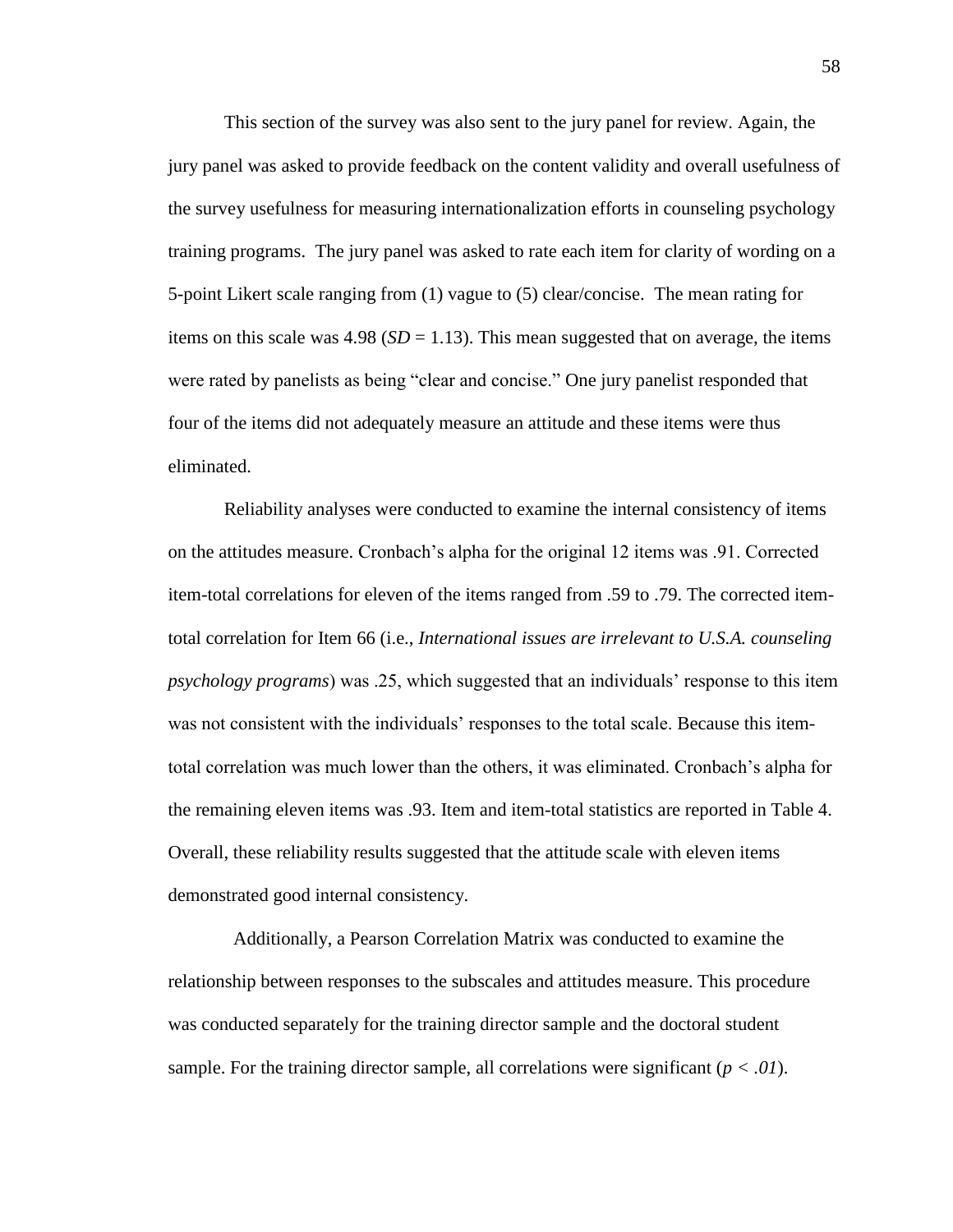Correlations in responses to the subscales and attitudes scale were moderate and ranged from .45 to .75. The moderate correlations implied that to some extent, training directors who reported that international opportunities were available in one aspect of their program were likely to report that international opportunities were being provided in the other areas of their programs as well. The moderate correlations also implied that responses were adequately dissimilar, which suggested that the subscales were indeed measuring different aspects of internationalization. Furthermore, the moderate correlations in responses to the subscales and attitudes scale implied that those training directors who had positive attitudes toward internationalization were more likely to have international learning opportunities being provided in their programs.

For doctoral students, only correlations in responses to the subscales were significant  $(p < .01)$ . Correlations in responses to the subscales were moderate and ranged from .49 to .80. The moderate correlations implied that to some extent, doctoral students who reported that international opportunities were available in one aspect of their program were likely to report that international opportunities were being provided in the other areas of their programs as well. Unlike training directors, however, responses to the attitude scale were not significantly correlated with responses to the subscales  $(p > .05)$ . This implied that the attitudes of doctoral students toward internationalization were not associated with the international learning opportunities being provided in their program. See Table 5 for all the Pearson's correlations discussed above.

#### *Procedure*

The primary researcher e-mailed all training directors of APA-accredited counseling psychology programs requesting their participation in the study (see Appendix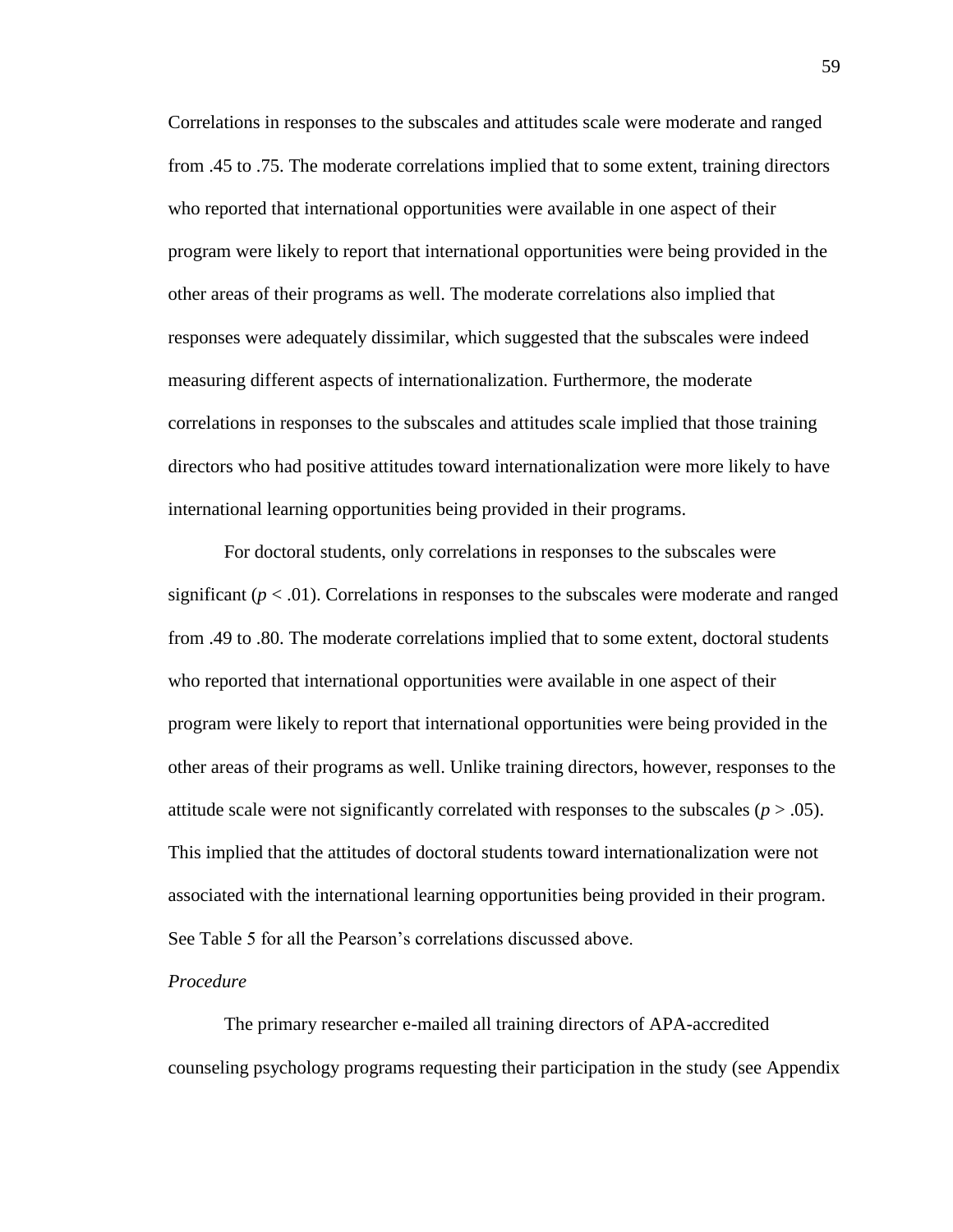F). The e-mail included a brief description of the current study, a description of the incentive to participate, a link to the questionnaire on a website, and a request that training directors forward the e-mail to their doctoral students after they completed the survey. The stated purpose of the study was to gather participants' views about their doctoral training program's involvement in international learning opportunities. The incentive to participate for all involved was entry into a drawing in which respondents were eligible to receive one of six Amazon gift certificates: \$30, \$20, \$20, \$10, \$10, and \$10. There were two separate drawings (total of 12 gifts) for training directors and counseling students.

The survey was hosted on the Integrated Network Quizzing, Surveying, and Interactive Testing software (InQsit; Fortriede & Draper, 1996). Once participants clicked the link provided in the recruitment email, they were directed to an online consent form. This consent form informed participants that their participation was voluntary and anonymous, and that they could withdraw from the study at any time. Once participants agreed to the consent form, they were directed to the survey. The sections of the survey were administered in a counterbalanced order to minimize any ordering effect as a threat to internal validity. All data was coded to ensure confidentiality and no names were attached to the responses. However, participants who entered the drawing for gift cards were asked to e-mail their names to an e-mail address that was specifically created for the purpose of the gift card drawing.

Participants were not asked to provide their names for the purposes of this study, but responses were tracked by university name and affiliation in order to determine which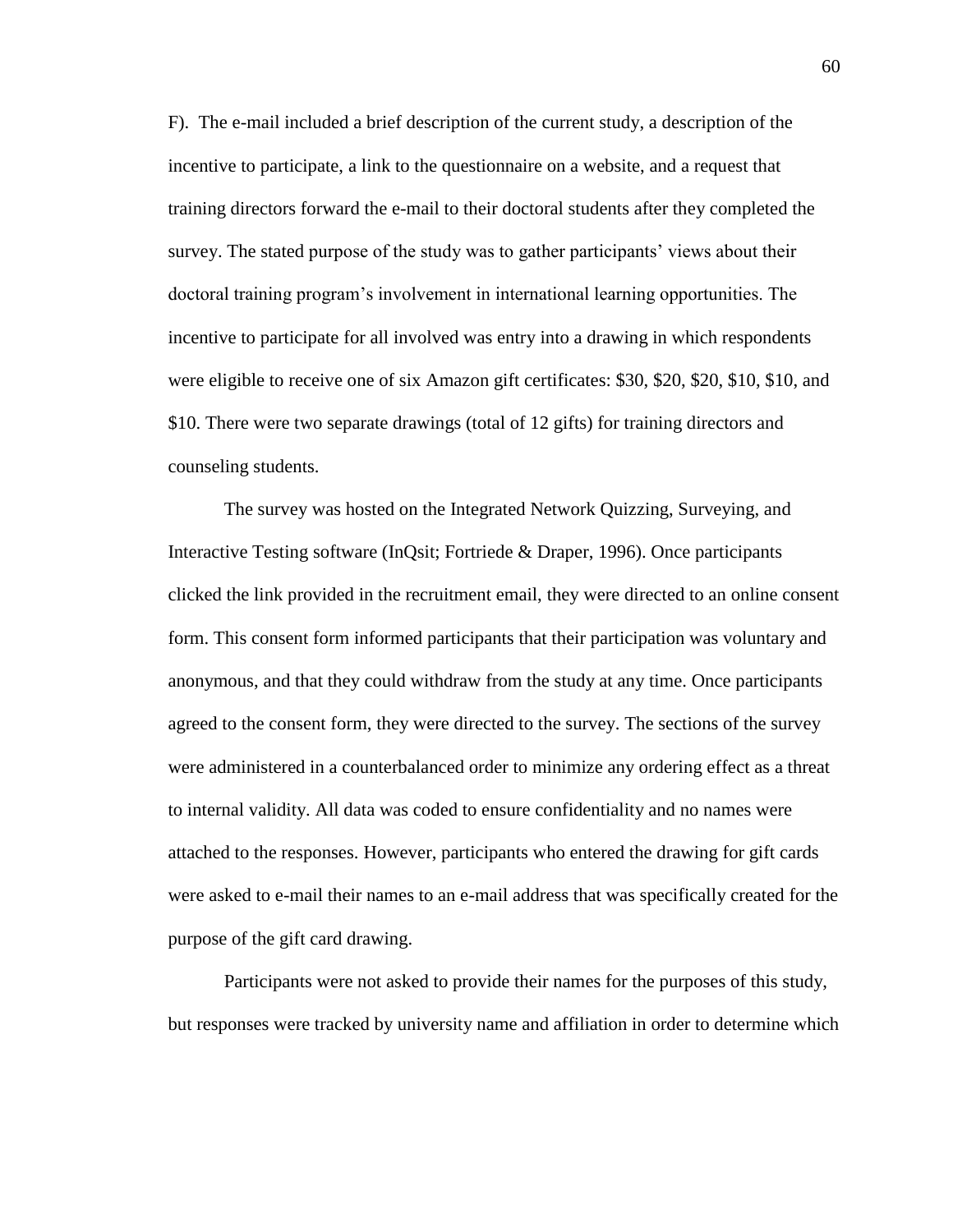training directors needed to be contacted for a follow-up request. Participants who did not respond were e-mailed a reminder approximately two weeks later.

Training directors who did not respond to the first two e-mails received a followup questionnaire packet via postal mail approximately three weeks later (see Appendix G). This packet included a cover letter with the same information that was previously sent via e-mail, a hard copy of the questionnaire for participants to complete, and a selfaddressed stamped envelope to return the questionnaire once was completed.

Because of the low response rate, a request was then sent to all training directors of APA-accredited counseling psychology programs via listserv. In a final attempt to increase response rates, the primary researcher's faculty advisor e-mailed training directors asking for their participation.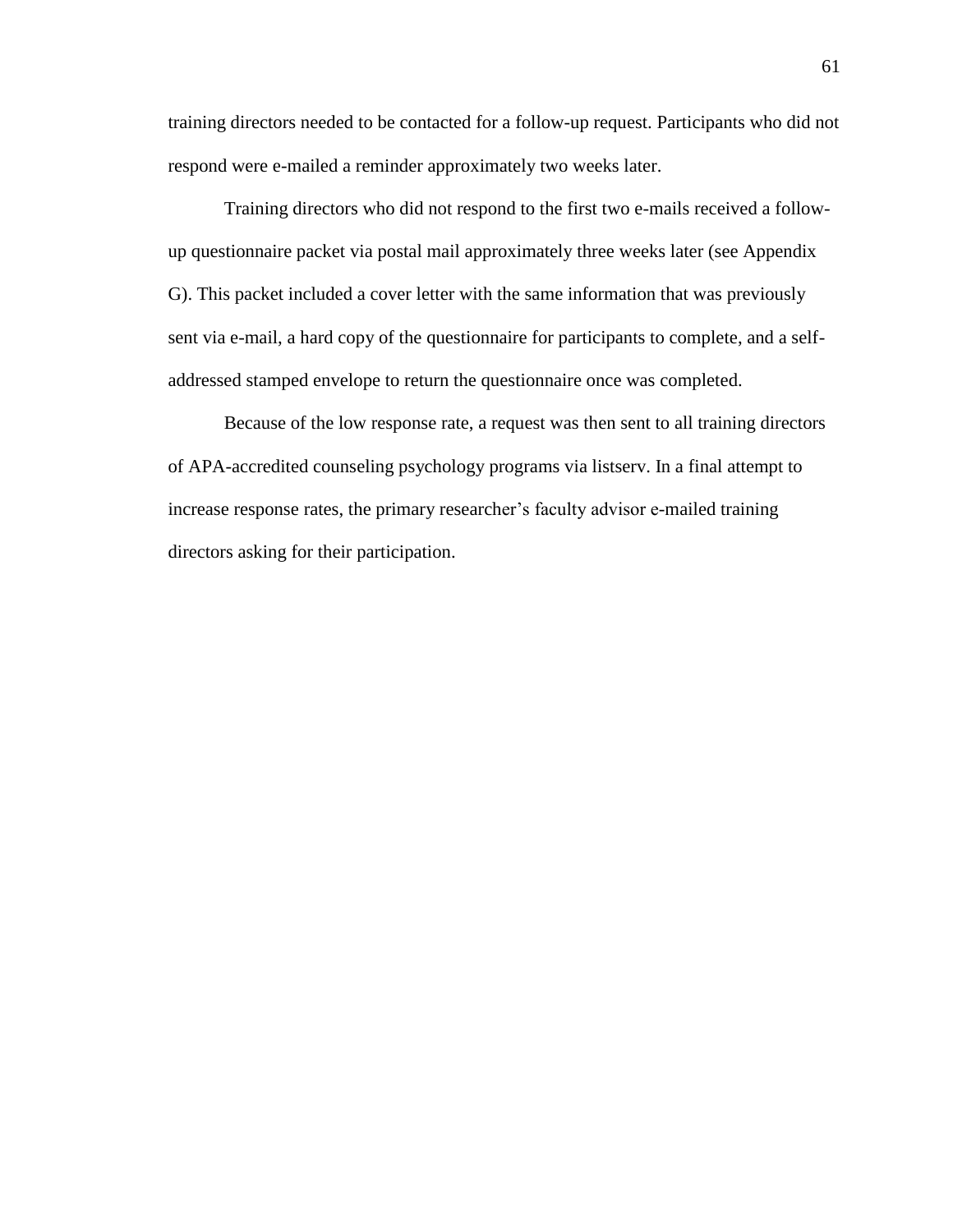# Chapter IV: Results

This chapter is divided into three sections to discuss the results of each of the three proposed research questions separately. Within each section, the rationale for the statistical analysis is given, and both descriptive and inferential statistics related to the research questions are reported.

#### *2007 and 2010 International Training Opportunities*

The first research question was: *Is there a difference in the number of international learning opportunities being provided in U.S. counseling psychology doctoral programs in 2010 compared to those being provided in 2007 as reported by training directors of U.S. counseling psychology doctoral programs?* Hypothesis #1 was that the number of international opportunities being provided in 2010 compared to 2007 would have increased.

To answer this research question, Turner-Essel and Waehler's (2009) survey data from 2007 was compared with survey data from the current study that was conducted in 2010. First, descriptive statistics were examined to determine whether any trends could be observed in responses from 2007 and 2010. Because more training directors in 2007 (*n*  $=$  46) completed the survey than in the current study conducted in 2010 ( $n = 26$ ), the relative frequencies that an item was endorsed within a given year were examined, as well as the actual frequencies. Relative frequencies referred to the percentage of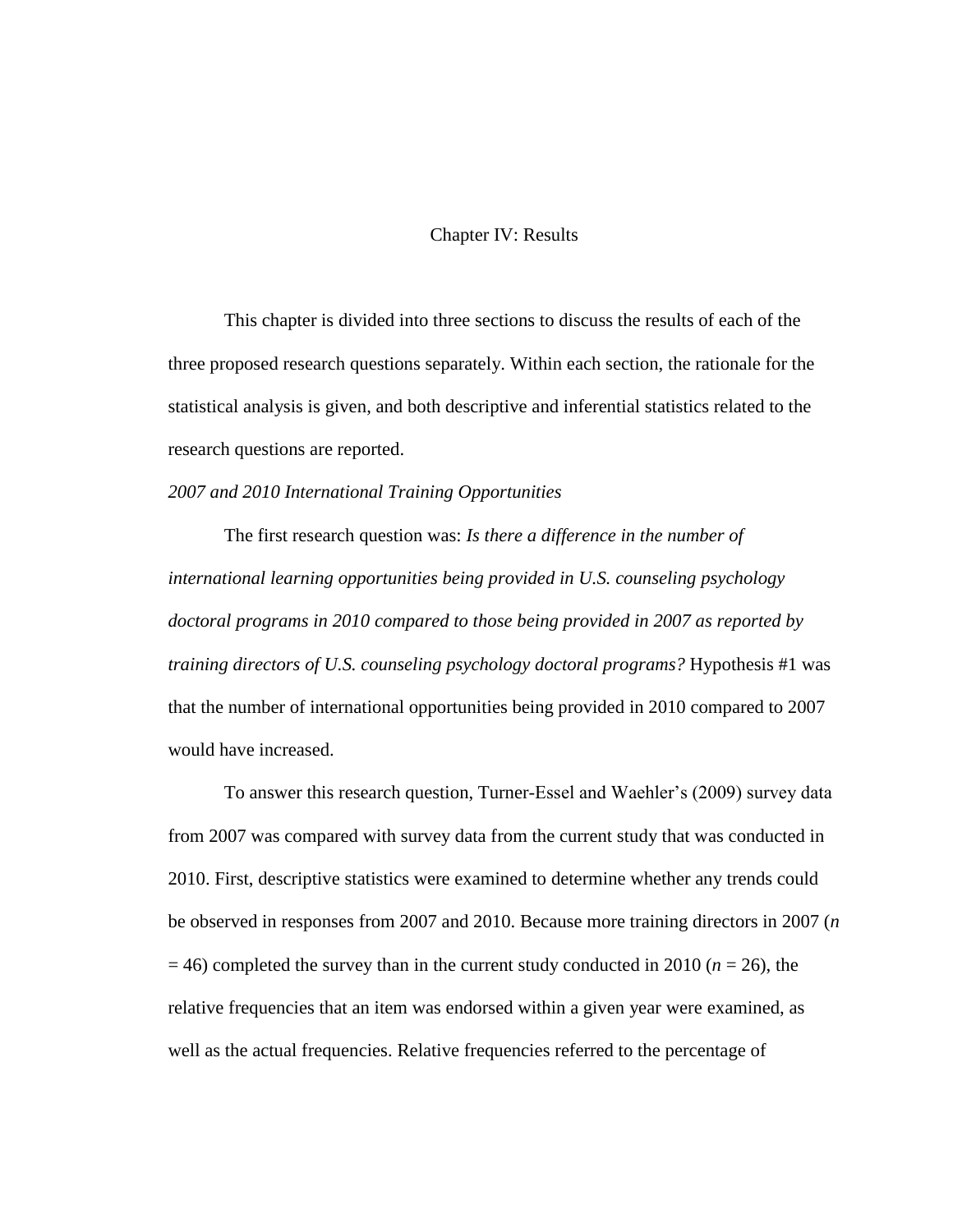respondents within a specific category (i.e., year 2007 or 2010) who responded positively to an item. For example, if 23 of the 46 respondents in 2007 reported that a specific international opportunity was present, then the relative frequency would be 50.0%. If 23 of the 26 respondents in 2010 reported that a specific international training opportunity was present, then the relative frequency would be 88.9%.

For six of the eight items in Turner-Essel and Waehler's (2009) study, the descriptive data suggested that a higher percentage of training directors in 2010 compared to 2007 positively endorsed items about the presence of international learning opportunities. More specifically, 70.2% of training directors in 2007 reported that internationalism was being included in their definition of multiculturalism compared to 92.3% in 2010. While not significant, similar results were obtained regarding the incorporation of non-American readings into the curriculum (59.8% in 2007 vs. 80.8% in 2010), and for the inclusion of training with an international focus (45.5% in 2007 vs. 65.4% in 2010). Increases in the presence of other international training opportunities were also found (i.e., promoting international conferences, inviting international guests, providing an international exchange program within the department), but to a lesser degree.

As previously mentioned, increases in percentages from 2007 to 2010 regarding the presence of international opportunities occurred for only six of the eight survey items. One exception to this trend was that a smaller percentage of training directors reported that international experience was considered important in admissions decisions in 2010 (69.2%) compared to 2007 (89.2%). Additionally, no training directors in 2007 or in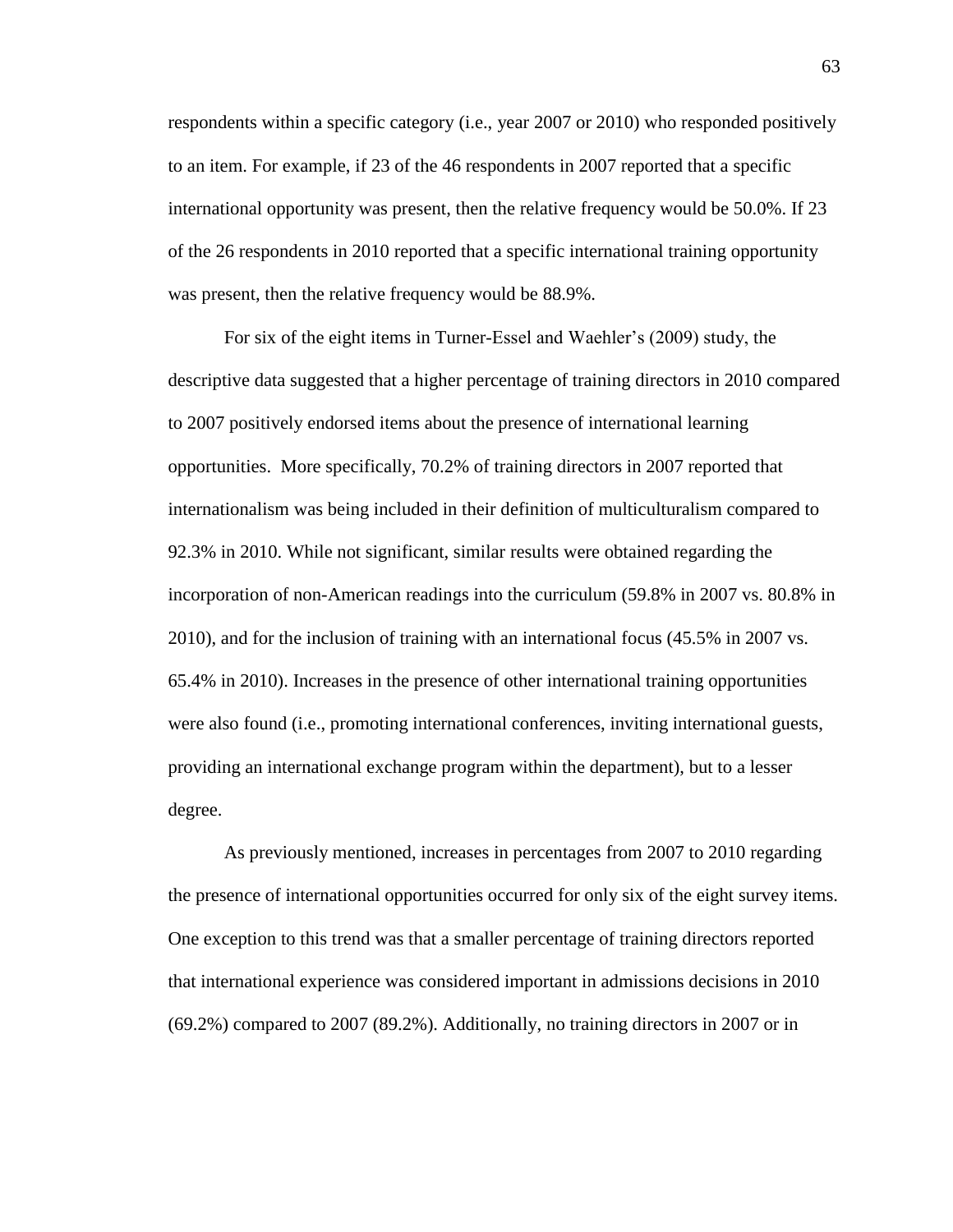2010 reported that students were required to take a foreign language course as part of their training.

Chi-square tests of independence were conducted for seven of the items in Turner-Essel and Waehler's (2009) survey to examine the impact of the independent variable of time (2007 and 2010) on the dependent variable (presence of international learning opportunities). An analysis was not conducted for one of the items (i.e., *Are your graduate students required to take a foreign language course/sequence as part of their training?*) because no respondents positively endorsed this item. Responses to five of the seven items met all the assumptions associated with the Pearson's chi-square test. Responses to two of the seven items (i.e., *Is international experience considered an important part of admissions* and *Does your department offer an international exchange?*) violated an assumption associated with the Pearson's chi-square test. Namely, responses to these two items had a cell count of less than five. Because of this violation, the significance for Fisher's Exact Test was reported for these two items rather than the significance for the Pearson's chi-square test.

Of the seven chi-square tests conducted, only one test was significant. A higher percentage of training directors in 2010 (92.3%) compared to 2007 (70.2%) reported that internationalism was being included in their definition of multiculturalism. Thus, it was concluded that internationalism was being incorporated into multiculturalism more often in 2010 compared to 2007 ( $\chi^2$  = 4.78, *p* < .05). For the six other aspects of internationalization, it was concluded that no differences existed between the presence of international training opportunities in 2007 and 2010. Table 6 presents the complete results of the chi-square analyses.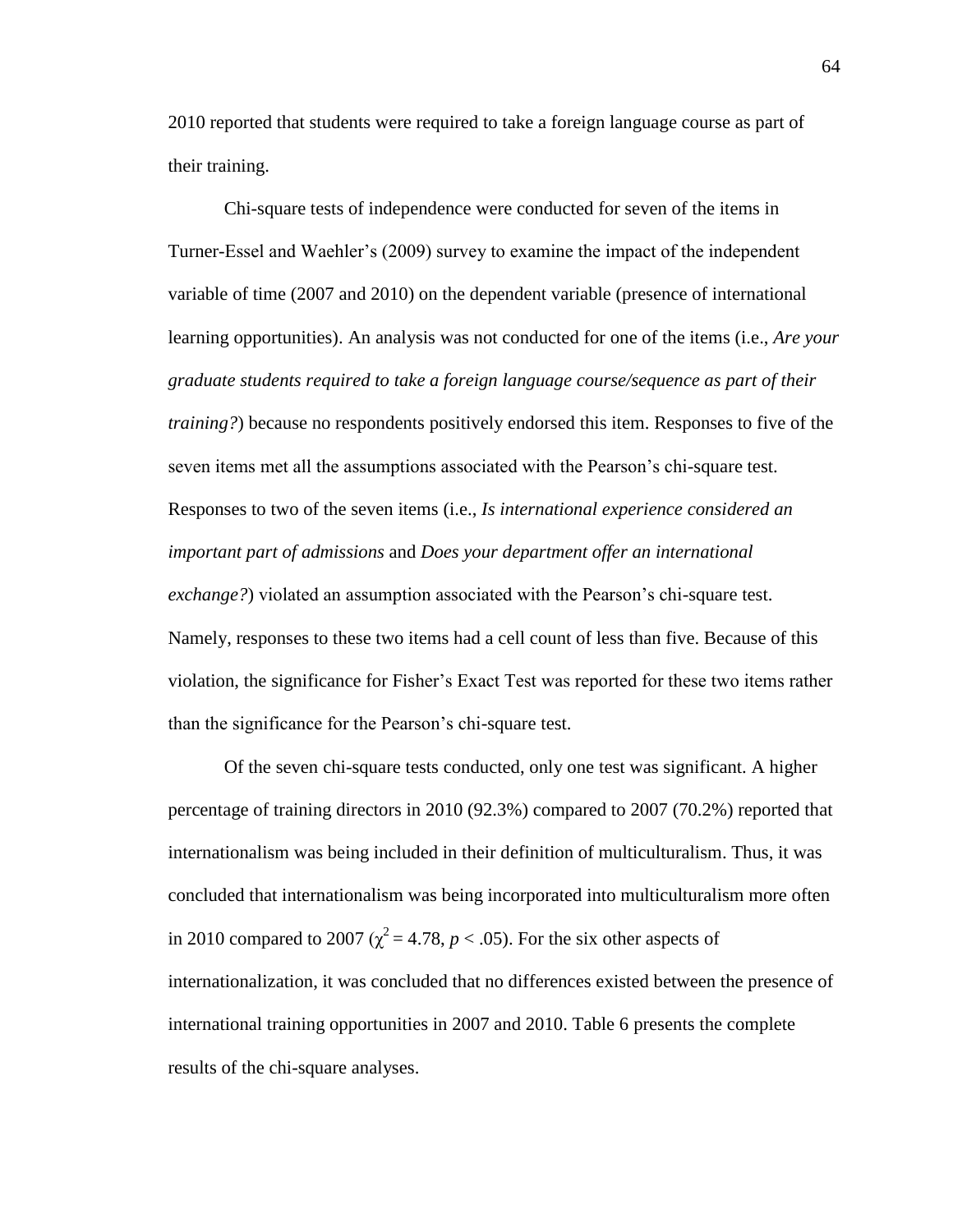*Perceptions of International Learning Opportunities*

The second research question was: *Is there a difference between doctoral students in U.S. counseling psychology doctoral programs and training directors of U.S. counseling psychology doctoral programs in their perceptions of the extent to which international training opportunities are being provided in their training programs?* Hypothesis #2 was that training directors of U.S. counseling psychology doctoral programs would perceive international training opportunities integrated to a greater extent compared to doctoral students of U.S. counseling psychology doctoral programs*.*

Data from the Perceptions of International Learning Opportunities Scale was used to explore this research question. Because respondents could answer "I don't know" or they could rate the extent to which an opportunity was present (i.e., Likert scale *1* to *6*), the frequencies of responses for training directors and doctoral students were first examined. This was necessary because the "I don't know" response could not be incorporated into a mean response, but was nonetheless important information regarding whether perceptions of international learning opportunities differed between doctoral students and training directors.

The relative frequencies of training directors' and doctoral students' responses to the Perceptions of International Learning Opportunities subscales are reported in Table 7. The relative frequencies were used rather than the actual number of times that a response was endorsed to compensate for the different sample sizes. Figure 2 further aids in the interpretation of Table 7 in comparing the relative frequencies of responses for training directors and doctoral students by organizing their responses into three categories: (1) The presence of an international learning opportunity is *unknown* (i.e., item responses of *I*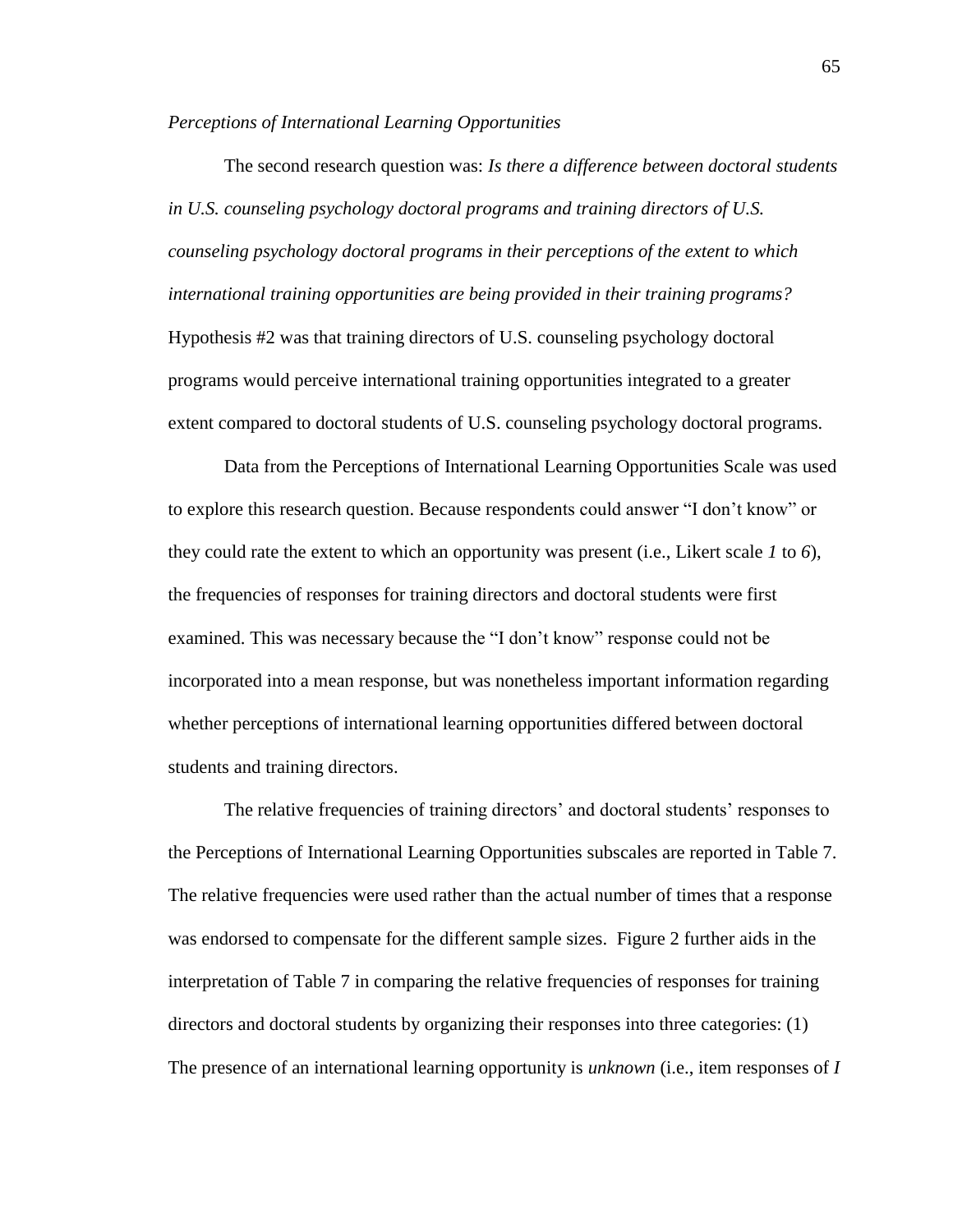*don't know*)*,* (2) the presence of an international learning opportunity is *known,* but *not present* (i.e., item responses of *1*), and (3) the presence of an international learning opportunity is *known* and *present* (i.e., item responses of *2-6*).

Certain trends emerged in the responses to the seven subscales (Subscale 1:Training and inclusion of internationally competent faculty; Subscale 2: Training and inclusion of internationally competent students; Subscale 3: Promoting internationally relevant research; Subscale 4: Institutional commitment for international training; Subscale 5: International curriculum initiatives; Subscale 6: Direct international training experiences; Subscale 7: Overall perceptions of international learning initiatives). Both training directors and doctoral students most frequently responded that they knew international learning opportunities were present to some degree (i.e., from rarely to a very great extent). The relative frequency of this response for training directors ranged from 66.9% to 91.5% within subscales. For doctoral students, the relative frequency of this response ranged from 65.9% to 86.8%. Training directors and doctoral students least frequently responded that they were uncertain whether international opportunities were present (i.e., *I don't know*). Training directors endorsed this response 13.8% of the time or less within subscales and doctoral students endorsed this response no more than 16.9% of the time.

Although training directors and doctoral students endorsed an "I don't know" response within subscales less so than the other two categories, the greatest disparity between training directors' and doctoral students' responses was present in this category. More specifically, doctoral students responded "I don't know" more frequently than training directors for five of the seven subscales (Subscale1: Training and inclusion of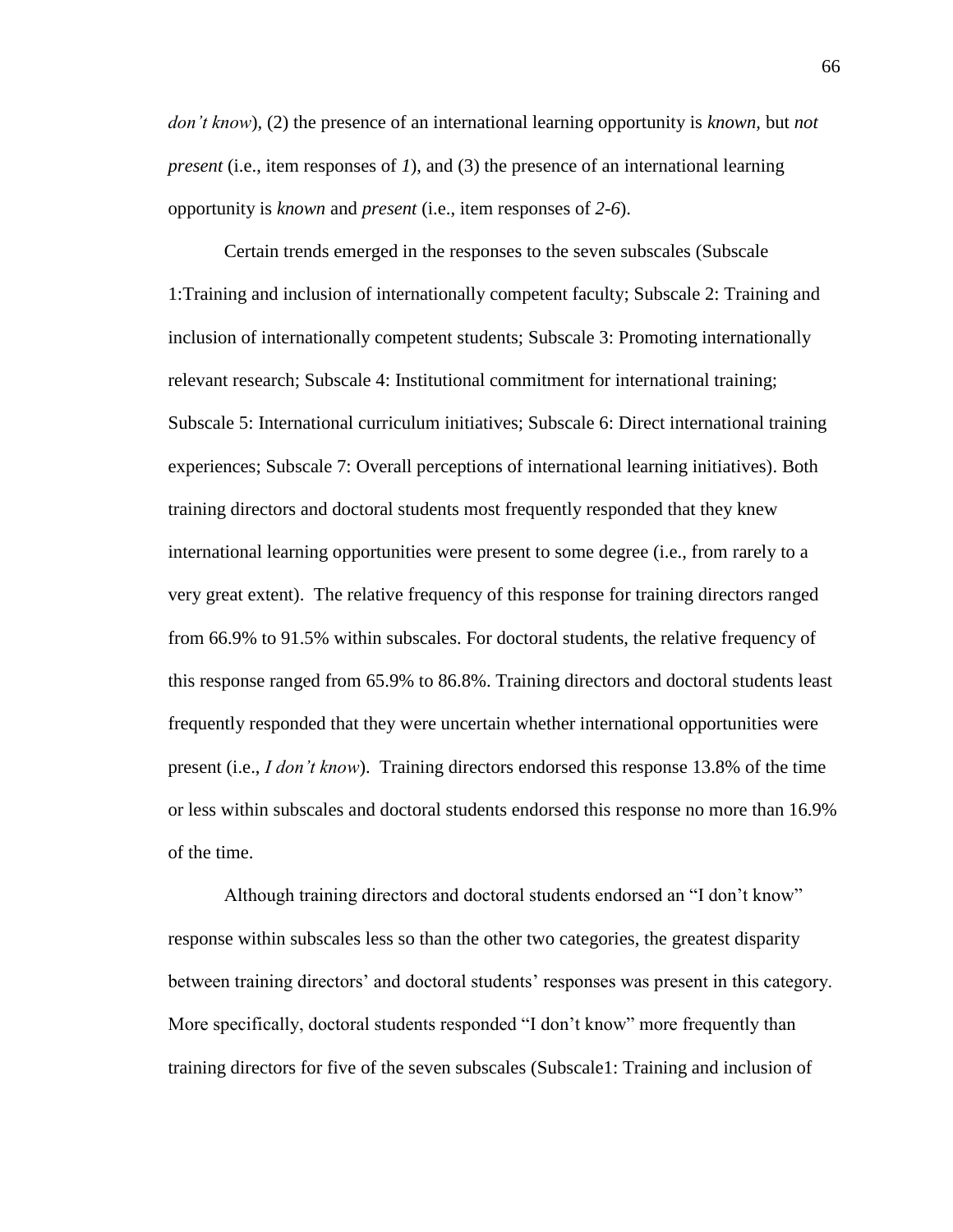internationally competent faculty; Subscale 3: Promoting internationally relevant research; Subscale 4: Institutional commitment for international training; Subscale 5: International curriculum initiatives; Subscale 6: Direct international training experiences).

The greatest disparity in training directors' and doctoral students' responses occurred specifically for Subscale 3: Promoting internationally relevant research (e.g., *My counseling psychology department collaborates with a non-U.S.A. university in conducting research*). Doctoral students responded "I don't know" 16.9% of the time, while training directors responded "I don't know" 3.9% of the time. More specifically, 31.3% of doctoral students responded that they were uncertain whether their department collaborated with a non-U.S.A. university in conducting research. Furthermore, 36.1% of doctoral students responded that they were uncertain whether the counseling psychology faculty members in their department submitted or published articles in non-U.S.A. journals.

The second greatest disparity occurred with responses to Subscale 4: Institutional commitment for international training (e.g., *My department supports students conducting research with non-U.S.A. populations*). Doctoral students responded "I don't know" 13.2% of the time while training directors responded "I don't know" 6.9% of the time. More specifically, 31.3% of doctoral students reported that they were uncertain whether their department offered awards for international accomplishments or whether their department supported students conducting research with non-U.S.A. populations. For the three other subscales in which doctoral students responded "I don't know" more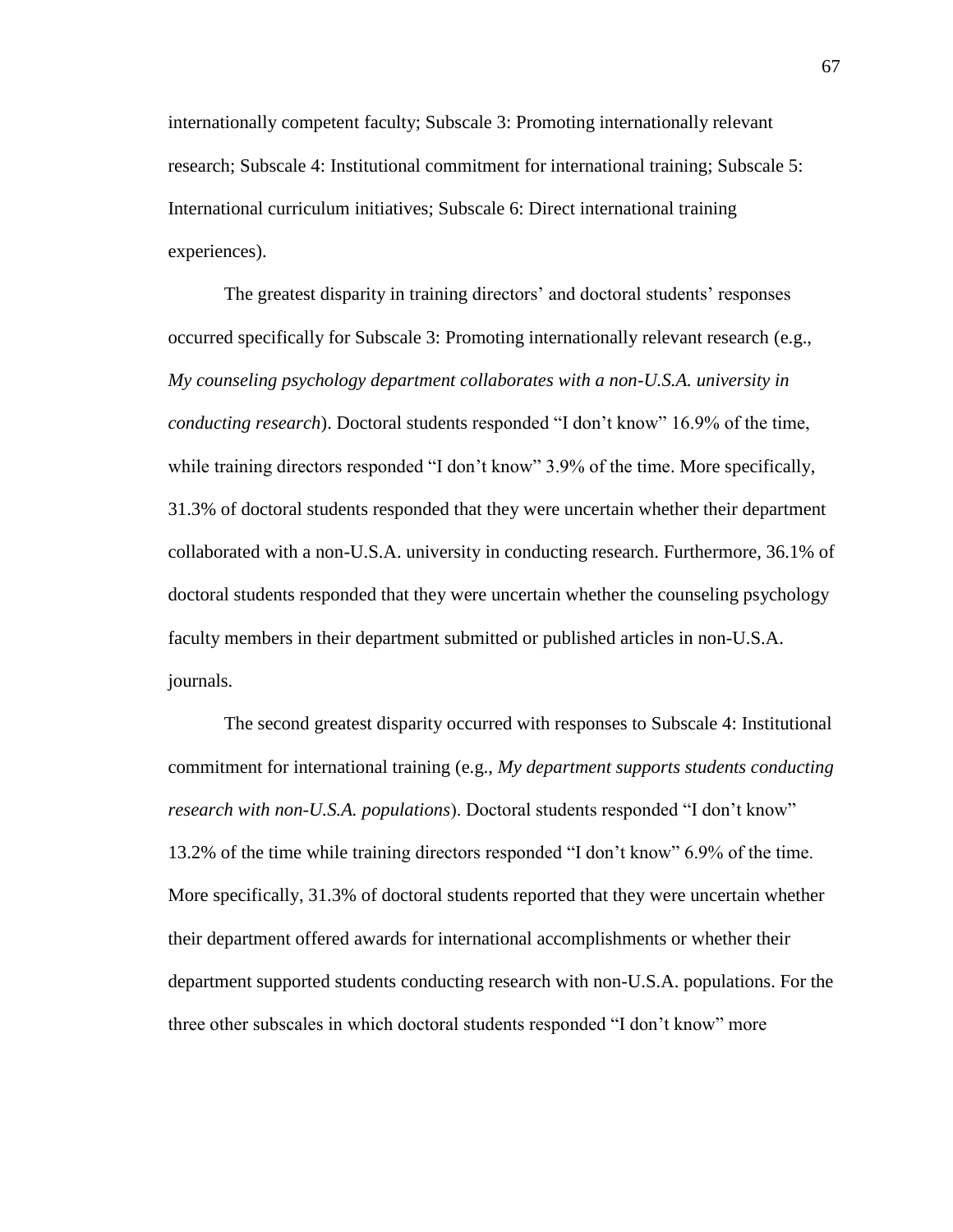frequently than training directors, the difference in relative frequencies ranged from 3.8% to 4.6%.

For two of the subscales, training directors responded "I don't know" more frequently than doctoral students did. Within Subscale 2: Training and inclusion of internationally competent students (e.g., *Students in my program are encouraged to be involved with international students on campus, such as through workshops, discussion, etc.*), training directors responded "I don't know" (5.4%) slightly more often compared to doctoral students (4.1%). Within Subscale 7: Overall Perceptions of International Learning (e.g., *Students will be knowledgeable about mental health issues in countries other than the U.S.A. by the time that they graduate from our doctoral program*), training directors responded "I don't know" 13.8% of the time while doctoral students responded in this way only 2.2% of the time. Thus, this aspect of internationalization was the one in which training directors responded that they were least familiar. More specifically, 28.1% of training directors responded that they were uncertain whether their doctoral students would be knowledgeable about the ways that counseling is practiced outside of the U.S.A. by the time that they graduate. Training directors were equally uncertain whether their students would be aware of the ways that counseling psychologists could contribute to positive social change outside of the U.S.A. by the time that they graduate from their program.

Some disparity also existed in how often training directors and doctoral students reported that international opportunities were *not present* as measured by the seven subscales, but no clear trends emerged. Doctoral students responded that opportunities were not present more often than training directors for Subscales 1 (i.e., inclusion of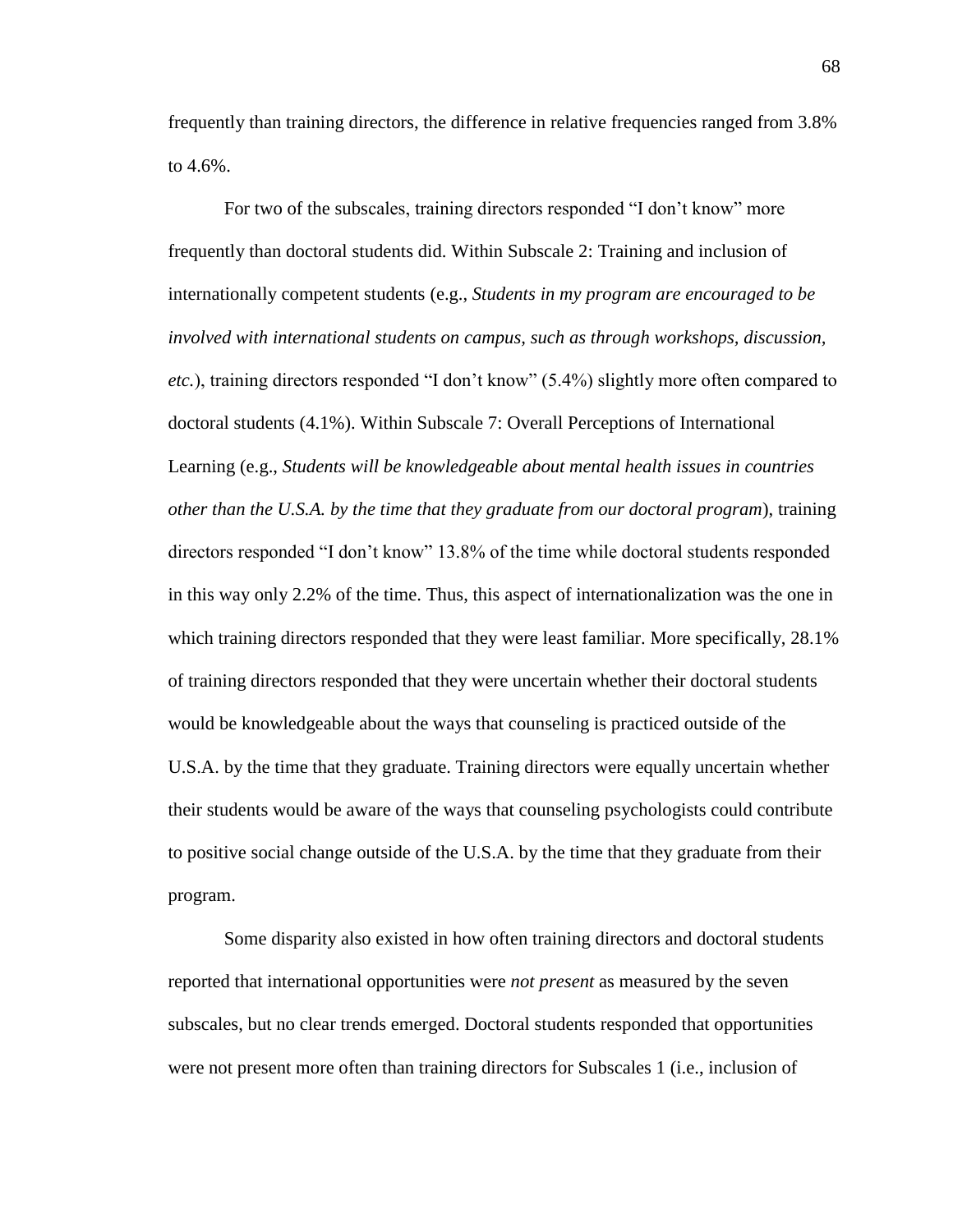internationally competent faculty), 2 (i.e., inclusion of internationally competent students), 6 (i.e., direct international experiences), and 7 (i.e., overall international learning opportunities). The greatest differences were found between training directors' and doctoral students' responses to Subscale 2 and Subscale 6. The opposite trend was found for Subscales 3 (i.e., promoting internally relevant research), 4 (institutional commitment for internationalization), and 5 (international curriculum initiatives).

To further examine differences between training directors and doctoral students in their perceptions of international learning opportunities, mean scores were calculated for the two groups. For missing data (i.e, *I don't know* responses), mean replacements were used. This procedure was done to ensure that the same number of responses was used to calculate the raw subscale scores. The mean replacement value was calculated by finding the individual's score within a given subscale.

It should be noted that although raw scores were used in the data analyses, the mean item scores for each subscale were reported rather than the raw scores to aid in the interpretation of findings. Namely, this allowed for better interpretation of the subscale scores on the Likert response format and also compensated for the different number of items on each scale. Thus, possible scores for the mean response to items ranged from 1 to 6.

For training directors  $(n = 26)$ , the mean item scores for the total Perceptions of International Learning Opportunities Scale ranged 1.84 (i.e., responses between *Not at All* and *Rarely)* and 5.14 (i.e., responses between *To a Great Extent* and *To a Very Great Extent*). The mean item score for training directors 3.41 (*SD* = .83), which suggests that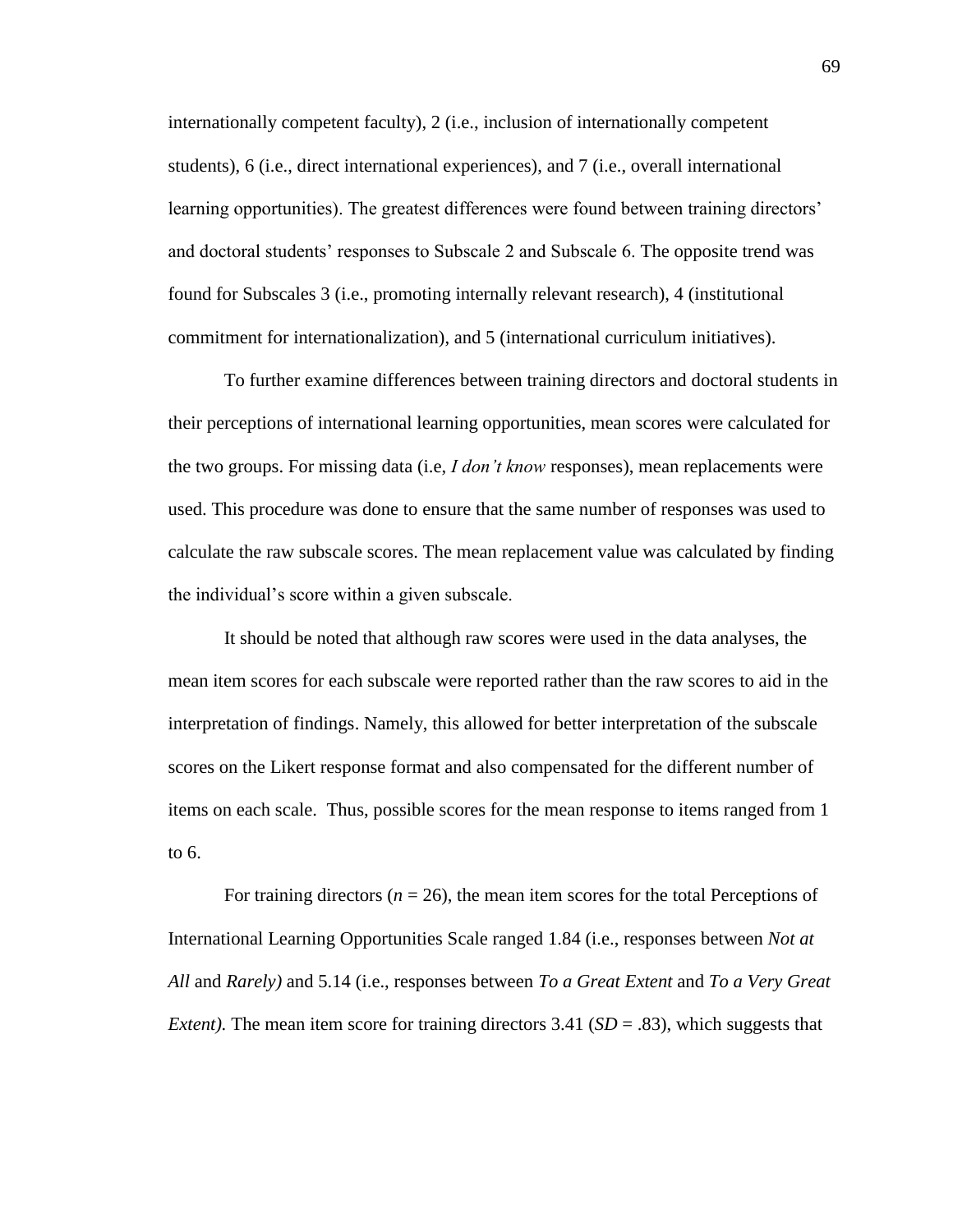on average, training directors responded most often that international learning opportunities were integrated *To a Small Extent* and *To Some Extent*.

The doctoral students' scores from a program were combined to create an average student score within that program to prevent the responses of doctoral students from any given program being overrepresented in the sample. For programs represented by doctoral students  $(n = 22)$ , the scores for the total scale ranged 2.44 to 5.49. The average score for doctoral students within programs was  $3.38$  (*SD* = .74). This suggested that on average, doctoral students most often responded that international learning opportunities were integrated *To a Small Extent* and *To Some Extent*.

Data from training directors and doctoral students within programs was also combined to gather the most comprehensive information about perceptions of international learning opportunities. When only training directors responded from a program, their scores were directly reported. In instances in which more than one doctoral student from a program responded, their scores were averaged. In cases where training directors and multiple doctoral students responded within a program, the mean student score was combined with the training director score. Table 8 reports the mean, standard deviation, and range for each subscale as reported by training directors and doctoral students in programs (*n* = 32).

To aid in comprehension of the program scores to the Perceptions of International Learning Opportunities Scale, Table 9 provides the distribution of the scores in increments linked with the range of potential Likert responses. Approximately one-third of the respondents representing programs  $(n = 10)$  reported that international learning opportunities were present *Rarely* or *To a Small Extent*. Half of the respondents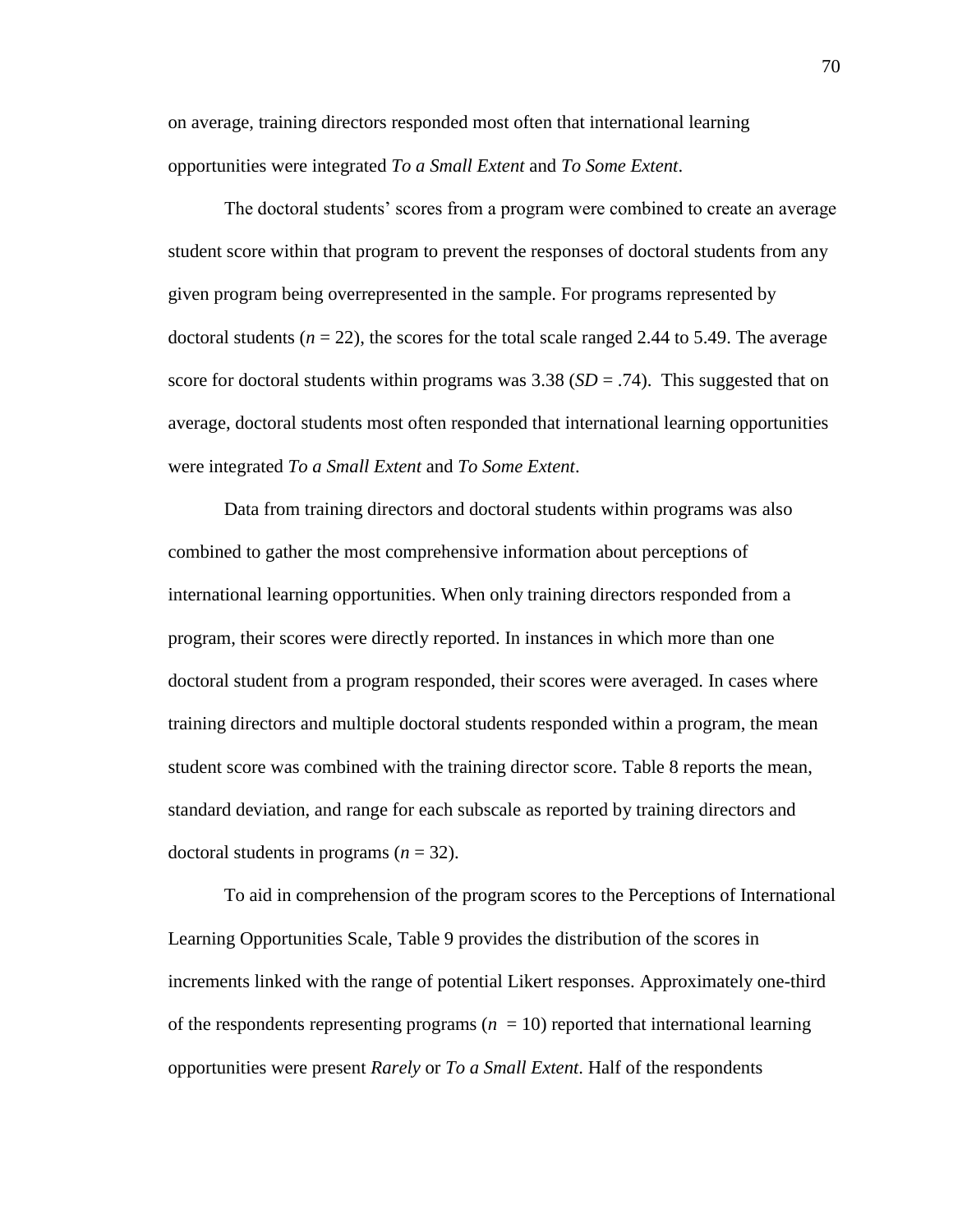representing programs  $(n = 16)$  reported that international learning opportunities were present *To a Small Extent* or *To Some Extent*. The remaining twenty-percent of respondents representing programs  $(n = 9)$  reported that international learning opportunities were present *To Some Extent*, *To a Great Extent*, or *To a Very Great Extent*.

To test Hypothesis #2 that training directors would perceive international learning opportunities integrated to a greater extent than their students, a repeated measures multivariate analysis of variance (MANOVA) was conducted. Specifically, the repeated measures MANOVA was conducted to examine the impact of status within program (training director and doctoral students) on the dependent variables (subscales of the Perceptions of International Learning Opportunities Scale).

It should be noted that a repeated measures MANOVA was conducted rather than a between-subjects MANOVA because the data violated the assumption of independence that is associated with a between-subjects MANOVA. Namely, training directors' and doctoral students' perceptions of available international learning opportunities were dependent upon their counseling psychology program. For this reason, responses from training directors were matched with responses of doctoral students within programs, which served as the repeated measures variable. Each matched pair consisted of the training director score and an average student score within a program. Response sets in which only a training director from a program or only doctoral students from a program were present were not included in this analysis. The final sample for this analysis consisted of sixteen programs.

Before conducting the analysis, the data was examined to ensure that the assumptions associated with the repeated measures MANOVA were met. The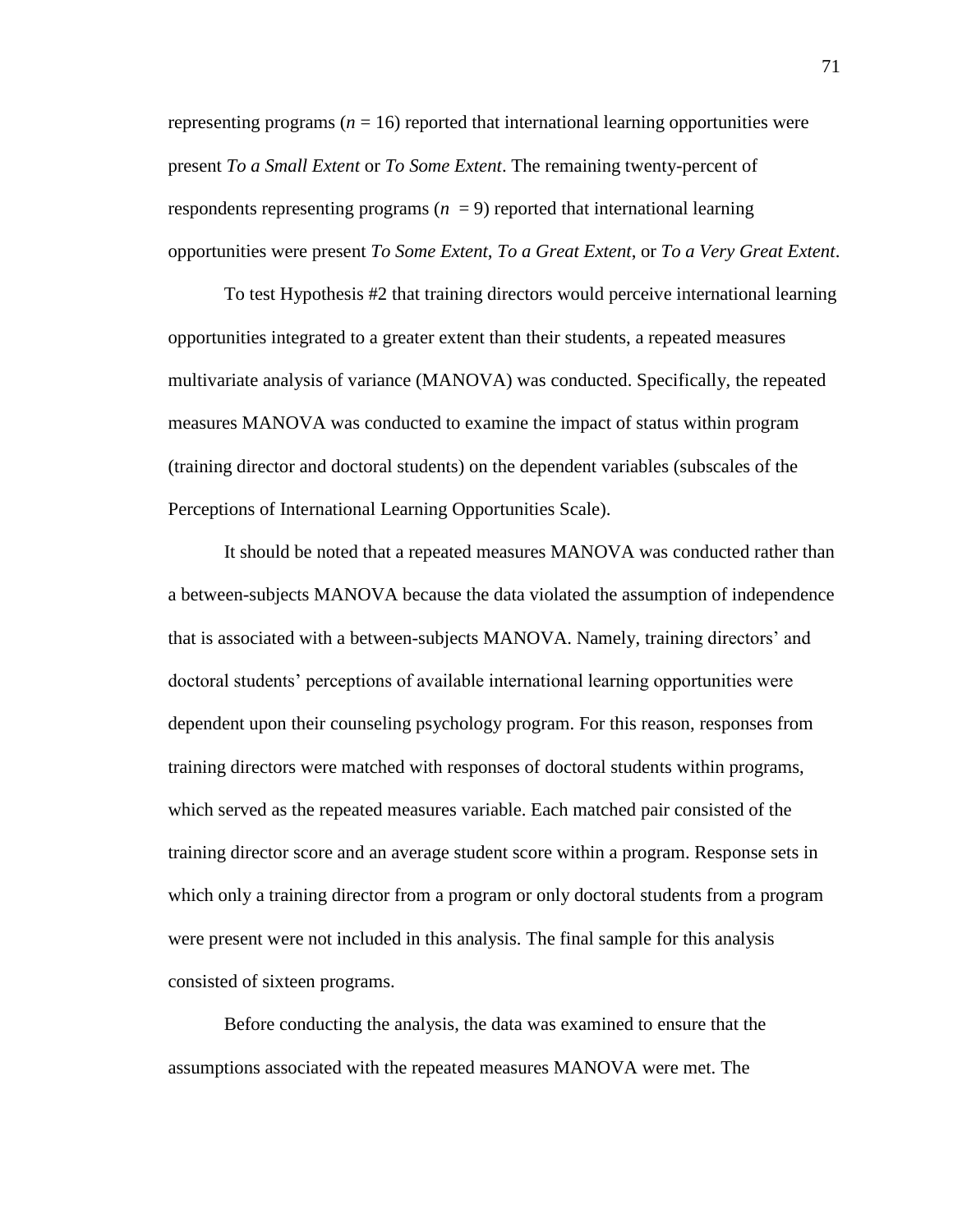distribution of training directors' responses (skewness = .45, kurtosis = -.04) and the distribution of doctoral students' responses (skewness  $= .50$ , kurtosis  $= -.7$ ) were within normal range, and thus the assumption of normality was met. Additionally, the moderate correlations among responses to the subscale suggested that the assumption regarding the linearity of the dependent variables was met.

As hypothesized, the multivariate effect for responses to the Perceptions of International Learning Opportunities Scale for within subjects (i.e., within programs) was significant with training directors ( $M_{item} = 3.43$ ,  $SD = .72$ ) reporting international learning opportunities being integrated to a greater extent than doctoral students (*M item*= 3.35, *SD* = .62) (Pillai's Trace = .794, *F*(1, 15) = 4.97, *p* < .05, Partial Eta Squared = .79).

Because the results from the repeated measures MANOVA suggested that training directors and doctoral students perceived international learning opportunities differently, univariate analyses were conducted to examine differences between training directors' and students' responses to the seven subscales. Significant differences between the responses of training directors and doctoral students were found for two subscales. There was a significant difference between training directors' responses (*M item*= 2.50, *SD* = .92) and doctoral students' responses ( $M_{item} = 3.09$ ,  $SD = .78$ ) to Subscale 4 (i.e., Institutional commitment for international training)  $(F(1,15) = 6.82, p < .05)$ . A significant difference between training directors ( $M_{item} = 3.77$ ,  $SD = 1.08$ ) and doctoral students' scores within programs ( $M_{item} = 3.31$ ,  $SD = .73$ ) also was found for Subscale 6 (i.e., Direct international training experiences)  $(F(1,15) = 4.74, p < .05)$ . No significant difference (*p* > .05) was found between training directors' and doctoral students' perceptions for the other five subscales (i.e., training and inclusion of internationally competent faculty,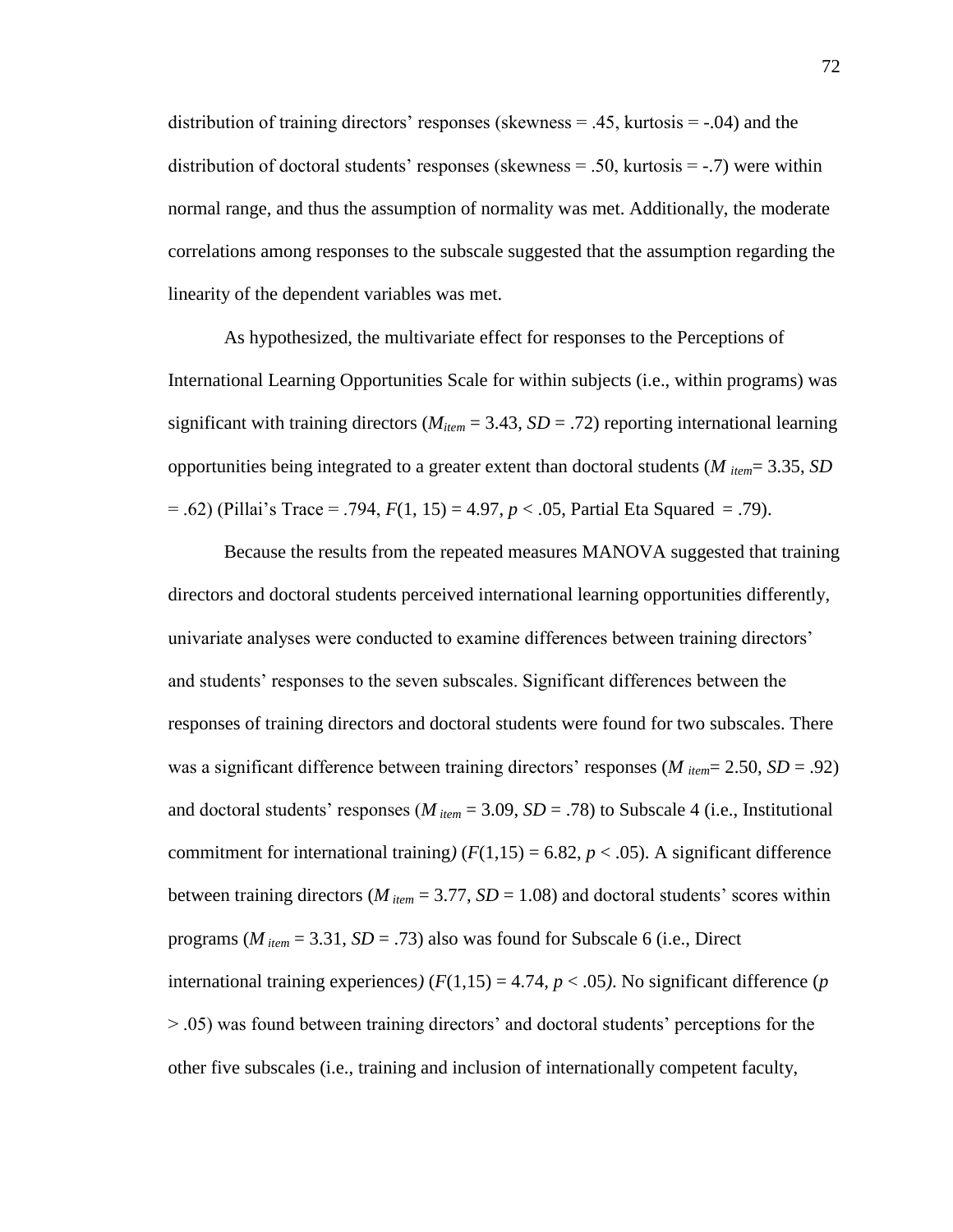training and inclusion of internationally competent students, promotion of internationally relevant research, international curriculum initiatives, and overall perceptions of international learning initiatives). Results for the repeated measures MANOVA and subsequent univariate analyses are reported in Table 10.

#### *Attitudes toward Internationalization*

The third research question was: *Is there a difference between doctoral students in U.S. counseling psychology doctoral programs and training directors of U.S. counseling psychology doctoral programs in their attitudes toward internationalizing U.S. counseling psychology doctoral programs?* Because this research question had not been explored before, Hypothesis #3 was that no difference would exist between graduate students and training directors of U.S. counseling psychology doctoral programs in their attitudes toward the internationalizing U.S. counseling psychology programs.

Data from the Attitudes toward Internationalization Scale was used to answer this research question. For training directors ( $n = 26$ ), the mean item scores ranged from 2.54 to 6, with a mean item score of 4.60 (*SD =*1.02). This meant that on average, training directors most often endorsed a response of *Slightly Agree* and *Agree* to items regarding their support of internationalizing counseling psychology programs. These results suggested that training directors had somewhat positive attitudes toward the internationalization of U.S. counseling psychology programs.

For doctoral students  $(n = 83)$ , the mean item scores ranged from 2.82 to 6, with a mean score of  $4.92$  ( $SD = .76$ ), which was similar to the mean score of training directors. This implied that students endorsed a response of *Slightly Agree* and *Agree* to items assessing their support of internationalizing counseling psychology programs. These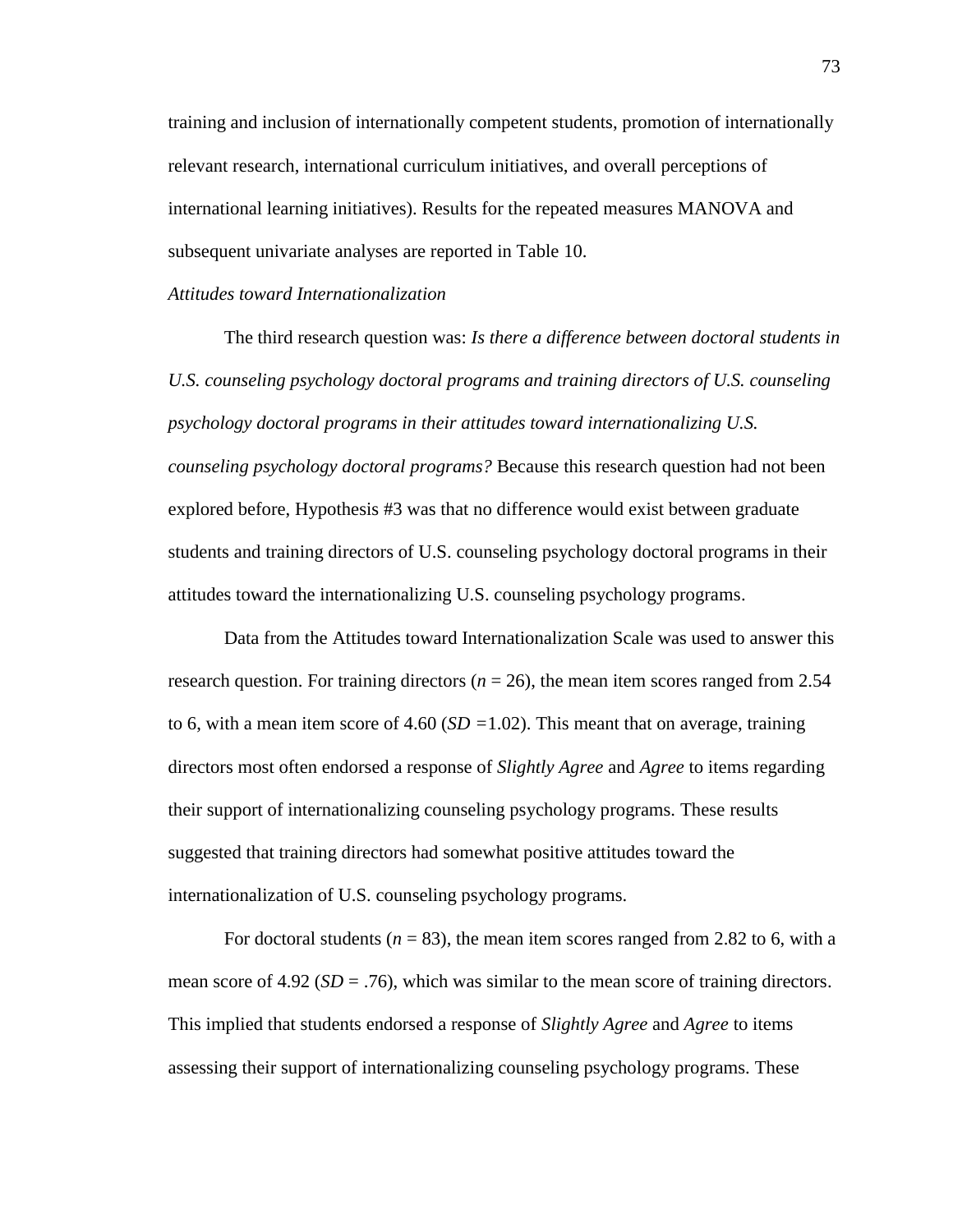results suggested that similar to training directors, doctoral students had somewhat positive attitudes toward the internationalization of U.S. counseling psychology programs.

An independent-samples *t* test was conducted to examine the impact of the independent variable of status (training director or doctoral student) on the dependent variable (attitudes toward internationalization). Training directors and students were treated as independent samples to answer this research question because respondents were being asked to report their personal attitudes toward internationalization rather than being asked to evaluate an aspect of their respective programs. Skewness and kurtosis of training directors' and doctoral students' responses were examined to ensure that the data did not violate the assumption of normality that is associated with this test. The distribution of responses for training directors (skewness  $= -.55$ , kurtosis  $= -.62$ ) and the distribution of responses for doctoral students (skewness  $=$  -.72, kurtosis  $=$  -.06) were both within normal limits and thus the assumption of normality was met.

The assumption of equal variance was not assumed because Levene's Test for Equality of Variances was significant  $(F(1,107) = 4.10, p < .05)$ . Thus, a correction in the degrees of freedom was applied before interpreting the significance. With this correction in the degrees of freedom, the difference in attitudes toward internationalization between training directors ( $M_{item}$  =4.60) and doctoral students ( $M_{item}$  = 4.92), was not significant  $(t(34.13) = 1.50, p > .05)$ . Thus, it was concluded that no difference existed between training directors and doctoral students in their attitudes toward internationalizing U.S. counseling psychology programs.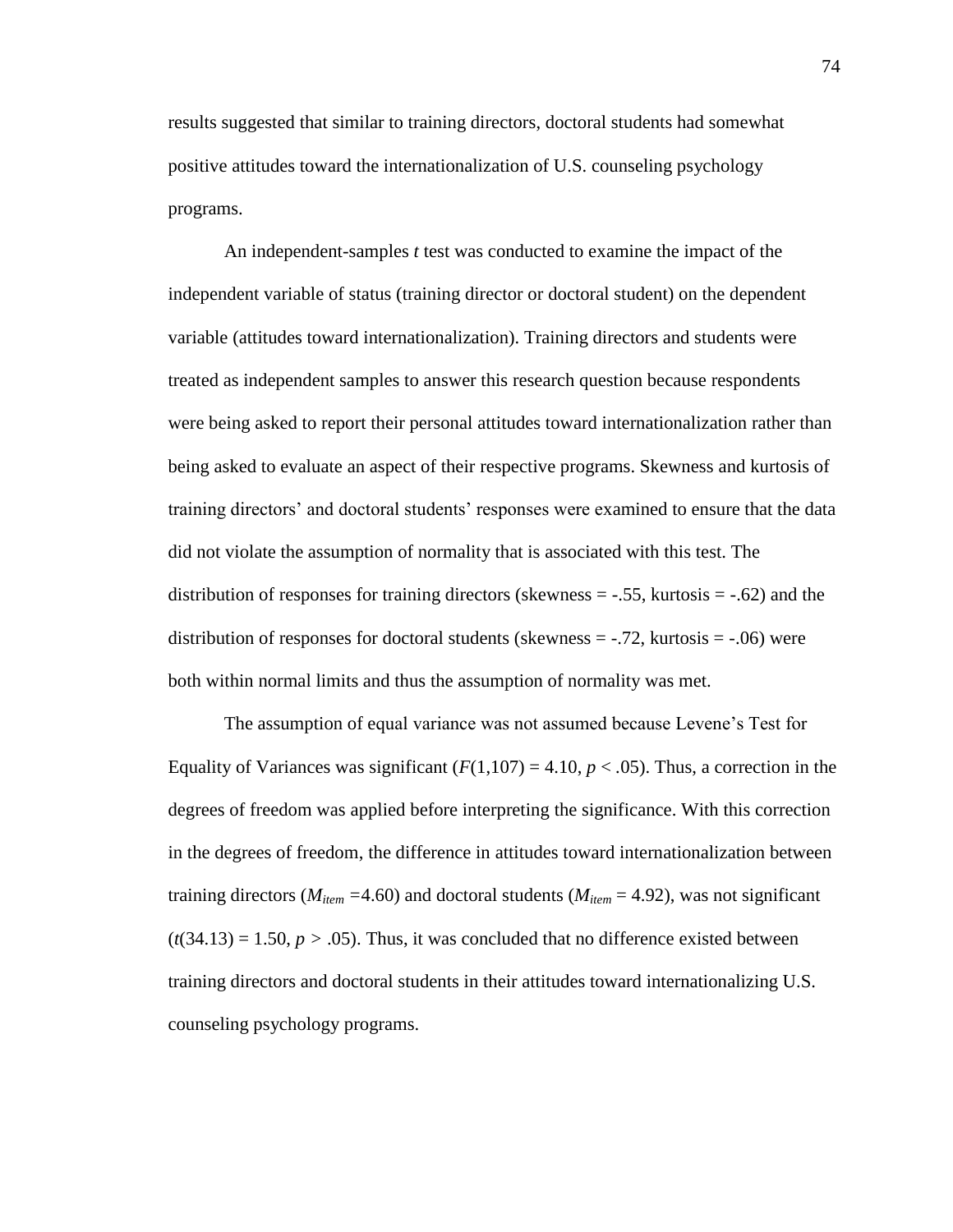# Chapter V: Discussion

The purpose of this study was to gather more information about the process of internationalization in U.S. counseling psychology programs. Specifically, this study examined the presence of international learning opportunities over time, investigated differences in doctoral students' and training directors' perceptions of international learning opportunities, and researched attitudes toward internationalizing U.S. counseling psychology programs.

# *2007 and 2010 International Training Opportunities*

The first research question investigated in this study was: *Is there a difference in the number of international learning opportunities being provided in U.S. counseling psychology doctoral programs in 2010 compared to those being provided in 2007 as reported by training directors of U.S. counseling psychology doctoral programs?* Based on the increased number of publications supporting internationalization in counseling psychology (e.g., Heppner et al., 2008; Ægisdóttir & Gerstein, 2010), it was expected that the number of opportunities being provided in 2010 compared to 2007 would have increased.

The hypothesis that the presence of international learning opportunities would be greater in 2010 compared to 2007 was not supported, with the exception of one aspect of international training (i.e., the incorporation of international issues into the definition of multiculturalism). Seven areas in which international opportunities did not increase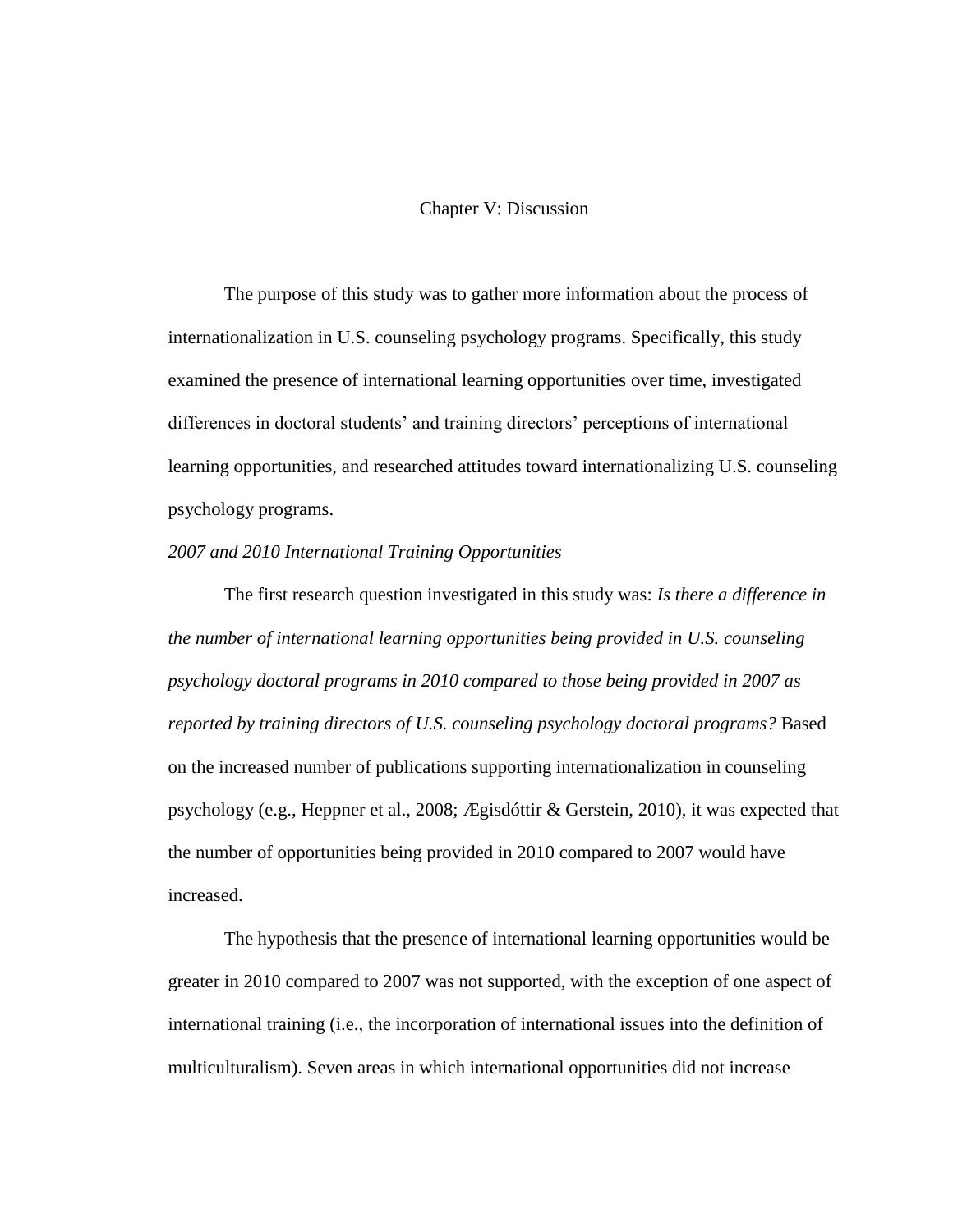included: (1) considering international experience as an important part of the admissions process, (2) promoting international conferences, (3) incorporating non-American readings, (4) promoting training experiences with an international focus, (5) inviting international guests, (6) offering an international exchange, and (7) requiring a foreign language.

Several possible explanations exist as to why more opportunities were not present in 2010. Heppner et al. (2000) stated that although the multicultural movement has advanced considerably since its inception, the changes brought forth by the multicultural movement did not come easily. This statement may also be representative of the international movement. Namely, although there has been an increase in the literature supporting internationalization (Leong & Ponterotto, 2003; Marsella & Pedersen, 2004;  $E$ gisdóttir & Gerstein, 2010), establishing international opportunities within counseling psychology programs is a relatively slower process. Thus, the expectation of finding a significant increase in the presence of international training opportunities after only three years may have been too ambitious.

One explanation can be ruled out, however, based on the findings of the current study. Namely, the lack of international learning opportunities did not appear to be because training directors and doctoral students held unfavorable attitudes toward the internationalization process. The findings in this study suggested that training directors and doctoral students held somewhat positive views toward internationalizing U.S. counseling psychology programs. Thus, other possibilities must be explored.

Although the presence of international learning opportunities did not significantly increase in the majority of the domains that were examined, there was one aspect of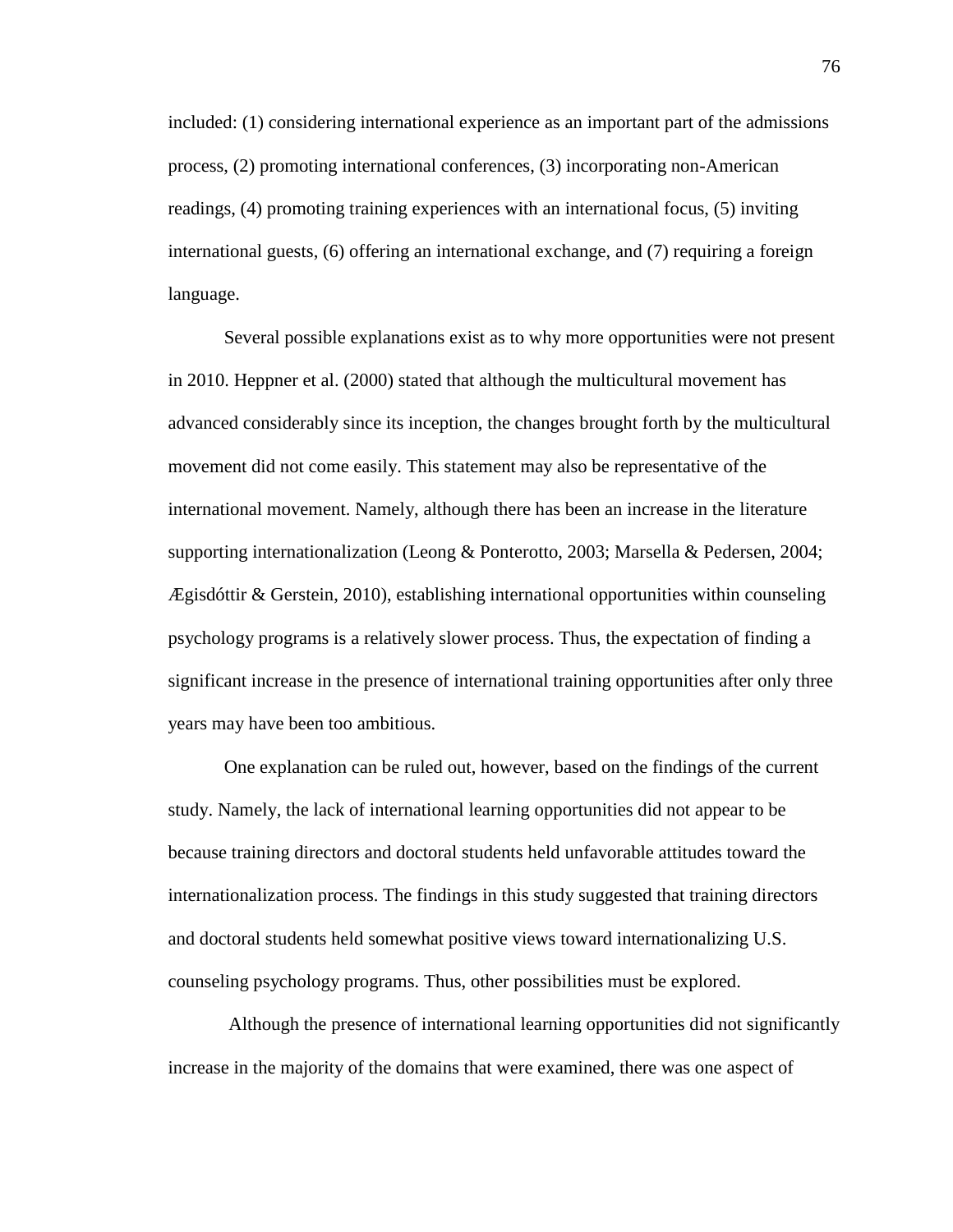internationalization that did increase. Namely, international issues were increasingly integrated into the definition of multiculturalism. This finding is consistent with Wilber's (2000) developmental worldview paradigm. That is, internationalization is not perceived as a radical shift from what has already been occurring in counseling psychology, but rather it is seen as the next step of developing a more inclusive and culturally relevant discipline. Because the multicultural movement brought the issue of cultural relevance to the foreground (Arredondo & Perez, 2006; Pedersen, 1999), it is not surprising that internationalization may be conceptualized within the multicultural context.

Leaders of the international movement in counseling psychology have similarly argued for the incorporation of international issues as part of multicultural learning. For example, Leong and Blustein (2000) stated that the multicultural movement should occur at two levels: exploring diversity within the U.S. and exploring diversity beyond U.S. borders. Therefore, it appears that conceptualizing international issues within the multicultural framework may be the most popular method of internationalization thus far.

It is also important to note, however, that conceptualizing international issues as part of multiculturalism may not occur without challenges. As previously mentioned earlier in this thesis, uneasy tensions have existed between the multicultural and international movements in counseling psychology (Heppner et al., 2009). These tensions have arisen as counseling psychologists within the two movements compete for limited financial resources, as well as compete for attention within the discipline. Heppner et al. (2009), therefore, encouraged counseling psychologists to explore how the two movements might complement one another in the areas of research, training, and practice. It is unclear at this time whether the two movements are indeed complementing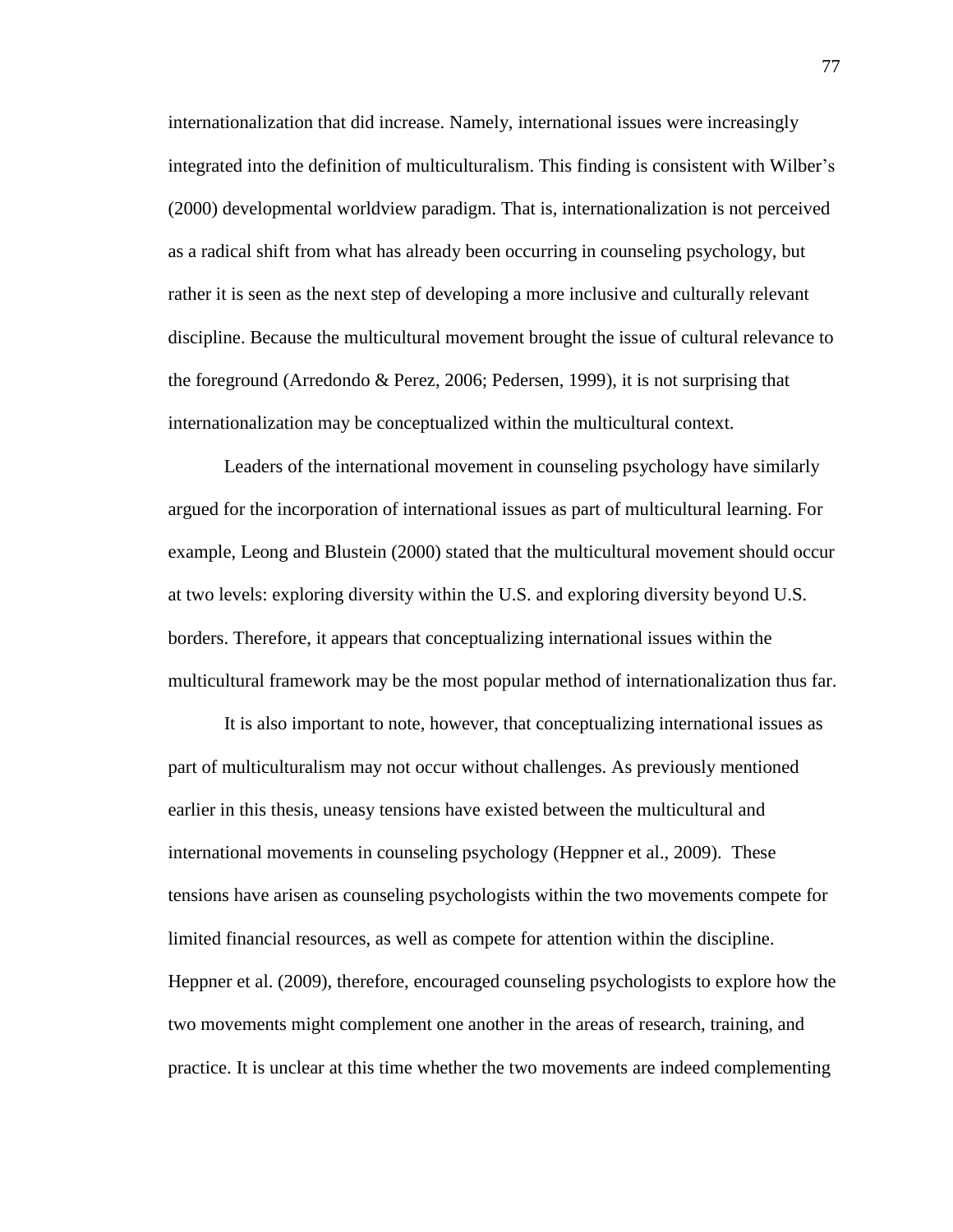one another or competing. Thus, the relationship between counseling psychologists in the multicultural movement and international movement needs further examination.

Although the multicultural and international movements may be compatible in some respects, there is also potential for complications to arise when conceptualizing international issues from within the multicultural paradigm. Leung and Chen (2009, as cited in Heppner et al., 2009) described several limitations of the U.S. multicultural movement regarding its international utility. They stated that the U.S. multicultural movement developed from U.S. social and political realities. Thus, similar to other psychological constructs, counseling psychologists should be careful not to simply "export" U.S. multicultural values abroad. Furthermore, complications may arise when people from other cultures do not share similar definitions of social justice, equality, and human rights that are prevalent among U.S. counseling psychologists. Such conflicts result in ethical dilemmas that require further discussion. For example, should U.S. counseling psychologists promote U.S. values of social justice abroad even when people of another culture embrace dissimilar values? If so, to what extent should this occur? While there are no easy answers to such questions, it appears that dialogues of this kind must continue to take place in light of the increasingly international context of counseling psychology.

Although the majority of differences in the current study regarding the presence of international learning opportunities in 2007 and 2010 were not significant, it is important to note the overall trends in the data. Namely, for six of the eight items, a higher percentage of training directors in 2010 compared to training directors in 2007 reported the presence of international opportunities. For four of the items (i.e.,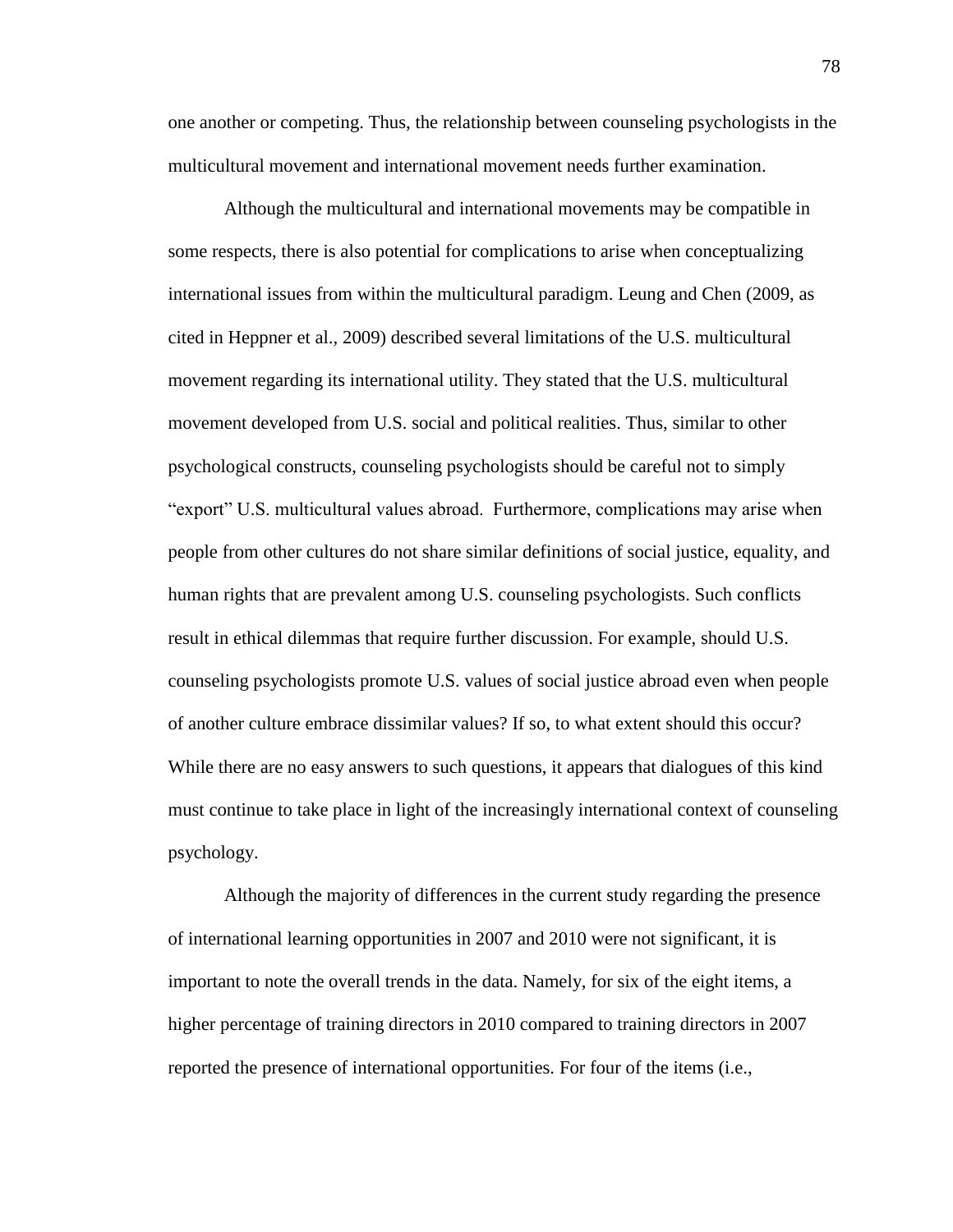internationalism included in multiculturalism, incorporation of non-American readings, training with an international focus, inviting international guests), this increase was more than 15 percentage points. Promoting international conferences and international exchanges were among the lowest increases.

This pattern suggests that those international learning opportunities that do not require faculty or students to travel may be more likely to be integrated than those that do. This finding is congruent with past literature that identified financial and logistical barriers as major challenges to the incorporation of international learning opportunities (Turner-Essel & Waehler, 2009). Thus, the results in 2007 and 2010 suggest that counseling psychology departments may need more financial and logistical support if they are to incorporate international learning opportunities that require travel. Furthermore, the 2007 and 2010 findings suggest that even though traveling abroad may not be occurring, U.S. counseling psychology programs are finding ways to promote an international perspective.

As previously mentioned, not all aspects of international learning were present in either 2007 or 2010. More specifically, no training directors in either year reported that foreign language was required as part of training. More information will be needed to determine why programs do not include this requirement. Future researchers might examine whether foreign language courses are at a minimum encouraged or whether they will count toward a student's degree or area of specialization. Reframing the question, such as "Is bilingualism encouraged by faculty members in your department?" may yield more informative data regarding the incorporation of foreign language into counseling psychology programs.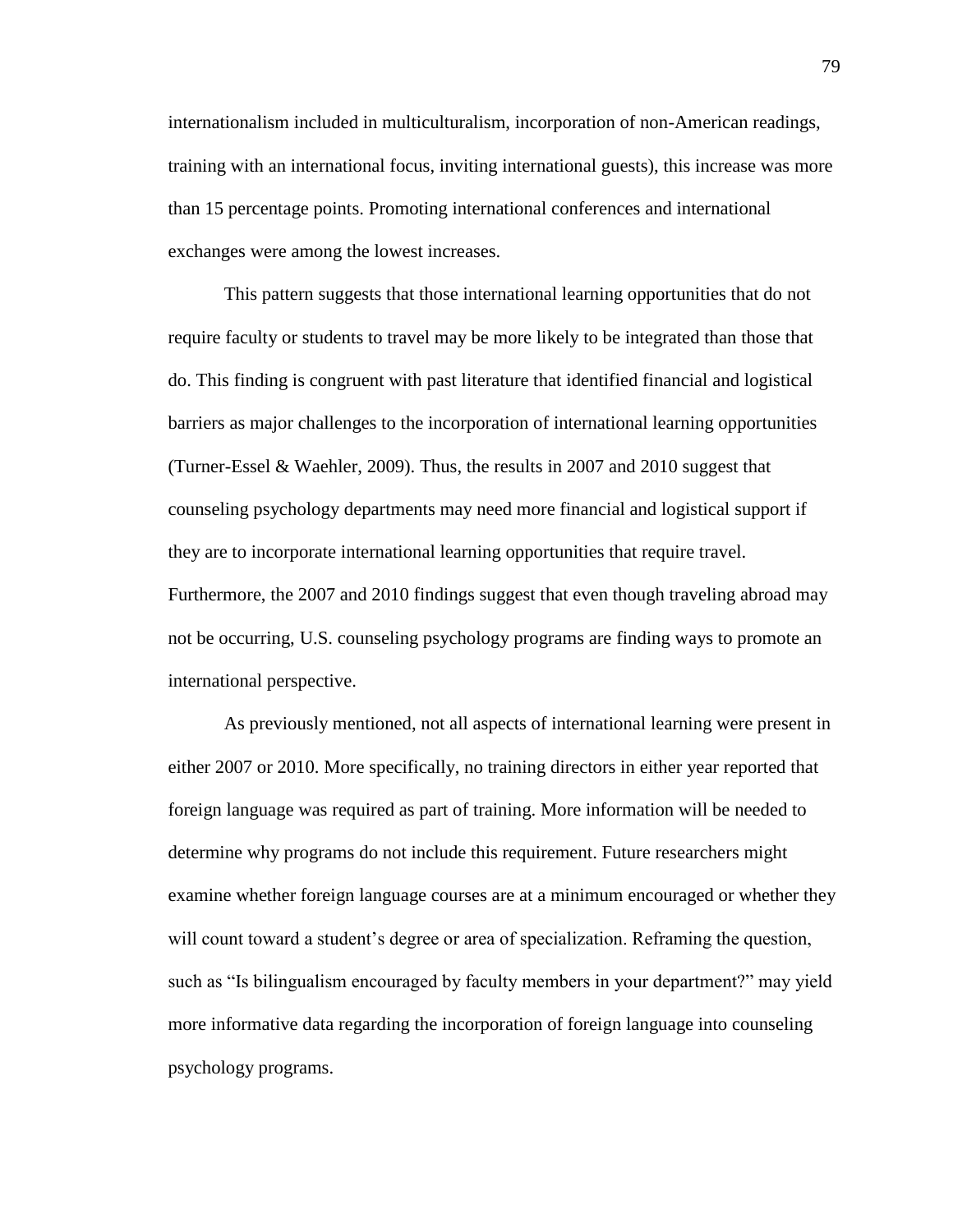Another trend to highlight was the apparent decrease in the importance of international experiences in admission from 2007 to 2010. The implications of this trend should be noted. Varenne (2003) warned that one of the potential dangers of internationalization is that U.S. counseling psychologists might act as international experts. This may become a reality if U.S. counseling psychologists do not include those with international experiences into the internationalization process. Indeed, the results of this study suggest that counseling psychology programs may not be incorporating faculty and students with international experiences. Not only were international experiences not considered as important in admissions, but of the programs represented in the survey, 46.2% of departments employed no international faculty members. Thus, counseling psychologists should continue to monitor this area of internationalization to ensure that internationalization is not occurring in a way in which U.S. counseling psychologists are still "culturally encapsulated" (Wrenn, 1962) from international colleagues and future potential colleagues.

### *Perceptions of International Learning Opportunities*

The second research question in the current study was: *Is there a difference between doctoral students in U.S. counseling psychology doctoral programs and training directors of U.S. counseling psychology doctoral programs in their perceptions of the extent to which international training opportunities are being provided in their training programs?* Based on Constantine et al.'s (1996) study examining differences in perceptions of the availability of multicultural training opportunities, it was predicted that training directors of U.S. counseling psychology doctoral programs would perceive international training opportunities integrated to a greater extent compared to their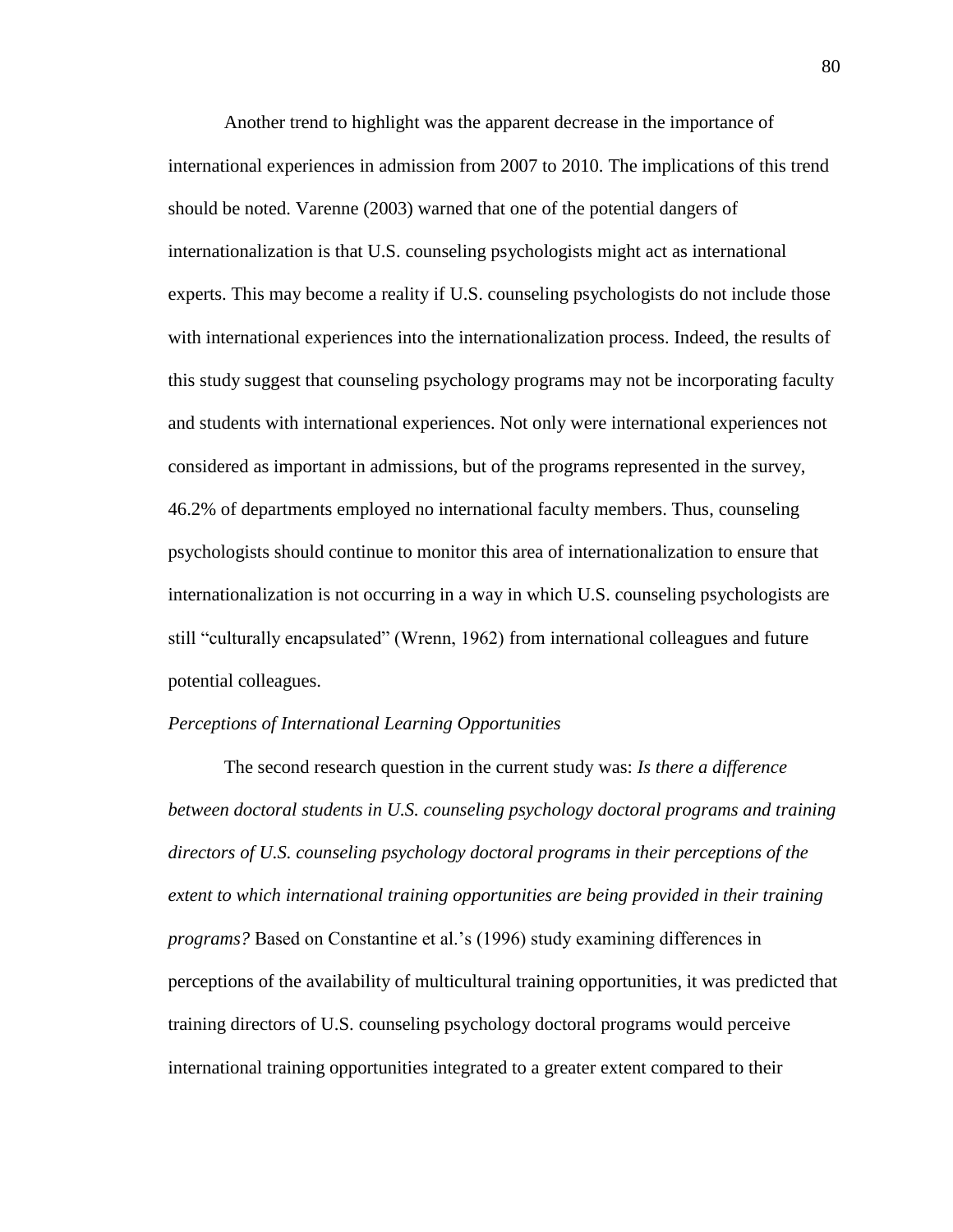doctoral students*.* The findings of this study partially supported Hypothesis #2 that training directors and doctoral students within their respective counseling psychology programs perceived the presence of international learning opportunities differently. The current results suggested that overall, training directors perceived international training opportunities integrated to a greater extent compared to their doctoral students.

The findings of the current study parallel the findings of Constantine et al.'s (1996) study, which suggested that faculty perceived a greater presence of multicultural opportunities compared to students. Unlike Constantine et al.'s (1996) study, however, the current study controlled for differences between programs by matching training directors' and doctoral students' responses within programs. Thus, the possibility of training directors or doctoral students from a given program being overrepresented could be eliminated as a potential confounding variable. Therefore, other possible explanations for the findings must be examined.

Another possibility for the difference in training directors' and doctoral students' responses is that while they were both knowledgeable about the presence of international learning opportunities, training directors perceived the opportunities to be present to a greater extent while doctoral students perceived them to be present to a lesser extent (i.e., malingering). Similarly, there was a possibility that training directors and doctoral students used different criteria for rating the extent to which opportunities were provided. Several factors could contribute to differences in ratings including respondents' attitudes toward internationalization and differences in their operational definitions of responses (e.g., one participant could rate an opportunity being provided once a month as being present "to a small extent" compared to another participant who rated this opportunity as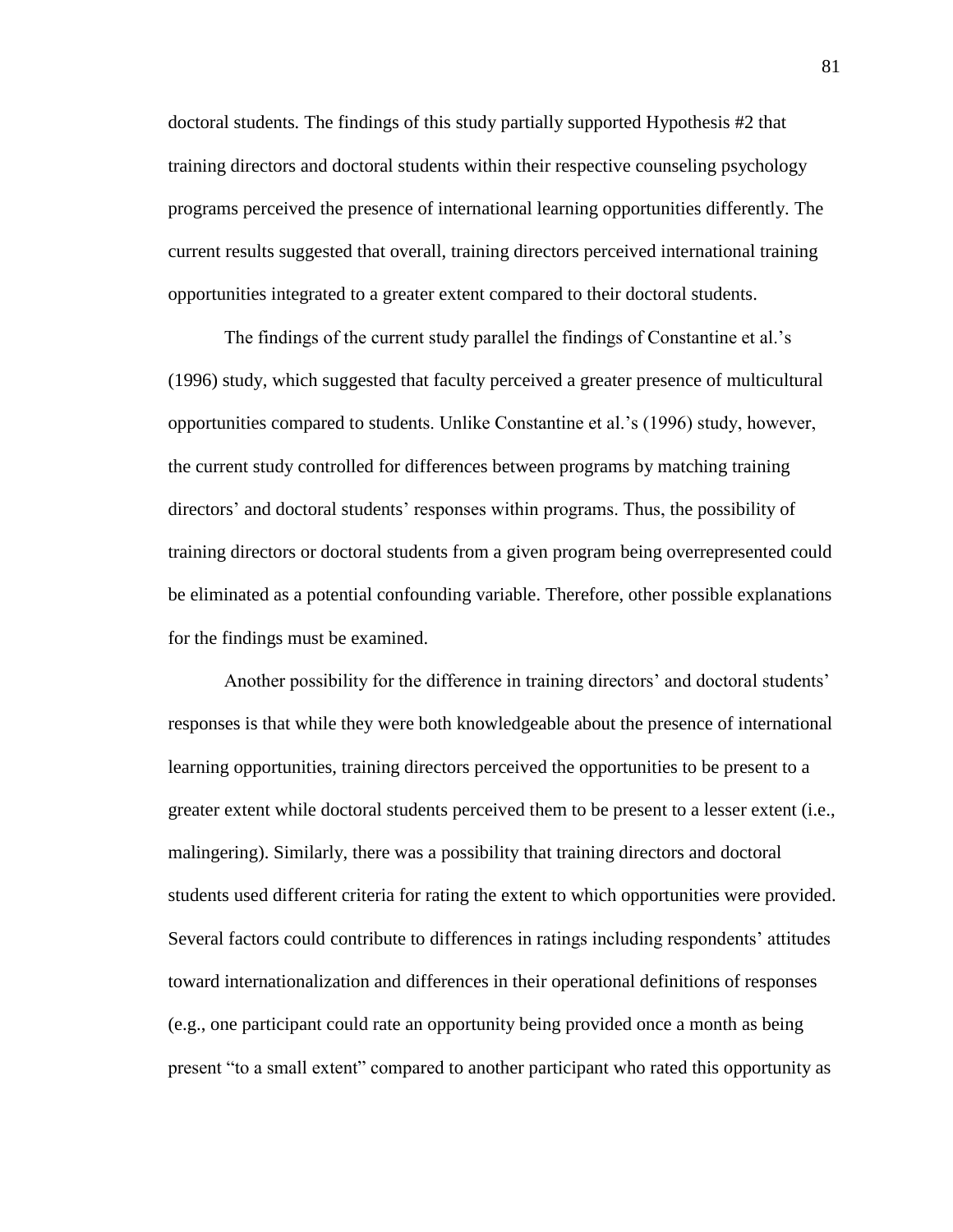being present "to a great extent"). Future researchers might be more explicit about operationalizing the response criteria (e.g., "*a very great extent* is equivalent to the opportunity being present once per week") to further examine the possibility that differences reflected different criteria for responses rather than true differences in an opportunity being present.

For two domains of international learning opportunities, training directors responded significantly different from their students. Specifically, training directors perceived direct international training experiences to be integrated into the curriculum to a significantly greater extent than their doctoral students. That is, training directors believed that there was more encouragement for students to engage in international immersion experiences, international conferences, and to work with international populations compared to their doctoral students. It is recommended that if faculty members do indeed provide and encourage students to obtain direct international experiences, this may need to be more clearly communicated to students.

Although there was an overall trend of training directors perceiving more international learning opportunities available than students, it should be noted that the opposite occurred specifically in their perceptions of the institutional commitment to international learning. Namely, doctoral students perceived institutional commitment to international learning to be present to a significantly greater extent than their respective training directors. This suggests that at least conceptually, doctoral students believed that there was an institutional commitment to internationalization. One potential explanation for this finding is that because the international movement is relatively new, doctoral students may have been exposed to this issue from the time they began their training.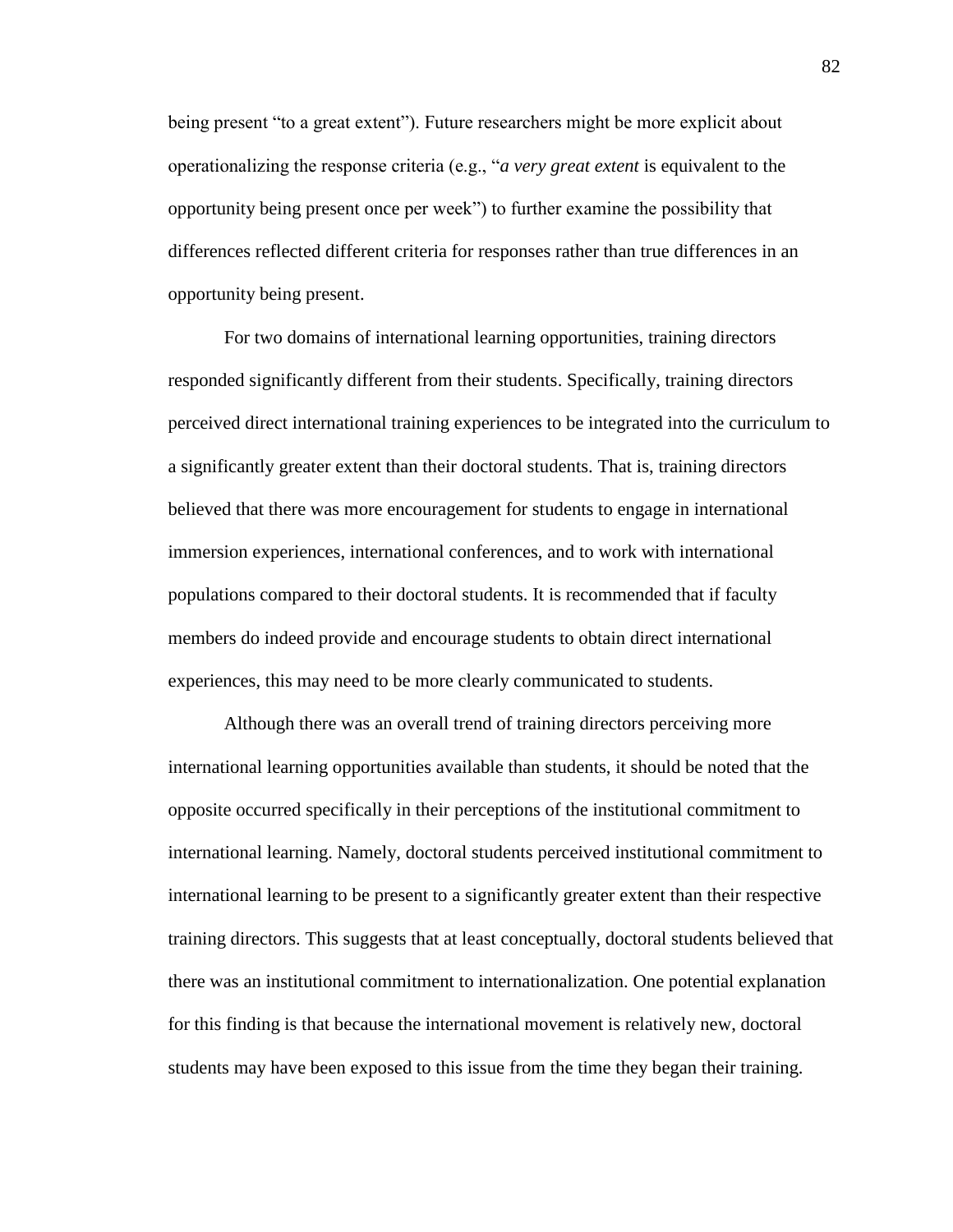Training directors, however, may perceive less institutional commitment because of their familiarity with the challenges of internationalization. It should be further noted, however, that institutional commitment was perceived by doctoral students and training directors as the least internationalized area. Respondents most often reported that international opportunities in this area were rarely present or only present to a small extent.

The implications of doctoral students perceiving international learning opportunities integrated to a lesser extent than training directors have been previously mentioned in this thesis. Namely, doctoral students may not perceive international issues to be a priority or may not be aware that certain opportunities exist, which could lessen their participation in such opportunities. The consequences of students perceiving more international learning opportunities than training directors, however, are less evident.

Given that training directors are more likely to be familiar with institutional policies and opportunities regarding international learning opportunities, it is likely that the training directors responses may be a more accurate reflection of international commitment. Further support for this statement is given because of the high number of students reporting that they were uncertain whether institutional commitment to internationalization was present.

The implications of these findings can therefore be interpreted in several ways. If doctoral students are either uncertain about institutional commitment or believe institutional commitment to be higher than it is, then it may be important for training directors to communicate the reality of the situation. While there is a chance that this could discourage students from participating in international learning opportunities, it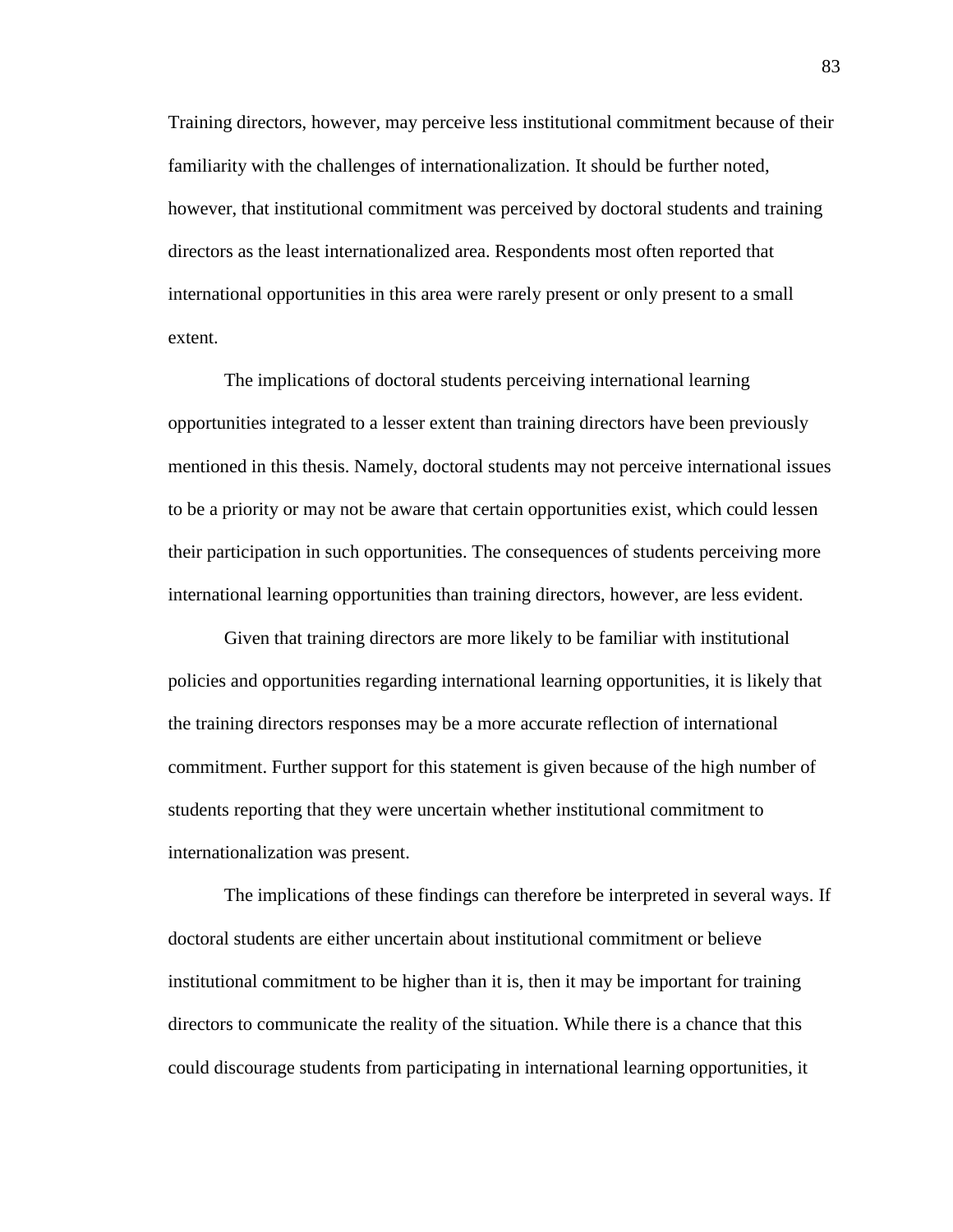could also provide the impetus for students and faculty to create change so that greater institutional commitment would truly be present.

Another discrepancy between the perceptions of training directors and doctoral students should be mentioned. Namely, there was a trend for training directors to be more knowledgeable about the availability of international learning opportunities compared to students. This difference was particularly salient in responses to the subscale that measured the presence of opportunities related to international research. Again, it appears that the best recommendation for programs is to be more explicit about the availability of international learning opportunities that are present in their programs. If doctoral students are not aware of the international learning opportunities being provided, it can be assumed that doctoral students are not taking advantage of them.

There are several ways in which faculty members can make international opportunities more salient to their students. For example, departmental newsletters might include an international section in which faculty and students discuss current international learning opportunities that are available (e.g., opportunities to collaborate with international colleagues, current research focused on international issues, upcoming international events on campus, etc.). Similar information might also be placed on bulletin boards in the department. Departments may also choose to include a page on their websites that provides current information about available international learning opportunities. By making the availability of current international opportunities more explicit, it is expected that doctoral students could become more knowledgeable of such opportunities and thus participate more frequently in them.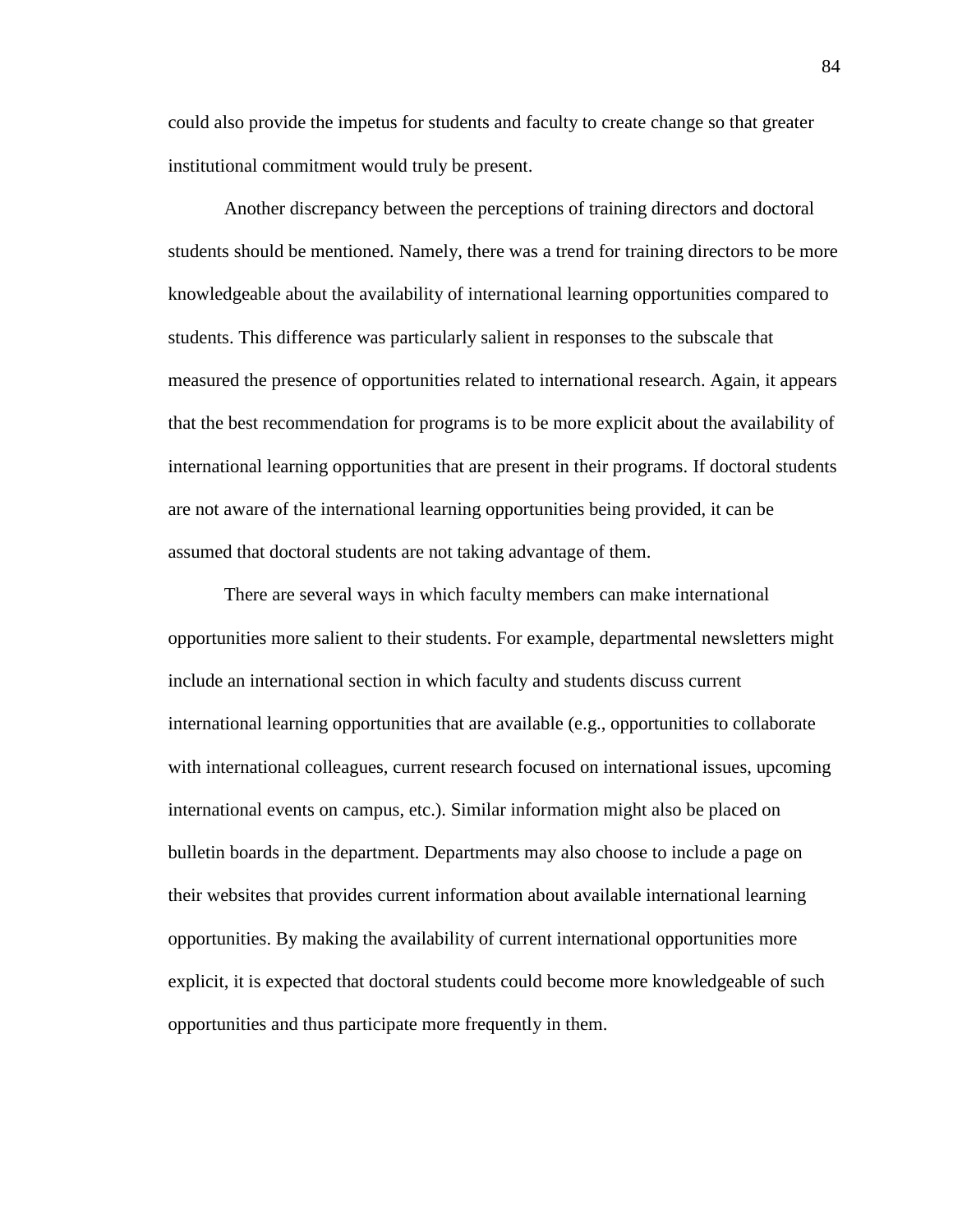One exception to the trend of training directors being more knowledgeable than doctoral students about the presence of international learning opportunities related to the overall perceptions of international learning opportunities subscale. Namely, training directors were less certain whether students would be knowledgeable about international issues by the time they graduated. One reason for this finding may be that while training directors had more knowledge about opportunities that were available, they were uncertain as to whether these opportunities were effective in enhancing the international competencies of doctoral students. In light of this disparity, it appears that it may be equally important for doctoral students to increase communication regarding their experiences of the international learning opportunities being provided. Namely, doctoral students will need to communicate whether current international learning opportunities are indeed effective in increasing their motivation, knowledge, awareness, and skills related to international competencies (Ægisdóttir & Gerstein, 2010).

The current study not only examined perceptions of international learning opportunities in relation to one's affiliation within the program (i.e., training director or doctoral student), but also provided descriptive data at the program level. When responses of training directors and doctoral students within programs were combined to create a program score, the results indicated that programs provided the most opportunities for international learning within the following domains: (1) the training and inclusion of faculty with international experiences, (2) the promotion of internationallyfocused research, (3) the training and inclusion of students with international experiences, and (4) the promotion of direct international learning experiences. On average, respondents reported that international learning opportunities were offered in these areas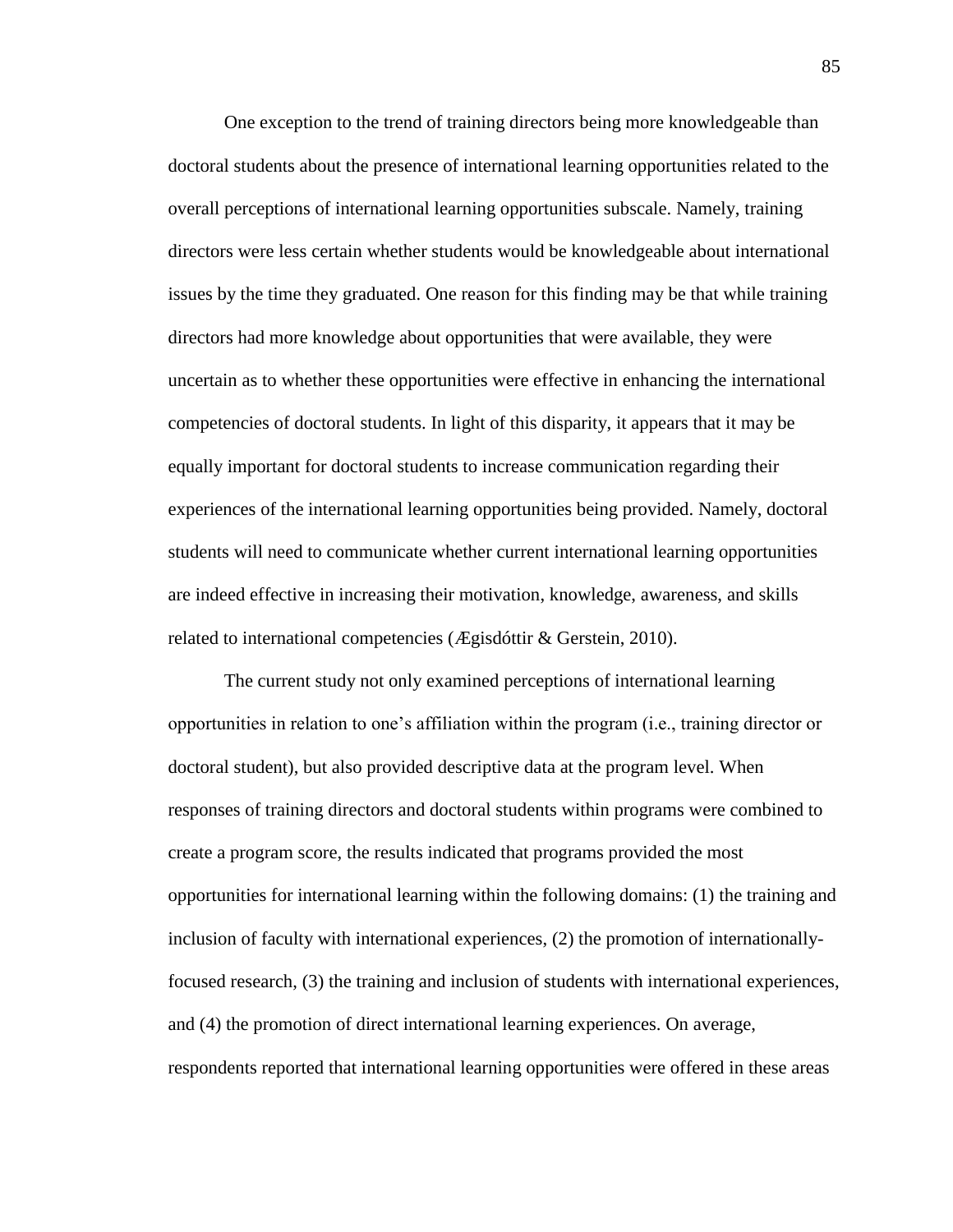to some extent. Curriculum initiatives, overall perceptions, and institutional commitment were those areas in which international learning opportunities were integrated least. On average, it was reported that these opportunities were offered to a small extent.

Similar to past reports (e.g., Friedlander, 2002; Wang & Heppner, 2009), these findings suggest that the international focus within programs may be coming from individuals who are dedicated to the international movement (i.e., faculty members or doctoral students) rather than through formalized, institutional channels (e.g., coursework requirements, institutional policies, etc.). It is hoped that creating a more formal commitment will result in more successful international learning opportunity initiatives in the future.

Formal commitments refer to those learning opportunities that are officially incorporated into counseling psychology departments on a permanent basis. Examples of formal commitments include highlighting a commitment to international issues in the department's mission statement, incorporating assignments with an international focus into the course syllabi, and offering financial incentives to attend international conferences or to conduct research with an international focus. Informal commitments, on the other hand, refer to those opportunities that may only occasionally be offered in a department, and are more likely to be the result of an individual faculty member's efforts (e.g., encouraging international travel, discussing the relevance of international issues to counseling psychology). It is important to note that both formal and informal commitments to international learning opportunities are important and are critical when providing counseling psychologists with international competencies. Because results from the current study implied that informal opportunities were present, however, it is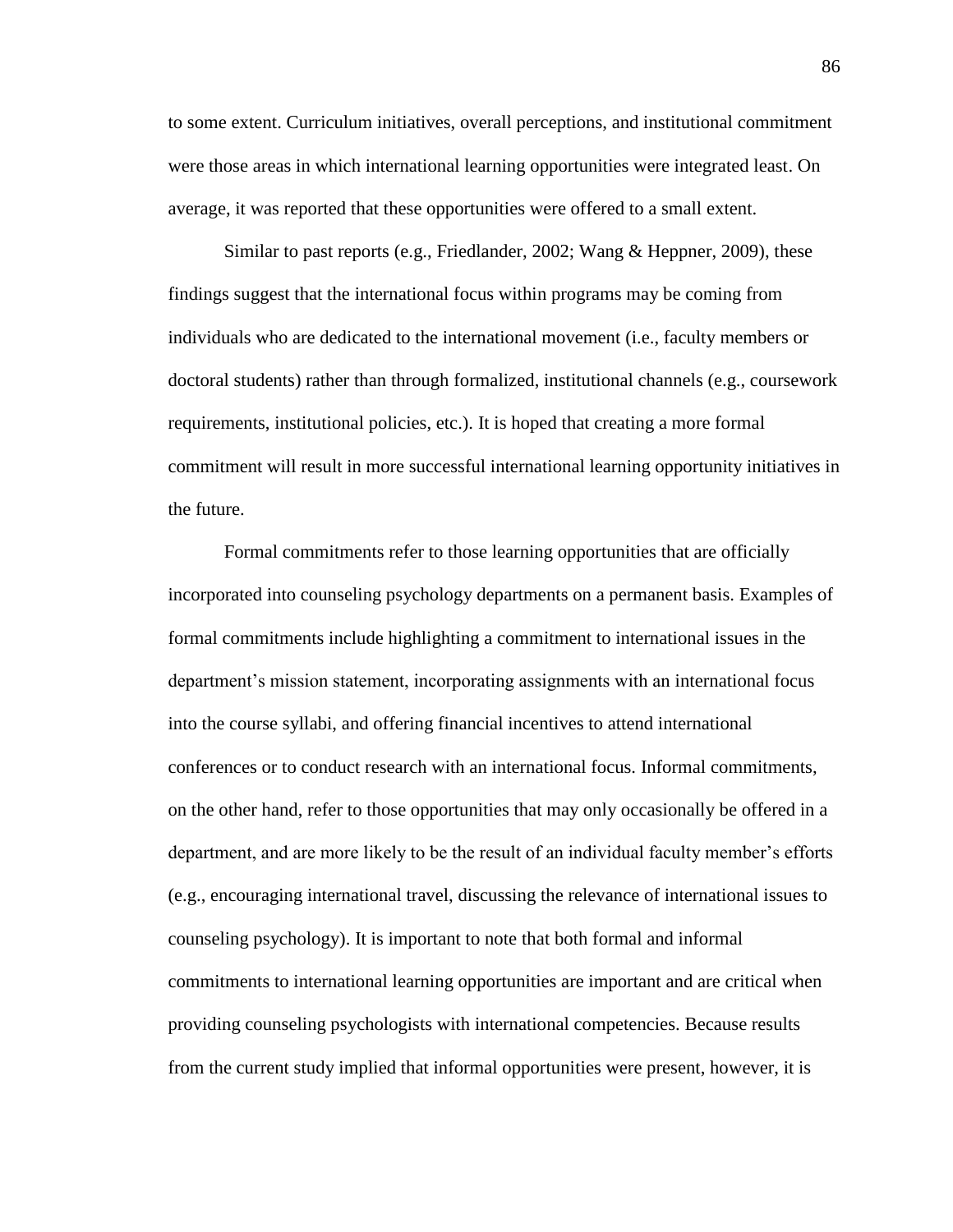suggested that departments focus on strengthening more formal commitments to the internationalization process.

It also is important to discuss the scale that was created for this study to measure perceptions of international learning opportunities. The scale demonstrated adequate reliability, with the total reliability of the scale being .97 and subscale reliabilities ranging from .76 to .91. Further, the Perceptions of International Learning Opportunities Scale demonstrated good content validity. A rational approach was used for item development based on an extensive literature review in the area of internationalizing psychology. Additionally, content validity was strengthened with feedback from experts in this area of research.

The construct validity of the Perceptions of International Learning Opportunities Scale, however, requires further exploration. More specifically, a factor analysis will need to be conducted in the future to determine whether there is statistical evidence for the rationally derived subscales. It should be noted, however, that scale development was not the primary focus of the current research. The scale was developed because there were no established scales that measured perceptions of international learning opportunities. Thus, it was decided that for the purposes of this study, content validity and reliability was sufficient for establishing the psychometric properties of the international learning opportunities measure. It is recommended that the validation of this scale be further examined before it is used again in the future.

The scale also had other strengths that should be mentioned. The atypical response format (i.e., including the "I don't know" response) provided information that would have been missed with a traditional Likert scale. This format made it possible to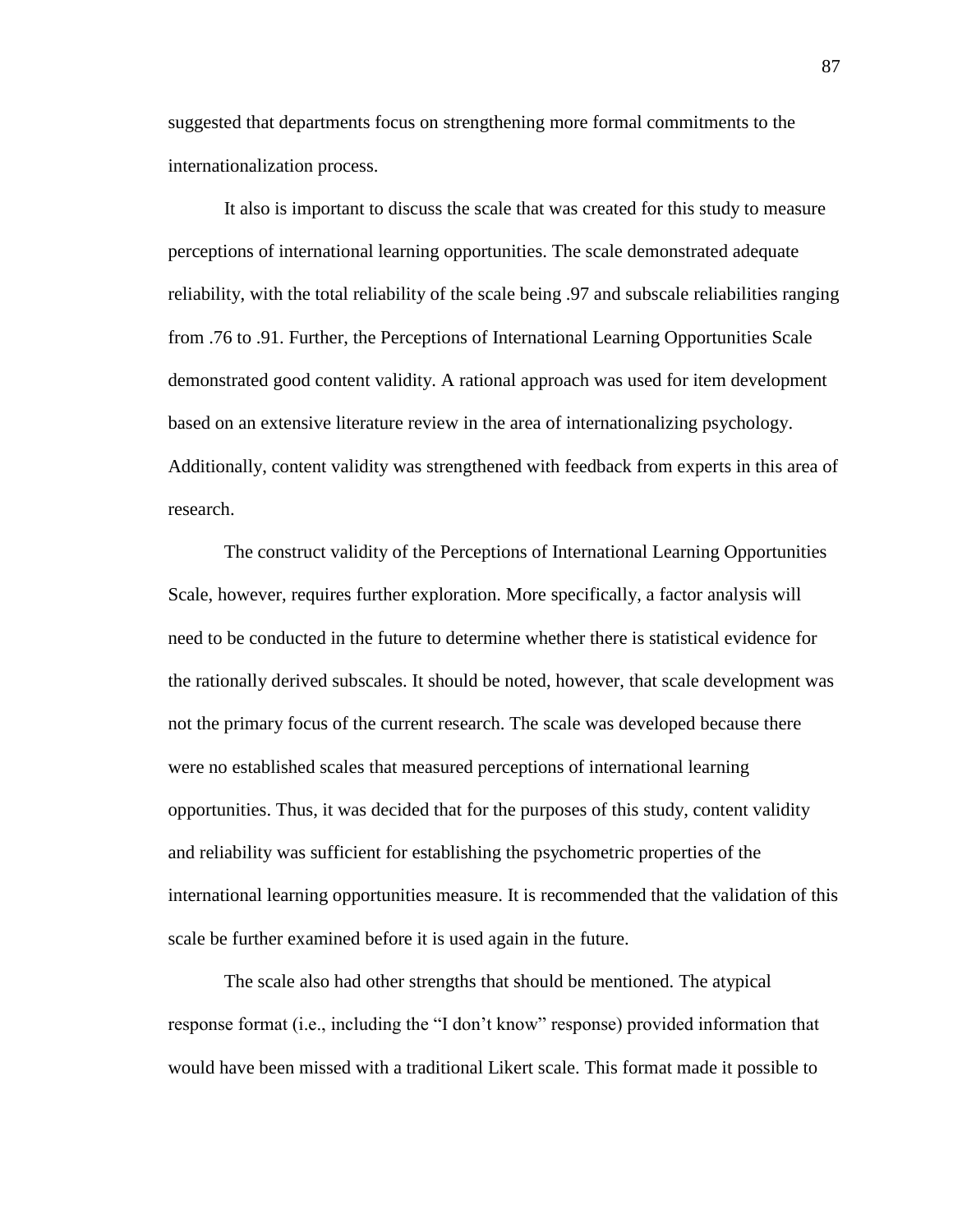see that the discrepancies occurred not only with perceptions of international learning opportunities, but also the knowledge of the availability of international learning opportunities. Additionally, the Likert response format provided rich information regarding current international learning opportunities. More specifically, the Likertresponse format created the opportunity to assess the degree to which internationalization was occurring within programs. Furthermore, the development of subscales provided a way to more closely examine the different areas in which a program might be lacking international opportunities or might be successfully integrating opportunities.

It is hoped that this scale will aid in future studies that measure internationalization efforts. A follow-up study using this measure would provide an opportunity to examine internationalization efforts in counseling psychology programs over time. This scale could also be used within programs to determine whether faculty members and students perceive international opportunities similarly. Such information would help to create constructive dialogue between faculty and students regarding international opportunities.

### *Attitudes toward Internationalization*

This study also examined attitudes toward internationalization. The third research question of this study was: *Is there a difference between doctoral students in U.S. counseling psychology doctoral programs and training directors of U.S. counseling psychology doctoral programs in their attitudes toward internationalizing U.S. counseling psychology doctoral programs?* Because this research question had not been explored before, it was predicted that no difference would exist between graduate students and training directors of U.S. counseling psychology doctoral programs in their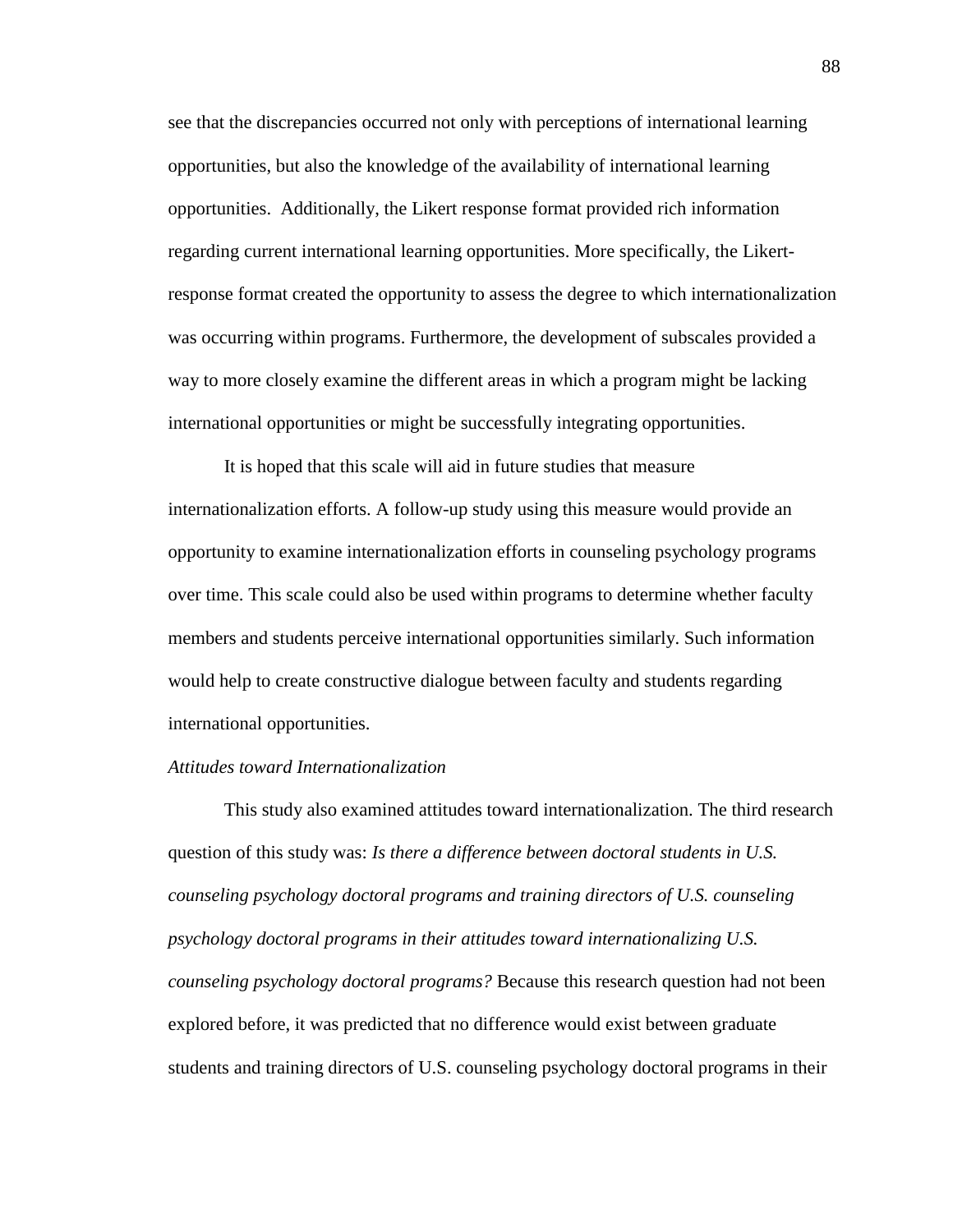attitudes toward internationalizing U.S. counseling psychology programs. Results of this study suggested that the attitudes of training directors and doctoral students toward internationalizing U.S. counseling psychology programs were not significantly different from one another and thus the hypothesis was supported.

Furthermore, the results of this study suggested that attitudes toward internationalizing U.S. counseling psychology programs were positive for both training directors and doctoral students. The implications of these positive attitudes can best be understood by applying the Theory of Reasoned Action (Azjen & Fishbein, 1980). The Theory of Reasoned Action would suggest that in light of the overall support for internationalization (i.e., a high subjective norm) doctoral students who hold positive attitudes toward internationalization would be likely to engage in international learning opportunities if they were available. Counseling psychology programs should, therefore, continue to provide international learning opportunities, as it is likely that students will participate in them.

Similarly, the Theory of Reasoned Action has implications for the actions of training directors. Namely, training directors may be likely to promote international learning opportunities because of their favorable attitudes toward internationalization. Furthermore, the Theory of Reasoned Action would imply that training directors would be likely to promote international learning opportunities if they perceived that their colleagues were also supportive of these opportunities. Thus, it is imperative that the positive attitudes toward internationalization among training directors be made explicit to all training directors. It is hoped that making the subjective norm for internationalization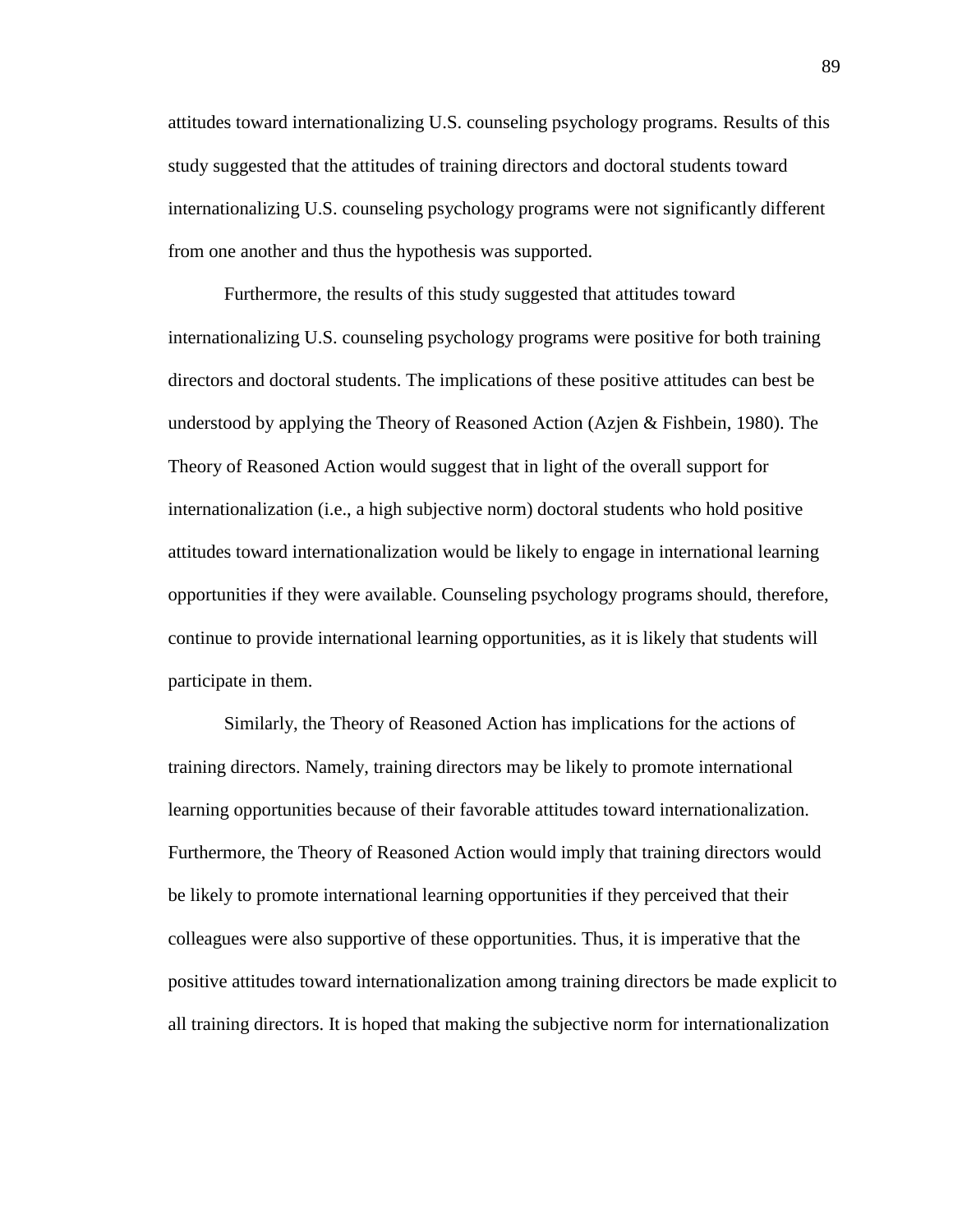more explicit would result in training directors taking more action in implementing international learning opportunities within programs.

Given the positive attitudes of training directors and doctoral students in the current study, it also would be important to know whether training directors and doctoral students are satisfied with the current levels of internationalization within their programs. Data from the Perceptions of International Learning Opportunities Scale suggested that on average, programs provided international learning opportunities "to some extent." It is unclear, however, whether training directors and doctoral students considered this to be sufficient. Future researchers should examine training directors' and doctoral students' satisfaction regarding international learning opportunities.

Although training directors' and doctoral students' attitudes toward internationalization were somewhat positive on average, it should be noted that there was significantly greater variability in the scores for training directors compared to doctoral students. That is, training directors had stronger attitudes either for or against internationalizing U.S. counseling psychology programs compared to doctoral students. This finding is important because it suggests that one cannot assume that all training directors are equally supportive of internationalization efforts.

The way in which the unfavorable attitudes of some training directors in the current study may have been linked with the international learning opportunities being provided within programs should be discussed. In this study, there were moderate correlations between training directors' responses to the attitudes scale and their responses to the perceptions of international learning opportunities subscales. These moderate correlations suggested that attitudes had some association with the perceptions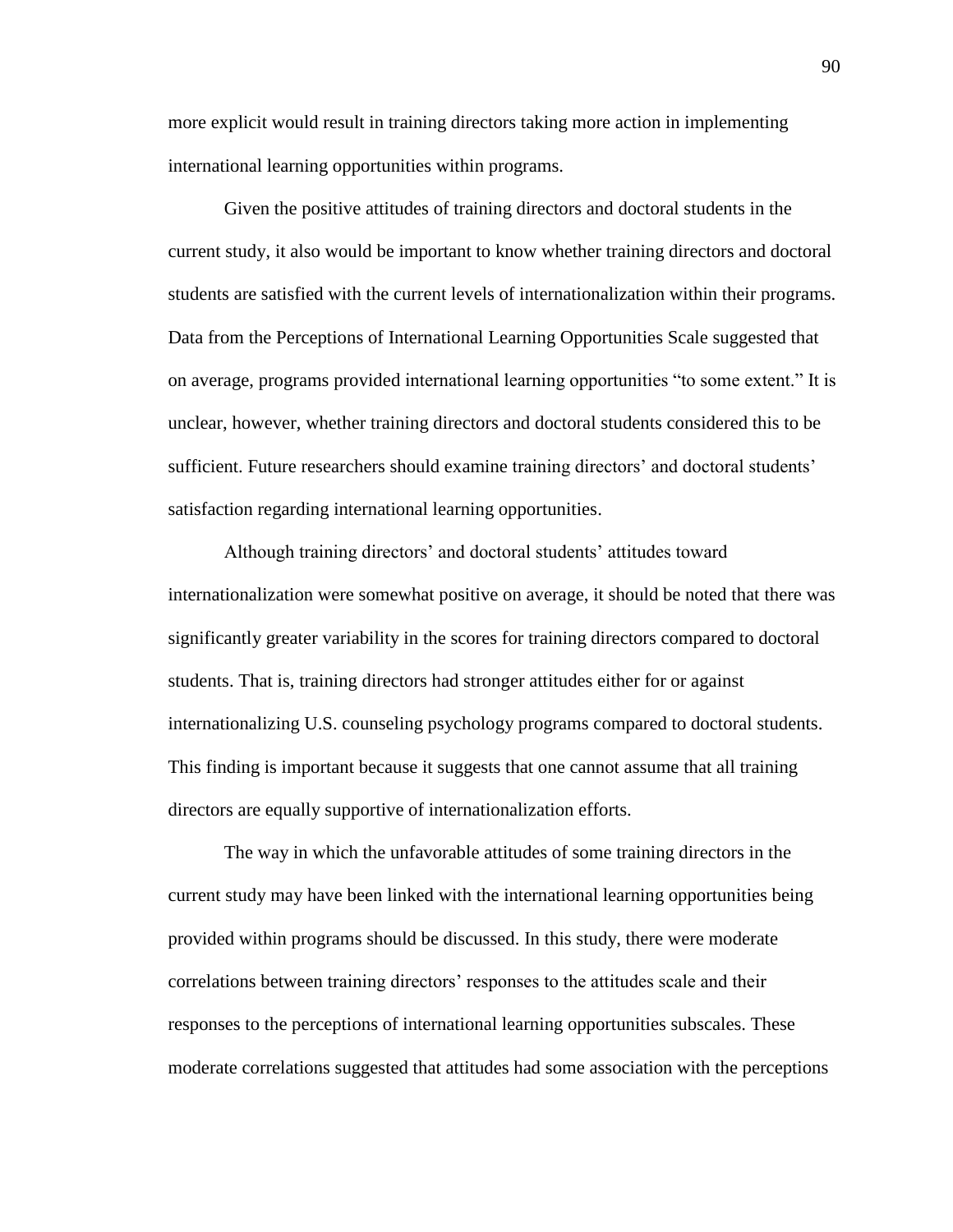of international learning opportunities being provided in programs. Thus, it may be concluded that those training directors who are not in support of internationalization perceive less international opportunities being provided in their programs compared to training directors who do support internationalization. Such information is consistent with the Theory of Reasoned Action, which would suggest that the personal attitudes of training directors would impact their behavioral intentions to provide international learning opportunities in their programs. Furthermore, this information highlights the importance of researching attitudes toward internationalization as a potentially important factor in the perceptions of international learning opportunities. Future researchers may wish to more specifically explore the relationship between attitudes and behavioral intentions to provide international learning opportunities.

Although the implications of negative attitudes have been discussed, the results from this study suggested that on average, training directors and doctoral students held somewhat favorable attitudes toward internationalization. These favorable attitudes, therefore, may provide an important foundation from which to enhance internationalization efforts. Namely, now that there is preliminary evidence that suggests attitudes toward internationalization are somewhat favorable, counseling psychologists may further investigate the specific ways in which training directors and doctoral students might strengthen an international focus for counseling psychology training programs.

It is also important to discuss the scale that was developed to examine attitudes toward internationalization. The Attitudes toward Internationalization Scale had good psychometric properties. Reliability was sufficiently high. Additionally, the scale included both positively- and negatively-worded items, which may have reduced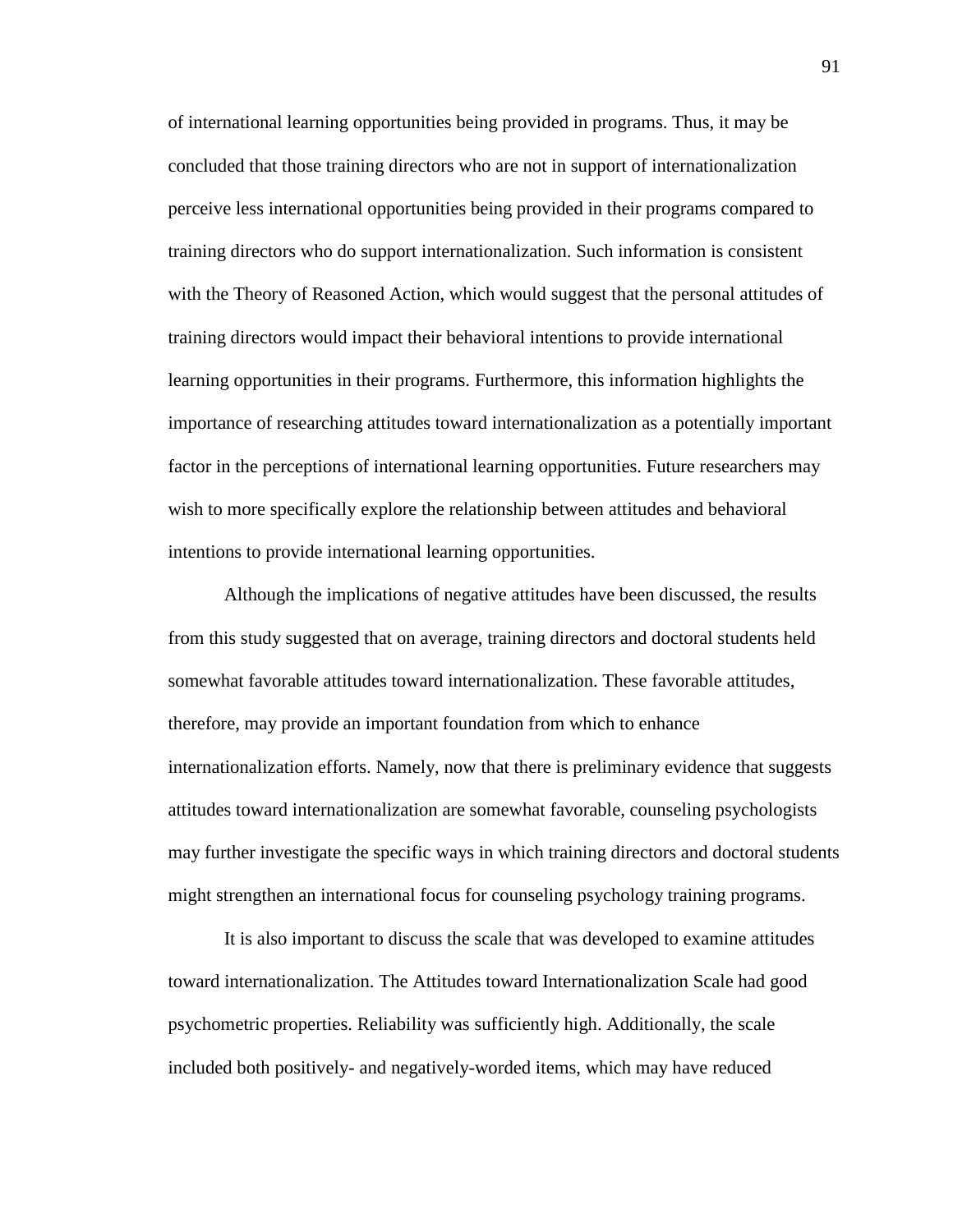response bias. Furthermore, the jury panel feedback contributed to the content validity. The jury panel provided feedback about the relevance of potential items to the domain of attitudes toward internationalization.

Although the jury panel helped to establish content validity for the attitude scale, further assessment regarding other forms of validity will need to be conducted. More specifically, the construct validity of this attitude scale needs to be further examined. For example, a factor analysis may provide insight as to whether attitudes toward internationalization are a single- or multi-dimensional construct. Furthermore, divergent and convergent validity should be established. Divergent validity might be examined by comparing responses to the Attitudes toward Internationalization Scale and responses to the State-Trait Anxiety Inventory (STAI; Spielberger, 1983), which is a theoretically unrelated measure. The STAI has demonstrated adequate construct validity, concurrent validity, and an adequate reliability of .93 (Spielberger, Sydeman, Owen, & Marsh, 1990). Convergent validity might be examined by comparing responses to the Attitudes toward Internationalization Scale and responses to the Munroe Multicultural Attitude Scale Questionnaire (MASQUE; Munroe & Pearson, 2006). The MASQUE has demonstrated adequate reliability (alpha = .80). Furthermore, content validity, construct validity, and discriminate validity have been established for this measure. Thus, while the Attitude toward Internationalization Scale demonstrated sufficient psychometric properties to examine overall attitudes toward internationalization, it is recommended that researchers gather more rich and statistically driven evidence for the validity of this scale before it is used again.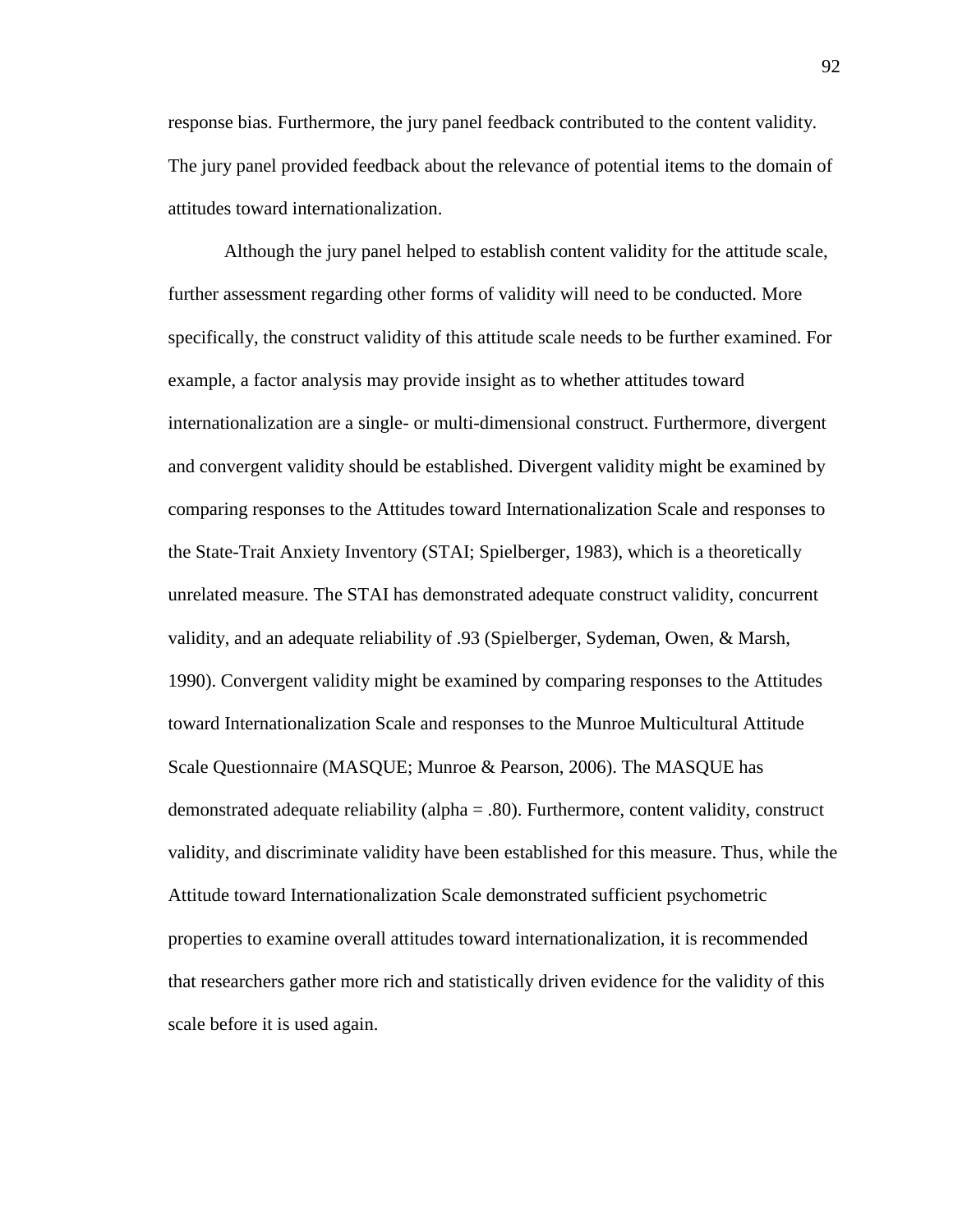### *Limitations*

Although the significant results and trends in the data for this study have been discussed, one should be cautious when generalizing the findings because several limitations exist. A major limitation of comparing 2007 data (Turner-Essel & Waehler, 2009) and the 2010 data obtained in the current study is that the sample sizes in 2007 and 2010 were very different. Almost twice as many training directors responded to the survey in 2007 compared to 2010. The primary researcher in the current study made several attempts to contact training directors so as to obtain a similar sample size, but these efforts were only somewhat successful. It should be further noted that increasing the response rate was especially difficult because the population of eligible training directors for this study was quite small  $(N = 63)$ . With such a small sample size in 2010, the statistical power of the chi-square tests was limited. There was a risk, therefore, of the tests not being powerful enough to detect differences in the 2007 and 2010 responses, even if a true difference existed. Thus, similar sample sizes would have yielded greater confidence in interpreting the non-significant findings.

Similarly, the uneven sample sizes limit the generalizability of the trends that were discussed in the 2007 and 2010 data. It is possible that the uneven sample sizes of training directors resulted in the appearance of an increase in the presence of international training opportunities when no actual increase existed. Because only half the number of training directors responded in 2010, it is possible that training directors in programs without international opportunities that responded in 2007 opted not to respond in 2010. Thus, the increases in percentages for the presence of international learning opportunities from 2007 to 2010 would reflect a lack of participation from those programs not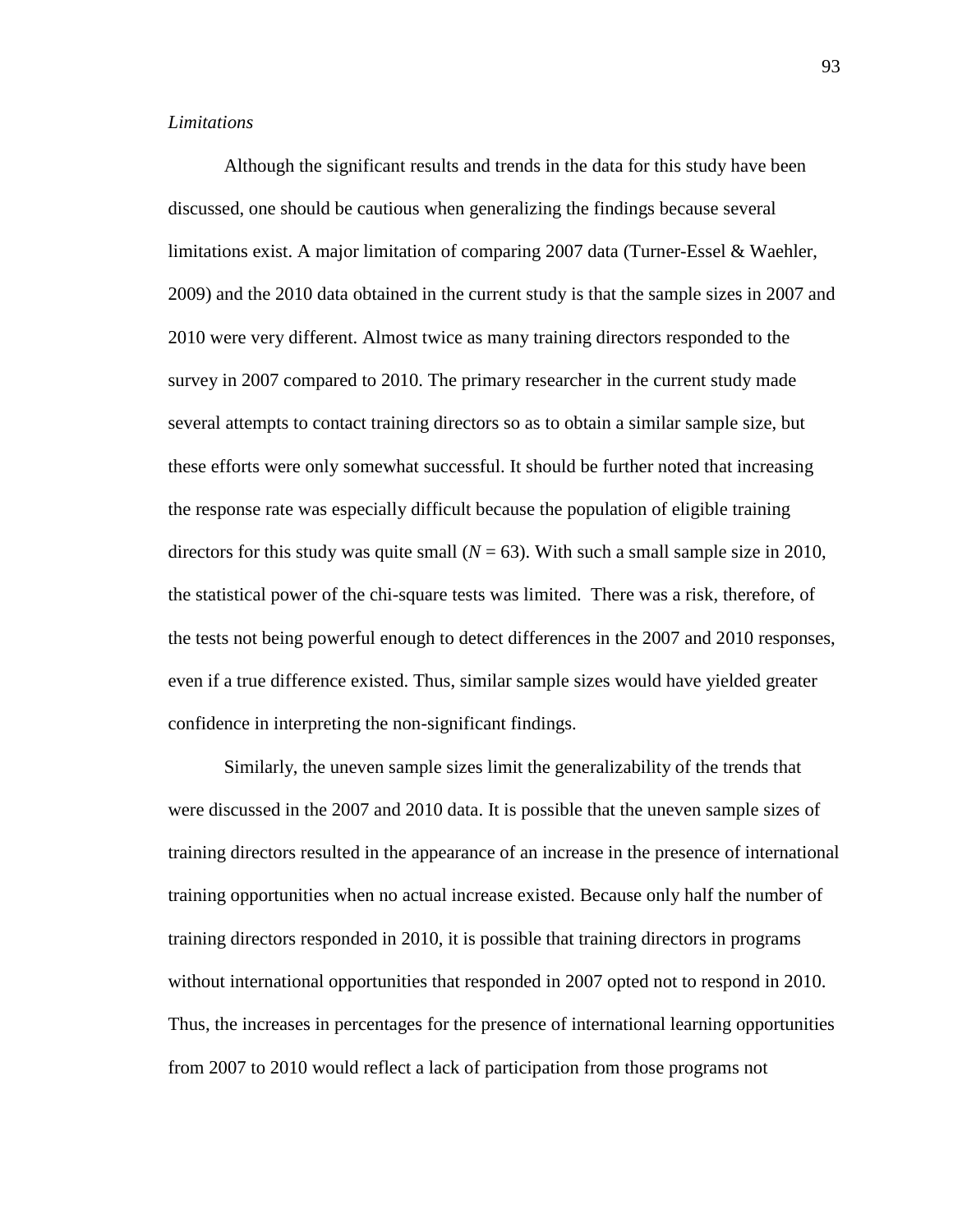incorporating international opportunities rather than a true increase in the number of programs providing international training opportunities. This is certainly something to be mindful of because the total numbers of participants endorsing any item in 2010 were all lower than in 2007. The current survey should be replicated in the future to determine whether the increases in percentages found in this study reflected a true difference in the presence of international learning opportunities or whether they reflected a response bias.

Furthermore, there were limitations related to the findings involving training directors' and doctoral students' perceptions of international learning opportunities. More specifically, including the "I don't know" response option in the survey resulted in difficulties when interpreting the results. An "I don't know" response option was included because it was decided that doing so would be more accurate than forcing respondents to rate the extent to which opportunities were present. Nonetheless, this posed certain challenges in comparing training directors' and doctoral students' perceptions. There were several potential ways in which to proceed with the data analysis of this response format. One option was to altogether eliminate response sets of participants who reported "I don't know" to items. With this approach, approximately 60% of the sample would have been eliminated, thus resulting in too few participant responses to conduct the analysis. Another alternative was to replace "I don't know" options with scores of 1, which would be equivalent to a *Not at All* response regarding the presence of an opportunity. Proceeding with this option would have resulted in drastically deflating the subscale scores of participants, and mostly those of doctoral students because they were the ones who most frequently responded "I don't know." A third option, which was considered the best alternative, was noting the frequency that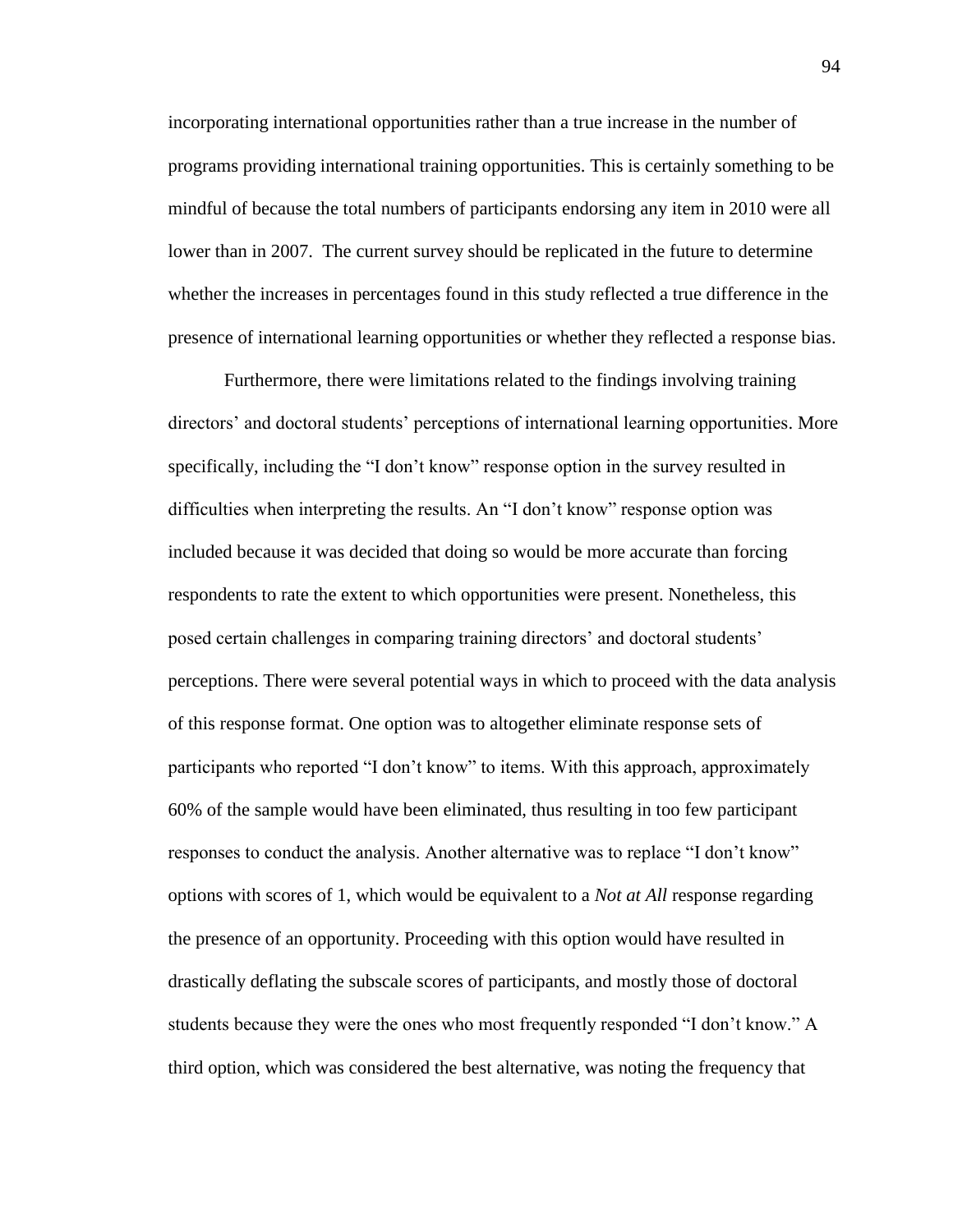respondents reported "I don't know" on a given subscale, replacing the "I don't know" responses with mean scores from an individual's responses for the given subscale, and noting this as a limitation to the current study. Thus, the findings of training directors' and doctoral students' perceptions of international learning opportunities should be interpreted with caution.

Another limitation in measuring perceptions of international learning opportunities in the current study involved the procedure for calculating mean scores for doctoral students in programs. Student scores were averaged, and thus the variability of student scores within programs was not taken into account. Although this averaging procedure did not account for variability among students within programs, it was successful in controlling for the different response rates within programs. This is an issue that had not been addressed in previous research. Future researchers, however, may want to examine the variability of students' scores within programs to determine whether there is consistency in programs.

Yet another limitation could be the role of the primary researcher's advisor in this study. A bias may have resulted from his involvement. More specifically, the primary researcher's advisor answered the survey distributed in this study because he was the training director of an APA-accredited counseling psychology doctoral program. It should be noted, however, that the purpose of incorporating doctoral students' perceptions of international learning opportunities was to balance the perspectives of training directors. Thus, it was expected that any bias of the primary researcher's advisor would be mitigated by student's responses in his program. Nonetheless, it is recommended that another faculty member within the advisor's department who may be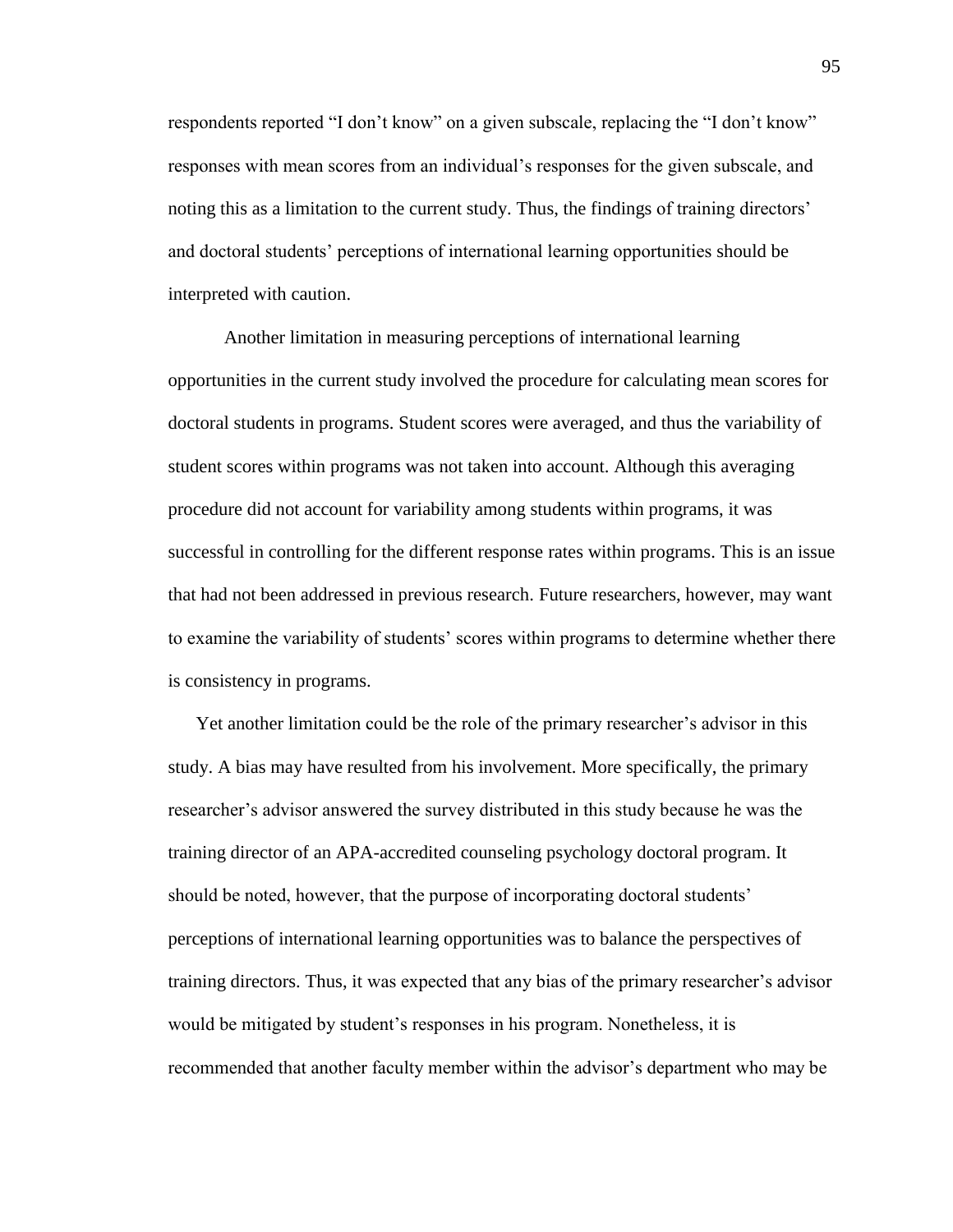knowledgeable about training initiatives participate in future studies of this kind rather than a faculty member who had been invested in the research project.

Furthermore, although the trends in the data were discussed regarding the differences in training directors' and students' knowledge of whether international learning opportunities were present (i.e., comparing "I don't know" responses), it should be noted that no statistical analyses were conducted to substantiate these trends. Statistical analyses were not conducted because of the inherent complexity that would exist in doing so. Namely, the responses of training directors and doctoral students would need to be paired because their responses were dependent upon their experiences in a specific counseling psychology program. Because the data was nominal, however (i.e., knowing vs. not knowing), an average student score could not be determined. Thus, one could not control for the student sample size being three times greater than the training director sample size. A further complication would be that the students within programs might not have been a representative sample because of their year in the program. For the overall descriptive statistics reported, this was not a problem because the sample of 83 students equally represented first, second, third, and fourth year or beyond students.

Limitations were also present regarding the style in which the items were written for the Perceptions of International Learning Opportunities Scale. More specifically, many of the items were complex and wordy. This was the cost for operationalizing the items to convey meaning. Such specificity was deemed appropriate, however, because respondents may not have been familiar with certain concepts unless provided with concrete examples. Yet another limitation of the scale was that none of the items were negatively-worded. Thus, it was possible that the positively-worded items resulted in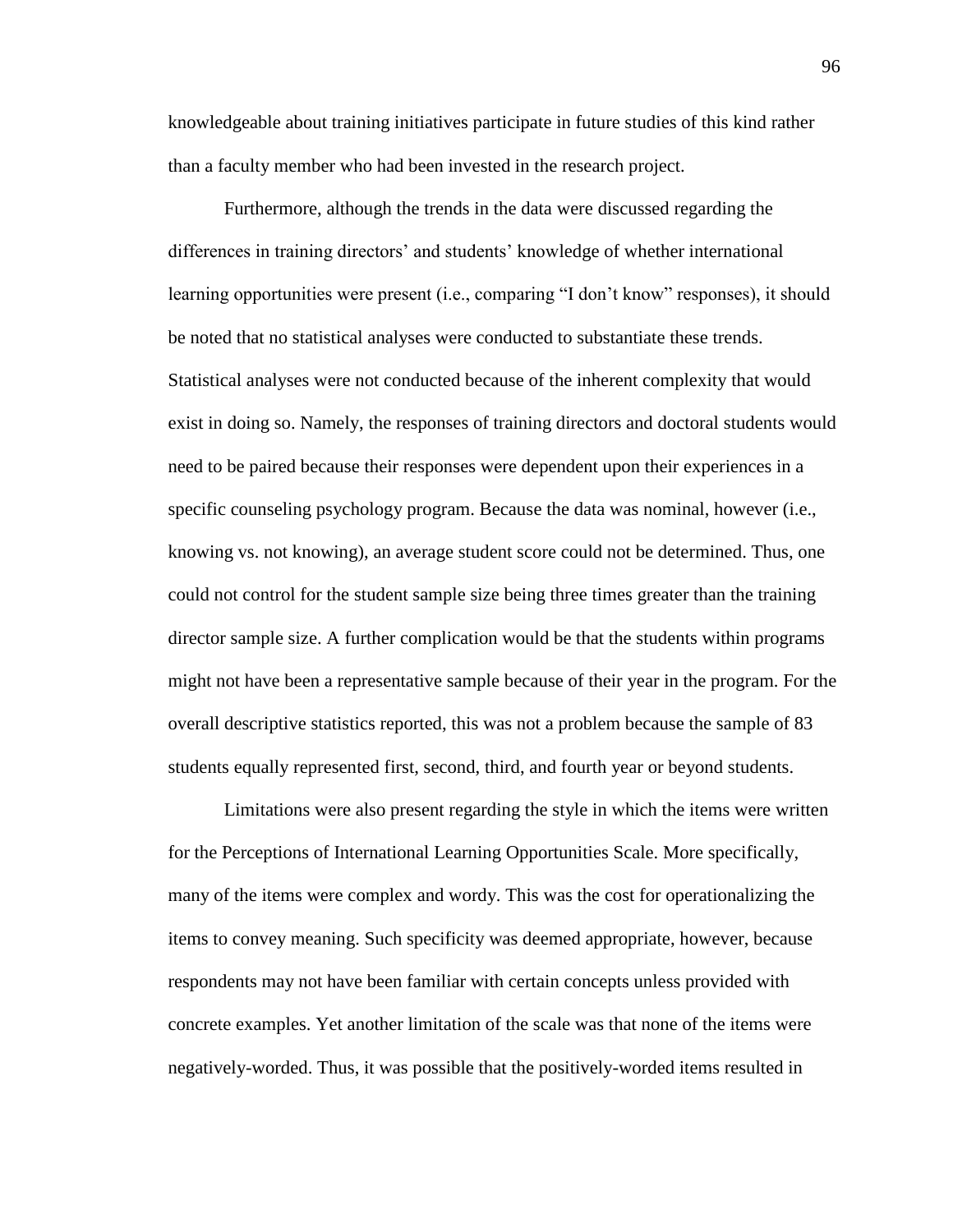response bias. It was decided that negatively-worded items would not be used because they could have led to unnecessary confusion. For example, it would have been confusing to state that an international opportunity was *not* provided in a program "to a very great extent." Because respondents in the study did utilize the entire range of ratings, however, it appears that response bias was not a major issue.

It should also be noted that certain limitations exist when applying the Theory of Reasoned Action to explain the relationship between attitudes and the internationalization process in the current study. In most research regarding the Theory of Reasoned Action, respondents are typically asked about their perceptions of subjective norms (i.e., what they believe others think about the particular topic). This is different from the current study in which participants were not asked about subjective norms. Rather the sum of the individual attitudes of training directors and doctoral students was used to calculate the subjective norm. This latter method was chosen, however, because it was hoped that the findings could provide the most accurate information about attitudes toward internationalization. Nonetheless, it is possible that respondents' actual perceived subjective norms might be different from the subjective norm that was found in this study.

The current study is further limited because it is possible that the current respondents' positive attitudes did not necessarily relate to high subjective norms. That is, although the participants held positive attitudes toward internationalization, they did not believe that actions should be taken linked with this topic. Therefore, future researchers should survey training directors and doctoral students to better understand what actions, if any, are related to the subjective norms regarding internationalization.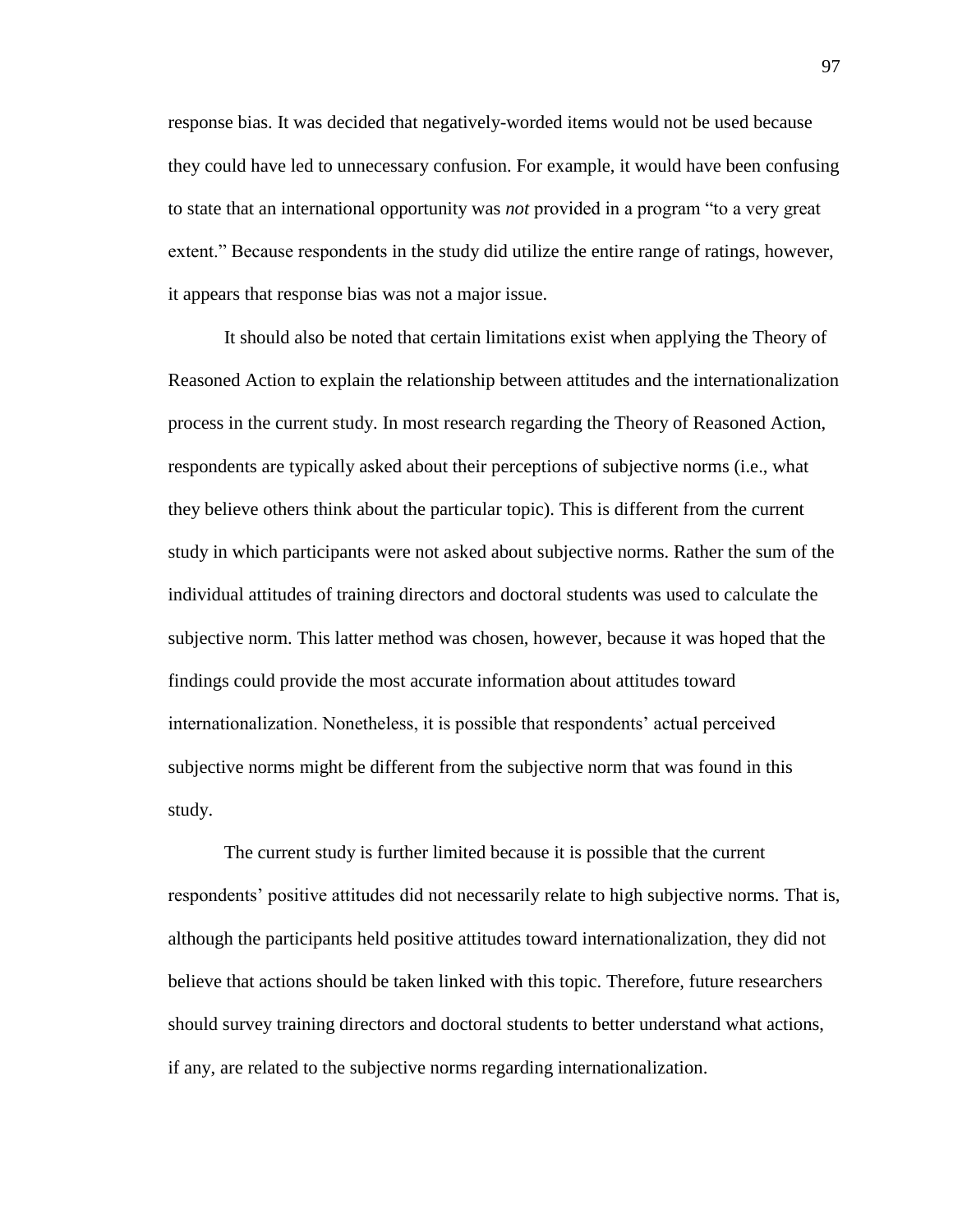# *Conclusions*

Although limitations were present, the current study provided invaluable information regarding the process of internationalization in U.S. counseling psychology programs. Specifically, this study examined the presence of international learning opportunities over time, investigated differences in doctoral students' and training directors' perceptions of international learning opportunities, and researched attitudes toward internationalizing U.S. counseling psychology programs. Results suggested that the presence of international training opportunities did not increase from 2007 to 2010, with the exception that internationalism was increasingly being incorporated into the definition of multiculturalism. Further, results suggested that training directors were generally more knowledgeable compared to doctoral students about the availability of international learning opportunities. When doctoral students were aware of the opportunities, they perceived them to be integrated to a lesser extent than their training directors did, although this difference was small. Finally, results suggested that there were generally favorable attitudes toward internationalization. In light of such findings, the recommendations that have been mentioned throughout this discussion will be briefly summarized.

Overall, it appears that counseling psychology programs can benefit most from being more reflective about current internationalization efforts. This would first involve more communication from faculty members regarding the availability of international learning opportunities. Additionally, doctoral students should communicate how these opportunities impact their overall ability to address international issues. With increased communication, training programs will be able to better address whether current efforts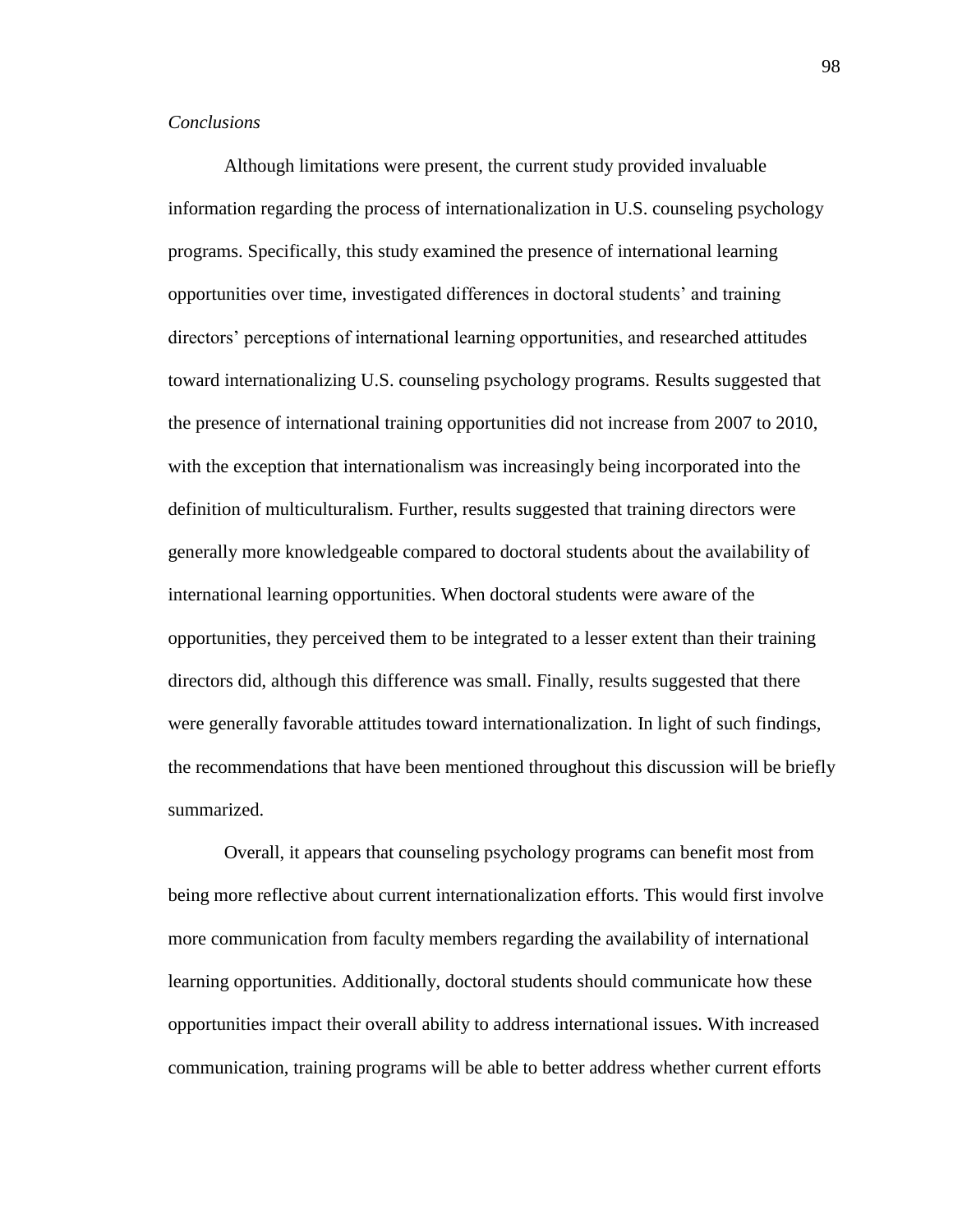are sufficient. Another aspect in the reflection process involves examining the different ways in which internationalization is occurring, or not occurring. From the results of this study, it appeared that demonstrating formal, institutional commitments to the internationalization process will be an important next step in the internationalization process. Finally, it was recommended that U.S. counseling psychologists monitor the internationalization efforts of counseling psychology programs to ensure that this process is occurring in an internationally collaborative way. That is, U.S. counseling psychologists need to include non-U.S. colleagues and students as part of the internationalization process. The U.S. field of counseling psychology has come a long way in its ability to address the needs of different populations. It is hoped that through a thoughtful reflection on the internationalization process, the field will further be able to address international issues in a culturally appropriate and responsible way.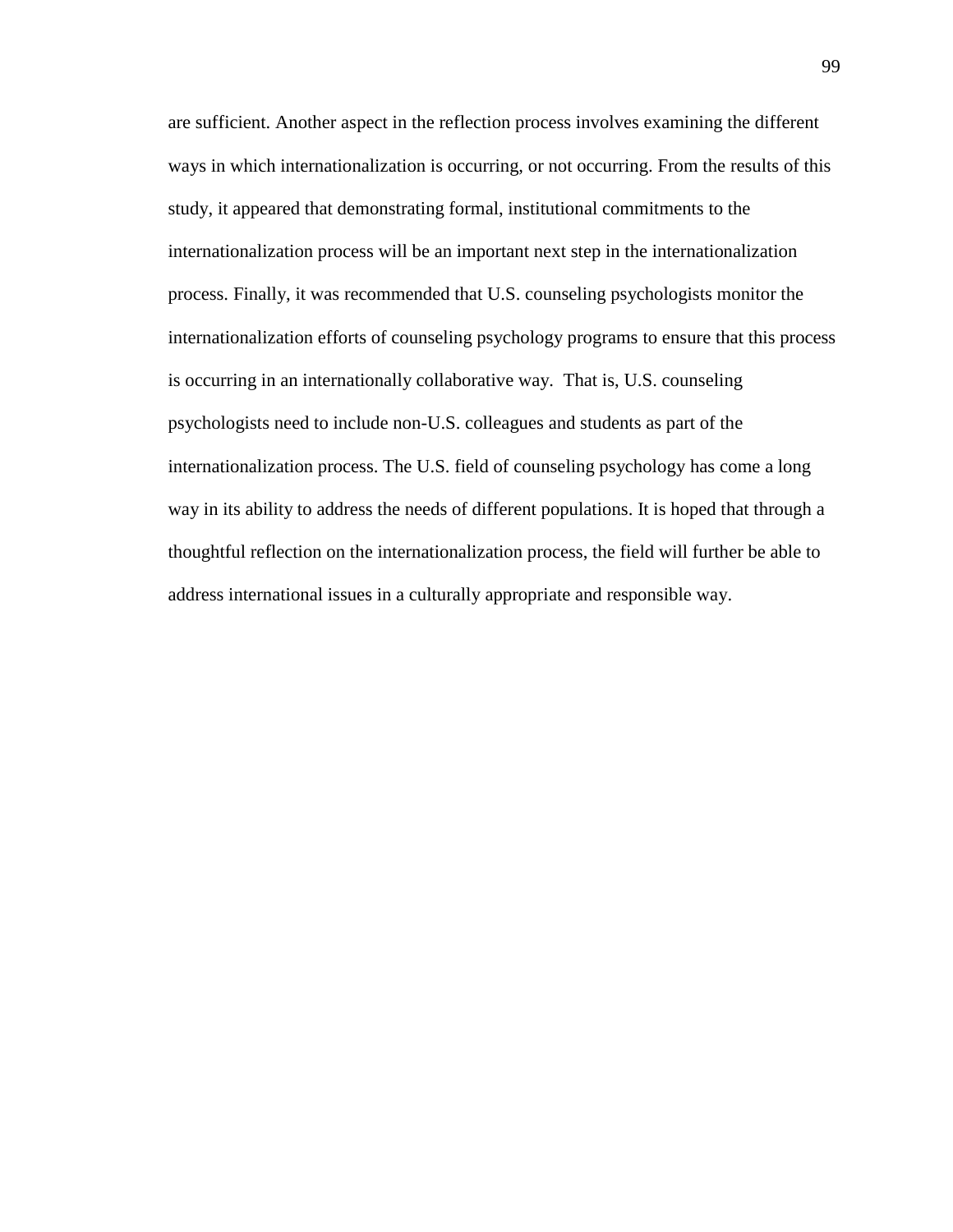#### References

- Ajzen, I. (1991). The theory of planned behavior*. Organizational Behavior and Human Decision Processes, 50,* 179-211.
- Ajzen, I., & Fishbein, M. (1980). *Understanding attitudes and predicting social behavior.*  Englewood Cliffs, NJ: Prentice-Hall.
- Alexander, C. M., Kruczek, T., & Ponterotto, J. G. (2005). Building multicultural competencies in school counselor trainees: An international immersion experience. *Counselor Education & Supervision, 44,* 255-266.
- American Psychological Association. (2008). A big success: Div. 17's International Counseling Psychology Conference. *Monitor on Psychology, 39*(6), 92.
- American Psychological Association (2009a). *Committee on international relations (CIRP)*. Retrieved July 6, 2009 from http://www.apa.org/international/cirp/
- American Psychological Association (2009b). *Division 52 – International psychology.*

Retrieved July 6, 2009 from www.apa.org/about/division/div52.html

American Psychological Association (2009c). *APA at the United Nations.* Retrieved July

6, 2009 from www.apa.org/international/un

American Psychological Association Commission on Ethnic Minority Recruitment, Retention, and Training in Psychology. (1997, January). *Diversity and accreditation.* Washington, DC: American Psychological Association.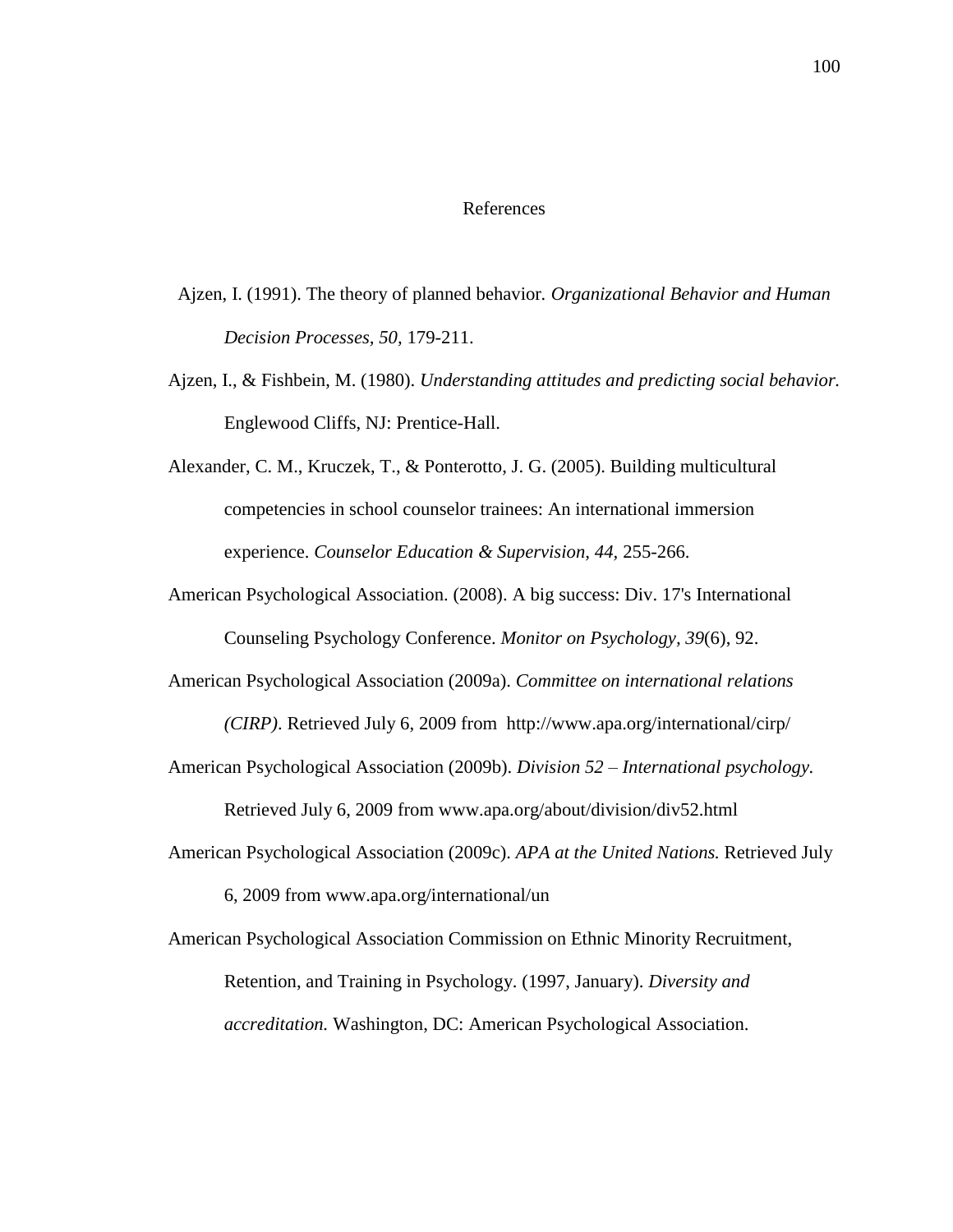- Arnett, J. J. (2008). The neglected 95%: Why American psychology needs to become less American. *American Psychologist, 63,* 602-614.
- Arredondo, P., & Perez, P. (2003). Expanding multicultural competence through social justice leadership. *The Counseling Psychologist, 31,* 282-289.
- Arredondo, P., Toporek, R., Brown, S., Jones, J., Locke, D. Sanchez, J., & Stadler, H. (1996). Operationalization of multicultural counseling competencies*. Journal of Multicultural Counseling & Development, 24*, 42-78.
- Bock, G. W., Zmud, R. W., Kim, Y. G., & Lee, J. N. (2005). Behavioral intention formation in the knowledge sharing: Examining the roles of extrinsic motivators, social-psychological forces, and organizational climate. *Management Information Systems Quarterly, 29,* 87-111.
- Boyle, D. P., Nackerud, L., & Kilpatrick, A. (1999). The road less traveled: Crosscultural, international experiential learning. *International Social Work, 42,*201- 214.
- Bronfenbrenner, U. (1977). Toward an experimental ecology of human development. *American Psychologist, 32*, 513-530.
- Bronfenbrenner, U. (1979). *The ecology of human development: Experiments by nature and design.* Cambridge, MA: Harvard University Press.
- Clark, R. (1990). Minority influence: The role of argument refutation of the majority position and social support for the minority position. *European Journal of Social Psychology*, *20*(6), 489-497.
- Council on Social Work Education. (2008). CSWE educational policy and standards. In *Handbook of Social Work Accreditation Policies and Procedures.* Retrieved July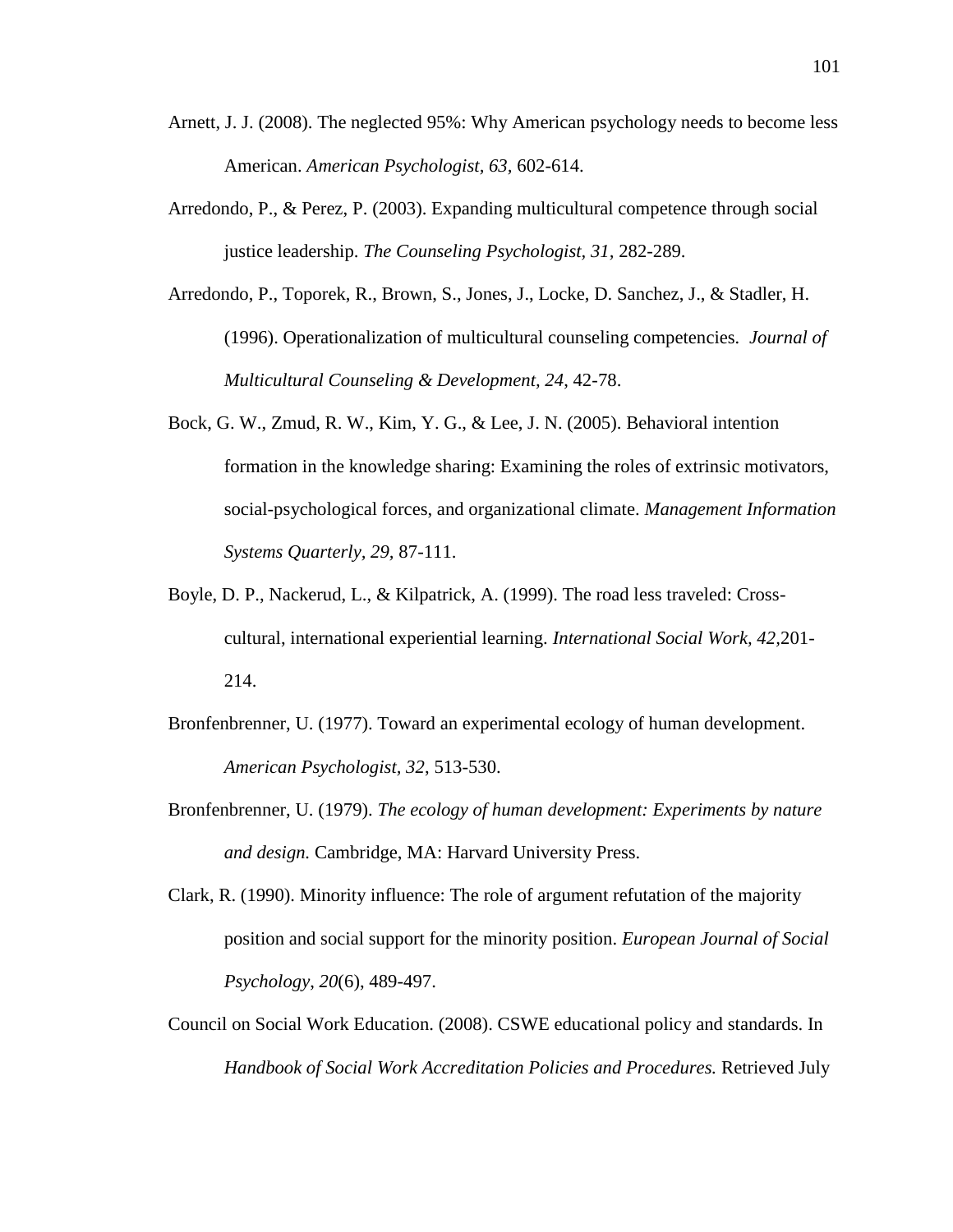20, 2009 from http://www.cswe.org/NR/rdonlyres/6F42D36C-E42A-4B33- 8D73-6A7E9863ECE5/0/2008EPASHandbook.pdf

- Douce, L. A. (2004). Society of Counseling Psychology Division 17 of APA Presidential Address: Globalization of counseling psychology. *The Counseling Psychologist, 32,* 142-152.
- Forrest, L. (2008). President's report: Reflections on the international counseling psychology conference. *American Psychological Association Society of Counseling Psychology Newsletter, 29*(2), 1-7.
- Fortriede, D., & Draper, V. (1996). An Integrated Network Quizzing, Surveying, and Interactive Testing system (Version 11.21.3) [Computer software]. Muncie, IN: Ball State University.
- Friedlander, M. L., Carranza, V. E., & Guzman, M. (2002). International exchanges in family therapy: Training, research, and practice in Spain and the U.S. *The Counseling Psychologist, 30,* 314-329.
- Furr, S. R., & Carroll, J. J. (2003). Critical incidents in student counselor development. *Journal of Counseling Development, 81,* 483-489.
- Gergen, K. J., Gulerce, A., Lock, A., & Misra, G. (1996). Psychological science in cultural context. *American Psychologist, 51,* 496-503.

Gerstein, L. H., Heppner, P. P., Ægisdóttir, S., Leung, S.-M. A., & Norsworthy, K. L. (2009). Cross-cultural counseling: History, challenges, and rationale. In L.H. Gerstein, P.P Heppner, Heppner, S. Ægisdóttir, S. M. A. Leung, & K. L. Norsworthy (Eds.), *International handbook of cross-cultural counseling: Cultural assumptions and practices worldwide* (pp. 3-32). Thousand Oaks, CA: Sage.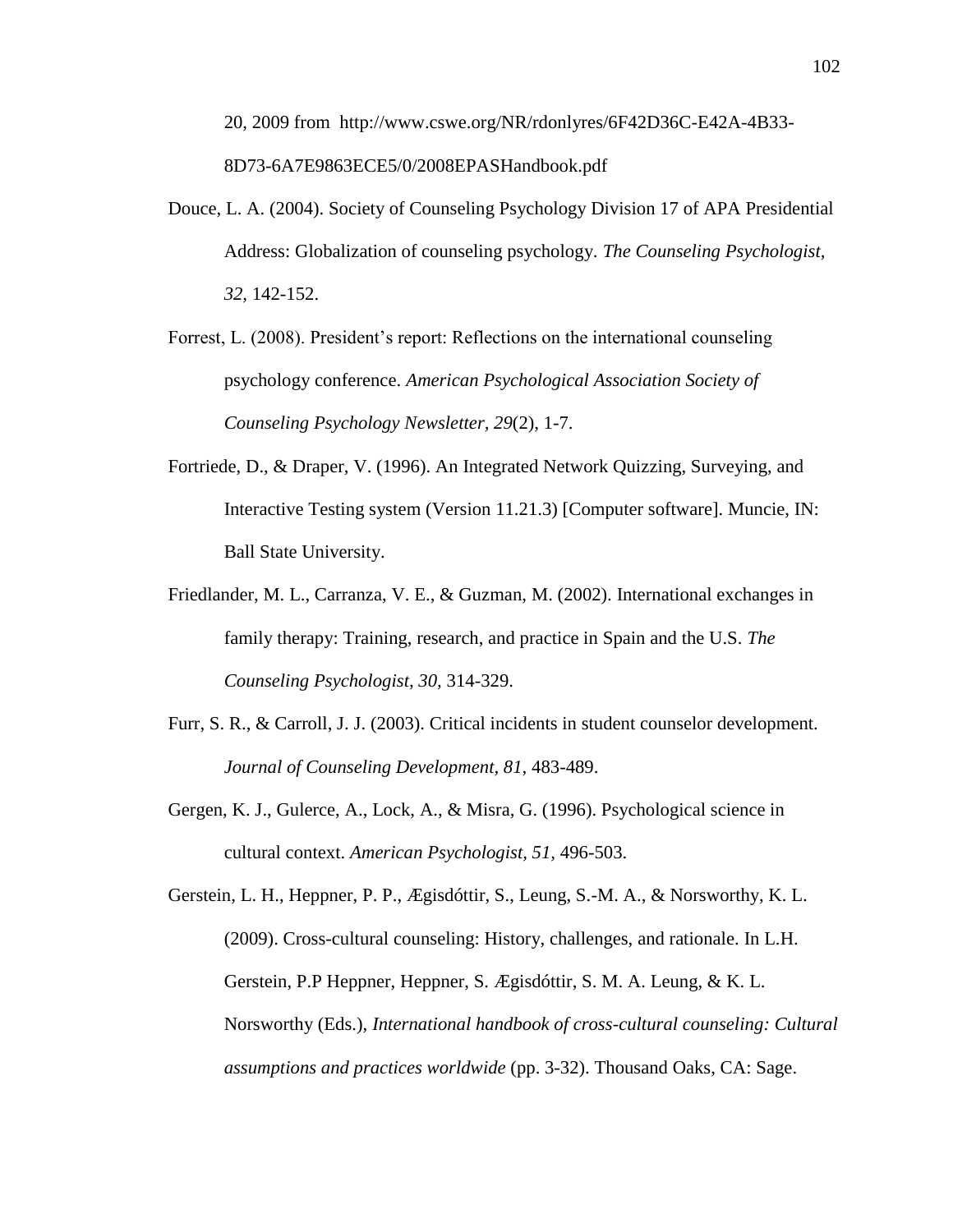- Gerstein, L. H., Heppner, P. P., Stockton, R., Leong, F. T. L., & Ægisdóttir, S. (2009). The counseling profession in-and outside the United States. In L.H. Gerstein, P.P Heppner, Heppner, S. Ægisdóttir, S. M. A. Leung, & K. L. Norsworthy (Eds.), *International handbook of cross-cultural counseling: Cultural assumptions and practices worldwide* (pp. 3-32). Thousand Oaks, CA: Sage.
- Gerstein, L. H., & Ægisdóttir, S. (2005). A trip around the world: A counseling travelogue! *Journal of Mental Health Counseling, 27,* 95-103.
- Gerstein, L. H., & Ægisdóttir, S. (2007). Training international social change agents: Transcending a U.S. counseling paradigm. *Counselor Education & Supervision, 47,* 123-139.
- Giorgis, T. W., & Helms, J. E. (1978). Training international students from developing nations as psychologists: A challenge for American psychology. *American Psychologist, 33,* 945-951.
- Global Health Education Consortium. (2009). *Global vs. International.* Retrieved July 12, 2009 from http://globalhealthedu.org/Pages/GlobalvsInt.aspx
- Guthrie, R. (1976). *Even the rate was white: A historical view of psychology.* Boston: Allyn & Bacan.
- Hanvey, R. G. (1976). *An attainable global perspective*. New York: Center for Global Perspectives in Education.
- Hedlund, D. (1988). Counseling psychology and the Zambian Fulbright Program. *The Counseling Psychologist, 16,* 288-292.
- Heppner, P. P. (1988). Cross-cultural outcomes of a Research Fulbright in Sweden. *The Counseling Psychologist, 25,* 5-14.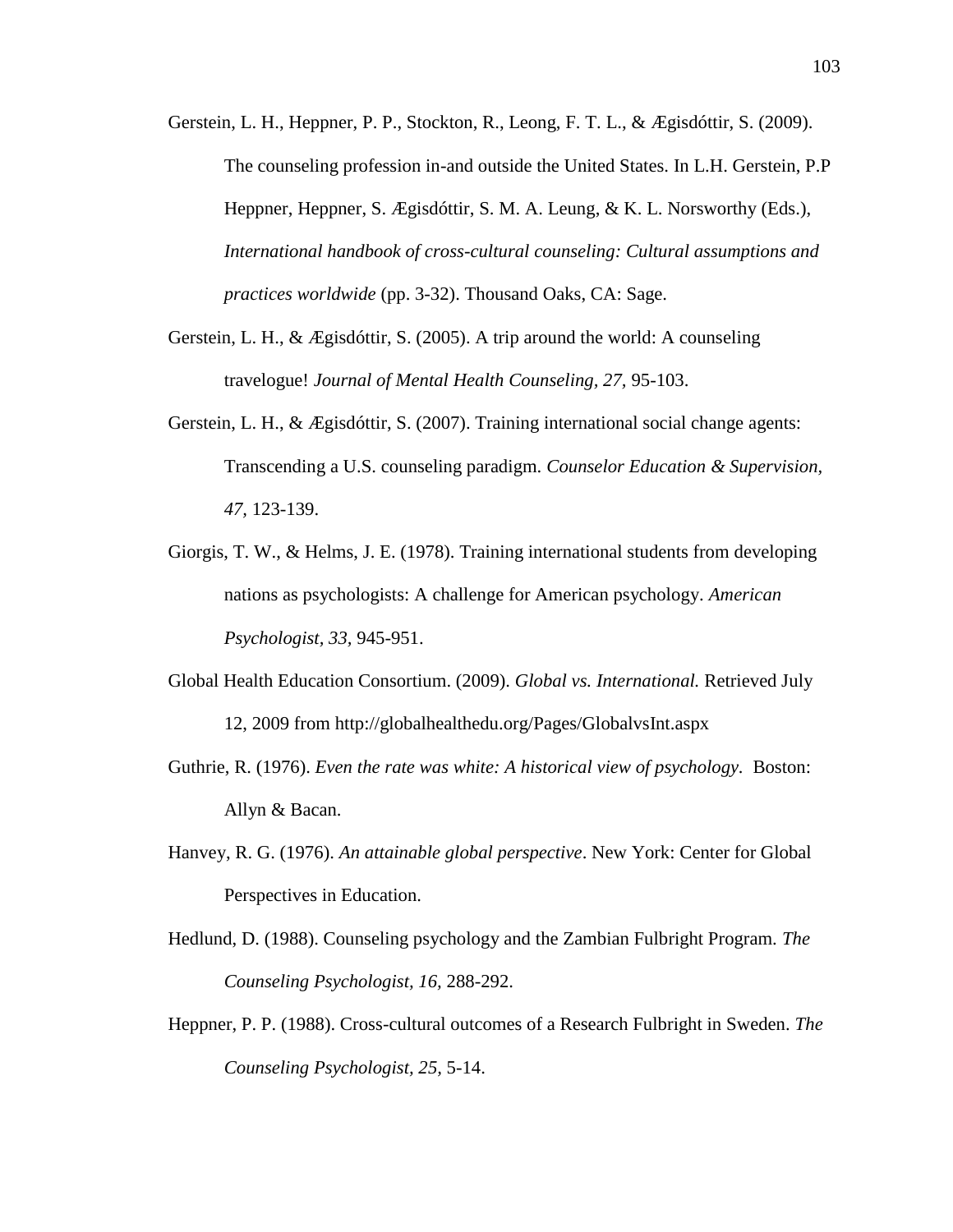- Heppner, P. P. (1997). Building on strengths as we move into the next millennium. *The Counseling Psychologist, 25*, 5-14.
- Heppner, P. P. (2006). The benefits and challenges of becoming cross-culturally competent psychologists: Presidential address. *The Counseling Psychologist, 34,*  147-172.
- Heppner, P. P., & Gerstein, L. H. (2008). International developments in counseling psychology. In E. Altmaier & B. D. Johnson (Eds.), *Encyclopedia of counseling: Changes and Challenges for Counseling in the 21st Century* (Vol. 1). Thousand Oaks, CA: Sage.
- Heppner, P. P., Leong, F.T.L., & Chiao, H. (2008). A growing internationalization of counseling psychology. In S. D. Brown & R. W. Lent (Eds.), *Handbook of counseling psychology*  $(4^{\text{th}}$  ed., pp. 68-85). Hoboken, NJ: Wiley.
- Heppner, P. P., Leong, F. T. L., & Gerstein, L. H. (2008). Counseling within a changing world: Meeting the psychological needs of societies and the world. In W. B. Walsh (Ed.), *Biennial review of counseling psychology.* New York: Taylor & Francis.
- Heppner, P. P., Ægisdóttir, S., Leung, S-M. A., Duan, C., Helms, J. E., Gerstein, L. H., & Pedersen, P. B. (2009). The intersection of multicultural and cross-national movements in the United States: A complementary role to promote culturally sensitive research, training, and practice. In L.H. Gerstein, P.P Heppner, Heppner, S. Ægisdóttir, S. M. A. Leung, & K. L. Norsworthy (Eds.), *International handbook of cross-cultural counseling: Cultural assumptions and practices worldwide* (pp. 3-32). Thousand Oaks, CA: Sage.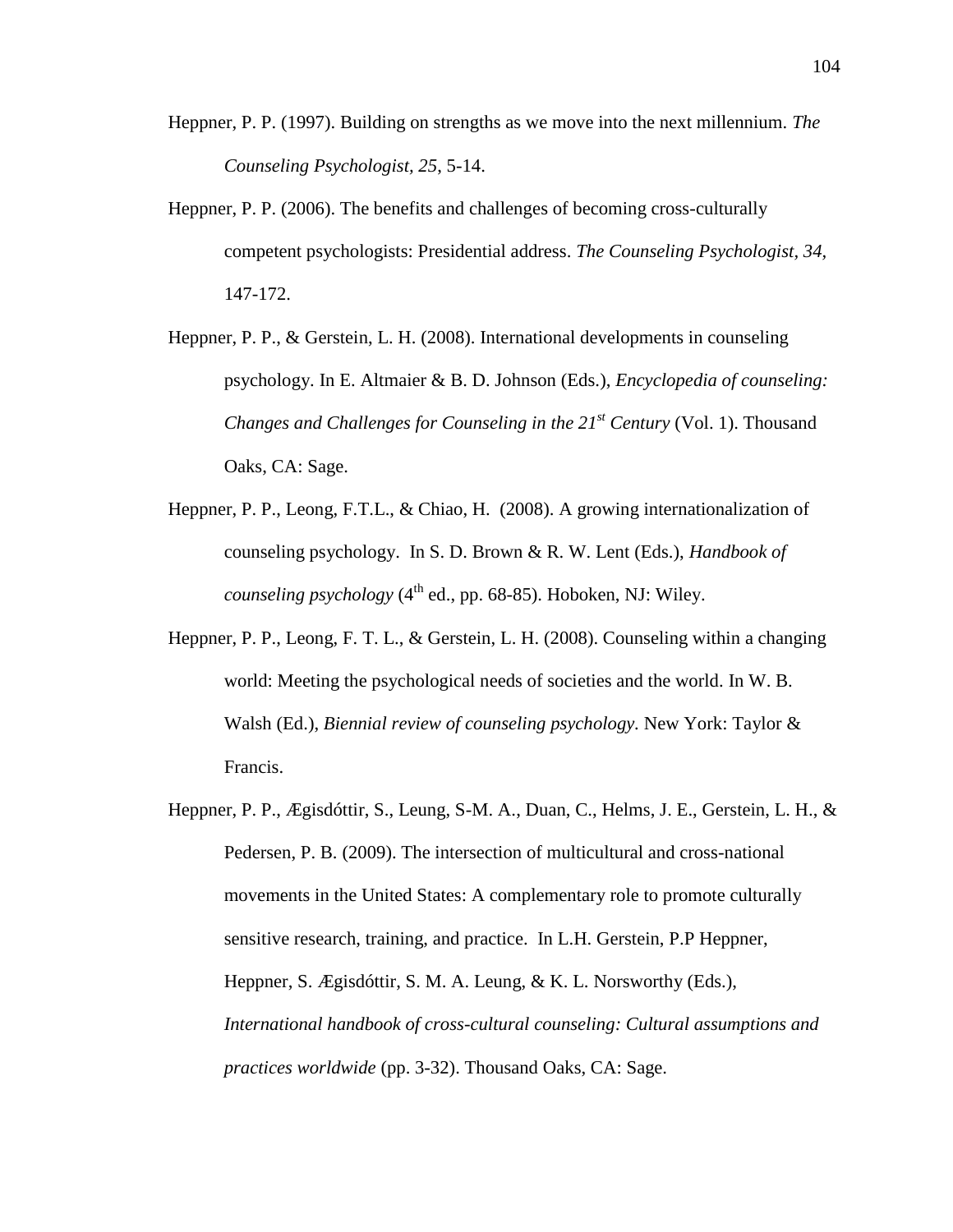- International Federation of Social Work. (2009). Membership. In *About IFSW*. Retrieved July 20, 2009 from http://www.ifsw.org/p38000060.html
- Kirkwood, T. (2001). Our global age requires global education: Clarifying definitional ambiguities. *Social Studies*, 92, 1-16.
- Krajewski-Jaime, E. R., Brown, K. S., Ziefert, M., & Kaufman, E. (1996). Utilizing international clinical practice to build inter-cultural sensitivity in social work students. *Journal of Multicultural Social Work, 4*(2), 15-29.
- Kwan, K. K.-L., & Gerstein, L. H. (2008). Envisioning a counseling psychology of the world: The mission of the International Forum. *The Counseling Psychologist, 36,*  182-187.
- Leong, F.T.L., & Blustein, D. L. (2000). Toward a global vision of counseling psychology. *The Counseling Psychologist, 28,* 5-9.
- Leong, F.T.L., & Ponterotto, J. G. (2003). A proposal for internationalizing counseling psychology in the United States: Rationale, recommendations, and challenges. *The Counseling Psychologist, 31,* 381-395.
- Leung, S. A. (2003). A journey worth traveling: Globalization of counseling psychology. *The Counseling Psychologist, 31,* 412-419.
- Leung, S. A., & Chen, P.-W. (2009). Developing counseling psychology in Chinese communities in Asia: Indigenous, multicultural, and cross-cultural considerations. *The Counseling Psychologist, 37,* 944-966.
- Marsella, A. J., & Pedersen, P. B. (2004). Internationalizing the counseling psychology curriculum: Toward new values, competencies, and directions. *Counseling Psychology Quarterly, 17,* 413-423.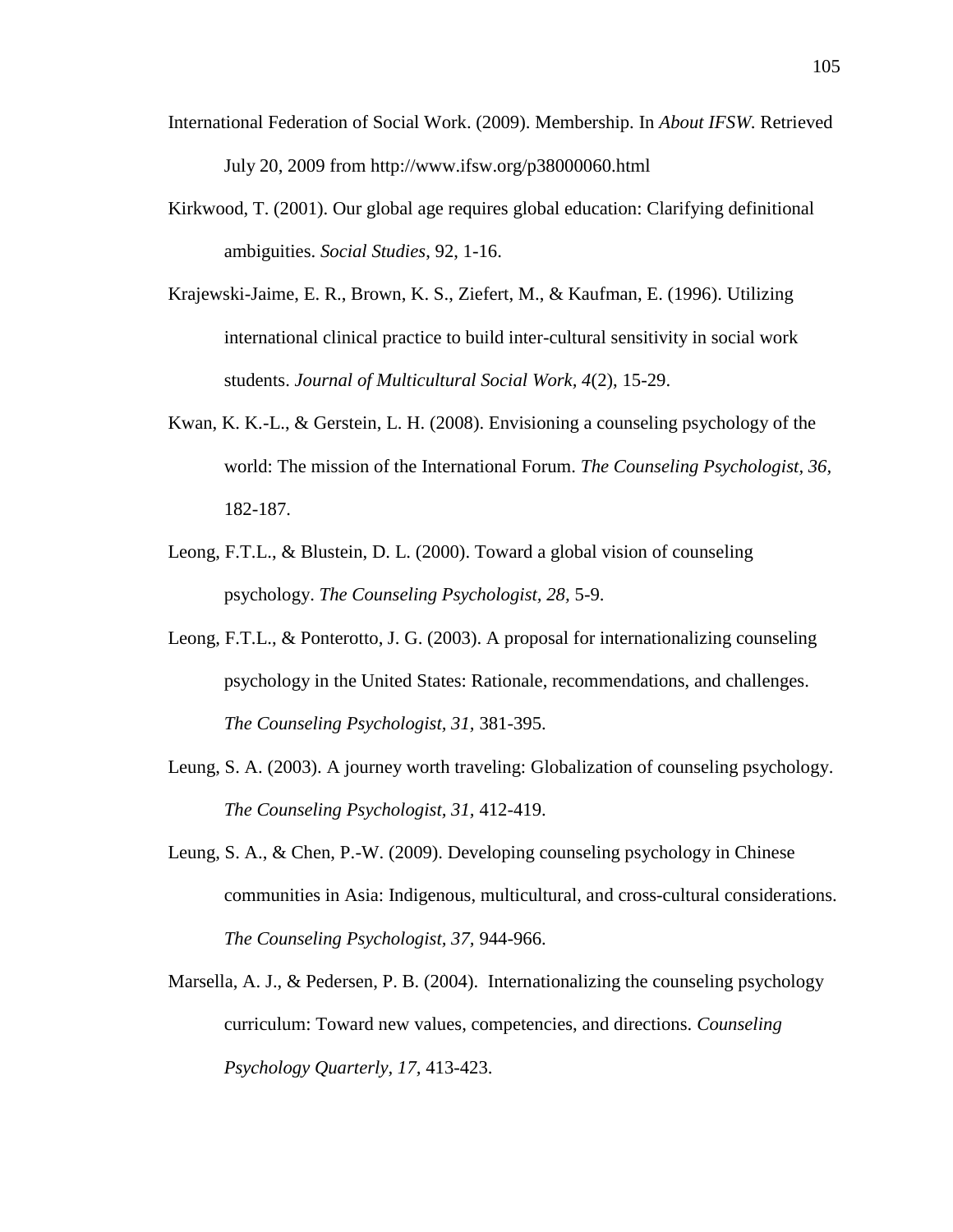- McWhirter, J. J. (1988). Counseling psychology and the Fulbright Program: The Australian connection. *The Counseling Psychologist, 16,* 303-306.
- Munroe, A., & Pearson, C. (2006). The Munroe Multicultural Attitudes Scale Questionnaire: A new instrument for multicultural studies. *Educational and Psychological Measurement, 66,* 819-834.

Norsworthy, K. L., Heppner, P. P., Ægisdóttir, S., Gerstein, L. H., & Pedersen, P. B. (2009). Exportation of U.S.-based models of counseling and counseling psychology: A critical perspective. In L.H. Gerstein, P.P Heppner, Heppner, S. Ægisdóttir, S. M. A. Leung, & K. L. Norsworthy (Eds.), *International handbook of cross-cultural counseling: Cultural assumptions and practices worldwide* (pp. 3-32). Thousand Oaks, CA: Sage.

- Nugent, F. (1988). Counseling psychology and the West German Fulbright Program. *The Counseling Psychologist, 16,* 293-296.
- Pedersen, P. (1999). *Multicultralism as a Fourth Force*. Washington, DC: Taylor and Frances.
- Pedersen, P. B. (2003). Culturally biased assumptions in counseling psychology. *The Counseling Psychologist, 31,* 396-403.
- Pedersen, P. B. (2005). Foreword. In R. Moodley & W. West (Eds.), *Integrating traditional healing practices into counseling and psychotherapy* (pp. xi-xii). Thousand Oaks, CA: Sage.
- Ponterotto, J. G., Alexander, C. M., & Grieger, I. (1995). A multicultural competency checklist for counseling programs. *Journal of Multicultural & Counseling Development, 23*, 11-20.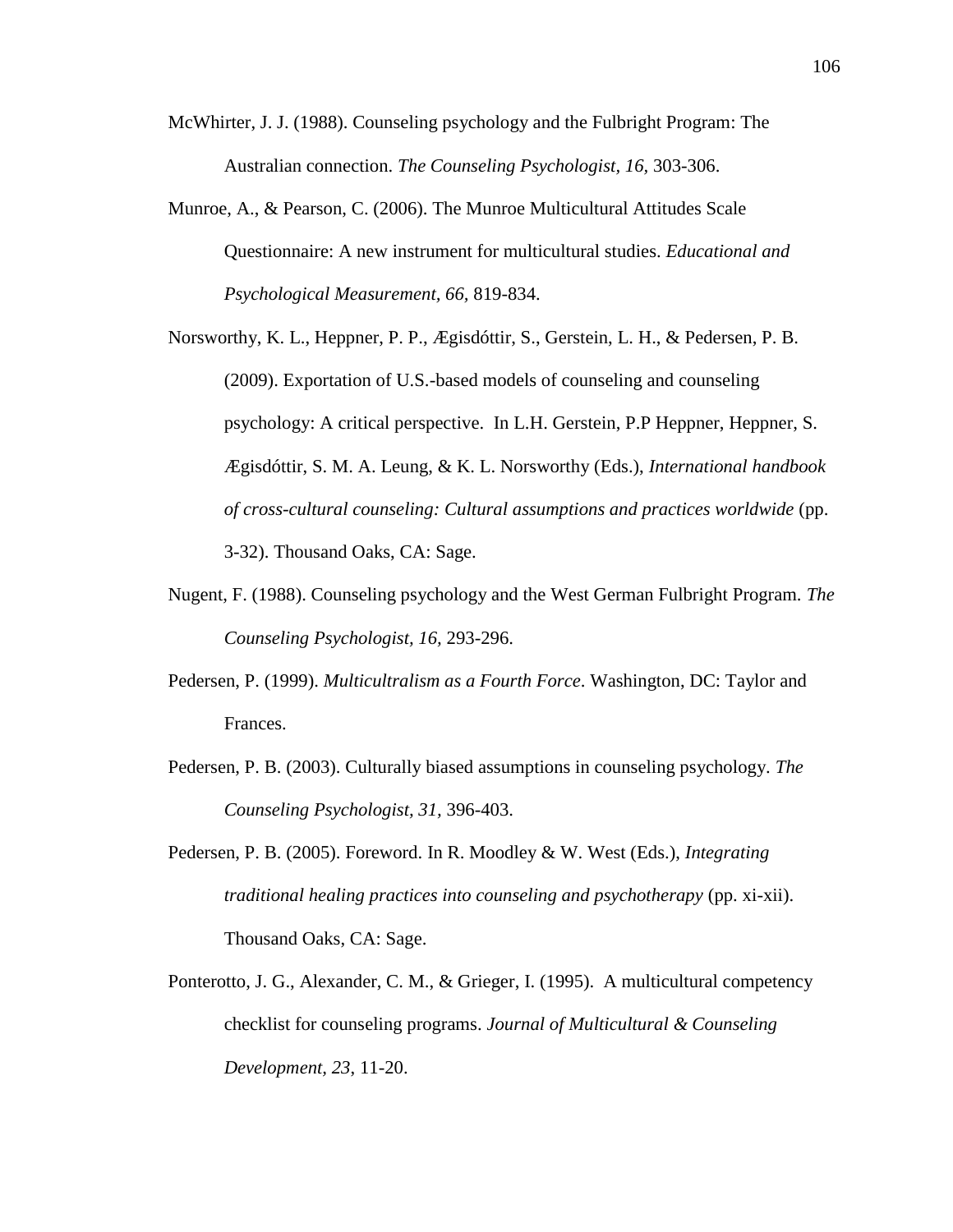- Rogers, C. (1987). Inside the world of the Soviet professional. *Counseling and Values, 32,* 47-66.
- Samuda, R. (1975). *Psychological testing of American minorities: Issues and consequences.* New York: Doubleday.
- Sewpaul, V., & Jones, D. (2004). Global standards for social work education and training. *Social Work Education*, *23*, 493-513.
- Sheppard, B. H., Hartwick, J., & Warshaw, P.R. (1988). The theory of reasoned action: A meta-analysis of past research with recommendations for modifications and future research. *Journal of Consumer Research*, *15*, 325-343.

Skovholt, T. (1988). Searching for reality. *The Counseling Psychologist, 16,* 282-287.

- Skovholt, T., Hansen, S., Goh, M., Romano, J., & Thomas, K. (2005). The Minnesota International Counseling Institute (MICI) 1989-present: History, joyful moments, and lessons learned. *International Journal for the Advancement of Counseling, 27,* 17-33.
- Spielberger, C. D. (1983). *Manual for the State-Trait Anxiety Inventory STAI (Form Y).* Palo Alto, CA: Consulting Psychologists Press.
- Spielberger, C. D., Sydeman, S. J., Owen, A. E., & Marsh, B J. (1999). Measuring anxiety and anger with the State-Trait Anxiety Inventory (STAI) and the State-Trait Anger Expression Inventory (STAXI). In M. E. Maruish (Ed.), *The use of psychological testing for treatment planning and outcomes assessment* (2<sup>nd</sup> ed., pp. 993-1021). Mahwah, NJ: Erlbaum.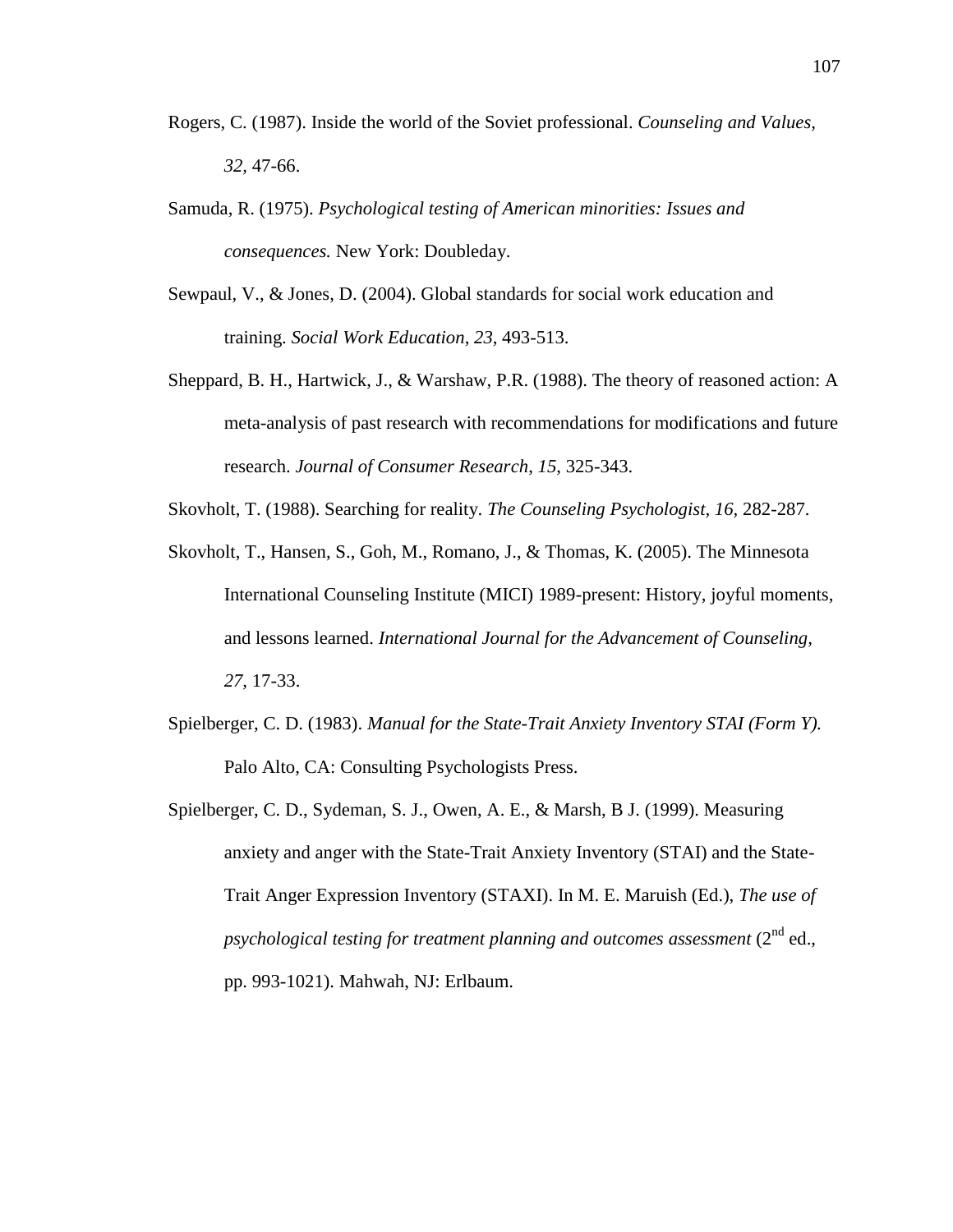- Sue, D. W., Arredondo, R., & McDavis, R. J. (1992). Multicultural counseling competencies and standards: A call to the profession. *Journal of Counseling & Development,* 70, 477-488.
- Sue, D. W., Bernier, J. E., Durran, A., Feinberg, L., Pedersen, P., Smith, E. J., & Velasquez-Nuttall, E. (1982). Position paper: Cross-cultural counseling competencies. *The Counseling Psychologist, 10*, 45-52.
- University at Albany Division of Counseling Psychology. (2009a). The Portugal Connection (2009). Retrieved July 15, 2009, from http://www.albany.edu/counseling\_psych/doc/portugal.html
- University at Albany Division of Counseling Psychology. (2009b). The West Indes Connection. Retrieved July 15, 2009, from

http://www.albany.edu/counseling\_psych/doc/west\_indes.htm.

- University of Missouri Center for Multicultural Research, Training and Consultation. (2009) Bi-Directional Cross-Cultural Immersion Program. Retrieved July 15, 2009, from http://education.missouri.edu/orgs/cmrtc/teaching/ccip.php.
- U.S. Census Bureau (2008, October 16). *Data on International Migration and the Foreign-Born Population from the U.S. Census Bureau.* Retrieved January 2, 2009 from

http://contact.migrationpolicy.org/site/DocServer/Grieco\_MPI\_Immigration\_Data \_from\_US\_Census\_Bureau.pdf?docID=1843.

Varenne, H. (2003). On internationalizing counseling psychology: A view from cultural anthropology. *The Counseling Psychologist, 31,* 404-411.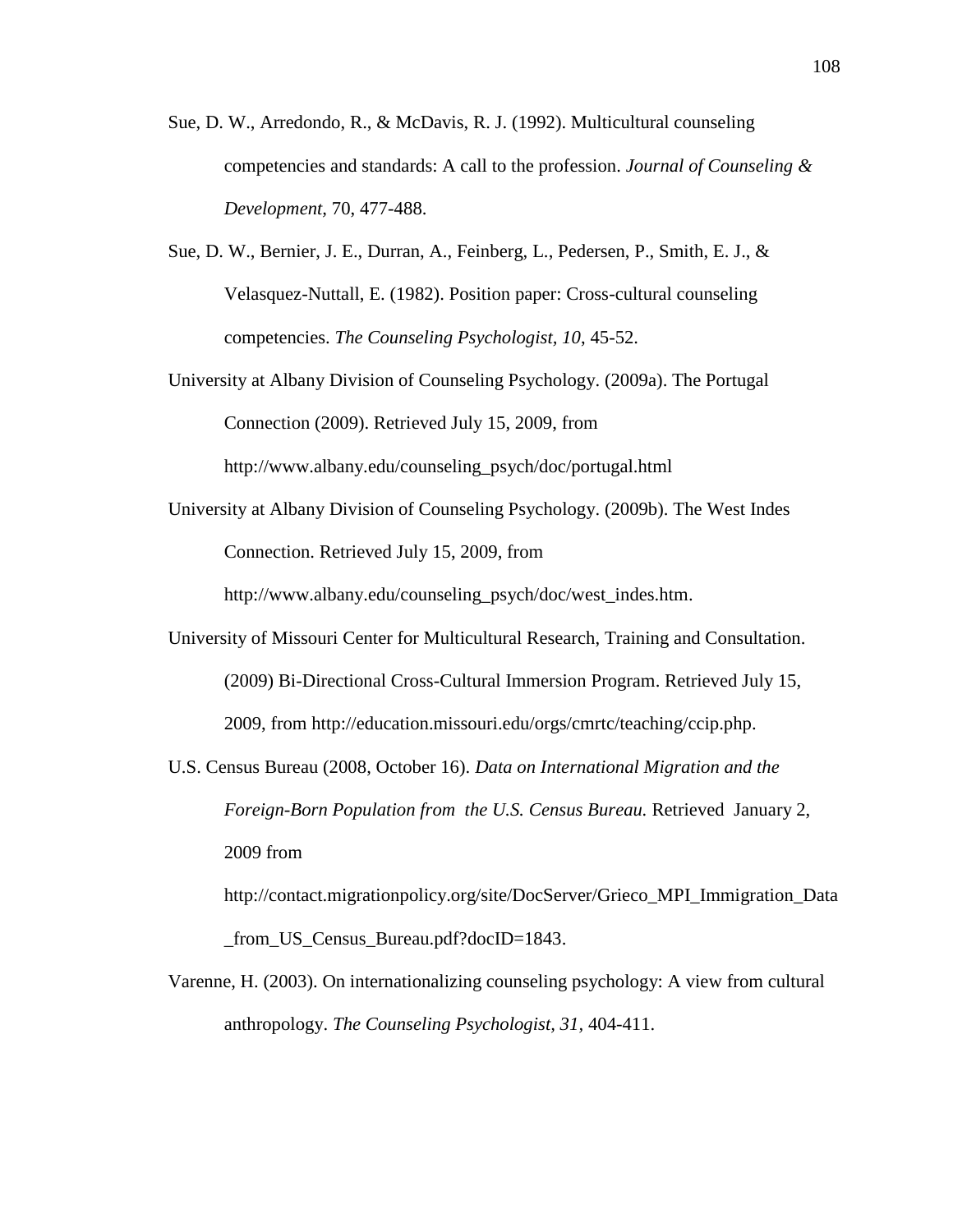- Wang, L., & Heppner, P. P. (2009). Cross-cultural collaboration: Developing crosscultural competencies and yuan-fen. In L. H. Gerstein, P. P. Heppner, S. Ægisdóttir, S. A. Leung, & K. L. Norsworthy (Eds.). *International Handbook of Cross-Cultural Counseling: Cultural Assumptions and Practices Worldwide* (pp. 141-154)*.* Thousand Oaks, CA: Sage Publications.
- Wilber, K. (2000). *Integral psychology: Consciousness, spirit, psychology.* Boston: Shambala.
- World Health Organization. (2009). Mental health. Retrieved April 2, 2009, from http://www.who.int/mental\_health/en/.
- Wrenn, G. (1962). The culturally encapsulated counselor. *Harvard Educational Review, 32,* 444-449.
- Wright, D. M., & Heppner, P. P. (1990). Our beginnings in career counseling: Understanding our professional roots and goals. In P. Heppner (Ed.), *Pioneers in counseling & development: Personal and professional perspectives* (pp. 1- 3)*.*Alexandria, VA: American Association for Counseling Development.
- Ægisdóttir, S., & Gerstein, L. H. (2010). International counseling competencies: A new frontier in multicultural training. In J. G. Ponterotto, J. M. Casas, L. A. Suzuki, & C. M. Alexander, (Eds.), *Handbook of Multicultural Counseling* (3rd ed., pp. 175- 188). Thousand Oaks, CA: Sage Publications.
- Ægisdóttir, S., Gerstein, L. H., & Çinarbas, D. C. (2008). Methodological issues in crosscultural counseling research: Equivalence, bias, and translations. *The Counseling Psychologist, 36,* 188-219.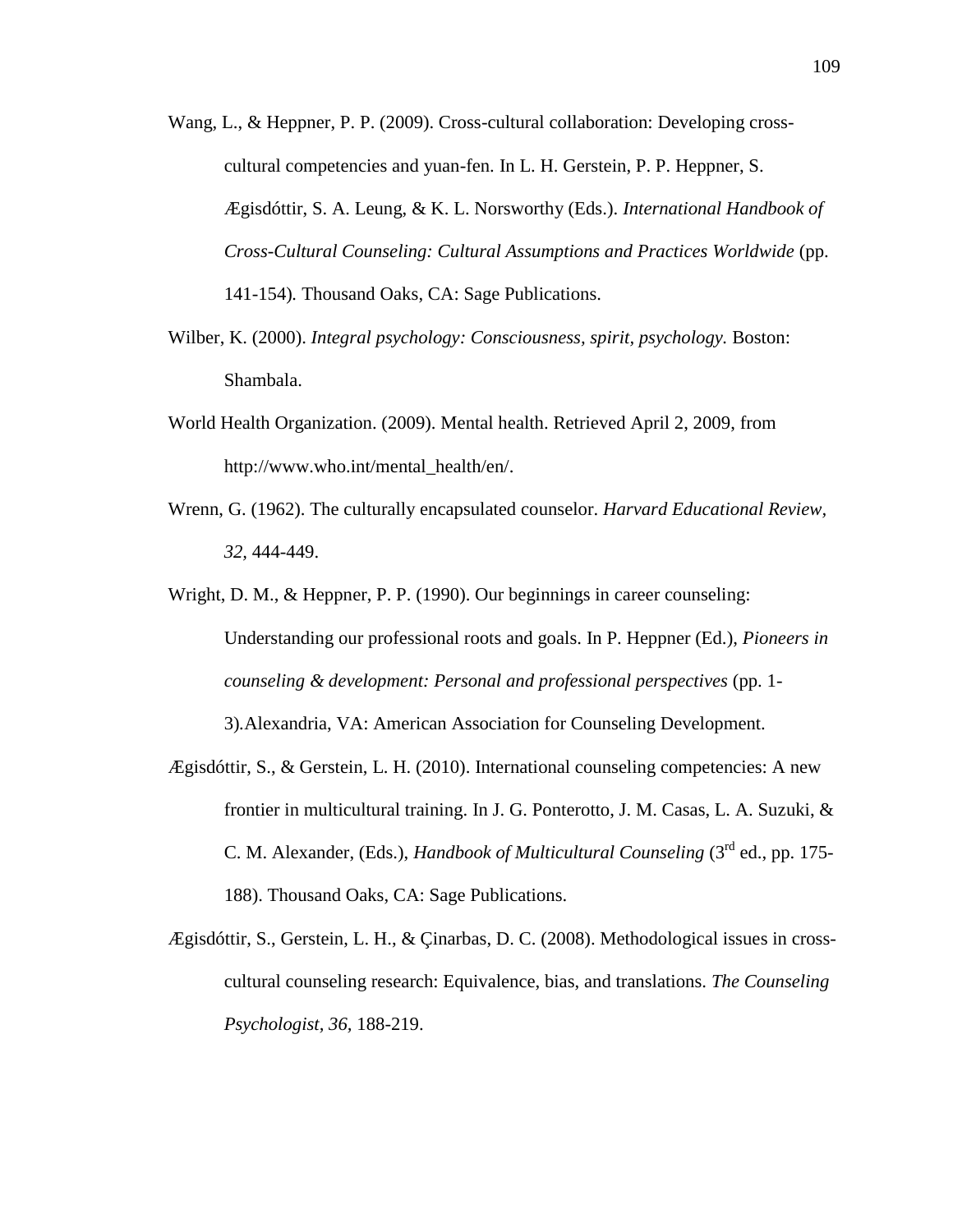*Demographic Information of Training Directors, Doctoral Students, and Total Sample*

|                       |                  | <b>Training</b>  |                | Doctoral        |                  | Total         |
|-----------------------|------------------|------------------|----------------|-----------------|------------------|---------------|
|                       |                  | <b>Directors</b> |                | <b>Students</b> |                  | <b>Sample</b> |
|                       |                  | $(n = 26)$       |                | $(n = 83)$      |                  | $(n = 109)$   |
|                       | $\boldsymbol{n}$ | $\%$             | n              | $\%$            | $\boldsymbol{n}$ | $\frac{0}{0}$ |
| Gender                |                  |                  |                |                 |                  |               |
| Male                  | 13               | 50.0             | 10             | 12.0            | 23               | 21.1          |
| Female                | 13               | 50.0             | 73             | 88.0            | 86               | 78.9          |
| Ethnicity             |                  |                  |                |                 |                  |               |
| Caucasian             | 19               | 73.1             | 57             | 68.7            | 76               | 69.7          |
| African American      | $\mathbf{1}$     | 3.8              | $\overline{2}$ | 2.4             | 3                | 2.8           |
| Asian                 | $\overline{2}$   | 7.7              | 6              | 7.2             | 8                | 7.3           |
| Hispanic              | $\mathbf{1}$     | 3.8              | 9              | 10.8            | 10               | 9.2           |
| <b>Middle Eastern</b> | $\boldsymbol{0}$ | 0.0              | $\overline{2}$ | 2.4             | $\overline{2}$   | 1.8           |
| Multiracial           | 3                | 11.5             | $\overline{7}$ | 8.4             | 10               | 9.2           |
| Country of Origin     |                  |                  |                |                 |                  |               |
| U.S.A.                | 20               | 76.9             | 66             | 79.5            | 86               | 78.9          |
| Non-U.S.A.            | $\overline{2}$   | 7.7              | 11             | 13.3            | 13               | 11.9          |
| Germany               |                  |                  | $\mathbf{1}$   | 1.2             | $\mathbf{1}$     | .92           |
| Hong Kong             |                  |                  | $\mathbf{1}$   | 1.2             | $\mathbf{1}$     | .92           |
| Iceland               |                  |                  | $\overline{2}$ | 2.4             | $\mathfrak{2}$   | 1.8           |
| India                 |                  |                  | 1              | 1.2             | $\mathbf{1}$     | .92           |
| Iran                  |                  |                  | $\mathbf{1}$   | 1.2             | 1                | .92           |
| South Korea           |                  |                  | $\overline{2}$ | 2.4             | $\overline{2}$   | 1.8           |
| Mexico                |                  |                  | $\mathbf{1}$   | 1.2             | $\mathbf{1}$     | .92           |
| Singapore             | 1                | 3.8              |                |                 | $\mathbf{1}$     | .92           |
| Taiwan                | $\mathbf{1}$     | 3.8              | 1              | 1.2             | $\mathbf{1}$     | .92           |
| Ukraine               |                  |                  | 1              | 1.2             | 1                | .92           |
| Not listed            | 4                | 15.4             | 6              | 7.2             | 10               | 9.2           |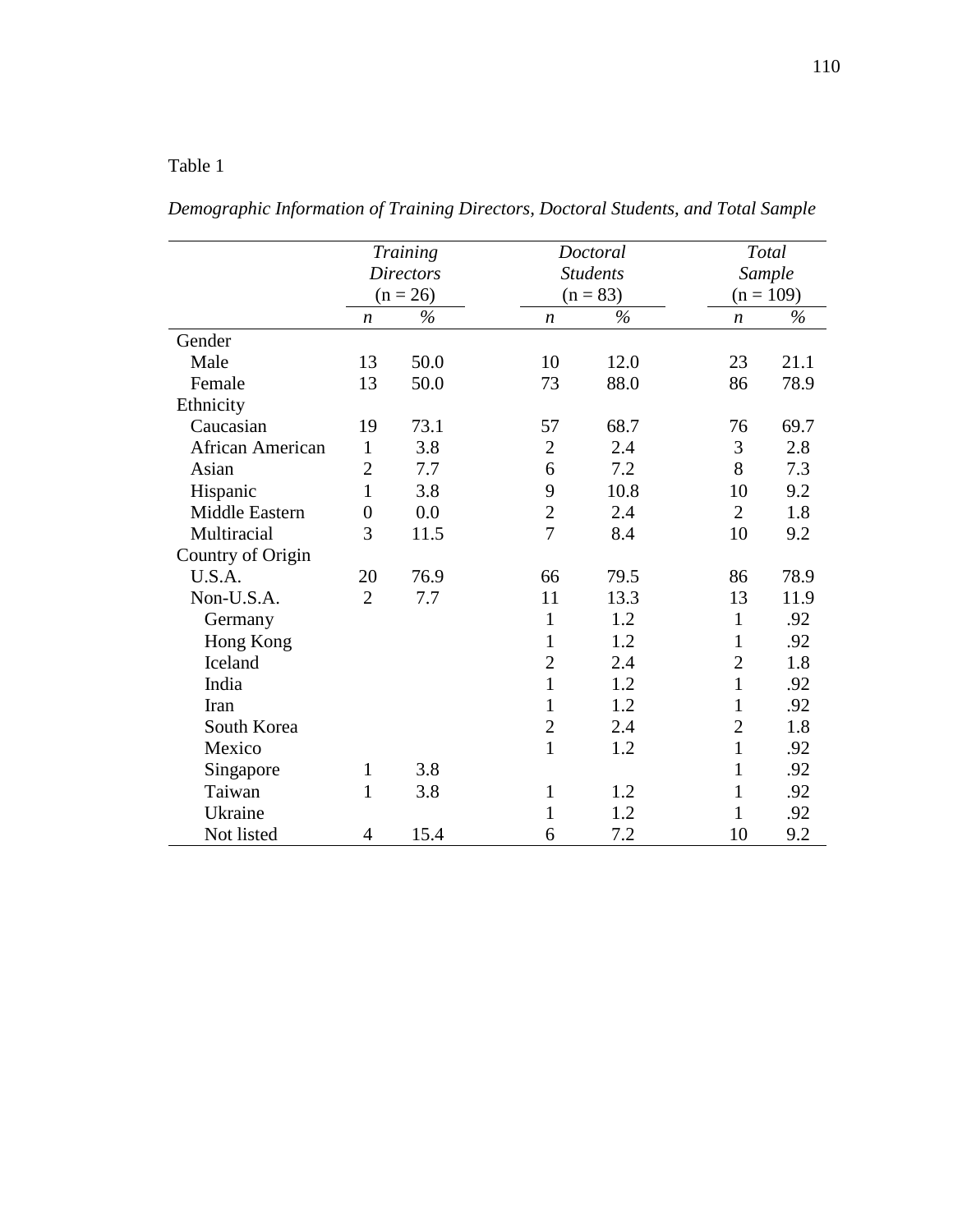*Number of International Students and Faculty in Counseling Psychology Departments*

|                      |                |         | Cumulative |
|----------------------|----------------|---------|------------|
| Response             | Frequency      | Percent | Percent    |
| <i>International</i> |                |         |            |
| <b>Students</b>      |                |         |            |
| 0                    | $\overline{2}$ | 8       | 8          |
|                      | 3              | 12      | 20         |
| 2                    | 3              | 12      | 32         |
| 3                    | 8              | 32      | 64         |
| $\overline{4}$       | $\overline{2}$ | 8       | 72         |
| 5                    | 3              | 12      | 84         |
| 8                    | $\overline{2}$ | 8       | 92         |
| 9                    | 1              | 4       | 96         |
| 20                   | 1              | 4       | 100        |
| <i>International</i> |                |         |            |
| Faculty              |                |         |            |
|                      | 12             | 46.2    | 46.2       |
|                      | 12             | 46.2    | 92.3       |
| 2                    | 1              | 3.8     | 96.2       |
| 4                    |                | 3.8     | 100        |

*Note*. Reported by training directors (*n* = 26)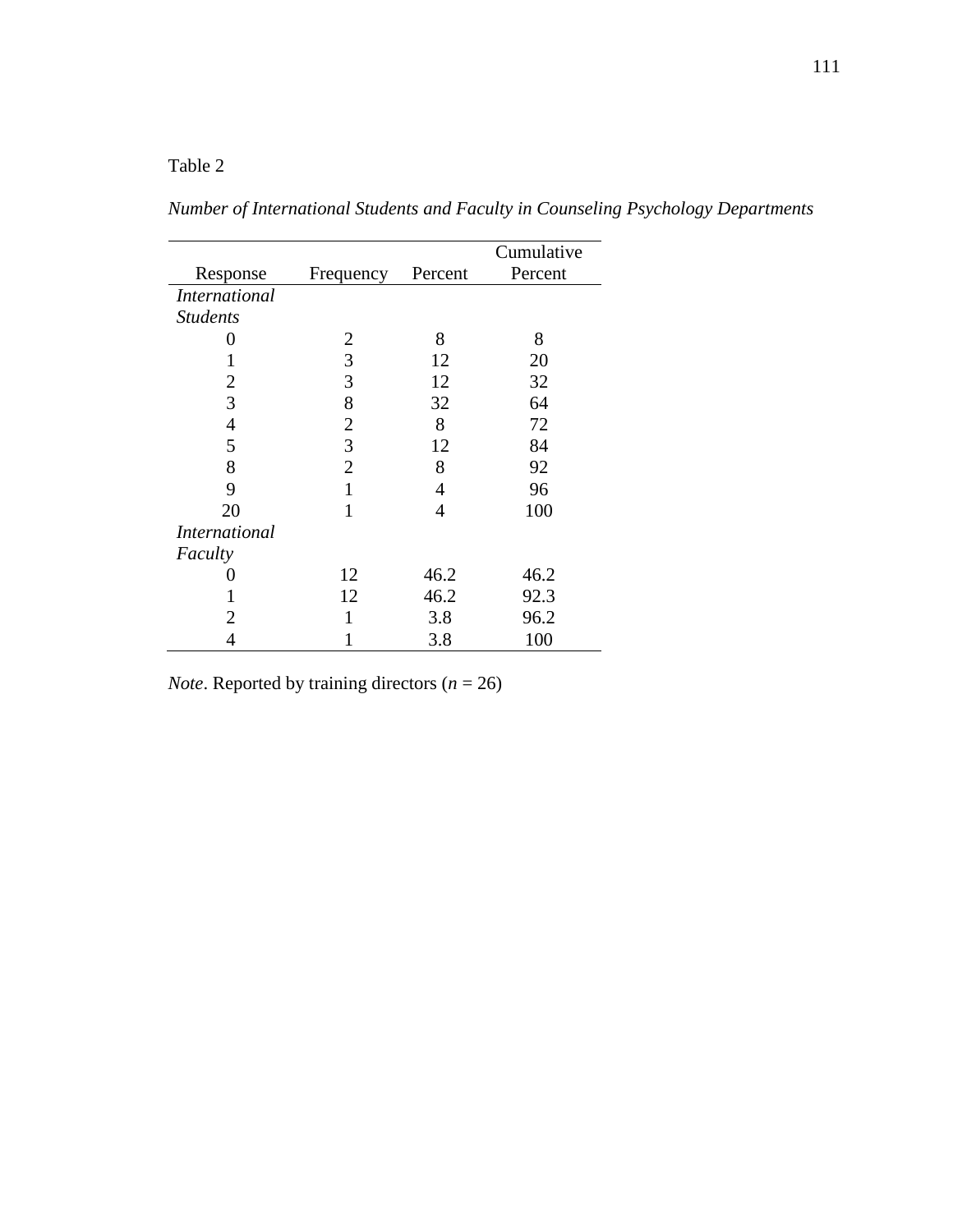*Cronbach's Alphas for Perceptions of International Learning Opportunities Scale*

| Subscale       | Description                        | # items | alpha | $N(\%)$      | $M_{item}$ | <i>SD</i> |
|----------------|------------------------------------|---------|-------|--------------|------------|-----------|
|                | Faculty                            | 5       | 0.80  | 89(81.7)     | 3.78       | 1.29      |
| $\overline{2}$ | <b>Students</b>                    | 5       | 0.90  | 93(85.3)     | 3.58       | 1.45      |
| 3              | Research                           | 5       | 0.76  | 66(60.6)     | 3.64       | 1.44      |
| 4              | <b>Institutional Commitment</b>    | 5       | 0.91  | 68 (62.4)    | 2.95       | 1.54      |
| 5              | <b>Curriculum Initiatives</b>      | 6       | 0.77  | 85 (78.0)    | 3.06       | 1.40      |
| 6              | <b>Direct Training Experiences</b> | 5       | 0.86  | 87(79.8)     | 3.51       | 1.49      |
|                | <b>Overall Perceptions</b>         | 5       | 0.90  | (89.0)<br>97 | 2.97       | 1.33      |

*Note*. Subscale 1: Training and inclusion of internationally competent faculty; Subscale 2: Training and inclusion of internationally competent students; Subscale 3: Promoting internationally relevant research; Subscale 4: Institutional commitment for international training; Subscale 5: International curriculum initiatives; Subscale 6: Direct international training experiences; Subscale 7: Overall perceptions of international learning initiatives. Item Responses: ? = I Don't Know, 1 = Not at All, 2 = Rarely, 3 = To a Small Extent, 4 = To Some Extent,  $5 = To$  a Great Extent,  $6 = To$  a Very Great Extent.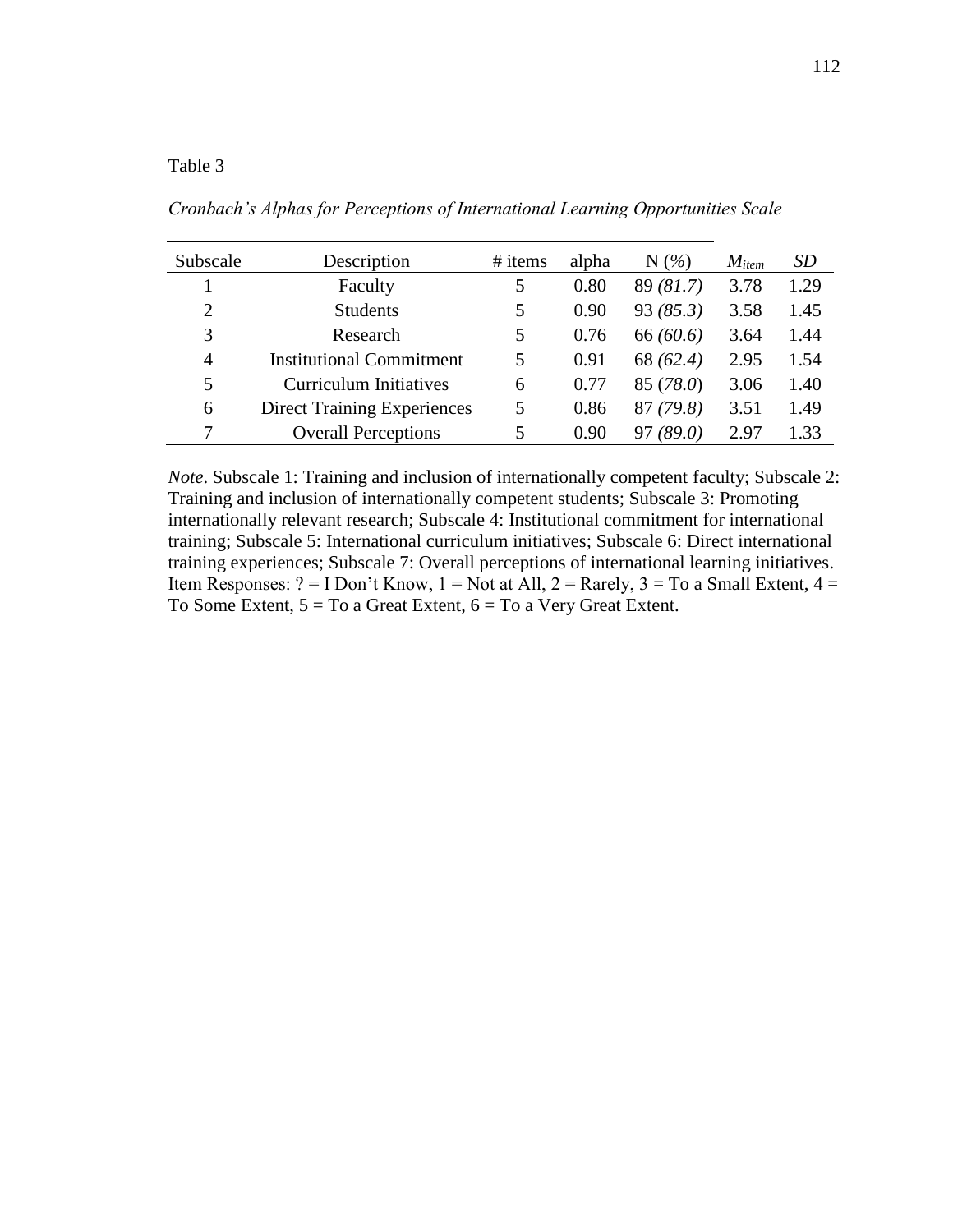*Item and Item-Total for Attitudes toward Internationalization Scale*

|      | <b>Item Statistics</b> |      |             | <b>Item-Total Statistics</b> |
|------|------------------------|------|-------------|------------------------------|
|      |                        |      | Corrected   | Cronbach's                   |
|      |                        |      | Item-Total  | Alpha if Item                |
| Item | M                      | SD   | Correlation | Deleted                      |
| 59   | 4.73                   | 1.13 | 0.78        | 0.90                         |
| 60   | 5.07                   | 1.03 | 0.79        | 0.90                         |
| 61   | 5.1                    | 1.12 | 0.71        | 0.90                         |
| 62   | 5.03                   | 0.91 | 0.59        | 0.91                         |
| 63   | 5.51                   | 0.82 | 0.75        | 0.90                         |
| 64   | 4.69                   | 1.25 | 0.71        | 0.90                         |
| 65   | 5.06                   | 1.10 | 0.79        | 0.90                         |
| 66   | 5.08                   | 1.44 | 0.25        | 0.93                         |
| 67   | 5.58                   | 0.67 | 0.69        | 0.91                         |
| 68   | 3.54                   | 1.50 | 0.69        | 0.90                         |
| 69   | 5.43                   | 0.79 | 0.62        | 0.91                         |
| 70   | 3.71                   | 1.41 | 0.77        | 0.90                         |

*Note.*  $N = 106$ . Item Responses:  $? = I$  Don't Know,  $1 = Not$  at All,  $2 =$  Rarely,  $3 = To$  a Small Extent, 4 = To Some Extent, 5 = To a Great Extent, 6 = To a Very Great Extent.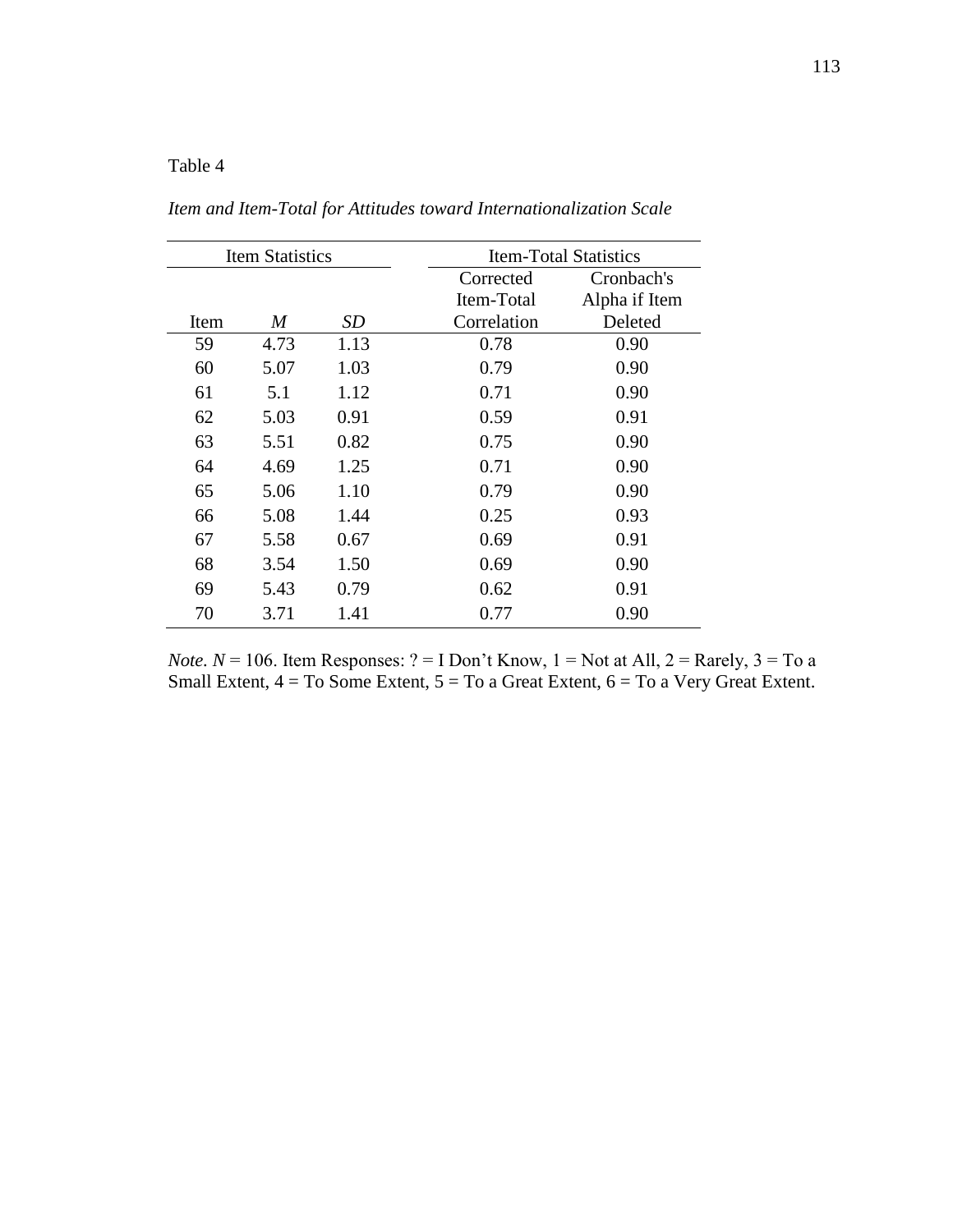*Pearson's Correlations among Responses to Perceptions of International Learning Opportunities Subscales and Attitudes toward Internationalization Scale*

Training Directors

|                 | SS <sub>2</sub> | SS3 SS4 |                                                                                  | SS5 SS6 | SS7                                           | Attitudes |
|-----------------|-----------------|---------|----------------------------------------------------------------------------------|---------|-----------------------------------------------|-----------|
| SS1             | $.67**$         |         | $.51^{***}$ $.51^{**}$ $.72^{**}$ $.60^{**}$ $.72^{**}$ $.58^{**}$               |         |                                               |           |
| SS <sub>2</sub> |                 |         | $.73***$ $.73***$ $.75***$ $.66***$ $.63***$ $.56***$                            |         |                                               |           |
| SS <sub>3</sub> |                 |         | $.71***$ .60 <sup>**</sup> .45 <sup>**</sup> .70 <sup>**</sup> .66 <sup>**</sup> |         |                                               |           |
| SS4             |                 |         |                                                                                  |         | $.70^{***}$ $.65^{***}$ $.56^{**}$ $.61^{**}$ |           |
| SS5             |                 |         |                                                                                  | $.63**$ | $.63**$ .57**                                 |           |
| SS <sub>6</sub> |                 |         |                                                                                  |         | $55***$ 72**                                  |           |
| SS7             |                 |         |                                                                                  |         |                                               | $.56**$   |

Doctoral Students

|                 | SS <sub>2</sub>                               |                                               |                                                   |                                   |                         | SS3 SS4 SS5 SS6 SS7 Attitudes |
|-----------------|-----------------------------------------------|-----------------------------------------------|---------------------------------------------------|-----------------------------------|-------------------------|-------------------------------|
| SS1             | $.72^{***}$ .55** .70** .59** .70** .71** .23 |                                               |                                                   |                                   |                         |                               |
| SS <sub>2</sub> |                                               | $.49^{***}$ .72** $.65^{***}$ .72** .70** .06 |                                                   |                                   |                         |                               |
| SS <sub>3</sub> |                                               |                                               | $.56^{**}$ $.57^{**}$ $.57^{**}$ $.51^{**}$ $.18$ |                                   |                         |                               |
| SS4             |                                               |                                               |                                                   | $.76***$ . $73***$ . $79***$ . 21 |                         |                               |
| SS <sub>5</sub> |                                               |                                               |                                                   |                                   | $.78***$ . $74***$ . 17 |                               |
| SS6             |                                               |                                               |                                                   |                                   | $.80**$ .21             |                               |
| SS <sub>7</sub> |                                               |                                               |                                                   |                                   |                         | .19                           |

*Note*. SS1: Training and inclusion of internationally competent faculty; SS2: Training and inclusion of internationally competent students; SS3: Promoting internationally relevant research; SS4: Institutional commitment for international training; SS5: International curriculum initiatives; SS6: Direct international training experiences; SS7: Overall perceptions of international learning initiatives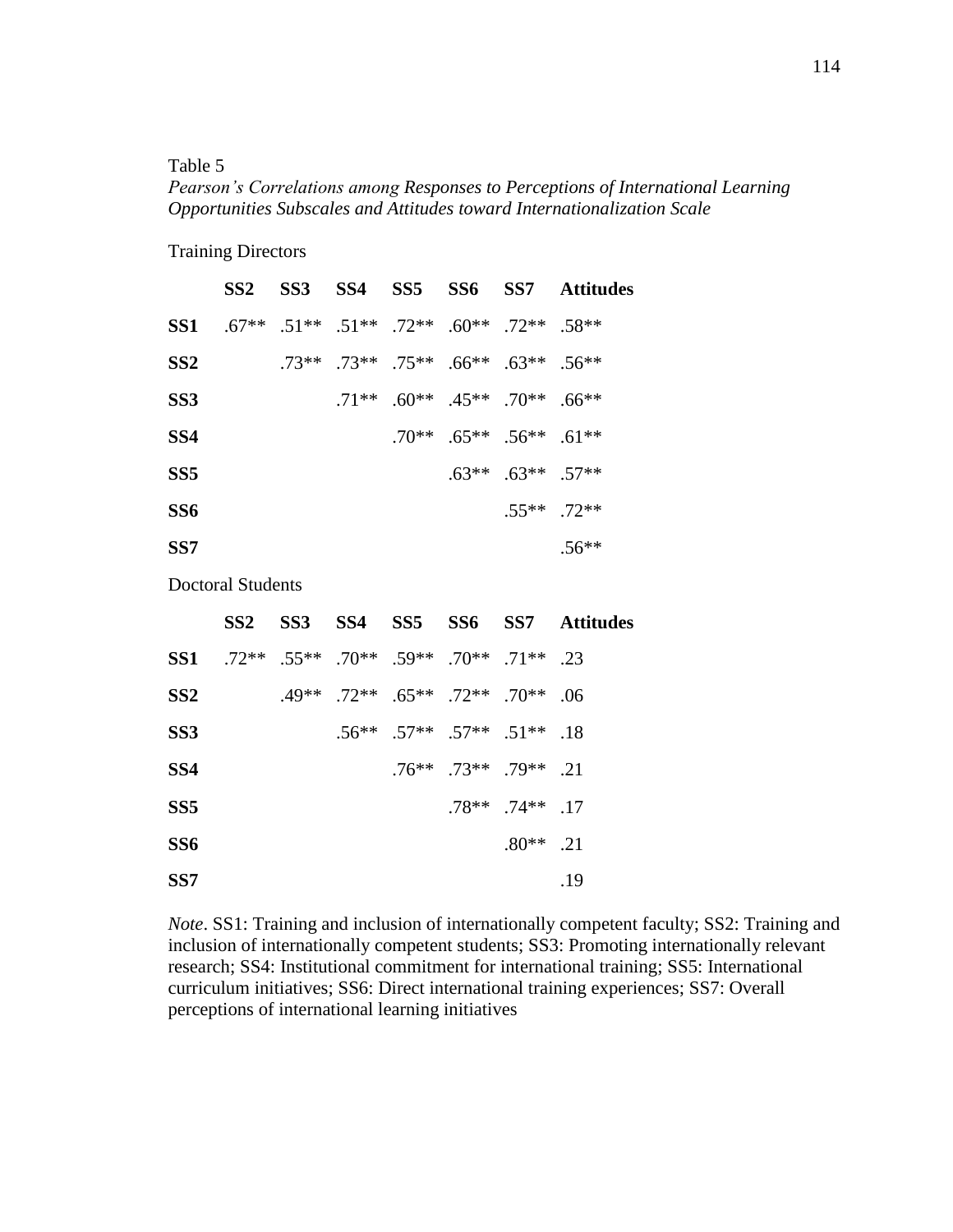|                                                                                                   |                  | $\boldsymbol{N}$ |                | $\frac{6}{2}$ |            |          |            |
|---------------------------------------------------------------------------------------------------|------------------|------------------|----------------|---------------|------------|----------|------------|
| Item                                                                                              | 2007             | 2010             | 2007           | 2010          | Difference | $\chi^2$ | p          |
| 1. International experience<br>considered in admissions?<br>$2007 (N = 46)$                       | 41               | 18               | 89.2           | 69.2          | $-20.0$    | 4.45     | $> 0.05^b$ |
| $2010 (N = 26)$<br>2. Promote international<br>conferences?<br>$2007 (N = 45)$<br>$2010 (N = 26)$ | 32               | 20               | 71.1           | 76.9          | 5.8        | 0.28     | > 0.05     |
| 3. Internationalism included<br>in multiculturalism?<br>$2007 (N = 47)$                           | 33               | 24               | 70.2           | 92.3          | 22.1       | 4.78     | < 0.05     |
| $2010 (N = 26)$<br>4. Non-American readings?<br>$2007 (N = 42)$                                   | 25               | 21               | 59.5           | 80.8          | 21.3       | 3.31     | > 0.05     |
| $2010 (N = 26)$<br>5. Training with<br>international focus?<br>$2007 (N = 46)$<br>$2010 (N = 26)$ | 21               | 17               | 45.5           | 65.4          | 19.9       | 2.60     | > 0.05     |
| 6. Invite international<br>guests?<br>$2007 (N = 41)$<br>$2010 (N = 21)$                          | 17               | 12               | 41.6           | 57.1          | 15.5       | 1.37     | > 0.05     |
| 7. Department offers<br>international exchange?<br>$2007 (N = 45)$<br>$2010 (N = 26)$             | $\overline{2}$   | 3                | 4.4            | 11.5          | 7.1        | 1.27     | $> 0.05^b$ |
| 8. Foreign language<br>required?<br>$2007 (N = 46)$<br>$2010 (N = 26)$                            | $\boldsymbol{0}$ | $\theta$         | $\overline{0}$ | $\theta$      | $\theta$   |          |            |

*2007 and 2010 International Training Opportunities<sup>a</sup>*

## *Note.*

a. Original source for survey items and 2007 data is Turner-Essel and Waehler (2009) b. *p*-values are reported for Fisher's Exact Test because the data did not meet the assumptions for  $\chi$ 2 (i.e., cell count < 5).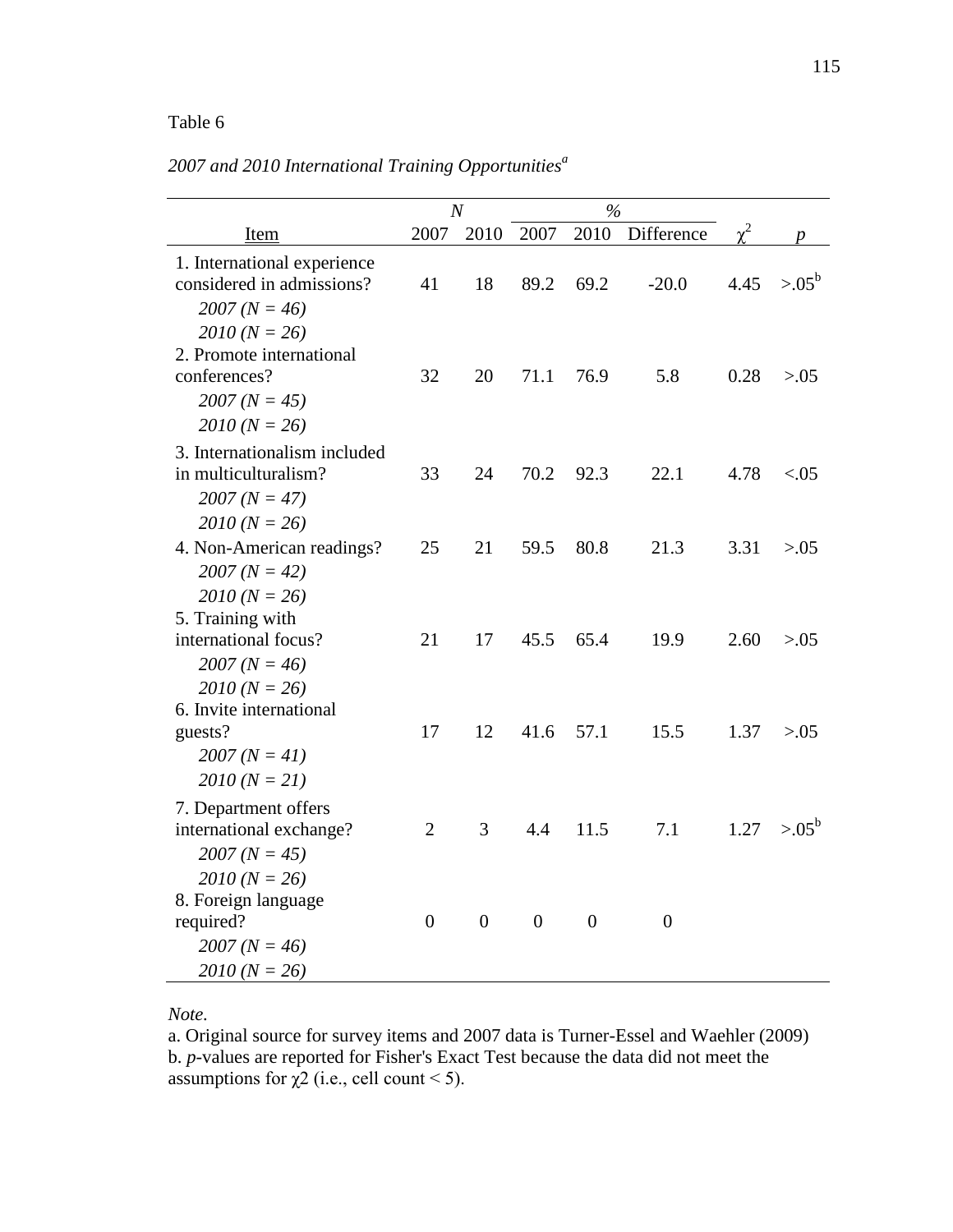|                          |                          |              |                | <b>Item Responses</b> |       |       |       |
|--------------------------|--------------------------|--------------|----------------|-----------------------|-------|-------|-------|
| Respondents              | $\overline{\mathcal{L}}$ | $\mathbf{1}$ | $\overline{2}$ | 3                     | 4     | 5     | 6     |
| Subscale 1               |                          |              |                |                       |       |       |       |
| <b>Training Director</b> | 3.1%                     | 5.4%         | 6.2%           | 20.0%                 | 30.8% | 21.5% | 13.1% |
| <b>Doctoral Student</b>  | 7.2%                     | 6.0%         | 15.2%          | 17.8%                 | 22.2% | 17.6% | 14.0% |
| Subscale 2               |                          |              |                |                       |       |       |       |
| <b>Training Director</b> | 5.4%                     | 7.8%         | 7.0%           | 20.2%                 | 32.6% | 17.8% | 9.3%  |
| <b>Doctoral Student</b>  | 4.1%                     | 11.3%        | 19.5%          | 20.0%                 | 24.3% | 11.3% | 9.4%  |
| Subscale 3               |                          |              |                |                       |       |       |       |
| <b>Training Director</b> | 3.9%                     | 6.2%         | 14.0%          | 16.3%                 | 21.7% | 23.3% | 14.7% |
| <b>Doctoral Student</b>  | 16.9%                    | 5.9%         | 13.0%          | 16.7%                 | 19.1% | 12.7% | 15.7% |
| Subscale 4               |                          |              |                |                       |       |       |       |
| <b>Training Director</b> | 6.9%                     | 26.2%        | 23.1%          | 20.8%                 | 11.5% | 6.9%  | 4.6%  |
| <b>Doctoral Student</b>  | 13.2%                    | 18.0%        | 20.0%          | 15.6%                 | 16.1% | 9.5%  | 7.6%  |
| Subscale 5               |                          |              |                |                       |       |       |       |
| <b>Training Director</b> | 3.8%                     | 28.2%        | 16.0%          | 14.1%                 | 14.7% | 10.9% | 12.2% |
| <b>Doctoral Student</b>  | 7.6%                     | 26.5%        | 15.5%          | 13.1%                 | 16.1% | 11.8% | 9.4%  |
| Subscale 6               |                          |              |                |                       |       |       |       |
| <b>Training Director</b> | 3.1%                     | 6.2%         | 16.9%          | 17.7%                 | 25.4% | 17.7% | 13.1% |
| <b>Doctoral Student</b>  | 7.7%                     | 9.7%         | 22.2%          | 19.1%                 | 18.4% | 11.4% | 11.6% |
| Subscale 7               |                          |              |                |                       |       |       |       |
| <b>Training Director</b> | 13.8%                    | 11.5%        | 23.8%          | 20.0%                 | 18.5% | 6.2%  | 6.2%  |
| <b>Doctoral Student</b>  | 2.2%                     | 13.2%        | 22.9%          | 23.2%                 | 20.2% | 13.4% | 4.9%  |

*Relative Frequencies of Training Directors and Students Responses to Perceptions of International Learning Scale*

*Note.* SS1: Training and inclusion of internationally competent faculty; SS2: Training and inclusion of internationally competent students; SS3: Promoting internationally relevant research; SS4: Institutional commitment for international training; SS5: International curriculum initiatives; SS6: Direct international training experiences; SS7: Overall perceptions of international learning initiatives. Item Responses:  $? = I$  Don't Know,  $1 =$ Not at All,  $2 =$  Rarely,  $3 =$  To a Small Extent,  $4 =$  To Some Extent,  $5 =$  To a Great Extent,  $6 = To$  a Very Great Extent.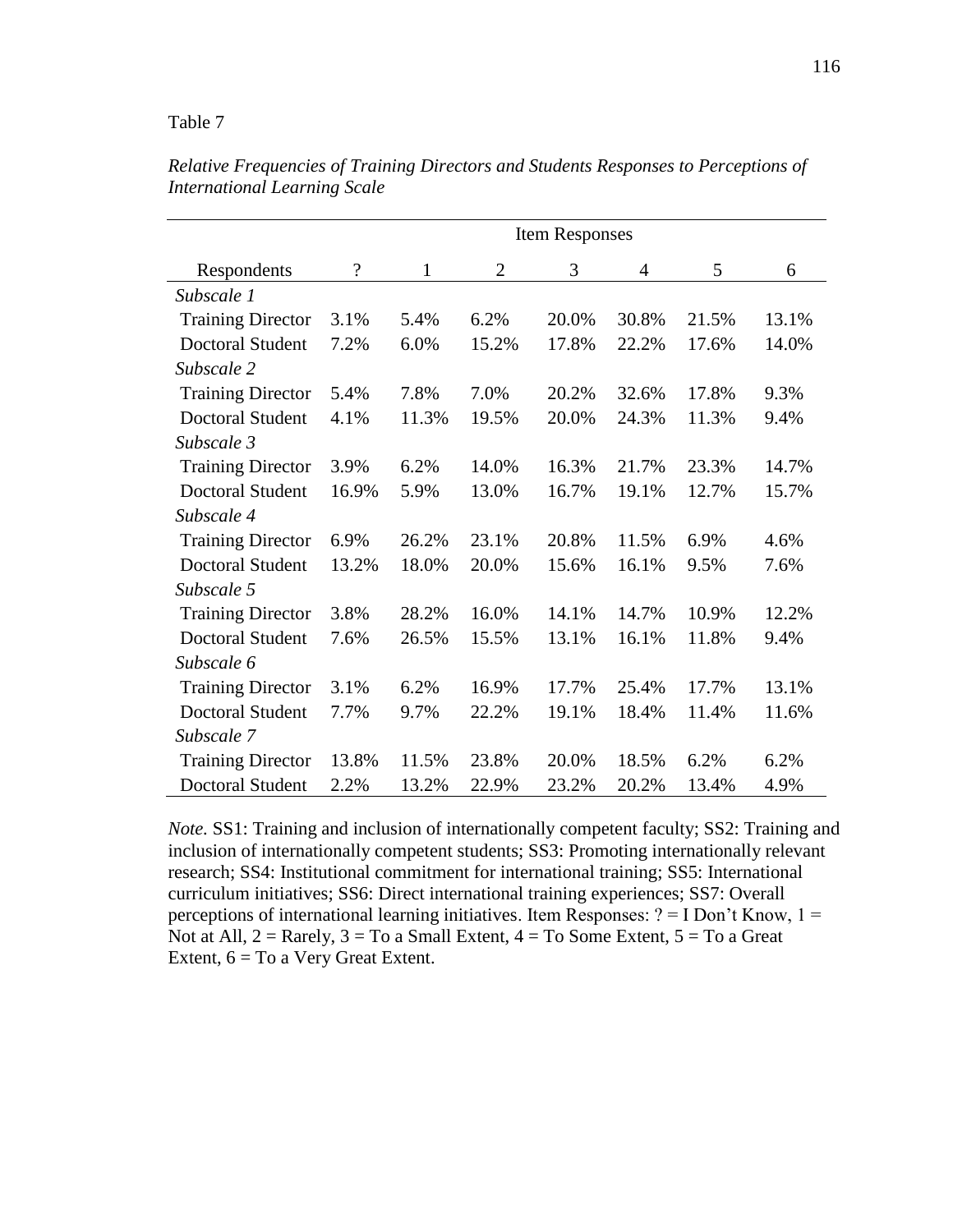| Subscale       | $M_{item}$ | SD   | Range         |
|----------------|------------|------|---------------|
| 1              | 3.95       | 0.75 | $2.8 - 5.9$   |
| 2              | 3.57       | 1.04 | $1.6 - 5.8$   |
| 3              | 3.89       | 0.75 | $2.68 - 5.8$  |
| $\overline{4}$ | 2.83       | 1.03 | $1.6 - 5.56$  |
| 5              | 3.09       | 0.83 | $1.83 - 5.17$ |
| 6              | 3.5        | 1.04 | $1.6 - 6.0$   |
| 7              | 3.06       | 1.03 | $1.0 - 6.0$   |
|                |            |      |               |
| Total          | 3.4        | 5.83 | $2.11 - 5.49$ |

*Means, Standard Deviations, and Range of Scores for Perceptions of International Learning Opportunities Subscales*

*Note.* As reported by training directors and doctoral students within programs ( $N = 32$ ). Subscale 1: Training and inclusion of internationally competent faculty; Subscale 2: Training and inclusion of internationally competent students; Subscale 3: Promoting internationally relevant research; Subscale 4: Institutional commitment for international training; Subscale 5: International curriculum initiatives; Subscale 6: Direct international training experiences; Subscale 7: Overall perceptions of international learning initiatives. Item Responses:  $1 = Not$  at All,  $2 = R$ arely,  $3 = To$  a Small Extent,  $4 = To$  Some Extent,  $5 = To$  a Great Extent,  $6 = To$  a Very Great Extent.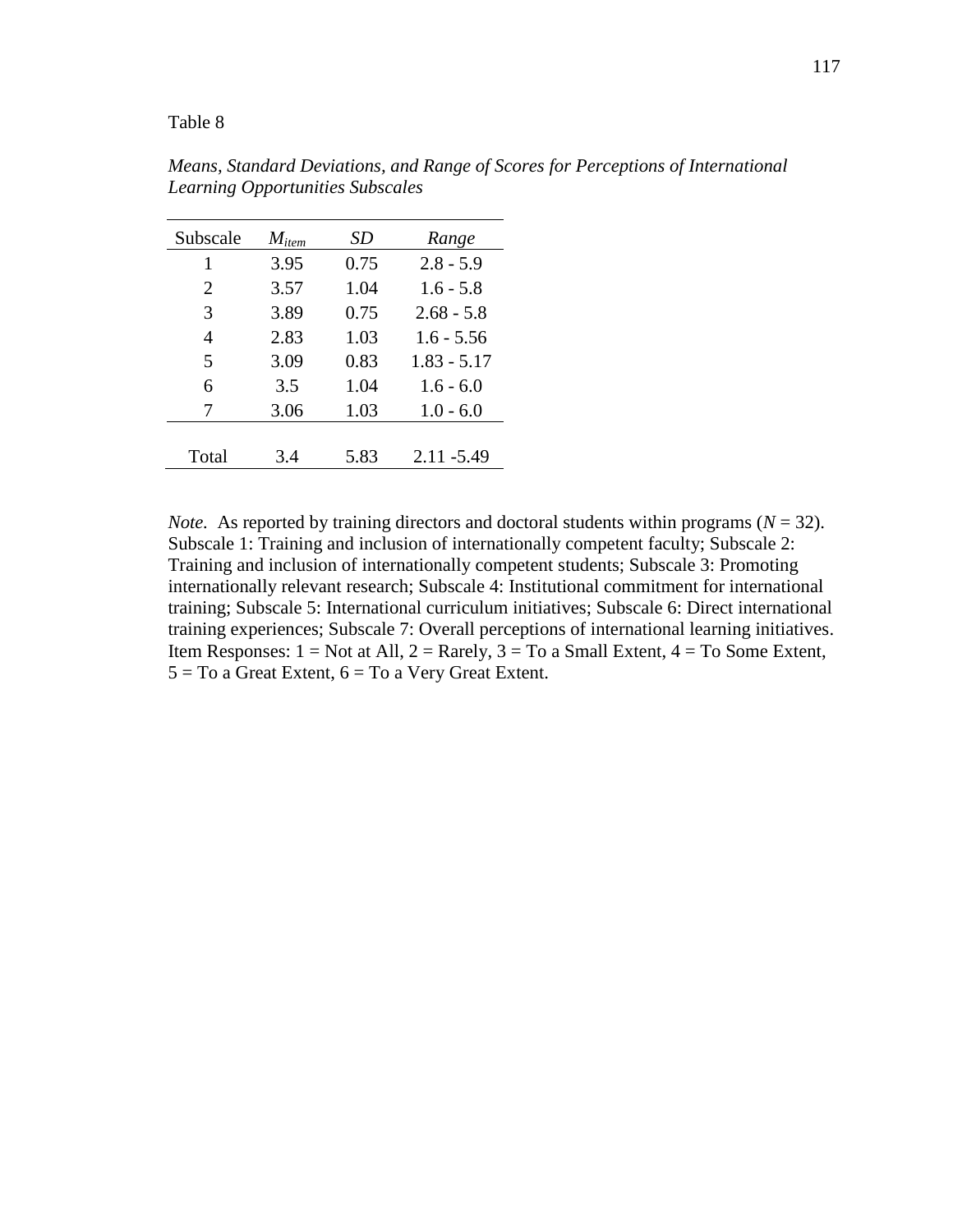| $M$ item      |                                   |          |           |
|---------------|-----------------------------------|----------|-----------|
| Range         | Likert Equivalent                 | n        | Frequency |
| $1.00 - 1.99$ | Not at All - Rarely               | $\theta$ | $0.00\%$  |
| $2.00 - 2.99$ | Rarely - Small Extent             | 10       | 31.25%    |
| $3.00 - 3.99$ | <b>Small Extent - Some Extent</b> | 16       | 50.00%    |
| $4.00 - 4.99$ | Some Extent - Great Extent        | 3        | 9.38%     |
| $5.00 - 5.99$ | Great Extent - Very Great Extent  | 3        | 9.38%     |

*Distribution of Program Responses to Perceptions of International Learning Opportunities Scale in Increments of the Range of Likert Responses*

*Note.* As reported by training directors and doctoral students within programs ( $N = 32$ ).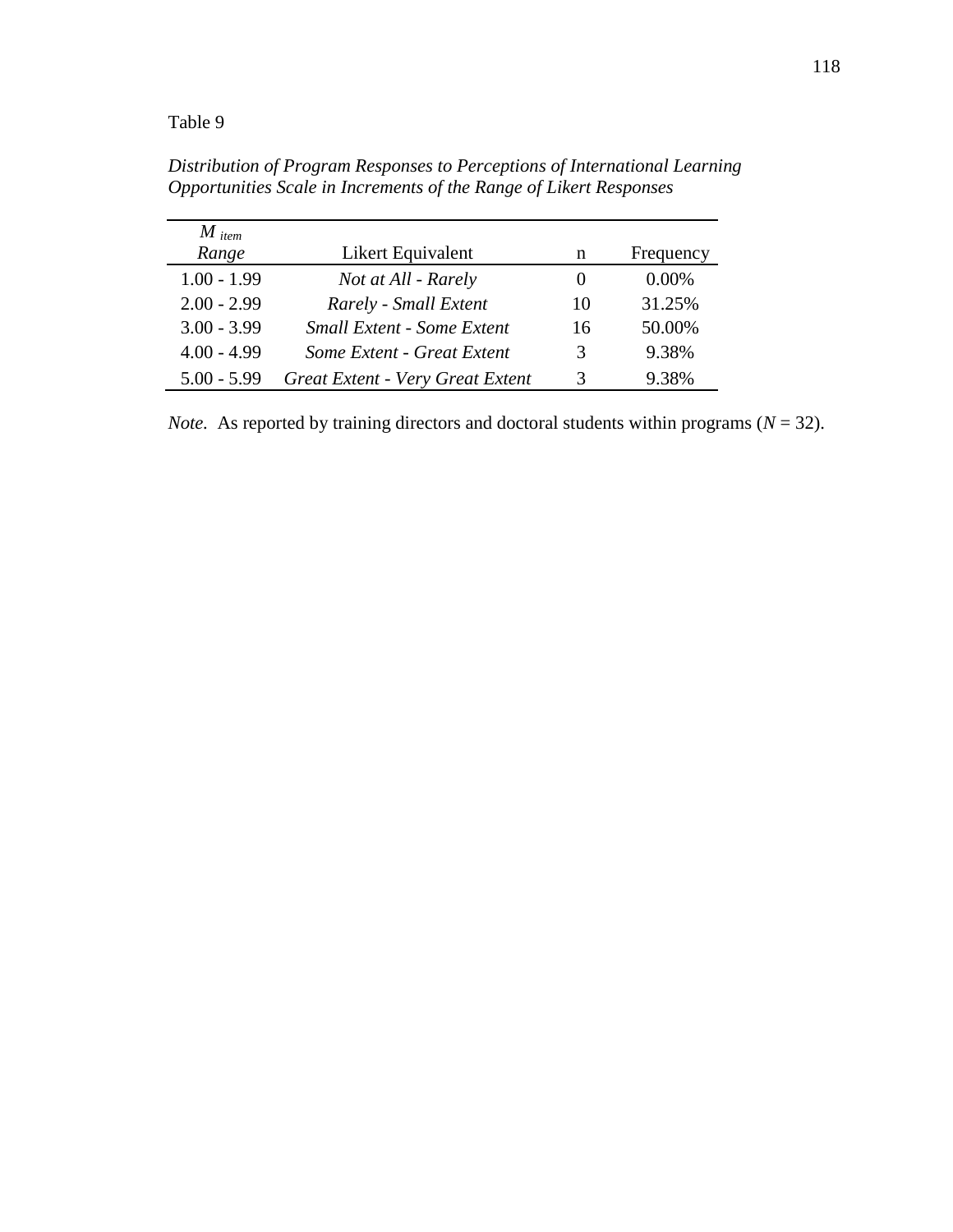|                |      | Training<br><b>Directors</b> | Doctoral<br><b>Students</b> |       |      |            |
|----------------|------|------------------------------|-----------------------------|-------|------|------------|
| Subscale       | M    | (SD)                         | M                           | (SD)  | F    | p          |
| 1              | 3.97 | (.76)                        | 3.73                        | (.58) | 1.92 | > .05      |
| $\overline{2}$ | 3.87 | (1.01)                       | 3.56                        | (.60) | 2.35 | > .05      |
| 3              | 3.80 | (.89)                        | 3.73                        | (.69) | 0.07 | > .05      |
| 4              | 2.50 | (.92)                        | 3.09                        | (.78) | 6.82 | $\leq .05$ |
| 5              | 3.19 | (.74)                        | 2.97                        | (.79) | 0.91 | > .05      |
| 6              | 3.77 | (1.08)                       | 3.31                        | (.73) | 4.74 | $\leq .05$ |
| 7              | 2.92 | (1.00)                       | 3.18                        | (76)  | 1.38 | > .05      |
| Total          | 3.43 | (72)                         | 3.35                        | (.62) | 4.97 | < .05      |

*Differences in Perceptions of International Learning Opportunities between Training Directors and Doctoral Students*

*Note.* As reported by training directors and doctoral students within programs ( $N = 32$ ). Subscale 1: Training and inclusion of internationally competent faculty; Subscale 2: Training and inclusion of internationally competent students; Subscale 3: Promoting internationally relevant research; Subscale 4: Institutional commitment for international training; Subscale 5: International curriculum initiatives; Subscale 6: Direct international training experiences; Subscale 7: Overall perceptions of international learning initiatives. Item Responses: ? = I Don't Know,  $1 = Not$  at All,  $2 = Rarely$ ,  $3 = To$  a Small Extent,  $4 =$ To Some Extent,  $5 = To$  a Great Extent,  $6 = To$  a Very Great Extent.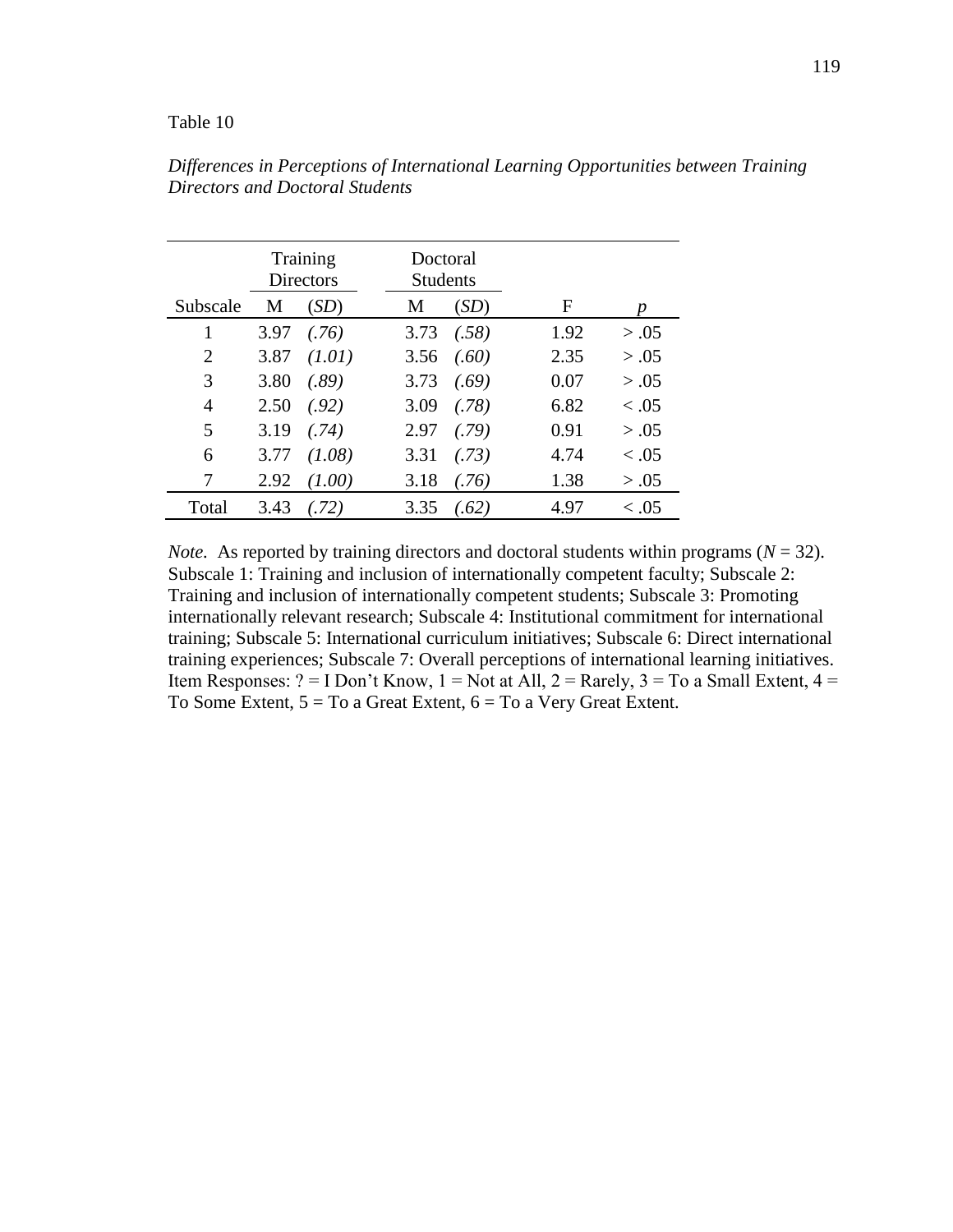



*Figure 1.* Developmental worldview paradigm model for counseling psychologists adapted from Wilber (2000).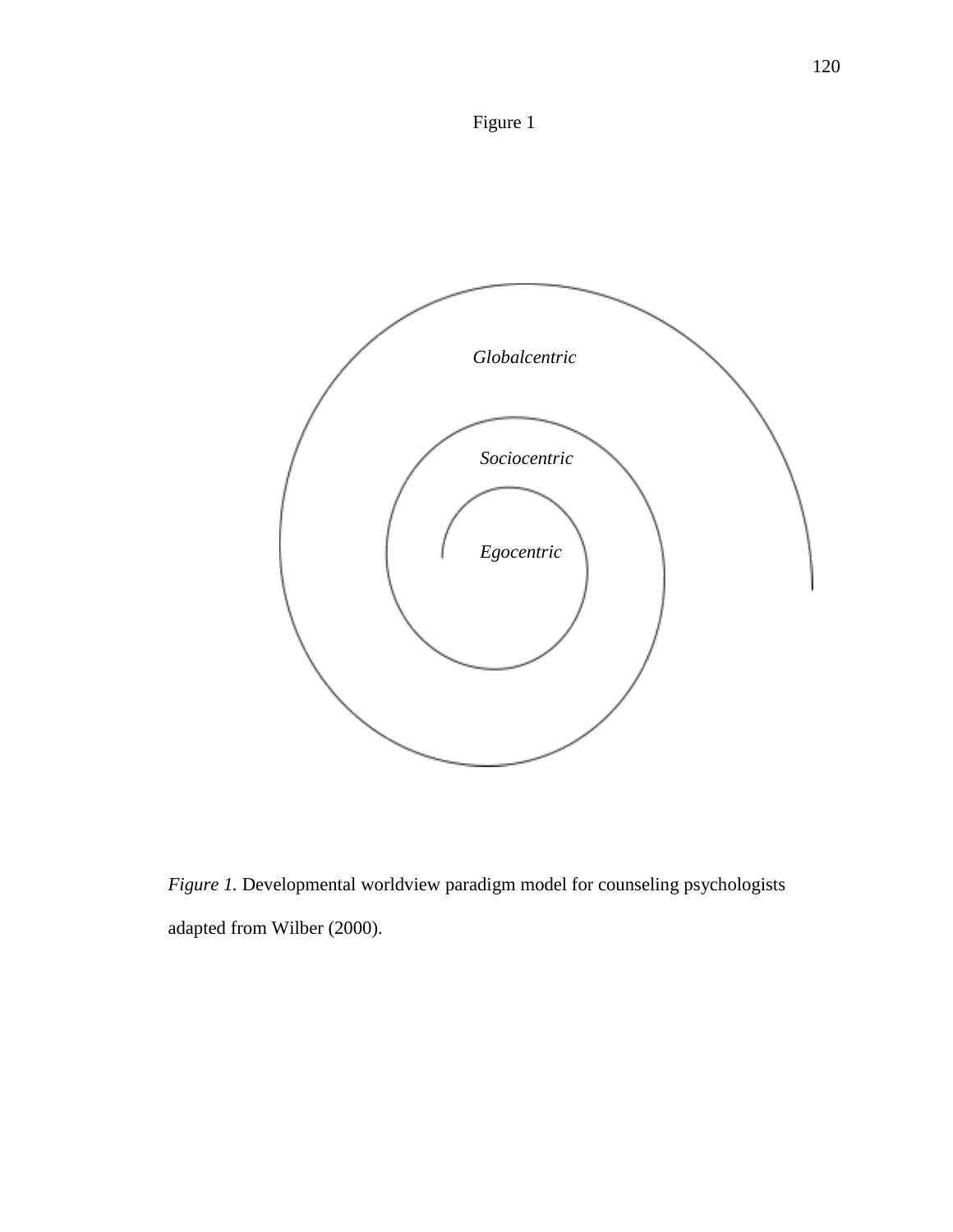



Relative Frequencies of "I Don't Know" Responses to Subscales

■ Doctoral Students ■ Training Directors





Doctoral Students Training Directors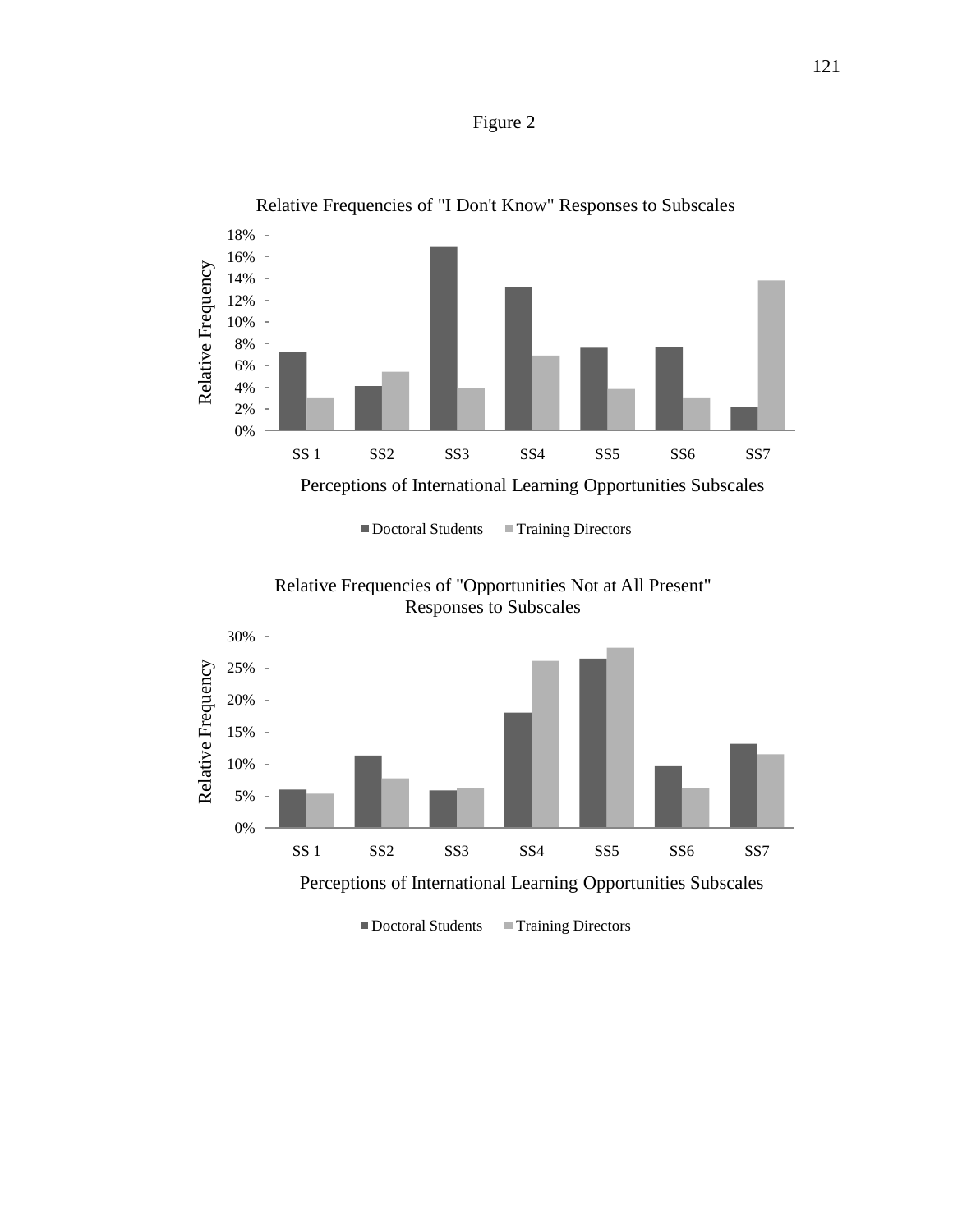

*Figure 2.* Relative Frequencies of Training Directors' and Doctoral Students' Responses to Perceptions of International Learning Opportunities Subscales

*Note*. SS1: Training and inclusion of internationally competent faculty; SS2: Training and inclusion of internationally competent students; SS3: Promoting internationally relevant research; SS4: Institutional commitment for international training; SS5: International curriculum initiatives; SS6: Direct international training experiences; SS7: Overall perceptions of international learning initiatives. Likert Response Equivalents: ? = I Don't Know, "Opportunities Not at All Present" = 1, "Opportunities Present" =  $2,3,4,5,6$ .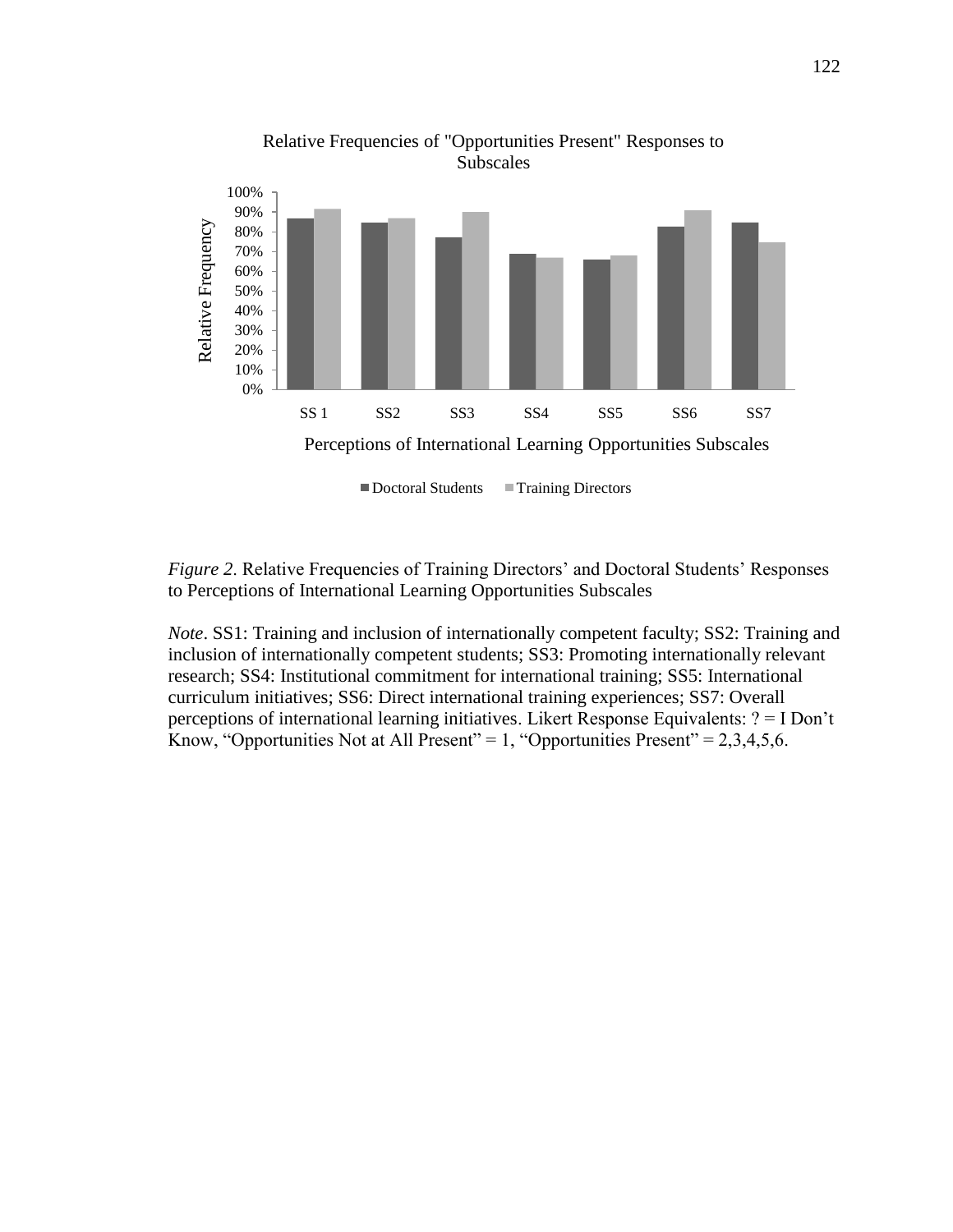# Appendix A

# Demographic Information

The purpose of this survey is to gather information about your views concerning your counseling psychology doctoral program. No information will be released that will identify you personally, nor will any information be released that identifies your specific counseling psychology program. Please answer the following items.

- 1. Are you a:
	- □ Training Director

 $\Box$  Doctoral Student If so, year in program

- 2. Name of University
- 3. Gender:  $\Box$  Male  $\Box$  Female
- 4. Age\_\_\_\_\_\_\_
- 5. Ethnicity (mark all that apply):
	- □ African American/Black
	- □ Caribbean/Caribbean American
	- ☐ Middle Eastern/Middle Eastern American
	- ☐ Asian/Asian American/Pacific Islander
	- $\Box$  Caucasian/White
	- $\Box$  Hispanic/Latino
	- □ Native American
	- ☐ Other
- 6. Country of origin\_\_\_\_\_\_\_\_\_\_\_\_

If your country of origin is not the U.S.A. how long have you resided in the U.S.A.?\_\_\_\_\_\_\_\_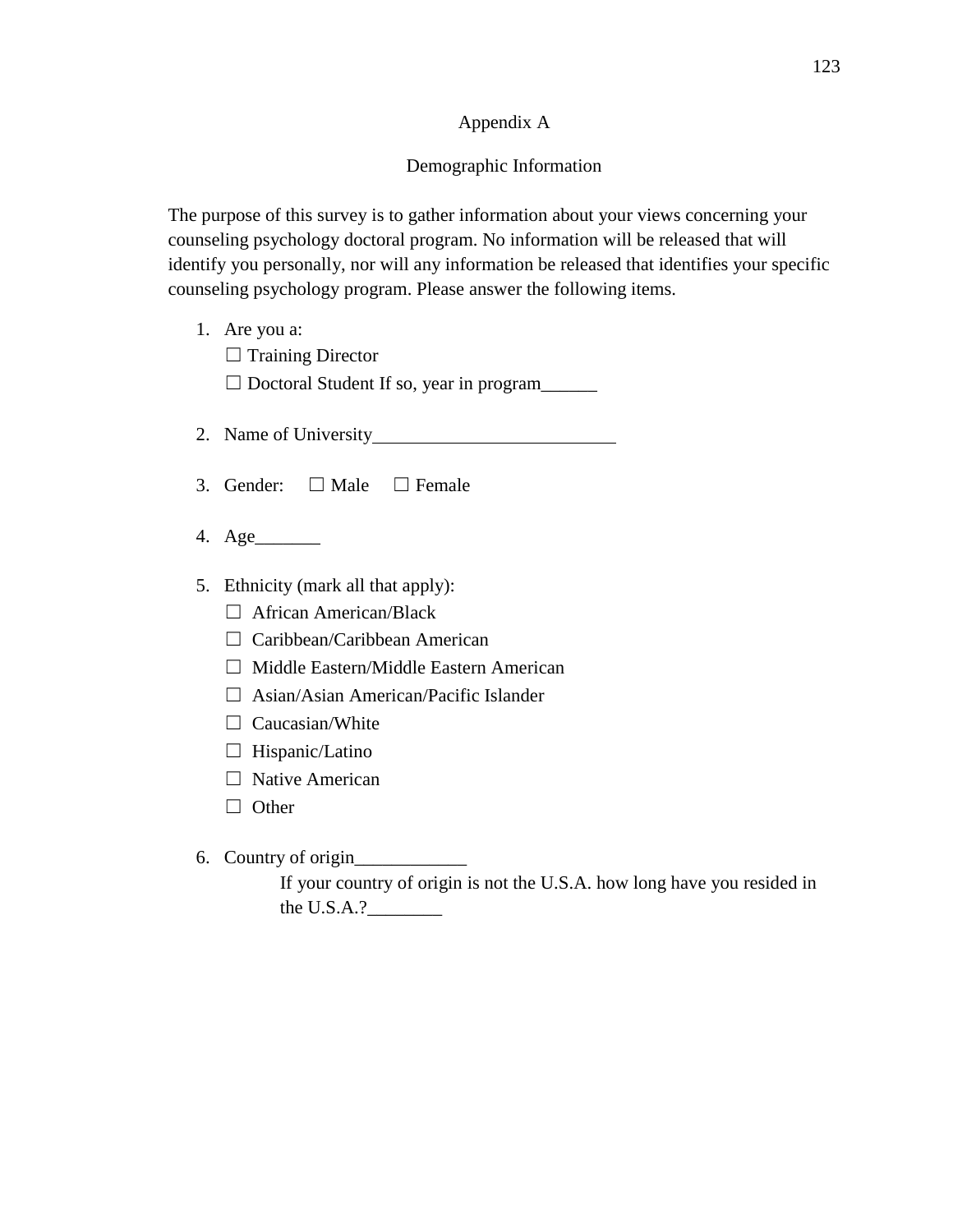#### Appendix B

## Program Demographic Information

- 7. Approximate size of your university\_\_\_\_\_\_\_\_\_\_\_\_\_\_\_\_\_(Enter #)
- 8. Approximately how many students are enrolled in your doctoral counseling psychology program? (Enter #)
- 9. Approximately how many of your enrolled counseling psychology students are from outside the U.S.A.? (Enter #)
- 10. Approximately how many of your enrolled U.S.A. counseling psychology students have spent at least six months outside of the U.S.A.? (Enter #)
- 11. How many of your enrolled counseling psychology students are bilingual? ( Enter #)
- 12. How many full-time faculty members are employed in your doctoral counseling psychology program? (Enter #)
- 13. How many full-time faculty members in your doctoral counseling psychology program are originally from outside the U.S.A.? ( Enter #)
- 14. How many full-time faculty members in your doctoral counseling psychology program are bilingual? **Enter #**)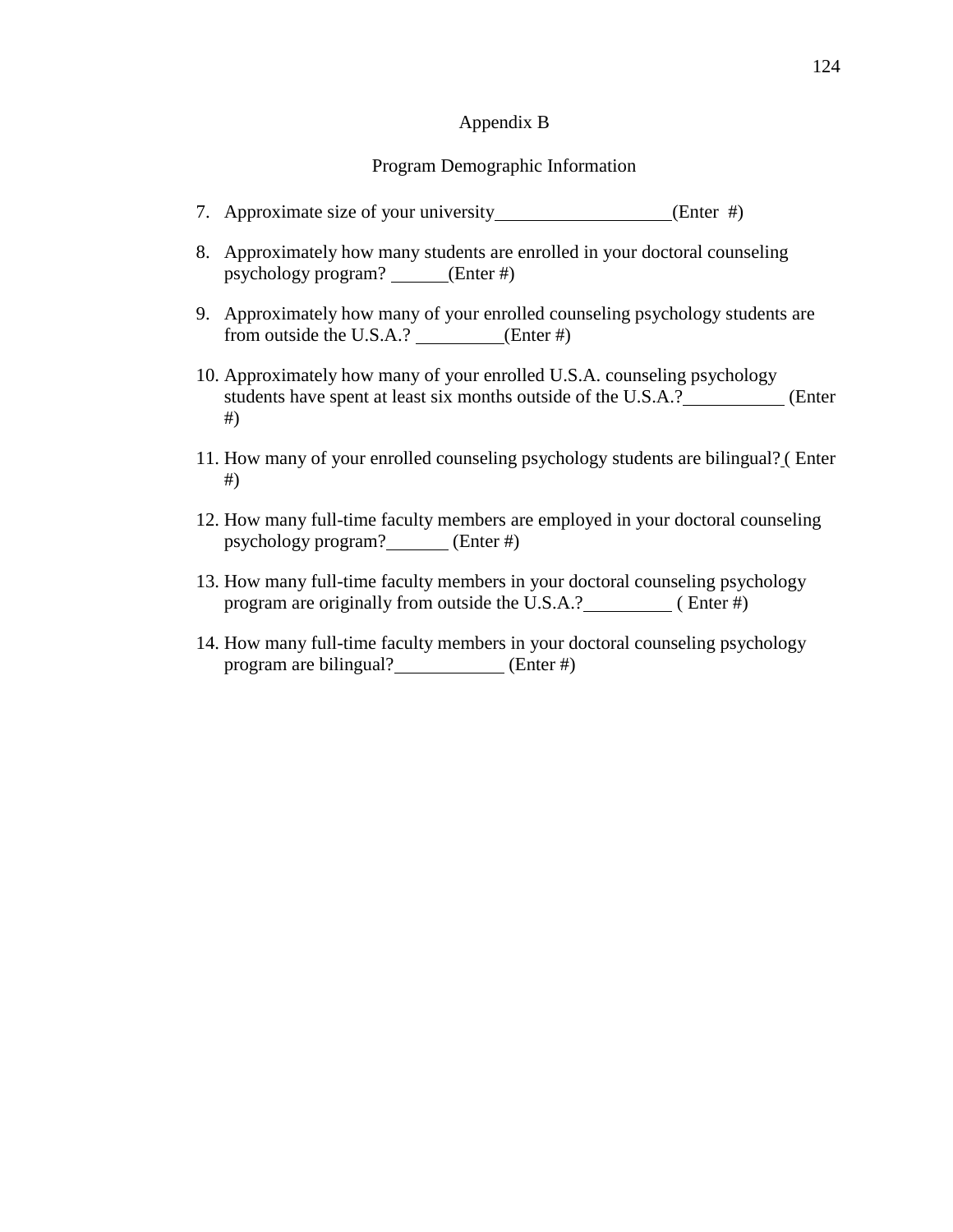# Appendix C

International Training Opportunities Survey (Turner-Essel & Waehler, 2009)

Directions: Please answer the following items to the best of your knowledge about your current U.SA. counseling psychology doctoral program.

- 15. To what degree are experiences with international travel, living abroad, and bilingualism important factors in your admissions decisions?
	- $\Box$  Extremely important (would make a big difference in admission decision)
		- $\Box$  Somewhat important (might make a difference in admission decision)
		- $\Box$  Not important at all (would make no difference in admission decision)
- 16. Does your program offer any international exchange opportunities to your graduate students and/or faculty?

☐ No

- $\Box$  No, but the University offers a graduate exchange program
- $\Box$  Yes, we offer an exchange program
- $\Box$  Yes, we offer an exchange program AND provide funding for:
	- $\Box$  Students  $\Box$  Faculty
- 17. Does your program integrate international perspectives into its definition of multiculturalism?  $\Box$  No  $\Box$  Yes
- 18. Are your graduate students required to take a foreign language course/sequence (beyond Quantitative Methods) as a part of their training?  $\Box$  No  $\Box$  Yes
- 19. In the past 5 years, how many international guest speakers and/or visiting faculty from abroad has your program invited? \_\_\_\_\_ (Enter #) How many attended? (Enter #)
	- Did you provide financial assistance?  $\Box$  No  $\Box$  Yes  $\Box$  N/A
- 20. To the best of your knowledge, are readings from non-American scholars incorporated into your curriculum?

 $\Box$  No  $\Box$  Yes  $\Box$  Don't Know

21. Are training experiences with an international focus encouraged for graduate students in your program?

 $\Box$  No

☐ Yes

- $\Box$  Yes, they are encouraged AND:
	- $\Box$  They receive academic credit for these training experiences
	- $\Box$  They receive financial assistance with international travel expenses
- 22. Does your program promote student and faculty travel to conferences held outside of the United States?
	- $\Box$  No
	- $\Box$  Yes If yes, does your program provide financial assistance for travel to international conferences?  $\Box$  No  $\Box$  Yes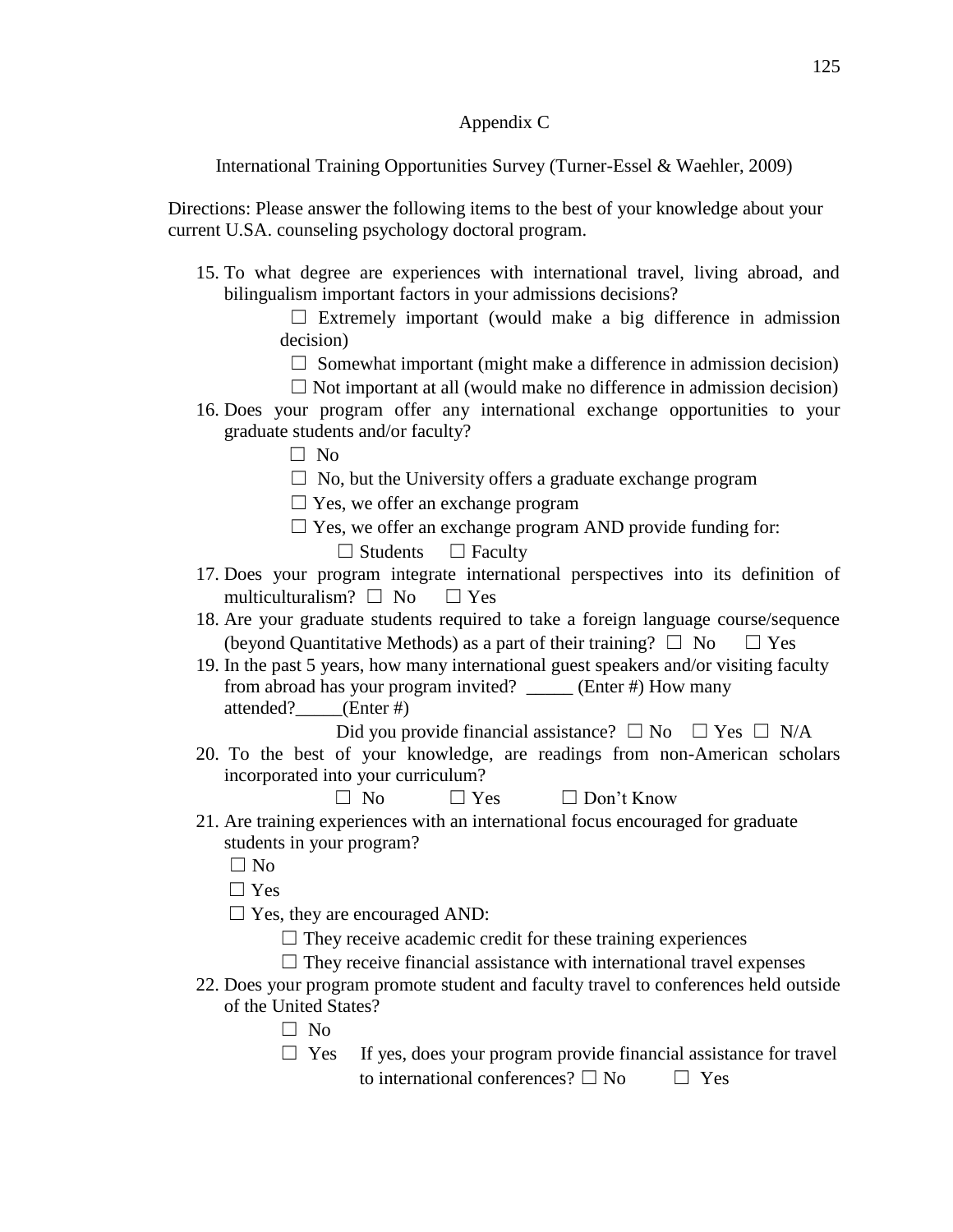# Appendix D

## Perceptions of International Learning Opportunities Scale

Directions: Please rate the following items using the scale below about your experience in your current U.S. counseling psychology doctoral program.

| $\ddot{\mathbf{c}}$ | $\boldsymbol{l}$                                                                                                                                                                                                                              | $\overline{2}$ | $\mathbf{3}$                                                                       | $\overline{4}$ | 5 <sup>5</sup> | 6                      |
|---------------------|-----------------------------------------------------------------------------------------------------------------------------------------------------------------------------------------------------------------------------------------------|----------------|------------------------------------------------------------------------------------|----------------|----------------|------------------------|
| I Don't             | Not at All Rarely                                                                                                                                                                                                                             |                | $To\ a$                                                                            |                |                | To Some To a To a Very |
| Know                |                                                                                                                                                                                                                                               |                | <b>Small</b>                                                                       | Extent         |                | Great Great            |
|                     |                                                                                                                                                                                                                                               |                | Extent                                                                             |                |                | Extent Extent          |
|                     | 23. Faculty members with international experiences serve as resources for educating<br>students about international topics (e.g., evaluating the usefulness of U.S.A.<br>counseling theories abroad, translating non-English, journals, etc.) |                |                                                                                    |                |                |                        |
|                     |                                                                                                                                                                                                                                               |                | $\begin{array}{ccccccccccccc}\n? & & 1 & & 2 & & 3 & & 4 & & 5 & & 6\n\end{array}$ |                |                |                        |
|                     |                                                                                                                                                                                                                                               |                |                                                                                    |                |                |                        |
|                     | 24. Faculty members in my counseling psychology doctoral program travel outside of<br>the U.S.A.                                                                                                                                              |                | $? \t1 \t2 \t3 \t4 \t5 \t6$                                                        |                |                |                        |
|                     | 25. My counseling psychology department hosts international guest speakers.                                                                                                                                                                   |                |                                                                                    |                |                |                        |
|                     |                                                                                                                                                                                                                                               |                | $\begin{array}{ccccccccccccc}\n? & & 1 & & 2 & & 3 & & 4 & & 5 & & 6\n\end{array}$ |                |                |                        |
|                     | 26. Faculty members in my department have served in a professional capacity outside<br>of the U.S.A. (e.g., presenting at conferences, teaching, counseling, etc.)                                                                            |                |                                                                                    |                |                |                        |
|                     |                                                                                                                                                                                                                                               |                | $? \t1 \t2 \t3 \t4 \t5 \t6$                                                        |                |                |                        |
|                     | 27. Faculty members in my program demonstrate an interest in international topics.                                                                                                                                                            |                |                                                                                    |                |                |                        |

of U.S.A. counseling theories abroad, translating non-English journals, etc.).

*? 1 2 3 4 5 6*

29. Students in my program are encouraged to be involved in informal international learning opportunities outside of the classroom (e.g., watching foreign films, listening to international music, travel, etc.)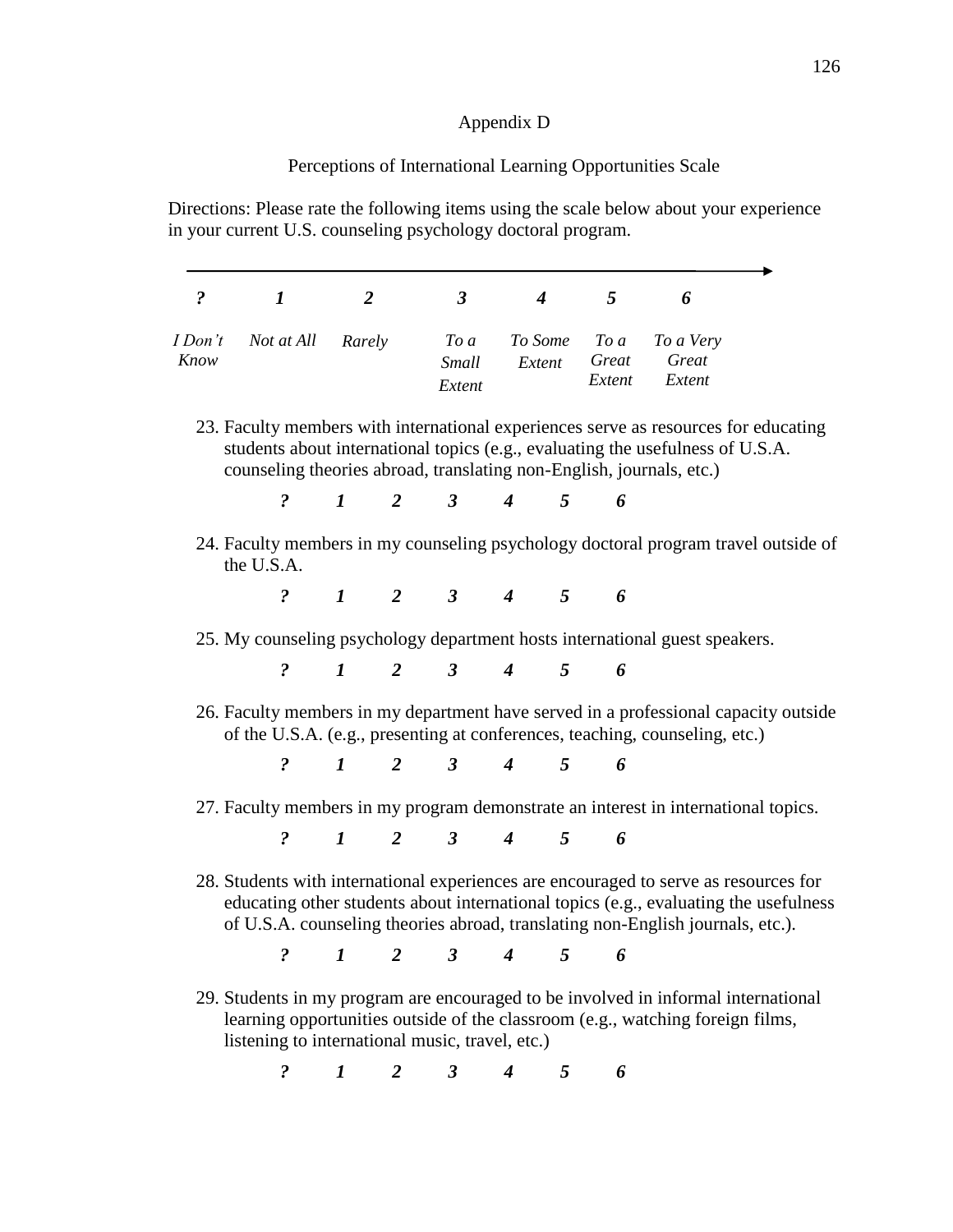- 30. Students in my program are encouraged to be knowledgeable about current world events (e.g., read newspapers, watch the news, etc.)
	- *? 1 2 3 4 5 6*
- 31. Students in my program are encouraged to be interested in international issues as they relate to counseling psychology.

*? 1 2 3 4 5 6*

32. Students in my program are encouraged to be involved with international students on campus, such as through workshops, discussions, etc.

*? 1 2 3 4 5 6*

33. My doctoral program integrates readings from the literature outside the U.S.A. into the curriculum (e.g., Journal of Cross-Cultural Psychology, The European Psychologist, International Journal of Psychology, etc.).

*? 1 2 3 4 5 6*

34. My department utilizes distance education (e.g., web conferencing) for networking with counseling professionals outside the U.S.A.

*? 1 2 3 4 5 6*

35. My department offers courses specifically focusing on global/international topics.

*? 1 2 3 4 5 6*

36. My counseling psychology department incorporates readings from disciplines that have traditionally embraced a more global perspective (e.g., history, anthropology, political science, etc.).

*? 1 2 3 4 5 6*

37. My department offers specialization in cross-cultural training (e.g., minor, cognate, certificate, etc).

*? 1 2 3 4 5 6*

38. Cultural variables are emphasized in my program's counseling psychology courses.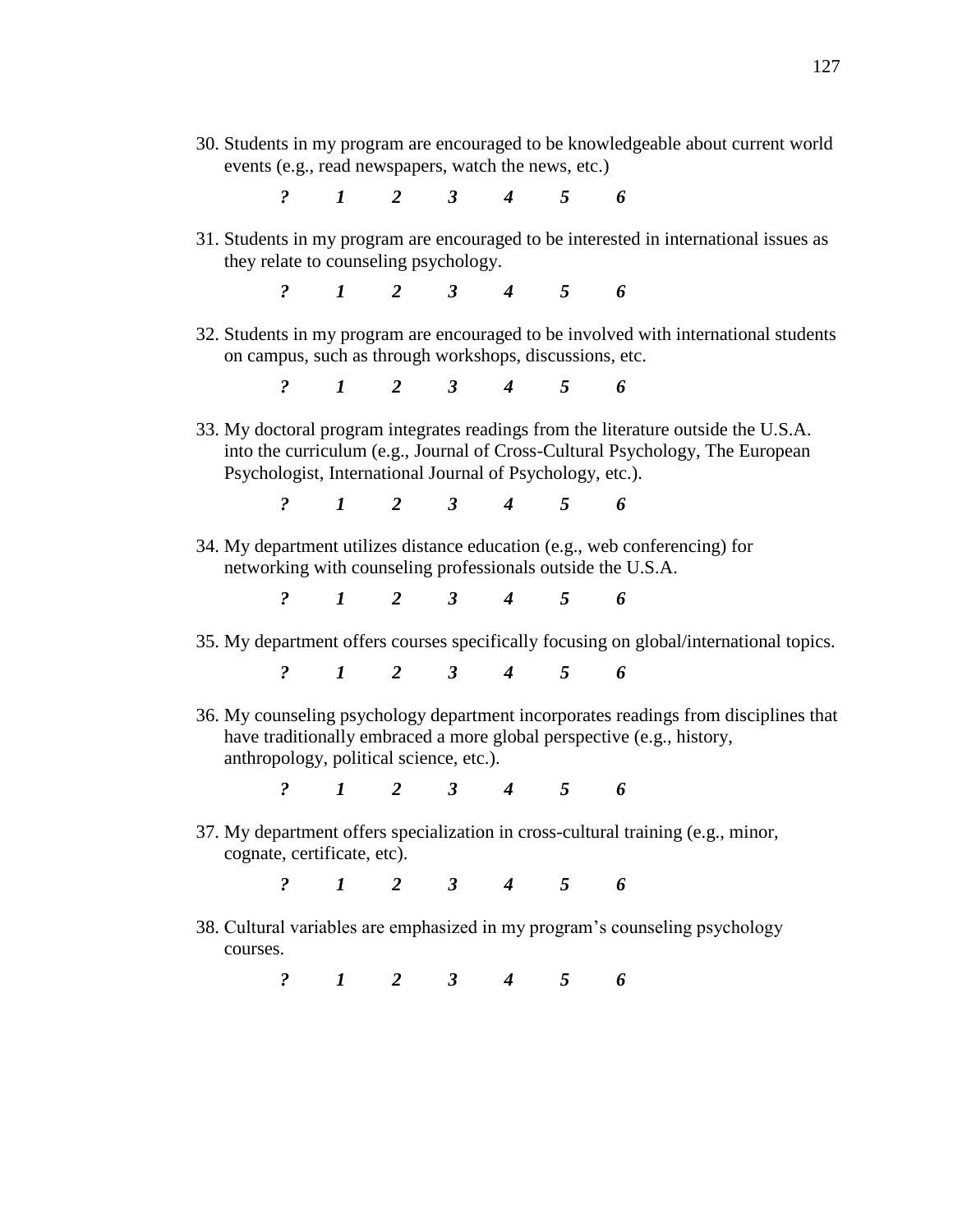39. Counseling psychology students in my department are encouraged to participate in professional development opportunities outside of the U.S.A. (e.g., traveling to conferences, workshops, etc.).

*? 1 2 3 4 5 6*

- 40. Counseling psychology students in my department are encouraged to participate in international immersion experiences (e.g., study abroad).
	- *? 1 2 3 4 5 6*
- 41. My doctoral program encourages students to gain experience in non-conventional training settings.

*? 1 2 3 4 5 6*

42. Students in my doctoral program have international experiences (e.g., travel, working with non-U.S.A. populations, etc.).

*? 1 2 3 4 5 6*

43. Faculty members in my doctoral program have international experiences (e.g., travel, working with non-U.S.A. populations, etc.).

*? 1 2 3 4 5 6*

44. My doctoral program provides international learning opportunities.

*? 1 2 3 4 5 6*

45. My counseling psychology doctoral program produces globally-minded psychologists.

*? 1 2 3 4 5 6*

46. Counseling psychology doctoral students will be knowledgeable about the way that counseling is practiced outside of the U.S.A by the time that they graduate from our doctoral program.

*? 1 2 3 4 5 6*

47. Counseling psychology doctoral students will be knowledgeable about mental health issues in countries other than the U.S.A. by the time that they graduate from our doctoral program.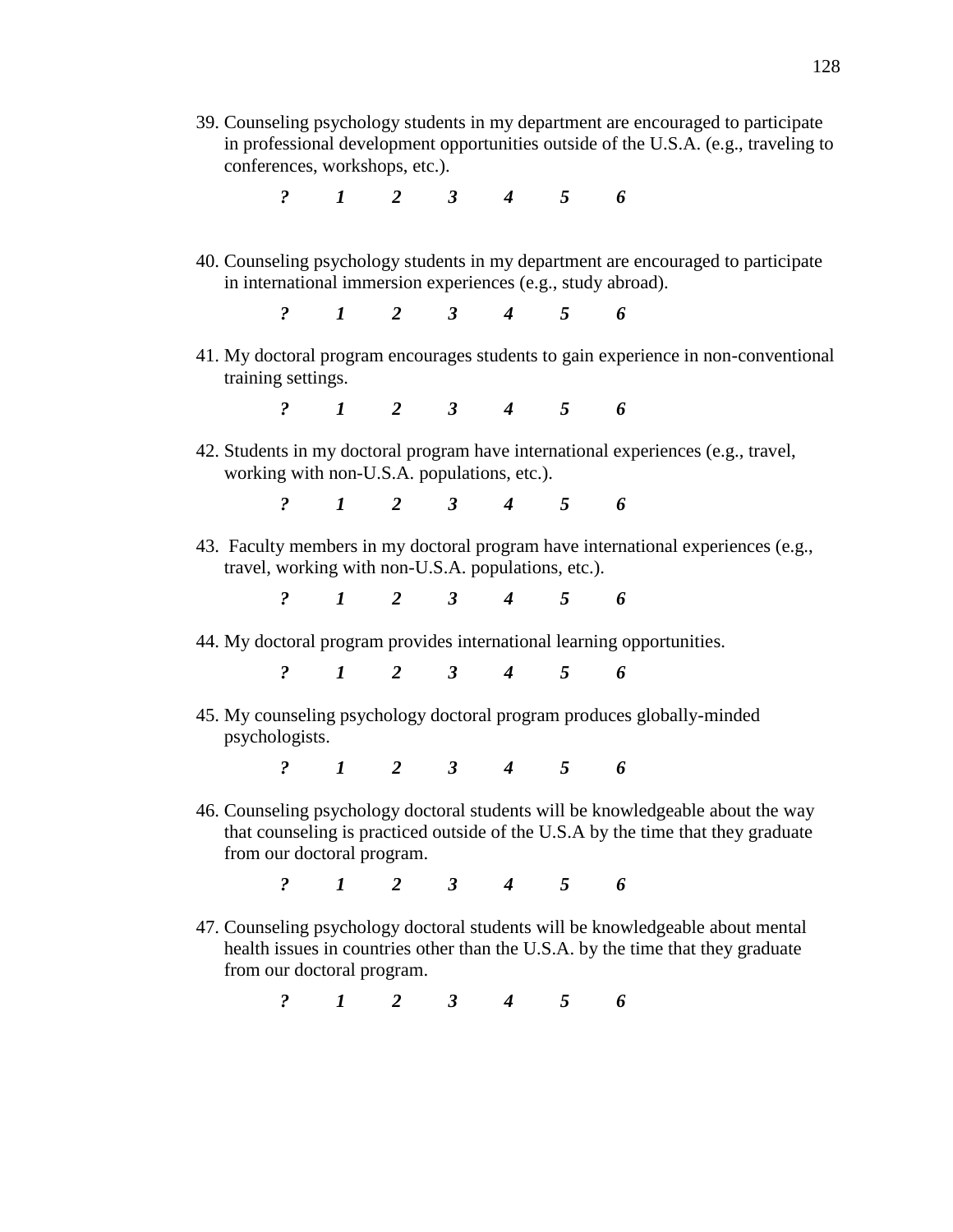- 48. Counseling psychology doctoral students will be aware of ways that counseling professionals can contribute to positive social change outside of the U.S.A. by the time that they graduate from our doctoral program.
	- *? 1 2 3 4 5 6*
- 49. My doctoral program incorporates international perspectives as part of multicultural training.
	- *? 1 2 3 4 5 6*
- 50. My doctoral program celebrates the mission and/or contributions of international professional counseling/psychology organizations (e.g., through displays, newsletters, journals, etc).

*? 1 2 3 4 5 6*

51. My doctoral program hosts events related to international topics (e.g., on-campus roundtable discussions, conversation hours, brown-bag lunches, potluck meals, poster and/or paper presentations, symposiums, etc).

*? 1 2 3 4 5 6*

52. My counseling psychology doctoral program's mission statement reflects a commitment to international topics.

*? 1 2 3 4 5 6*

53. My department offers awards for outstanding international accomplishments (e.g., recognition for research or service outside of the U.S.A).

*? 1 2 3 4 5 6*

54. Cross-cultural biases are discussed when learning about cross-cultural research in class.

*? 1 2 3 4 5 6*

55. Qualitative methods of research are promoted in my counseling psychology department.

*? 1 2 3 4 5 6*

56. My department supports students conducting research with non-U.S.A. populations.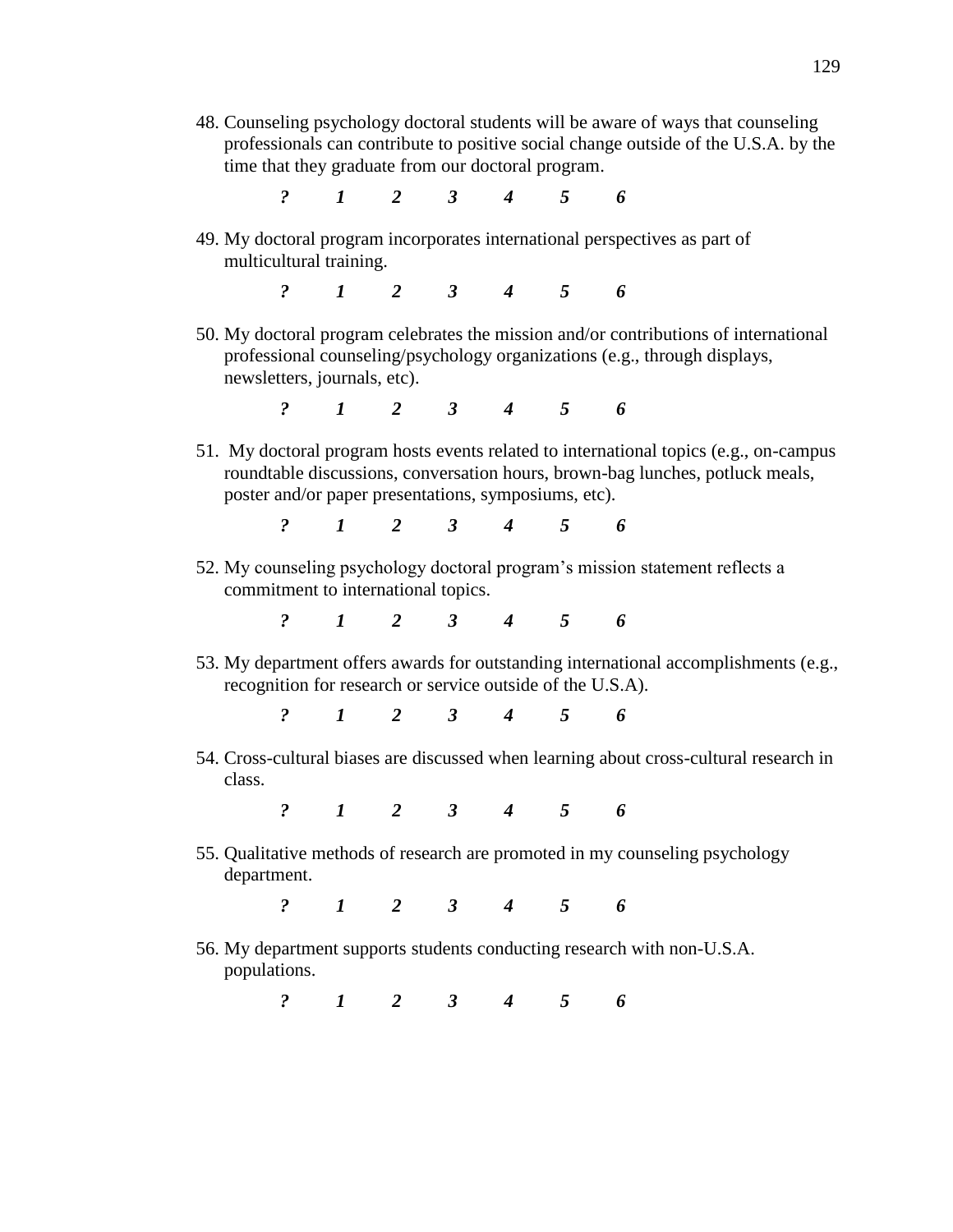- 57. My counseling psychology department collaborates with a non-U.S.A. university in conducting research.
	- *? 1 2 3 4 5 6*
- 58. Counseling psychology faculty members submit/publish articles in non-U.S.A. journals.
	- *? 1 2 3 4 5 6*

#### Proposed Subscales

- (1) Training and inclusion of internationally competent faculty: 23, 24, 25, 26, 27
- (2) Training and inclusion of internationally competent students: 28, 29, 30, 31, 32
- (3) Promoting internationally relevant research: 54, 55, 56, 57, 58
- (4) Institutional commitment for international training: 49, 50, 51, 52, 53
- (5) International curriculum initiatives: 33, 34, 35, 36, 37, 38
- (6) Direct international training experiences: 39, 40, 41, 42, 43
- (7) Overall perceptions of international learning initiatives: 44, 45, 46, 47, 48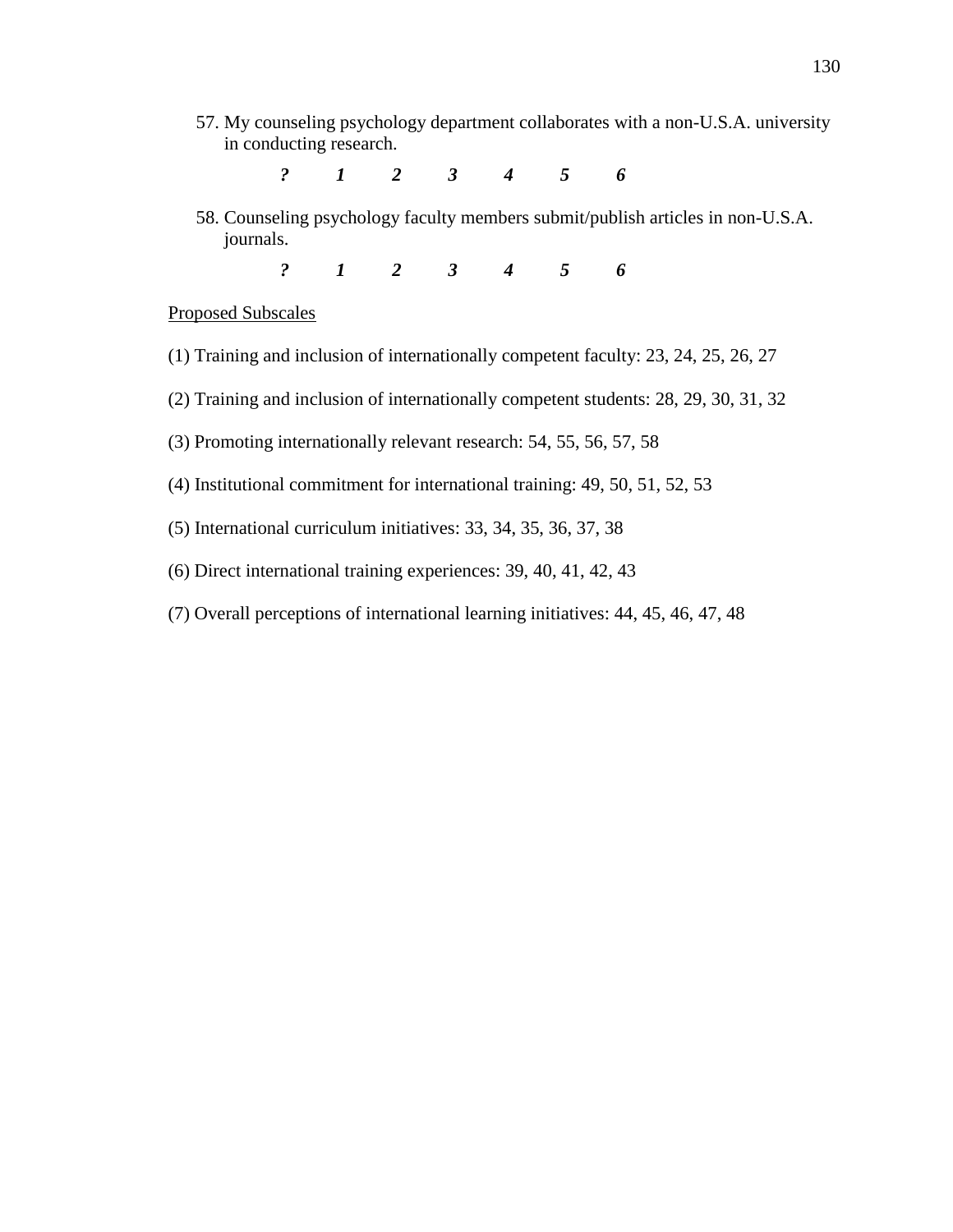# Appendix E

## Attitudes towards Internationalization Scale

Internationalization refers to the process of incorporating into the curriculum a range of intellectual and experiential activities designed to help individuals understand the cultural, social, and political systems of other nations and the interactions between them.

With this definition in mind, please rate the following items using the scale below about your experience in your current U.S. counseling psychology doctoral program.

| 1                                                                                                                                  |              | 2                                           |                      | 3 <sup>1</sup>                      |                | $\boldsymbol{4}$           | 5                                                                                     | 6                        |  |
|------------------------------------------------------------------------------------------------------------------------------------|--------------|---------------------------------------------|----------------------|-------------------------------------|----------------|----------------------------|---------------------------------------------------------------------------------------|--------------------------|--|
| <i>Strongly</i><br><b>Disagree</b>                                                                                                 |              | Disagree                                    |                      | <i>Disagree</i>                     |                | Slightly Slightly<br>Agree | Agree                                                                                 | <i>Strongly</i><br>Agree |  |
| 59. U.S.A. counseling psychology programs have a responsibility to internationalize<br>the curriculum.                             |              |                                             |                      |                                     |                |                            |                                                                                       |                          |  |
|                                                                                                                                    | $\mathbf{1}$ |                                             |                      | $2 \quad 3 \quad 4 \quad 5 \quad 6$ |                |                            |                                                                                       |                          |  |
| 60. Internationalizing the curriculum improves the quality of U.S.A. counseling<br>psychology programs.                            |              |                                             |                      |                                     |                |                            |                                                                                       |                          |  |
|                                                                                                                                    | 1            | 2 3 4 5                                     |                      |                                     |                | 6                          |                                                                                       |                          |  |
| 61. Internationalizing the curriculum of U.S.A. counseling psychology programs is<br>not worth the effort.                         |              |                                             |                      |                                     |                |                            |                                                                                       |                          |  |
|                                                                                                                                    | 1            | 2 3 4 5 6                                   |                      |                                     |                |                            |                                                                                       |                          |  |
|                                                                                                                                    |              |                                             |                      |                                     |                |                            | 62. Counseling psychology students should be trained to address international issues. |                          |  |
|                                                                                                                                    | $\bm{l}$     | $\overline{3}$<br>2                         |                      | $\boldsymbol{4}$                    | $\overline{5}$ | 6                          |                                                                                       |                          |  |
| 63. Internationalizing U.S.A. counseling psychology programs is a mistake.                                                         |              |                                             |                      |                                     |                |                            |                                                                                       |                          |  |
|                                                                                                                                    |              | $1 \quad 2 \quad 3 \quad 4 \quad 5 \quad 6$ |                      |                                     |                |                            |                                                                                       |                          |  |
| 64. Internationalization efforts take time away from a focus on more important topics<br>in U.S.A. counseling psychology programs. |              |                                             |                      |                                     |                |                            |                                                                                       |                          |  |
|                                                                                                                                    | $\bm{l}$     | $\overline{2}$                              | $\boldsymbol{\beta}$ | $4\quad 5$                          |                | 6                          |                                                                                       |                          |  |
| 65. Internationalizing my counseling psychology program will enhance my<br>effectiveness as a counseling psychologist.             |              |                                             |                      |                                     |                |                            |                                                                                       |                          |  |
|                                                                                                                                    | 1            | 2                                           | 3 <sup>7</sup>       | $\overline{4}$                      | 5              | 6                          |                                                                                       |                          |  |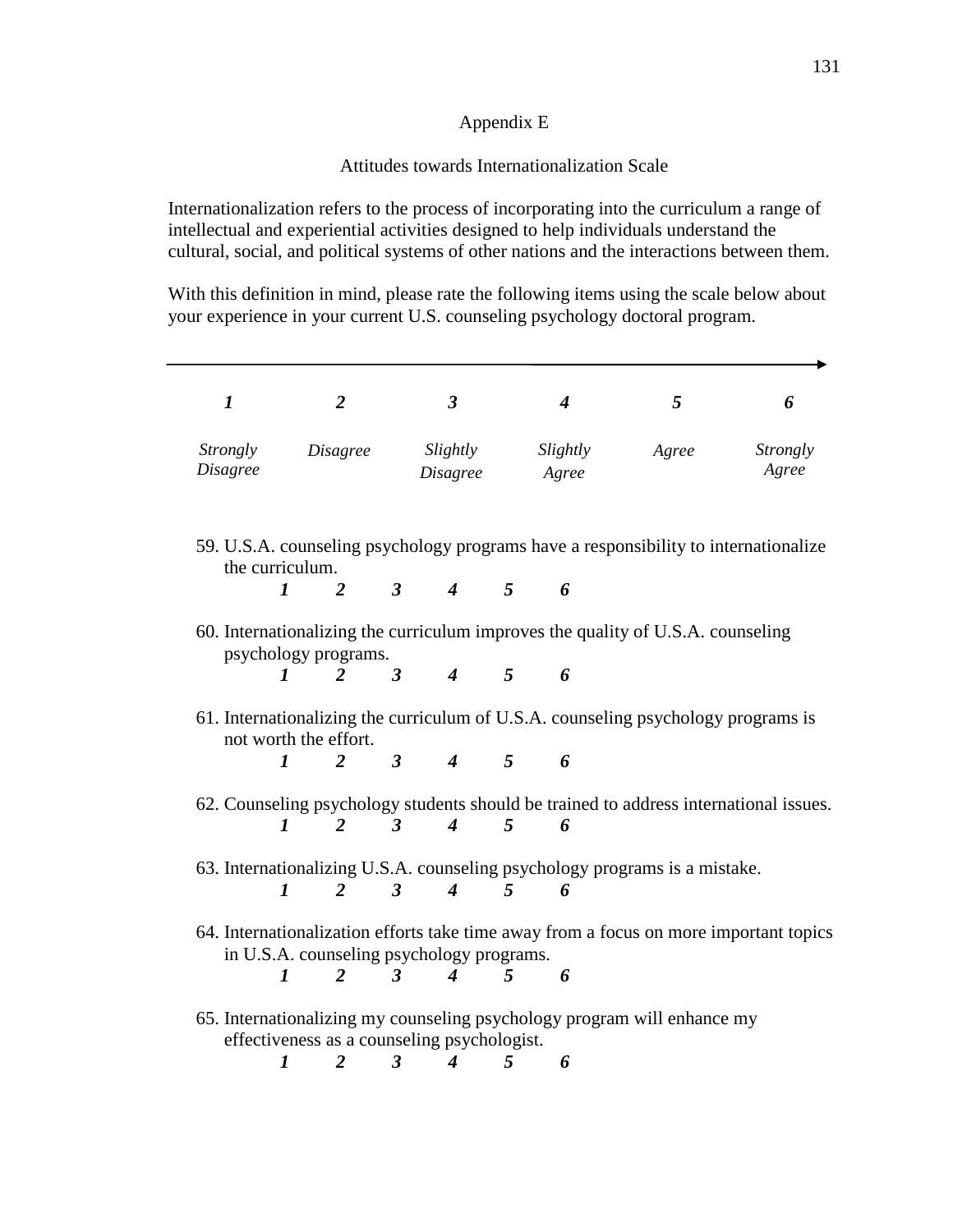| 66. International issues are irrelevant to U.S.A. counseling psychology programs. |                                      |  |  |                                             |  |  |                                                                                      |  |
|-----------------------------------------------------------------------------------|--------------------------------------|--|--|---------------------------------------------|--|--|--------------------------------------------------------------------------------------|--|
|                                                                                   |                                      |  |  | $1 \quad 2 \quad 3 \quad 4 \quad 5 \quad 6$ |  |  |                                                                                      |  |
|                                                                                   | profession of counseling psychology. |  |  | $1 \quad 2 \quad 3 \quad 4 \quad 5 \quad 6$ |  |  | 67. Internationalizing U.S.A. counseling psychology programs weakens the             |  |
|                                                                                   | internationalize.                    |  |  | $1 \quad 2 \quad 3 \quad 4 \quad 5 \quad 6$ |  |  | 68. All U.S.A. counseling psychology programs should be required to                  |  |
|                                                                                   | good.                                |  |  |                                             |  |  | 69. Internationalizing U.S.A. counseling psychology programs does more harm than     |  |
|                                                                                   |                                      |  |  | $1 \quad 2 \quad 3 \quad 4 \quad 5 \quad 6$ |  |  |                                                                                      |  |
|                                                                                   | psychology programs.                 |  |  |                                             |  |  | 70. Internationalizing the curriculum should be a top priority for U.S.A. counseling |  |

*1 2 3 4 5 6*

Reverse Scored Items 61, 63, 64, 66, 67, 69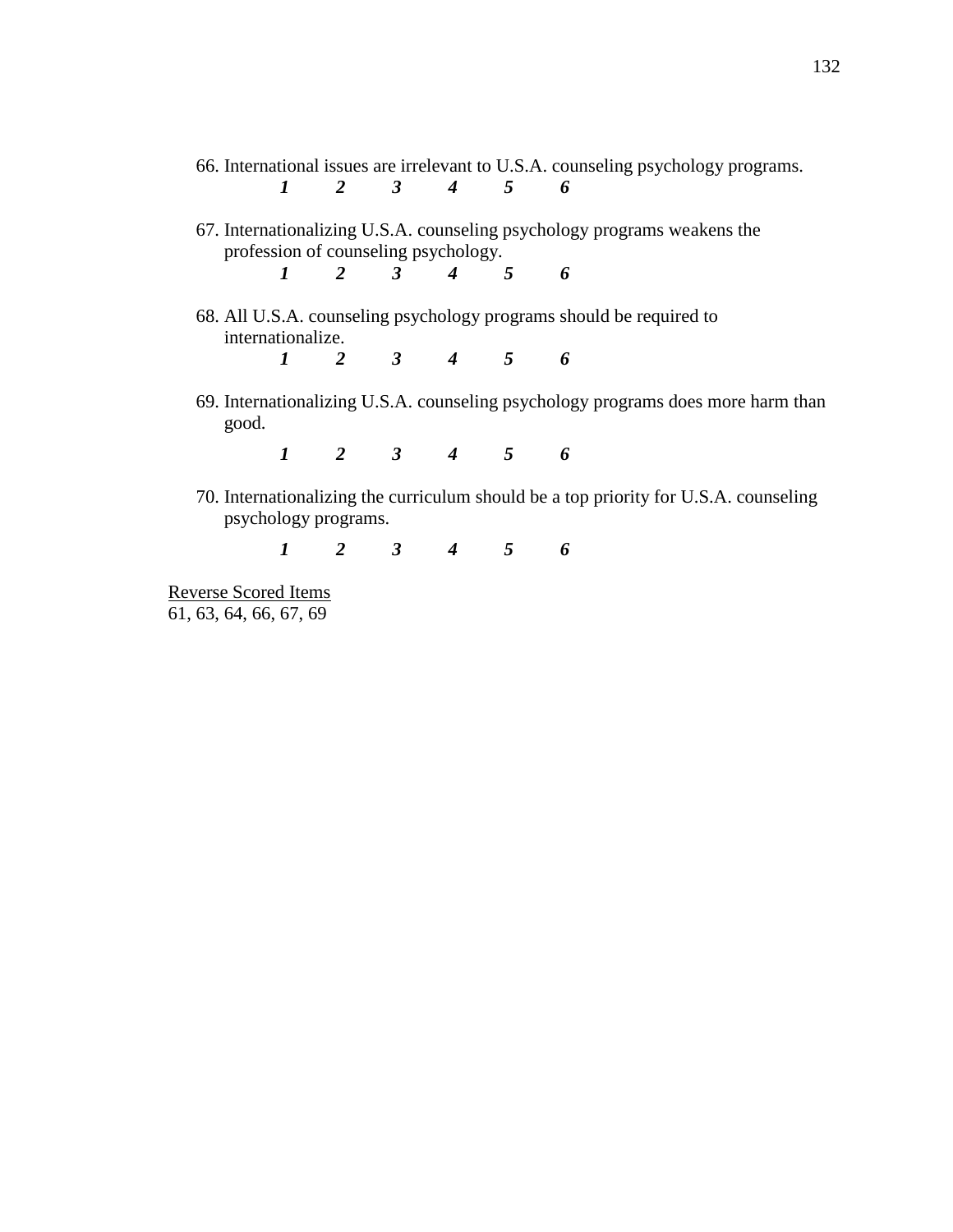## Appendix F

#### E-mail Invitation to Participate

Hello,

I am writing to request your participation in a research project I am conducting as part of my Master's thesis. The purpose of this study is to gather your views about your doctoral training program's involvement in international learning opportunities. I am requesting participation from both training directors AND doctoral students at your university. Therefore, it is asked that you please forward this email to your doctoral students after participating.

The survey will take approximately 20-30 minutes to complete. If you are interested in participating, please access the online survey by clicking on the following link: <http://inquisitor.bsu.edu/inqsit/inqsit.cgi/gerstein/hurley?Status>

For your participation in the study, you will be eligible to enter into a drawing to receive one of six Amazon gift cards in the following amounts: \$30, \$20, \$20, \$10, \$10, \$10. There will be two separate drawings: One for training directors participating in the study and one for doctoral students participating.

Your responses will remain confidential. Please note that your participation is voluntary and you may exit the survey at any time for any reason.

I greatly appreciate your participation. If you have any questions or concerns, please contact me or my faculty advisor.

Erica Hurley Master's Student Counseling Psychology and Guidance Services Ball State University, TC 622 765.214.3011 [ejhurley@bsu.edu](mailto:ejhurley@bsu.edu)

Lawrence Gerstein, Ph.D. Director of Doctoral Training Counseling Psychology and Guidance Services Ball State University, TC 608 Muncie, IN 47306 765.285.8040 [lgerstein@bsu.edu](mailto:lgerstein@bsu.edu)